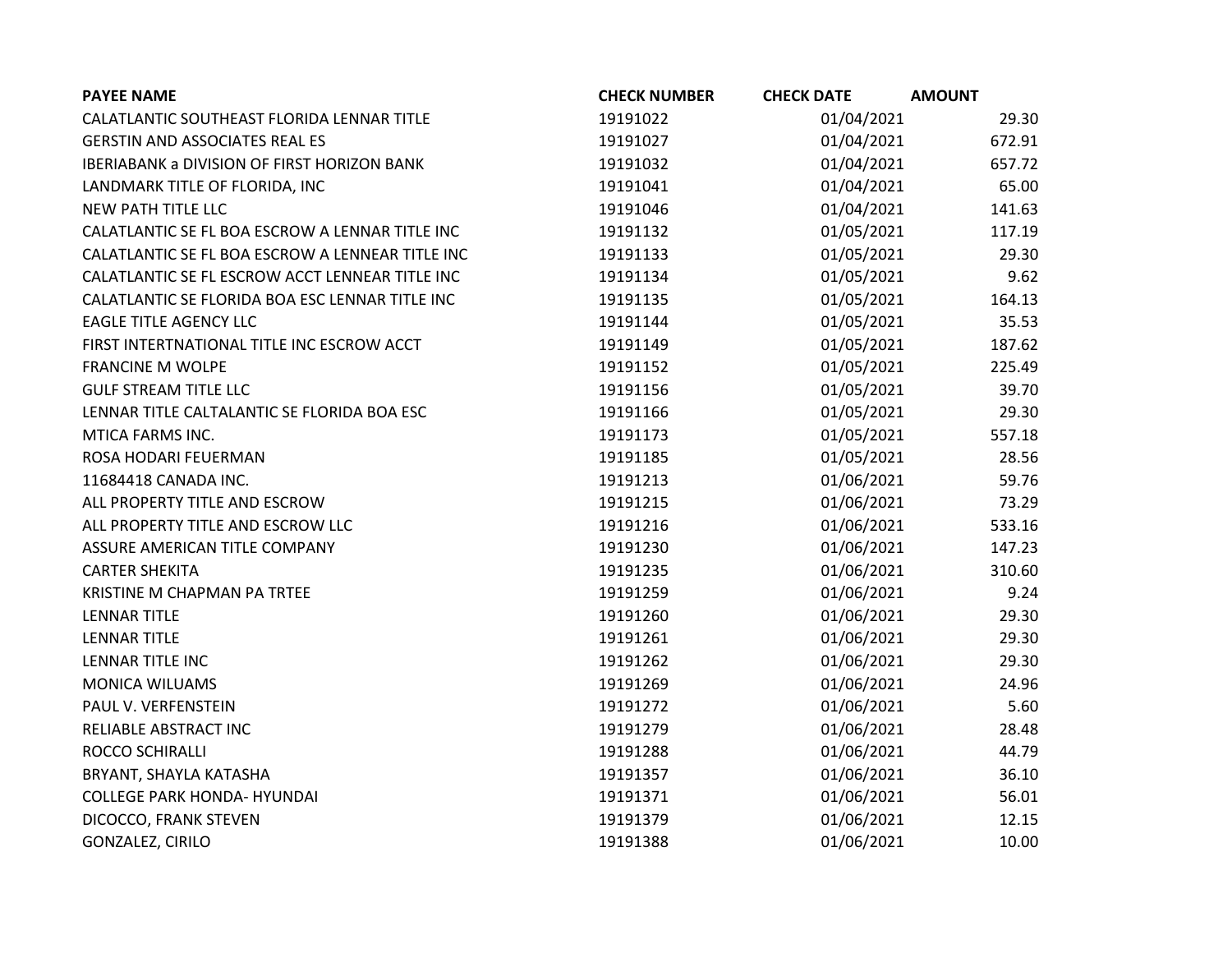| <b>GREENVILLE AUTOMOTIVE GROUP</b>             | 19191392 | 01/06/2021 | 65.25     |
|------------------------------------------------|----------|------------|-----------|
| HEIDER, THOMAS MICHAEL                         | 19191395 | 01/06/2021 | 60.80     |
| JOSHUA ANTHONY HERRERA ZELAYA                  | 19191437 | 01/06/2021 | 16.75     |
| MAHARAJ, AARON BERNARD                         | 19191447 | 01/06/2021 | 24.64     |
| SHOTTENKIRK INC                                | 19191485 | 01/06/2021 | 15.95     |
| SOUTHEAST FINANCIAL                            | 19191487 | 01/06/2021 | 8.13      |
| <b>U PULL AND PAY</b>                          | 19191494 | 01/06/2021 | 12.00     |
| U PULL AND PAY                                 | 19191495 | 01/06/2021 | 12.00     |
| <b>U PULL AND PAY</b>                          | 19191496 | 01/06/2021 | 12.00     |
| <b>GUIDO ANDRADA</b>                           | 19191515 | 01/06/2021 | 5.00      |
| FLORIDA INTERNATIONAL TITLE AND                | 19191538 | 01/07/2021 | 310.60    |
| HARBOUR LAND TITLE LLC                         | 19191542 | 01/07/2021 | 14.60     |
| MARK D. KAIRALLA                               | 19191555 | 01/07/2021 | 136.63    |
| OF JEHOVAHS WITNESSES INC                      | 19191563 | 01/07/2021 | 6.25      |
| MERRILL LYNCH, PIERCE, FENNER OFFICE DISB ACCT | 19191595 | 01/08/2021 | 161.32    |
| THE RAYMOND CORPORATION                        | 19191605 | 01/08/2021 | 10,853.04 |
| ASSURE AMERICAN TITLE COMPANY ESCROW ACCOUNT   | 19191621 | 01/11/2021 | 3,409.50  |
| <b>DAVID R RANDELL</b>                         | 19191634 | 01/11/2021 | 100.99    |
| FIDELITY NATIONAL TITLE OF FLO                 | 19191642 | 01/11/2021 | 205.16    |
| FLORIDA BOA SOUTHEAST FLORIDA                  | 19191643 | 01/11/2021 | 78.34     |
| PATAGONIA GREEN LEAF LLC                       | 19191663 | 01/11/2021 | 61.38     |
| RANDOLPH WEST PALM REAL ESTATE                 | 19191666 | 01/11/2021 | 329.96    |
| <b>ROBERT JULIUS</b>                           | 19191673 | 01/11/2021 | 30.00     |
| TRIDENT TITLE, A DIVISION OF L                 | 19191688 | 01/11/2021 | 413.58    |
| <b>AVERY NEIL</b>                              | 19191721 | 01/12/2021 | 6.86      |
| HARBOUR LAND TITLE LLC                         | 19191728 | 01/12/2021 | 90.74     |
| JAMES D LAWING LIV TRUST                       | 19191729 | 01/12/2021 | 10.10     |
| <b>BARRIE POMERANCE</b>                        | 19191760 | 01/13/2021 | 9.58      |
| RONALD J JR & PAULA RUSSELL                    | 19191812 | 01/13/2021 | 2,199.59  |
| <b>LUCKNER FRANCOIS</b>                        | 19191913 | 01/13/2021 | 12.00     |
| MICHAEL V MORGAN                               | 19191919 | 01/13/2021 | 8.00      |
| VALBUENA, ALIRIO COROMOTO                      | 19191949 | 01/13/2021 | 10.00     |
| <b>GOLDMAN SACHS &amp; CO LLC</b>              | 19191957 | 01/13/2021 | 16.46     |
| SHORELINE PEST CONTROL INC                     | 19191961 | 01/13/2021 | 29.70     |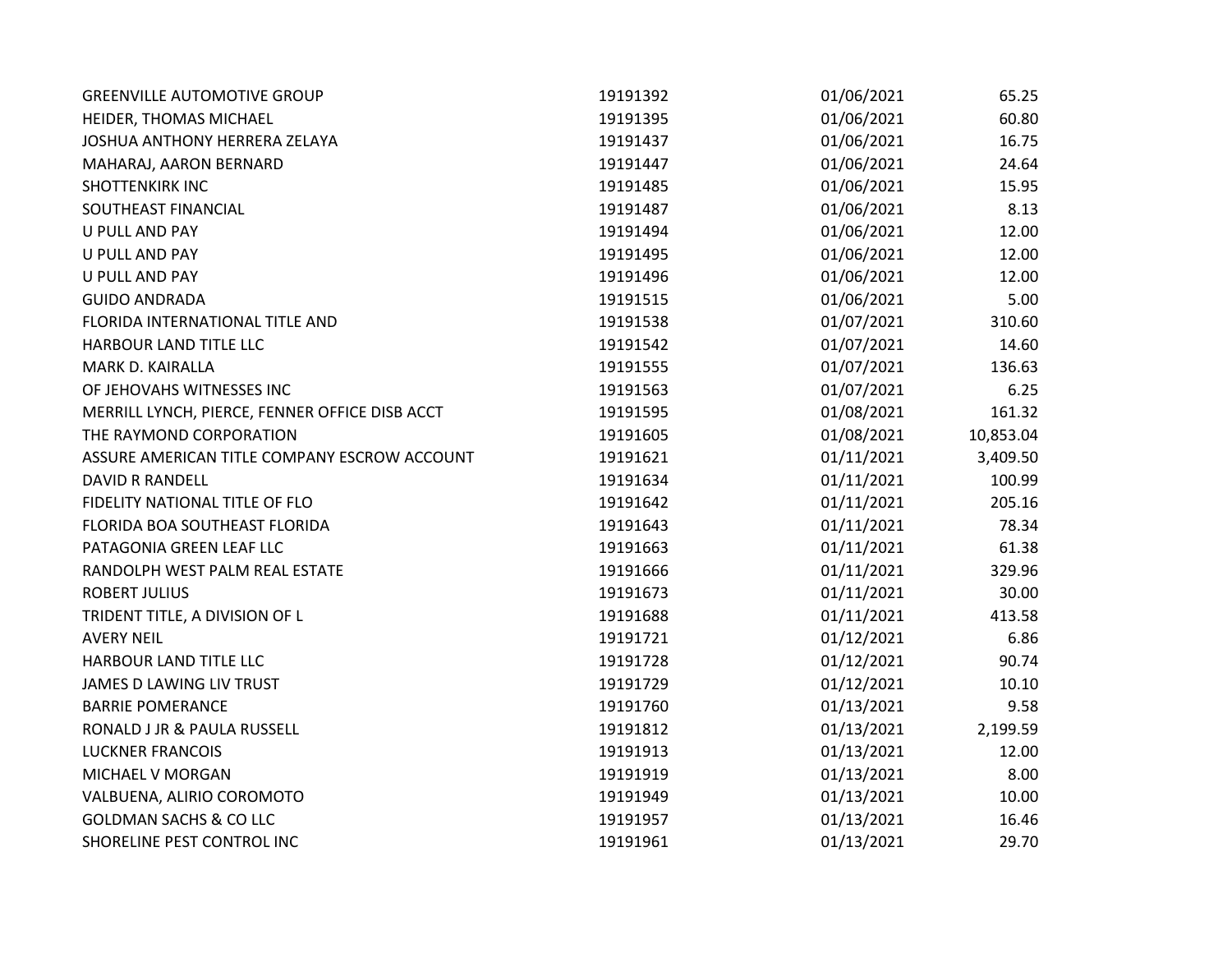| <b>CHRISTINE WOODARD</b>                 | 19191971 | 01/14/2021 | 7.16     |
|------------------------------------------|----------|------------|----------|
| FIDELITY NATIONAL TITLE INSURA           | 19191977 | 01/14/2021 | 218.28   |
| JOHN J ZARA LORRAINE J ZARA              | 19191987 | 01/14/2021 | 15.03    |
| MS MANAGE PROPERTY INC                   | 19191997 | 01/14/2021 | 35.75    |
| ROBERT M. CHISHOLM, P.A. IOTA 2          | 19192004 | 01/14/2021 | 180.00   |
| TATYANA W WARDZALA                       | 19192012 | 01/14/2021 | 200.40   |
| <b>VICTORIA ZILUCK</b>                   | 19192018 | 01/14/2021 | 103.44   |
| <b>CACILIA MAZZOLA</b>                   | 19192027 | 01/15/2021 | 21.39    |
| <b>JO ANN CLYNCH</b>                     | 19192036 | 01/15/2021 | 13.24    |
| <b>MAURICE EPSTEIN</b>                   | 19192039 | 01/15/2021 | 22.00    |
| <b>VALLEY NATIONAL BANK</b>              | 19192051 | 01/15/2021 | 7,474.45 |
| WALTER J. SOLTESS CO EPIC SURF SHOP      | 19192052 | 01/15/2021 | 9.91     |
| <b>CHRISTOPHER W HIBBARD</b>             | 19192068 | 01/19/2021 | 27.93    |
| <b>GLADYS DESAUGUSTE</b>                 | 19192079 | 01/19/2021 | 19.88    |
| <b>TROPICAL ORGANICS CORP</b>            | 19192094 | 01/19/2021 | 22.00    |
| <b>BESWICK, LUKE</b>                     | 19192199 | 01/20/2021 | 5.45     |
| RICE, KARISSA                            | 19192238 | 01/20/2021 | 52.55    |
| <b>ALBERTO PEREZ</b>                     | 19192254 | 01/20/2021 | 10.00    |
| DIANE CHRISTINA CARTWRIGHT               | 19192257 | 01/20/2021 | 10.00    |
| <b>BRITTANY INGRAM</b>                   | 19192268 | 01/20/2021 | 84.25    |
| <b>EDMOND ETIENNE</b>                    | 19192270 | 01/20/2021 | 36.30    |
| RICHARD SCHWARTZ                         | 19192285 | 01/20/2021 | 33.00    |
| <b>SEAN CASIMIR</b>                      | 19192288 | 01/20/2021 | 36.30    |
| HARBOUR LAND TITLE, LLC                  | 19192303 | 01/21/2021 | 158.92   |
| HARBOUR LAND TITLE, LLC                  | 19192304 | 01/21/2021 | 21.91    |
| JK CLOSING ATTORNEYS PLLC                | 19192308 | 01/21/2021 | 12.18    |
| FERD AND GLADYS ALPERT JEWISH FAMILY AND | 19192354 | 01/22/2021 | 525.27   |
| HARBOUR LAND TITLE, LLC                  | 19192363 | 01/22/2021 | 11.91    |
| HARBOUR LAND TITLE, LLC                  | 19192364 | 01/22/2021 | 29.90    |
| HARBOUR LAND TITLE, LLC                  | 19192365 | 01/22/2021 | 24.63    |
| R AND S INTERNATIONAL LAW GROUP          | 19192391 | 01/22/2021 | 40.00    |
| TGI FRIDAYS INC                          | 19192395 | 01/22/2021 | 1,035.61 |
| CAPITAL ABSTRACT AND TITLE               | 19192412 | 01/25/2021 | 66.05    |
| CRISTOBAL RIVERA BERDECIA LAURINE        | 19192418 | 01/25/2021 | 30.30    |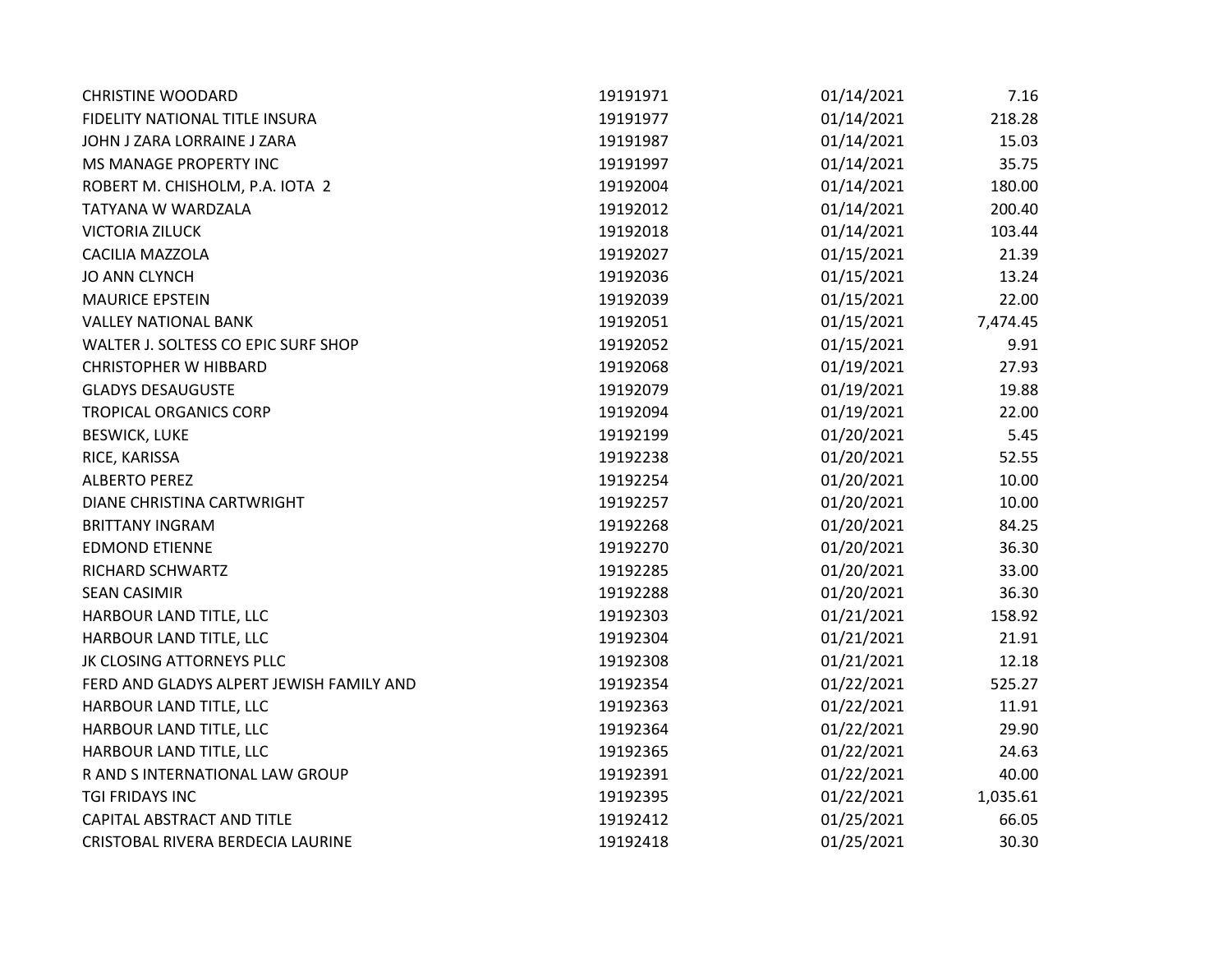| <b>DAVID TOROCSIK</b>                       | 19192421 | 01/25/2021 | 87.93    |
|---------------------------------------------|----------|------------|----------|
| <b>ESMELDA CLARKE</b>                       | 19192430 | 01/25/2021 | 33.98    |
| <b>ESMELDA CLARKE</b>                       | 19192431 | 01/25/2021 | 12.35    |
| <b>GULF STREAM TITLE LLC</b>                | 19192440 | 01/25/2021 | 42.53    |
| <b>GULF STREAM TITLE LLC</b>                | 19192441 | 01/25/2021 | 36.74    |
| <b>GULF STREAM TITLE LLC</b>                | 19192442 | 01/25/2021 | 11.28    |
| J. BLUEGE                                   | 19192450 | 01/25/2021 | 24.60    |
| JAMES MAMMEN AMY MAMMEN                     | 19192451 | 01/25/2021 | 145.85   |
| PEDRO J LEDESMA                             | 19192491 | 01/25/2021 | 7.65     |
| PINWEL, S.A.                                | 19192495 | 01/25/2021 | 86.55    |
| RICHARD A WALSER                            | 19192501 | 01/25/2021 | 24.48    |
| <b>SCOTT FISCHER LLC</b>                    | 19192507 | 01/25/2021 | 12.12    |
| JACK CARPENTER CLARA CARPENTER              | 19192582 | 01/26/2021 | 16.93    |
| LEOTTA BOULWARE KARL D BOULWARE             | 19192588 | 01/26/2021 | 8.55     |
| RBC CAPITAL MARKETS LLC RBC PLAZA           | 19192600 | 01/26/2021 | 4,365.39 |
| ROBERT L. GALLO SHEILA L. GALLO             | 19192601 | 01/26/2021 | 85.51    |
| SOUTH OCEAN BOULEVARD                       | 19192613 | 01/26/2021 | 42.45    |
| <b>RUDY STRACAGNOLO</b>                     | 19192626 | 01/27/2021 | 26.06    |
| CHRISTOPHER VASILAKOS CONSTANTINE VASILAKOS | 19192636 | 01/27/2021 | 38.14    |
| DONNA DASILVA                               | 19192644 | 01/27/2021 | 34.00    |
| <b>DRAYTON LILLIE B</b>                     | 19192646 | 01/27/2021 | 29.66    |
| <b>FAMILY TRUST FBO DOROTHY</b>             | 19192648 | 01/27/2021 | 73.61    |
| PETER MORALES                               | 19192691 | 01/27/2021 | 35.56    |
| PETRIUOS PLUMBING SERVICES INC              | 19192692 | 01/27/2021 | 56.10    |
| DEALERTRACK COLLATERAL MANAGEMENT           | 19192822 | 01/27/2021 | 31.50    |
| GASKINS, ROGER GERALD                       | 19192830 | 01/27/2021 | 9.25     |
| <b>NORTH PARK CHEVROLET</b>                 | 19192861 | 01/27/2021 | 145.59   |
| <b>DUMITRESCU ELENA</b>                     | 19192907 | 01/28/2021 | 14.51    |
| <b>GRACE FINANCIAL NETWORKS INC</b>         | 19192915 | 01/28/2021 | 11.38    |
| <b>GULF STREAM TITLE LLC</b>                | 19192916 | 01/28/2021 | 26.73    |
| JOSE R. GARCIA MARIA C. BAEZ                | 19192923 | 01/28/2021 | 5.01     |
| <b>LANCE PHILLIPS</b>                       | 19192924 | 01/28/2021 | 310.60   |
| MAXIMILIANO J BALDASSARRI                   | 19192931 | 01/28/2021 | 49.39    |
| <b>MOON HOMES LLC</b>                       | 19192932 | 01/28/2021 | 27.00    |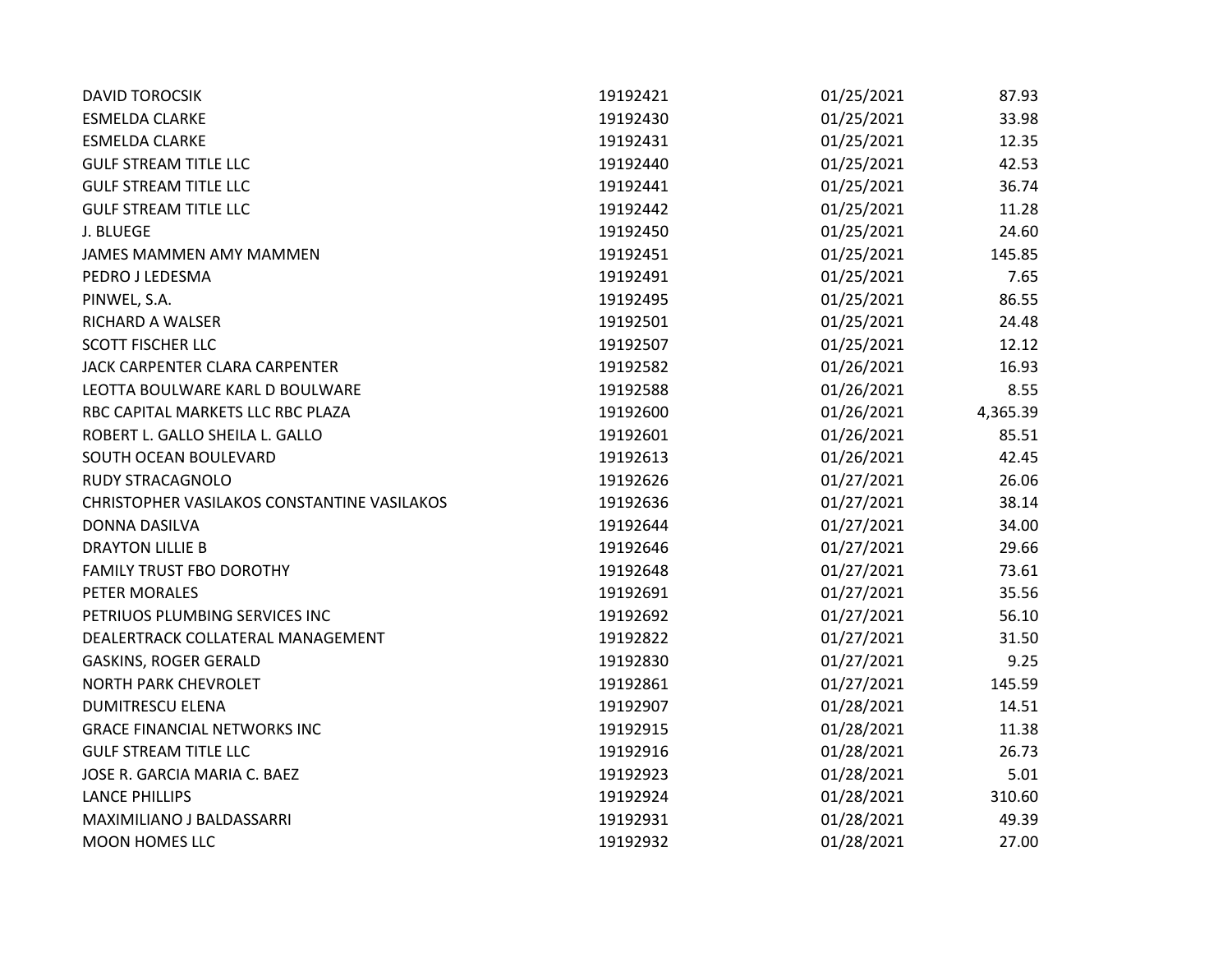| OLUWAKEMI MUFUTAU BALOGUN                     | 19192935 | 01/28/2021 | 75.96    |
|-----------------------------------------------|----------|------------|----------|
| SIGNATURE TITLE GROUP LLC                     | 19192937 | 01/28/2021 | 9.98     |
| TRIDENT TITLE, A DIVISION OF L                | 19192944 | 01/28/2021 | 18.79    |
| <b>CATHARINE ONEILL</b>                       | 19192953 | 01/29/2021 | 300.64   |
| SARAH JAYNE BOYCE, PAUL ANTHONY BOYCE         | 19192964 | 01/29/2021 | 10.60    |
| <b>STEWART LEJON</b>                          | 19192966 | 01/29/2021 | 6.25     |
| <b>CAPITAL ONE</b>                            | 19192978 | 02/01/2021 | 825.30   |
| <b>CHARLENE SHAFTIC</b>                       | 19192979 | 02/01/2021 | 11.42    |
| LEE ANDERSON ROSE M. JACKSON                  | 19192994 | 02/01/2021 | 10.86    |
| TOWN & COUNTRY TITLE GUARANTY                 | 19193012 | 02/01/2021 | 3,961.05 |
| WORLDWIDE TITLE AND REAL ESTAT                | 19193016 | 02/01/2021 | 18.91    |
| ARTEMIS INTERNATIONAL GROUP INC               | 19193047 | 02/02/2021 | 54.78    |
| <b>JOHN SPRAGUE</b>                           | 19193058 | 02/02/2021 | 70.00    |
| SHERRY OLAN BERNER LIVING TRUST               | 19193069 | 02/02/2021 | 538.31   |
| JOHN L. BURKE MARY ANN BURKE                  | 19193079 | 02/03/2021 | 6.96     |
| LISA ANN GOODMAN                              | 19193118 | 02/03/2021 | 665.56   |
| <b>KENNETH A HALIBURTON</b>                   | 19193149 | 02/03/2021 | 7.00     |
| MICHAEL A MILLER                              | 19193151 | 02/03/2021 | 25.00    |
| AMATO, PETER VINCENT                          | 19193161 | 02/03/2021 | 13.60    |
| BOSCAGLIA, MELINA DENISE                      | 19193164 | 02/03/2021 | 10.00    |
| GATENBY, GEORGE CHRISTOPHER                   | 19193186 | 02/03/2021 | 33.95    |
| MCADOW, BRIAN JEFFERSON                       | 19193226 | 02/03/2021 | 10.00    |
| PEREZ NEYRA, YONY                             | 19193237 | 02/03/2021 | 10.00    |
| PIERRE-LOUIS, EMMANUELE                       | 19193240 | 02/03/2021 | 43.15    |
| <b>QUASIA TAQUISIA SHELTON</b>                | 19193241 | 02/03/2021 | 8.75     |
| RIGHT HORSE LLC                               | 19193243 | 02/03/2021 | 12.35    |
| ESSENTIAL HEALING OF SOUTH FLORIDA INC        | 19193265 | 02/03/2021 | 250.00   |
| FN FLOOR AND MARBLE INC.                      | 19193266 | 02/03/2021 | 250.00   |
| <b>MARTHA BILLPS</b>                          | 19193270 | 02/03/2021 | 50.00    |
| <b>CARMEN C GAUCHER</b>                       | 19193278 | 02/04/2021 | 7.54     |
| <b>CARMEN GAUCHER</b>                         | 19193279 | 02/04/2021 | 36.52    |
| CHARLES JOY VENTURES LLC 2377 COUNTRY OAKS LN | 19193281 | 02/04/2021 | 142.71   |
| DJT FINE ART LLC                              | 19193290 | 02/04/2021 | 82.46    |
| JEAN MCDERMOTT ITF LUC AND ALAIN MCDERMOTT    | 19193301 | 02/04/2021 | 13.13    |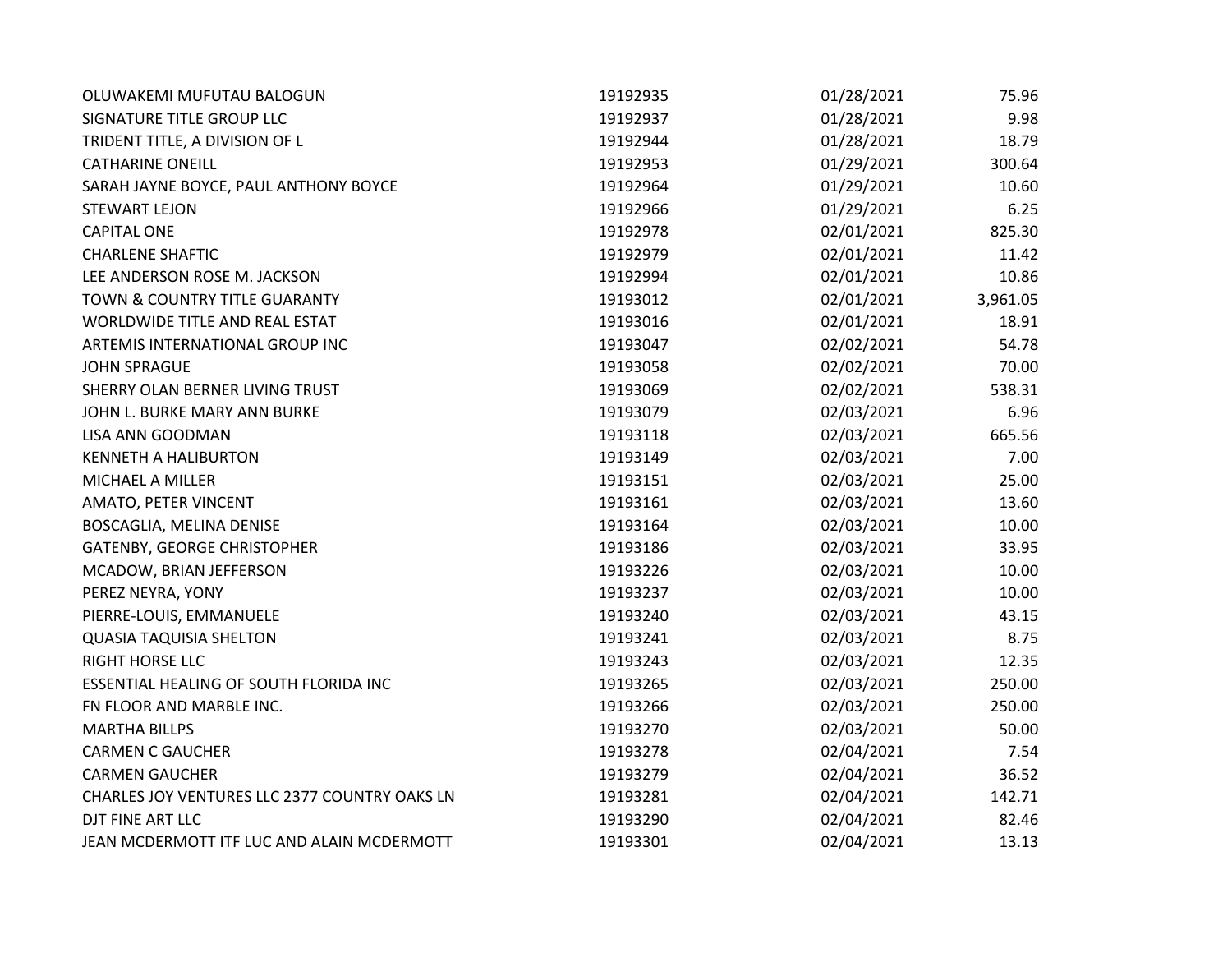| <b>LARS VANJERUD</b>                       | 19193306 | 02/04/2021 | 63.61    |
|--------------------------------------------|----------|------------|----------|
| <b>CYNTHIA SMITH</b>                       | 19193326 | 02/05/2021 | 9.31     |
| KJELL IVAR SORENSEN UNNI SORENSEN          | 19193336 | 02/05/2021 | 25.13    |
| HOMEPARTNERS TITLE SERVICE                 | 19193399 | 02/10/2021 | 20.44    |
| <b>DELIA EDELMANN</b>                      | 19193414 | 02/10/2021 | 15.79    |
| <b>JANE H KARP</b>                         | 19193433 | 02/10/2021 | 14.78    |
| <b>JEAN D HARMON</b>                       | 19193435 | 02/10/2021 | 350.58   |
| <b>JUDY CANIDATE</b>                       | 19193439 | 02/10/2021 | 17.13    |
| OLUWAKEMI MUFUTAU BALOGUN                  | 19193449 | 02/10/2021 | 83.42    |
| OLUWAKEMI MUFUTAU BALOGUN                  | 19193450 | 02/10/2021 | 76.20    |
| OLUWAKEMI MUFUTAU BALOGUN                  | 19193451 | 02/10/2021 | 83.85    |
| UITUS PETRI UOLEVI                         | 19193471 | 02/10/2021 | 107.44   |
| <b>VALLEY NATIONAL BANK</b>                | 19193473 | 02/10/2021 | 4,147.06 |
| <b>VICTOR A CONDA</b>                      | 19193474 | 02/10/2021 | 10.00    |
| <b>AMY I MYERS</b>                         | 19193506 | 02/10/2021 | 8.00     |
| ARBOR TREE AND LAND, INC                   | 19193508 | 02/10/2021 | 62.10    |
| <b>ASTUDILLO, JACQUILINE B</b>             | 19193510 | 02/10/2021 | 10.00    |
| DILLON, HARRY                              | 19193519 | 02/10/2021 | 10.00    |
| DRAGON ENTERPRISES OF PALM BEACH INC       | 19193521 | 02/10/2021 | 25.05    |
| FACEY, NATASHA ANN                         | 19193524 | 02/10/2021 | 10.15    |
| HASSLER, KENNETH JAMES                     | 19193535 | 02/10/2021 | 7.50     |
| HOLMES, ANNETTE                            | 19193536 | 02/10/2021 | 32.50    |
| <b>JOSEFINA OLIVARES</b>                   | 19193553 | 02/10/2021 | 8.00     |
| KROMAN, GARY                               | 19193558 | 02/10/2021 | 9.65     |
| RODRIGUEZ, MONICA KRISTY                   | 19193587 | 02/10/2021 | 10.00    |
| <b>BAUMKIRCHNER BRANDI</b>                 | 19193601 | 02/10/2021 | 84.25    |
| <b>JIM FELIX</b>                           | 19193610 | 02/10/2021 | 431.25   |
| <b>BERSON ABNER</b>                        | 19193680 | 02/17/2021 | 310.60   |
| BLAGOJ LAJMANOVSKI LJUBICA LAJMANOVSKI     | 19193681 | 02/17/2021 | 100.00   |
| <b>DAVID A GREIFER</b>                     | 19193694 | 02/17/2021 | 10.60    |
| EUZABETH H. CASHMAN MARK D. MALINOFF       | 19193704 | 02/17/2021 | 27.67    |
| HARBOUR LAND TITLE, LLC                    | 19193710 | 02/17/2021 | 108.33   |
| HOMEPARTNERS TITLE SERVICES ESCROW ACCOUNT | 19193713 | 02/17/2021 | 723.44   |
| HOMEPARTNERS TITLE SERVICES LLC DBA        | 19193714 | 02/17/2021 | 310.60   |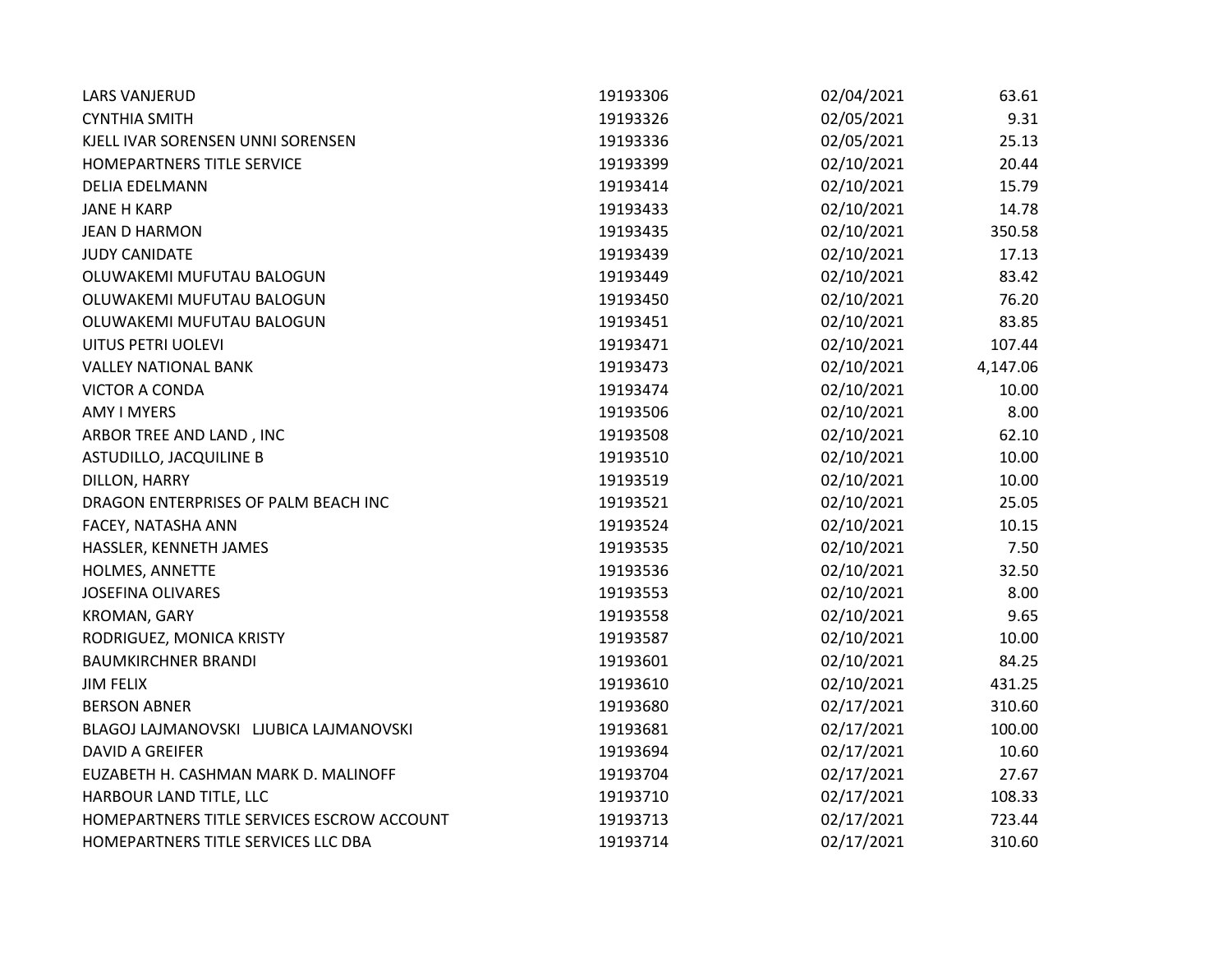| HOMEPARTNERS TITLE SERVICES LLC DBA | 19193715 | 02/17/2021 | 1,000.00 |
|-------------------------------------|----------|------------|----------|
| KLEIN LAW GROUP, P.A. IOLTA ACCOUNT | 19193734 | 02/17/2021 | 57.75    |
| <b>MARCELA GARCIA</b>               | 19193739 | 02/17/2021 | 77.72    |
| PAULINE ODDE                        | 19193749 | 02/17/2021 | 308.60   |
| PETERS JANICE                       | 19193751 | 02/17/2021 | 10.52    |
| <b>STEPHEX &amp; CO NV</b>          | 19193768 | 02/17/2021 | 1,530.37 |
| GIUNTA PHILIP A FLORIDA GIFT GIVING | 19193789 | 02/17/2021 | 5,120.07 |
| <b>ANITA M ANGIULLI</b>             | 19193825 | 02/17/2021 | 8.60     |
| BRADSHAW AUTOMOTIVE GROUP INC.      | 19193829 | 02/17/2021 | 61.98    |
| IFILL, ROYBRIAN                     | 19193858 | 02/17/2021 | 5.05     |
| LOUIE A ROCHA                       | 19193875 | 02/17/2021 | 10.80    |
| ORTEGA AVILA, FIDEL                 | 19193891 | 02/17/2021 | 10.00    |
| SAMUEL CAMACHO                      | 19193910 | 02/17/2021 | 7.05     |
| <b>GAYLE HUNSBERGER</b>             | 19193930 | 02/17/2021 | 104.51   |
| <b>GAYLE HUNSBERGER</b>             | 19193931 | 02/17/2021 | 104.51   |
| <b>GAYLE HUNSBERGER</b>             | 19193932 | 02/17/2021 | 104.51   |
| REDNAX, LLC                         | 19193960 | 02/26/2021 | 129.52   |
| <b>ANDRE RYAN</b>                   | 19193980 | 02/24/2021 | 80.47    |
| CHRISTOPHER AND CHRISTINE DRAG      | 19193997 | 02/24/2021 | 33.80    |
| <b>DESIUEN THELIAR</b>              | 19194009 | 02/24/2021 | 26.92    |
| <b>EDITH PETERSON TRUSTEE</b>       | 19194014 | 02/24/2021 | 20.00    |
| <b>ELIZABETH J BLOISE</b>           | 19194016 | 02/24/2021 | 5.29     |
| <b>FLORIDA ACCOUNT</b>              | 19194021 | 02/24/2021 | 87.81    |
| <b>FRANK FALINE</b>                 | 19194026 | 02/24/2021 | 5.45     |
| HANUMAN VENTURES LLC                | 19194033 | 02/24/2021 | 40.00    |
| HARBOUR LAND TITLE LLC              | 19194034 | 02/24/2021 | 61.16    |
| JANE E SAVOIE RHETT B SAVOIE        | 19194047 | 02/24/2021 | 28.17    |
| <b>JOEL S MARTINEZ</b>              | 19194052 | 02/24/2021 | 10.00    |
| <b>KEVIN T WIGHTMAN</b>             | 19194060 | 02/24/2021 | 10.42    |
| MASTERS TITLE AND ESCROW LLC        | 19194076 | 02/24/2021 | 200.38   |
| MRIS MANAGEMENT LLC                 | 19194083 | 02/24/2021 | 229.21   |
| PATRICK M PARK                      | 19194093 | 02/24/2021 | 60.00    |
| PAUL LEPINE                         | 19194095 | 02/24/2021 | 10.27    |
| PCN NETWORK LLC                     | 19194096 | 02/24/2021 | 50.21    |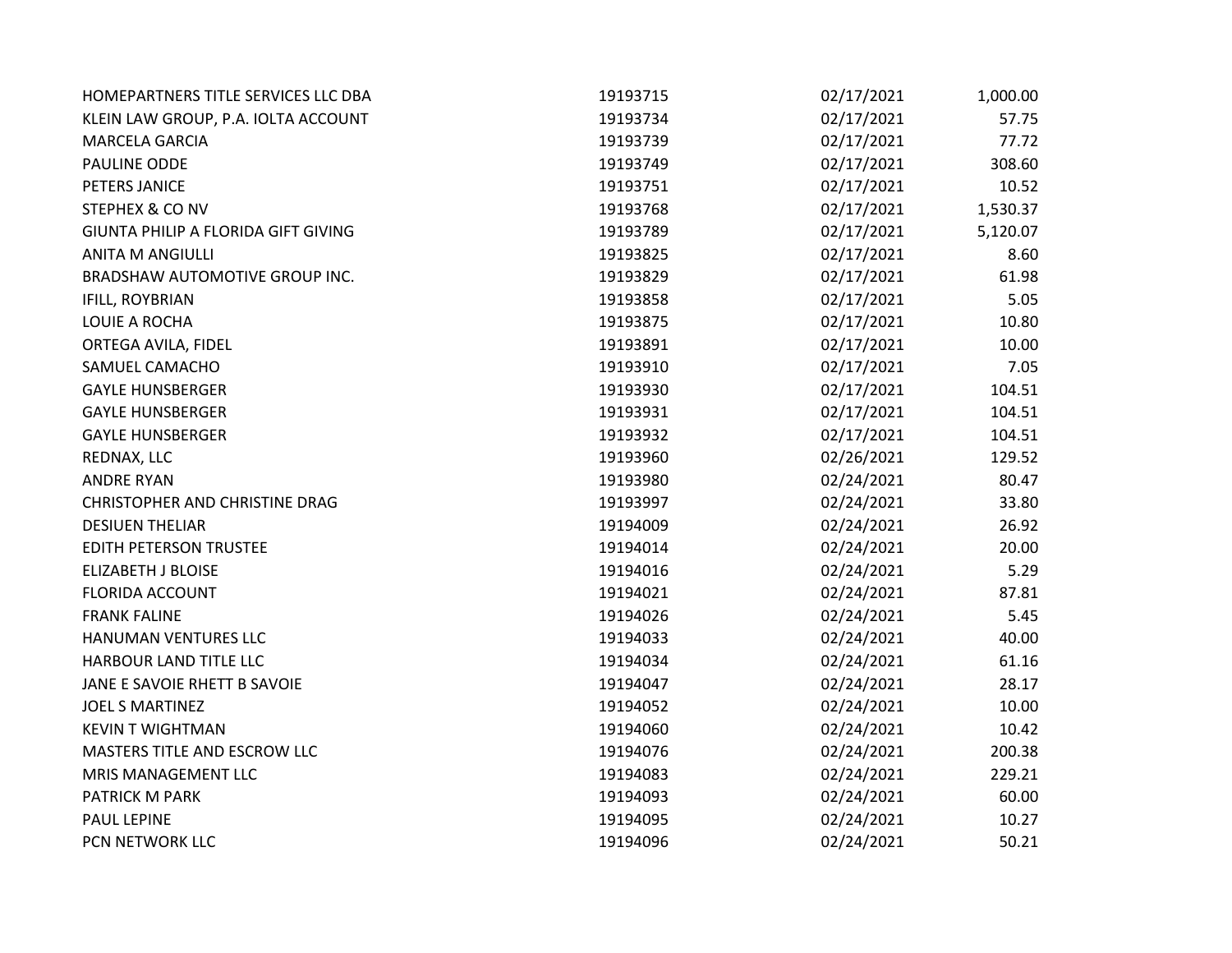| PCN NETWORK, LLC                      | 19194097 | 02/24/2021 | 73.39    |
|---------------------------------------|----------|------------|----------|
| PHYLLIS M RICCI JUNE T SARNO          | 19194099 | 02/24/2021 | 11.78    |
| RAIJA KINNUNEN                        | 19194101 | 02/24/2021 | 6.61     |
| <b>ROBERT P POIRIER</b>               | 19194108 | 02/24/2021 | 9.23     |
| THE DELANY REAL ESTATE LP             | 19194120 | 02/24/2021 | 288.49   |
| WILLIAM S ROBERTSON TTEE TRUST FOR    | 19194135 | 02/24/2021 | 310.60   |
| <b>WILLIAMS SCOTT</b>                 | 19194136 | 02/24/2021 | 7.30     |
| <b>FIDELITY INVESTMENTS 269</b>       | 19194157 | 02/24/2021 | 1,582.01 |
| <b>ITECKY.COM LLC</b>                 | 19194161 | 02/24/2021 | 10.60    |
| JOANNA W URBAEZ EWA                   | 19194162 | 02/24/2021 | 3,124.68 |
| <b>WELLS FARGO</b>                    | 19194203 | 02/24/2021 | 8.50     |
| DIMOV, JASON THOMAS                   | 19194236 | 02/24/2021 | 70.44    |
| <b>FA XIANG CHEN</b>                  | 19194241 | 02/24/2021 | 6.75     |
| JOSE MODESTO E MORALE                 | 19194261 | 02/24/2021 | 15.00    |
| MORAN MARTINEZ, VANESA                | 19194272 | 02/24/2021 | 10.00    |
| <b>NABIH MUSALLAM</b>                 | 19194274 | 02/24/2021 | 10.00    |
| VICTOR MANUEL AGUIRRE JIMENEZ         | 19194323 | 02/24/2021 | 7.05     |
| WALSH, MICHAEL JOSEPH                 | 19194324 | 02/24/2021 | 50.80    |
| <b>DIARRA LEWIS</b>                   | 19194329 | 02/24/2021 | 70.00    |
| <b>3BI GROUP LLC</b>                  | 19194345 | 03/05/2021 | 104.62   |
| ADDINGTON PLACE OF JUPITER            | 19194395 | 03/03/2021 | 74.27    |
| ADVOKATBYRA KIM ASTRAND AB            | 19194396 | 03/03/2021 | 6.25     |
| ASSURE AMERICA TITLE COMPANY          | 19194404 | 03/03/2021 | 944.28   |
| <b>GULF STREAM TITLE LLC</b>          | 19194444 | 03/03/2021 | 39.23    |
| <b>JESSICA L CORNS</b>                | 19194451 | 03/03/2021 | 10.60    |
| JOSEPH B TYSON DOROTHY L GLOVER TYSON | 19194458 | 03/03/2021 | 56.96    |
| <b>JOSEPHINE BEDDIA</b>               | 19194460 | 03/03/2021 | 23.12    |
| <b>KAREN G COHEN</b>                  | 19194462 | 03/03/2021 | 8.15     |
| LINDA PAVLISH MEINKEN                 | 19194472 | 03/03/2021 | 7.44     |
| <b>LORI ACCETURA</b>                  | 19194474 | 03/03/2021 | 47.21    |
| MARGARETA HARTIG LIVING TRUST         | 19194476 | 03/03/2021 | 17.88    |
| ORLINDA GONZALEZ                      | 19194496 | 03/03/2021 | 10.58    |
| PCN NETWORK, LLC                      | 19194513 | 03/03/2021 | 16.47    |
| PCN NETWORK, LLC. FBO OMNI TITLE LLC  | 19194514 | 03/03/2021 | 7.51     |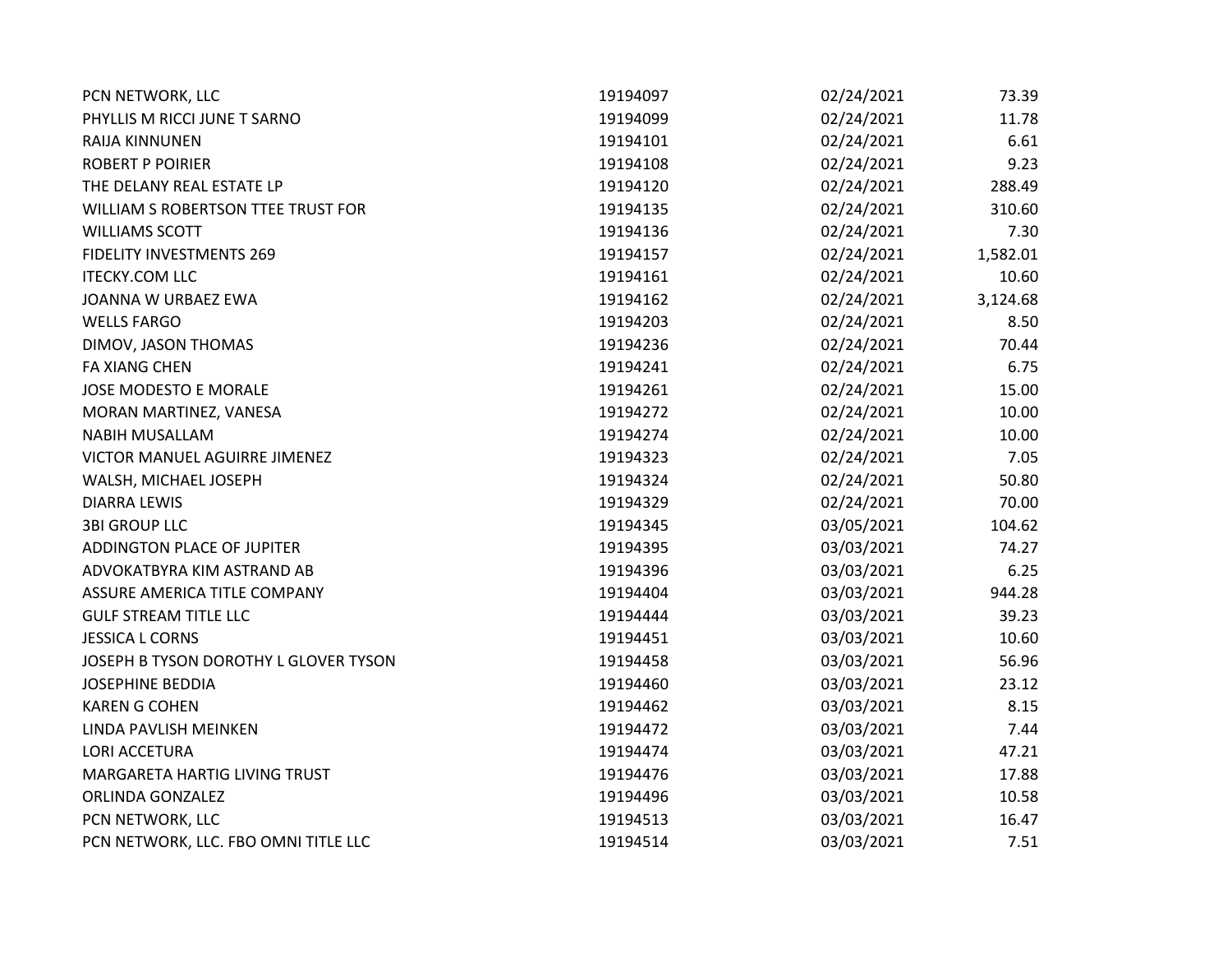| PCN NETWORK, LLC. FBO OMNI TITLE LLC | 19194515 | 03/03/2021 | 51.26    |
|--------------------------------------|----------|------------|----------|
| <b>SANDRA PICONE</b>                 | 19194523 | 03/03/2021 | 16.94    |
| SCHECTER LAW P.A.                    | 19194528 | 03/03/2021 | 20.33    |
| SERGIO VALLEJO                       | 19194529 | 03/03/2021 | 9.72     |
| STEINER ELLEN TRUST                  | 19194537 | 03/03/2021 | 637.84   |
| WESTON TITLE AND ESCROW INC          | 19194554 | 03/03/2021 | 100.00   |
| WILLIAM JOHN WARD OR                 | 19194556 | 03/03/2021 | 25.70    |
| ANDRES MENDEZ                        | 19194560 | 03/03/2021 | 1,313.22 |
| <b>GABLES END AP LLC</b>             | 19194566 | 03/03/2021 | 3,449.15 |
| <b>BERGER, HARRIS EVAN</b>           | 19194596 | 03/03/2021 | 10.00    |
| <b>BLUE HARBOR GROUP LP</b>          | 19194599 | 03/03/2021 | 42.35    |
| <b>BLUE HARBOUR GROUP LP</b>         | 19194600 | 03/03/2021 | 9.35     |
| <b>GUIRAND, FRANTZ</b>               | 19194628 | 03/03/2021 | 20.00    |
| HARRIS, HARVEY ROGER                 | 19194629 | 03/03/2021 | 36.10    |
| KAISSAR, TAL SHALOM                  | 19194668 | 03/03/2021 | 10.00    |
| LARRY H MILLER TOYOTA BOULDER        | 19194671 | 03/03/2021 | 264.75   |
| RIVERA DIAZ, MARIO A                 | 19194698 | 03/03/2021 | 10.00    |
| SALINAS-DIAZ, BLANCA SILVIA          | 19194701 | 03/03/2021 | 10.00    |
| <b>GUSTAVO A PARDO IBARRA</b>        | 19194735 | 03/03/2021 | 10.50    |
| <b>ANTHONY ANDEROCCI</b>             | 19194792 | 03/10/2021 | 17.34    |
| MAFERA FAMILY LIMITED PARTNERS       | 19194796 | 03/10/2021 | 58.40    |
| GULF STREAM TITLE LLC ESCROW ACCOUNT | 19194819 | 03/10/2021 | 25.98    |
| <b>RESIT SAY</b>                     | 19194843 | 03/10/2021 | 193.10   |
| <b>WARSTLER SHERINA M</b>            | 19194855 | 03/10/2021 | 34.40    |
| ALAIN ROLANDO FERNANDEZ LOPEZ        | 19194856 | 03/10/2021 | 46.49    |
| <b>CLEMENTE AMBROCIO PEREZ</b>       | 19194880 | 03/10/2021 | 13.15    |
| HORN, ANTHONY JOSEPH                 | 19194904 | 03/10/2021 | 9.63     |
| <b>GARY LUCK</b>                     | 19194968 | 03/10/2021 | 246.70   |
| <b>GARY LUCK</b>                     | 19194969 | 03/10/2021 | 246.70   |
| <b>CHRISTIAN A SANTANA</b>           | 19194975 | 03/10/2021 | 52.50    |
| <b>MARTHA L RIVERA</b>               | 19194984 | 03/10/2021 | 5.00     |
| RANDALL J BRODA                      | 19194987 | 03/10/2021 | 35.00    |
| ALLMARIE COOTE ALL LOVES LOCS LLC    | 19194991 | 03/10/2021 | 51.25    |
| <b>LYLY BARRATT</b>                  | 19195018 | 03/10/2021 | 7,400.18 |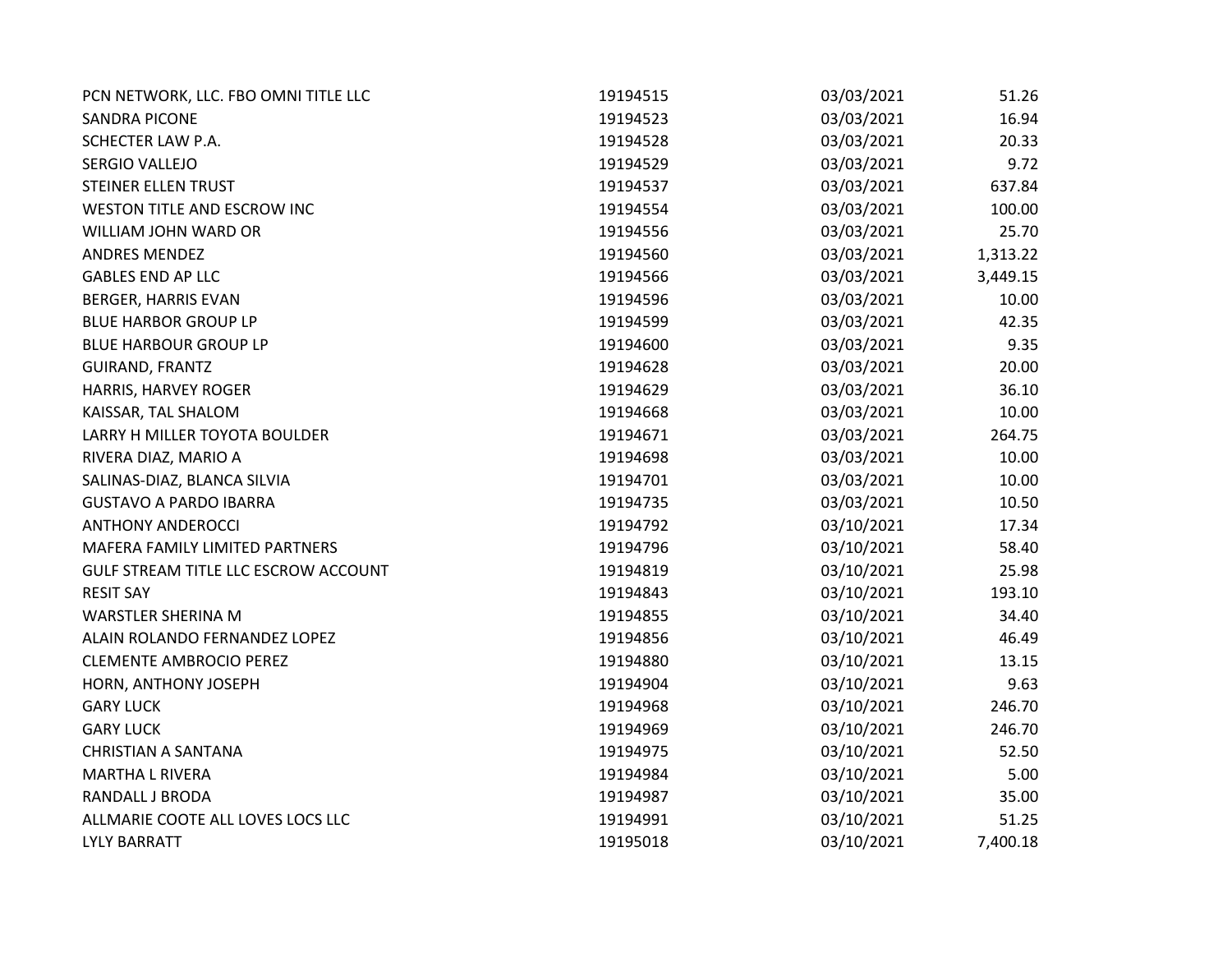| <b>AVRAHAM ROMANO</b>                     | 19195061 | 03/17/2021 | 171.04 |
|-------------------------------------------|----------|------------|--------|
| <b>BEN MAHER LIMITED</b>                  | 19195062 | 03/17/2021 | 30.00  |
| <b>BLANCO MORA ENTERPRISES INC</b>        | 19195065 | 03/17/2021 | 122.23 |
| <b>GREENTREE TITLE LLC</b>                | 19195084 | 03/17/2021 | 6.25   |
| <b>GYONGYI ISS</b>                        | 19195086 | 03/17/2021 | 10.19  |
| LUCIA CORDERO                             | 19195101 | 03/17/2021 | 516.40 |
| MARGARET DIDOMIZIO                        | 19195103 | 03/17/2021 | 14.55  |
| NAOMI HECHT TTEE                          | 19195109 | 03/17/2021 | 13.35  |
| NAOMI HECHT TTEE                          | 19195110 | 03/17/2021 | 80.53  |
| PHILIPPE DEBRUYNE                         | 19195113 | 03/17/2021 | 900.50 |
| <b>SHERRI P KANTOR</b>                    | 19195123 | 03/17/2021 | 25.15  |
| VICTORIA ANGELA PROPERTIES LLC            | 19195139 | 03/17/2021 | 310.60 |
| WORLD WIDE LAND TRANSFER, INC.            | 19195143 | 03/17/2021 | 93.53  |
| MJL GROUP LLC                             | 19195152 | 03/17/2021 | 621.20 |
| <b>ROTEM COHEN</b>                        | 19195154 | 03/17/2021 | 300.00 |
| <b>GUADALUPE DORANTES SHEEL</b>           | 19195225 | 03/17/2021 | 28.10  |
| JOHN S. P. COCHRAN                        | 19195255 | 03/17/2021 | 7.32   |
| <b>MYRNAL BAKER</b>                       | 19195274 | 03/17/2021 | 10.00  |
| <b>ROBERT J DANIELS</b>                   | 19195293 | 03/17/2021 | 46.85  |
| BRYANT ANTHONY HUMPHREY                   | 19195320 | 03/17/2021 | 35.00  |
| <b>CONSOLIDATED PRODUCTS INC</b>          | 19195339 | 03/17/2021 | 66.00  |
| <b>GROSSMAN STEVEN ATLAS SERVICES INC</b> | 19195341 | 03/17/2021 | 32.00  |
| GROSSMAN STEVEN ATLAS SERVICES INC.       | 19195342 | 03/17/2021 | 27.50  |
| PREMIER COMPANIES                         | 19195391 | 03/24/2021 | 306.04 |
| 1/PELLETIER GILLES                        | 19195404 | 03/24/2021 | 18.00  |
| <b>ADALBERTO MARTINEZ</b>                 | 19195406 | 03/24/2021 | 10.80  |
| <b>ALISON MANZER</b>                      | 19195409 | 03/24/2021 | 10.68  |
| <b>ART SHELEST</b>                        | 19195423 | 03/24/2021 | 310.60 |
| <b>BARBARA BARSTOW</b>                    | 19195432 | 03/24/2021 | 16.38  |
| <b>BOUCHRA BENNANI</b>                    | 19195439 | 03/24/2021 | 129.30 |
| <b>CHRISTIAN REVIVALS</b>                 | 19195445 | 03/24/2021 | 26.30  |
| <b>CLYDE BEHARRY</b>                      | 19195450 | 03/24/2021 | 10.31  |
| <b>DOMINIC MECCA</b>                      | 19195467 | 03/24/2021 | 8.69   |
| DUBOIS REAL ESTATE INC.                   | 19195472 | 03/24/2021 | 68.38  |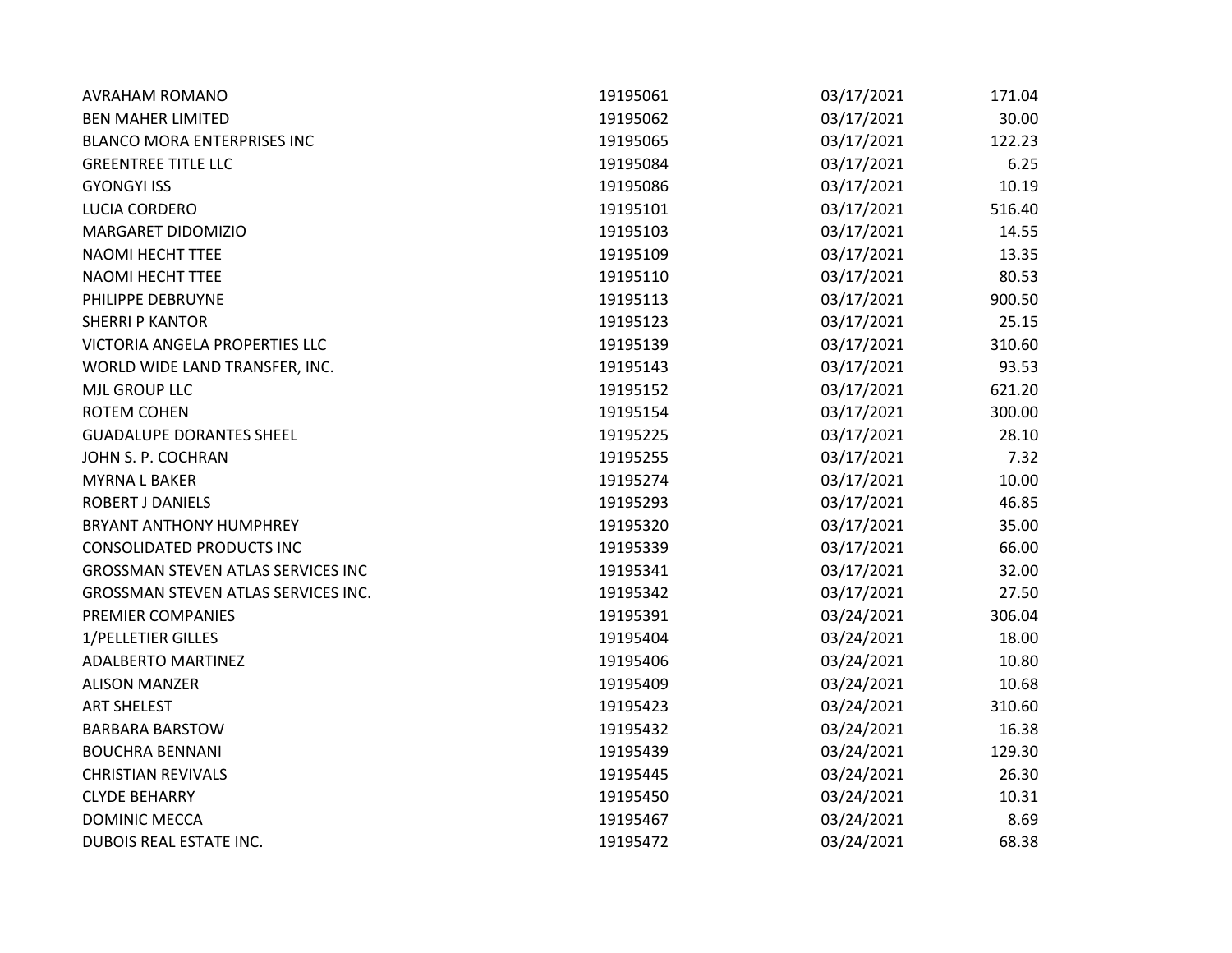| <b>ELIE OHAYON</b>                      | 19195476 | 03/24/2021 | 6.72     |
|-----------------------------------------|----------|------------|----------|
| <b>ERROL S FRANCIS</b>                  | 19195479 | 03/24/2021 | 75.98    |
| <b>EURO MAINTENANCE INC</b>             | 19195480 | 03/24/2021 | 310.60   |
| FLORIDA BOA SOUTHEAST FLORIDA NORTH     | 19195491 | 03/24/2021 | 30.39    |
| <b>GINGER MAST GREGORY MAST</b>         | 19195497 | 03/24/2021 | 9.39     |
| HARBOUR LAND TITLE, LLC                 | 19195503 | 03/24/2021 | 23.94    |
| <b>JASMINE MENDEZ</b>                   | 19195513 | 03/24/2021 | 8.62     |
| <b>JIM M TRIONE</b>                     | 19195516 | 03/24/2021 | 180.14   |
| JOHN B BUONFIGLIO PATRICIA A BUONFIGLIO | 19195517 | 03/24/2021 | 5.09     |
| <b>JOHN KELLY</b>                       | 19195520 | 03/24/2021 | 10.60    |
| LUPIEN MONIQUE                          | 19195545 | 03/24/2021 | 11.65    |
| <b>MATHISON WHITTLES LLP</b>            | 19195560 | 03/24/2021 | 195.61   |
| MICHAEL A OMALLEY                       | 19195565 | 03/24/2021 | 37.84    |
| MR WARREN SEYFFERT                      | 19195574 | 03/24/2021 | 10.00    |
| MS KATHLEEN C MOCERI                    | 19195575 | 03/24/2021 | 11.47    |
| PATRICIA ROUCHIER                       | 19195588 | 03/24/2021 | 21.44    |
| PAUL JONES                              | 19195591 | 03/24/2021 | 70.12    |
| PEG HESS-FENNELL                        | 19195592 | 03/24/2021 | 129.77   |
| PHILIP E KHALEEL                        | 19195596 | 03/24/2021 | 38.19    |
| <b>RODYN BRITO</b>                      | 19195608 | 03/24/2021 | 8.20     |
| SANDRA DE SOUZA AWONG                   | 19195616 | 03/24/2021 | 7.64     |
| SCOTT SOGARD & ERLANI C SOGARD          | 19195619 | 03/24/2021 | 11.00    |
| <b>STAVRO J STAVRO</b>                  | 19195630 | 03/24/2021 | 12.41    |
| <b>SULEYMAN SONMEZ</b>                  | 19195634 | 03/24/2021 | 2,089.27 |
| <b>TERRI B BRUNO</b>                    | 19195638 | 03/24/2021 | 7.53     |
| TITLE TRUST SERVICES LLC                | 19195645 | 03/24/2021 | 20.37    |
| <b>VINCENT VOLPE</b>                    | 19195650 | 03/24/2021 | 16.31    |
| <b>FRANK J FIORE</b>                    | 19195672 | 03/24/2021 | 16.50    |
| <b>JAMES G LYNCH</b>                    | 19195675 | 03/24/2021 | 17.95    |
| <b>BEULAH L ALEXANDER</b>               | 19195711 | 03/24/2021 | 7.00     |
| DEALERTRACK COLLATERAL MANAGEMENT       | 19195723 | 03/24/2021 | 21.00    |
| ELIZABETH J O'BRIEN,                    | 19195725 | 03/24/2021 | 23.78    |
| <b>JUANITA W SPENCER</b>                | 19195741 | 03/24/2021 | 7.00     |
| MYRTLE BEACH MERCEDES BENZ              | 19195755 | 03/24/2021 | 86.26    |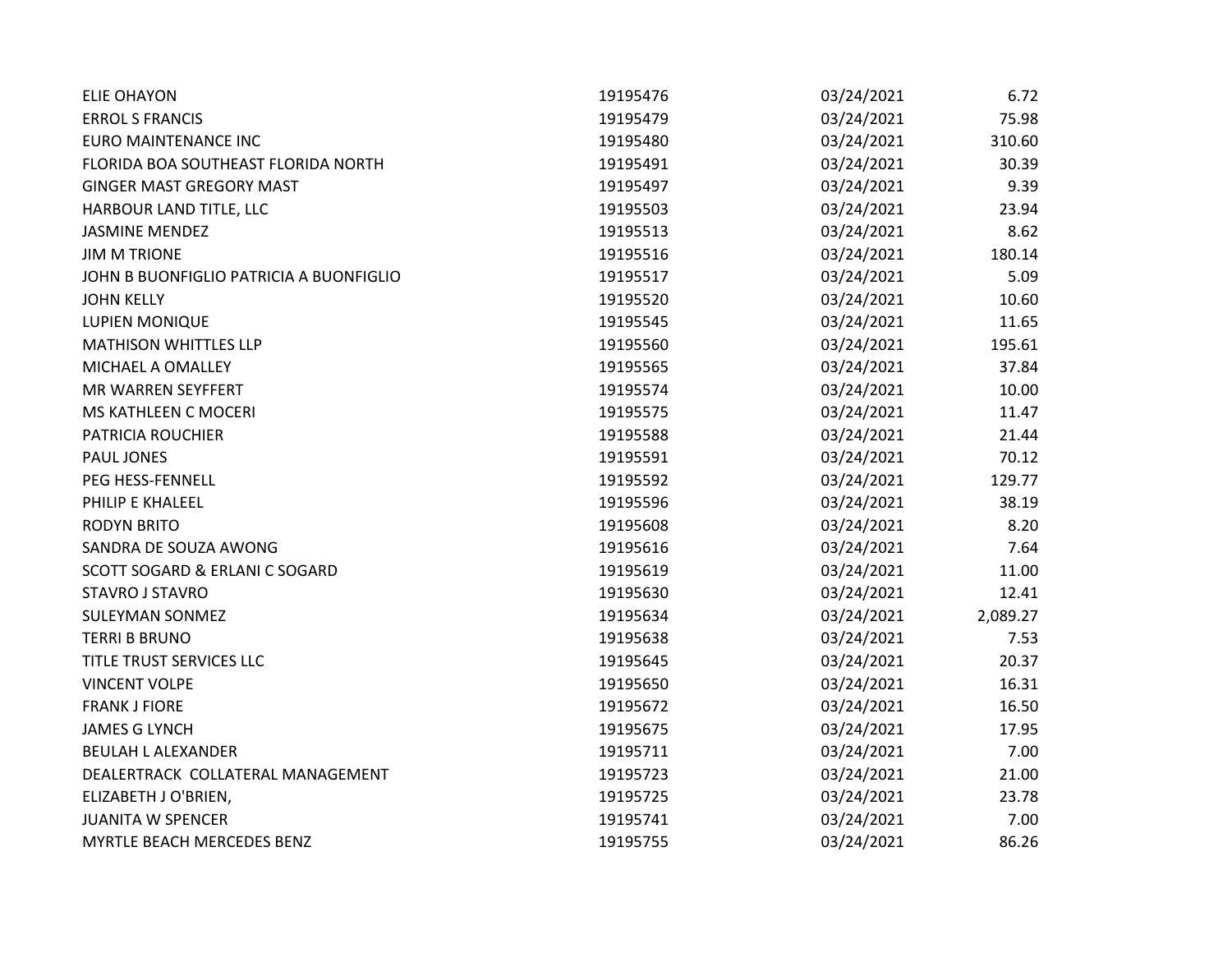| <b>STACEY BALL</b>                    | 19195776 | 03/24/2021 | 6.62     |
|---------------------------------------|----------|------------|----------|
| SAVANT AND ASSOCIATES LLC             | 19195793 | 03/24/2021 | 53.62    |
| ALLEN FALK IOTA TRUST ACCOUNT         | 19195831 | 03/31/2021 | 37.50    |
| ALLEN FALK IOTA TRUST ACCOUNT         | 19195832 | 03/31/2021 | 53.25    |
| <b>ART SHELEST</b>                    | 19195836 | 03/31/2021 | 10.60    |
| ASSURE AMERICA TITLE COMPANY          | 19195837 | 03/31/2021 | 310.60   |
| CARDEN FRANCES OLIVIA DILLON TR       | 19195845 | 03/31/2021 | 56.67    |
| <b>ENDURANCE CAPITAL LLC</b>          | 19195857 | 03/31/2021 | 5.42     |
| <b>FRANK L FROEGEL</b>                | 19195868 | 03/31/2021 | 6.25     |
| <b>FRANK LENNETTE</b>                 | 19195869 | 03/31/2021 | 26.55    |
| SANDE MANAGEMENT, LLC                 | 19195923 | 03/31/2021 | 24.98    |
| SORELLE J ANCEL                       | 19195927 | 03/31/2021 | 104.43   |
| SOUTH FLORIDA TITILE ASSOCIATE        | 19195928 | 03/31/2021 | 17.35    |
| TRUSTEE SERVICES INTL LLC TR          | 19195945 | 03/31/2021 | 10.60    |
| <b>WHITE STEFFIE J</b>                | 19195950 | 03/31/2021 | 16.02    |
| <b>ZEAGMAN BRIAN E</b>                | 19195953 | 03/31/2021 | 22.16    |
| ESTATES OF BOYNTON WATERS WEST CORP   | 19195956 | 03/31/2021 | 75.20    |
| <b>CANDACE PEARSON</b>                | 19195978 | 03/31/2021 | 1,584.50 |
| <b>DARLEEN SEACORD</b>                | 19195981 | 03/31/2021 | 683.09   |
| <b>CYNTHIA S TOTANES</b>              | 19196015 | 03/31/2021 | 15.00    |
| DEALER TRACK COLLATERAL MANAGEMENT    | 19196017 | 03/31/2021 | 21.00    |
| DEALERTRACK COLLATERAL MANAGEMENT     | 19196018 | 03/31/2021 | 75.75    |
| <b>JESSICA SCHULTZ</b>                | 19196051 | 03/31/2021 | 10.00    |
| <b>LOUIS J SYRUS</b>                  | 19196060 | 03/31/2021 | 9.45     |
| MCHERAN, CYNTHIA L                    | 19196067 | 03/31/2021 | 14.80    |
| <b>NANCY MILLIKEN</b>                 | 19196072 | 03/31/2021 | 7.50     |
| <b>ROBERT B E SHUFORD III</b>         | 19196078 | 03/31/2021 | 10.00    |
| SOUTH FLORIDA ASSETS & OPERATIONS LLC | 19196082 | 03/31/2021 | 20.00    |
| <b>RICHARD PENNEY</b>                 | 19196099 | 03/31/2021 | 31.54    |
| ALINA MARIA WALKER                    | 19196101 | 03/31/2021 | 35.00    |
| <b>JOSEPH W EVANS</b>                 | 19196109 | 03/31/2021 | 35.00    |
| <b>KEVIN LEVAR EVANS</b>              | 19196111 | 03/31/2021 | 35.00    |
| PAMELA HOWELL BERES                   | 19196118 | 03/31/2021 | 7.68     |
| 28 E STREET LLC                       | 19196180 | 04/07/2021 | 53.58    |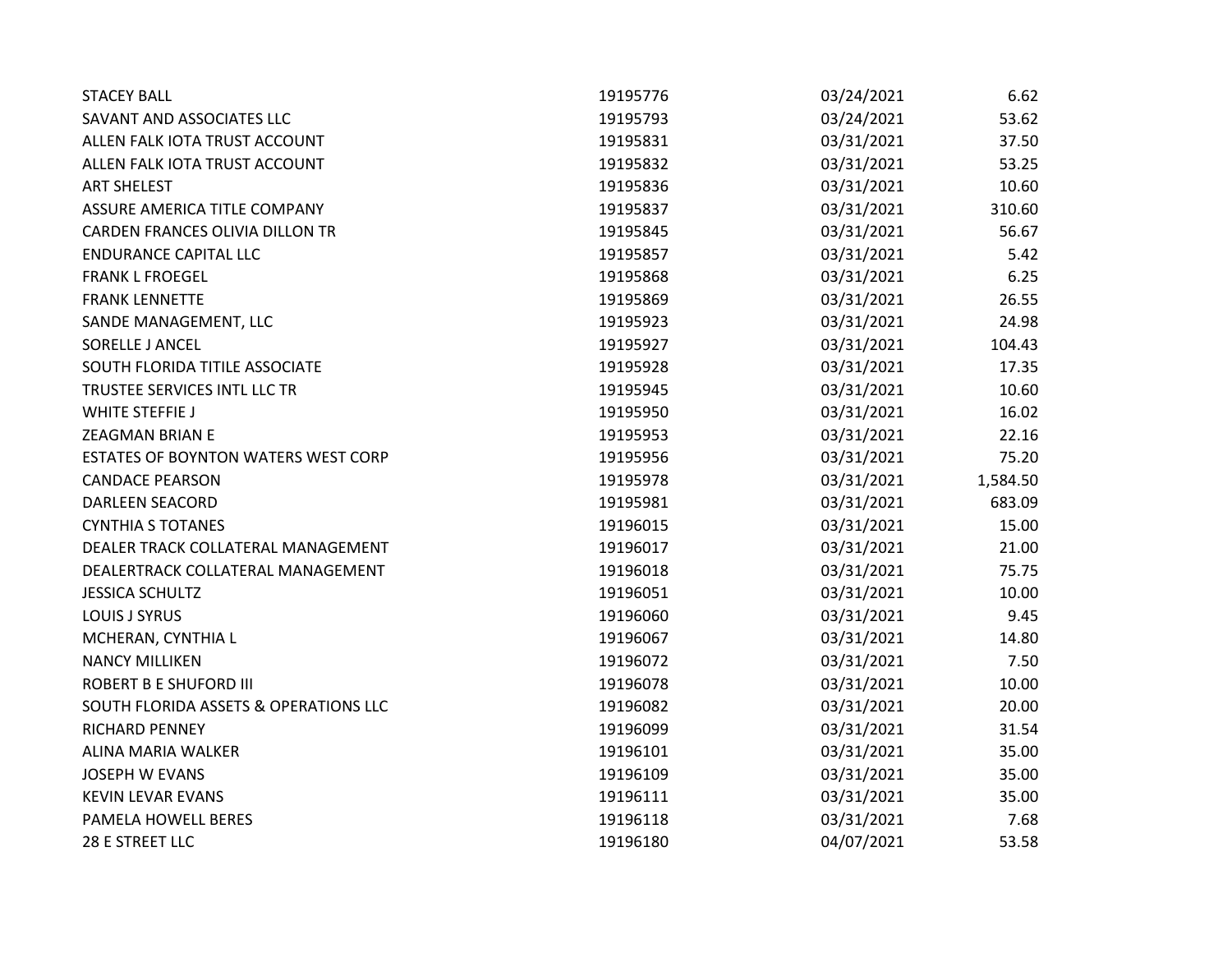| <b>ALICE WANG</b>                      | 19196186 | 04/07/2021 | 14.80    |
|----------------------------------------|----------|------------|----------|
| ARCHAMBAULT FRANCIS                    | 19196190 | 04/07/2021 | 82.27    |
| <b>DENNIS GOULD</b>                    | 19196209 | 04/07/2021 | 39.60    |
| <b>DWAIN K. FORSBURG</b>               | 19196217 | 04/07/2021 | 48.85    |
| <b>GARRY CLICKMAN</b>                  | 19196234 | 04/07/2021 | 310.60   |
| HOMESQUARE, INC                        | 19196247 | 04/07/2021 | 20.60    |
| <b>ITAI SHOSHANI</b>                   | 19196251 | 04/07/2021 | 175.17   |
| <b>KIM FREEZE</b>                      | 19196267 | 04/07/2021 | 32.73    |
| LIME JUICE BOX INC                     | 19196276 | 04/07/2021 | 58.25    |
| <b>LINDA L PAGE</b>                    | 19196277 | 04/07/2021 | 85.81    |
| <b>MAREK WLODARSKI</b>                 | 19196287 | 04/07/2021 | 12.69    |
| REEL SHARP, INC.                       | 19196304 | 04/07/2021 | 29.69    |
| <b>VFGS INVESTMENTS INC</b>            | 19196330 | 04/07/2021 | 12.45    |
| <b>CASE HOLDINGS LLC</b>               | 19196340 | 04/07/2021 | 502.47   |
| MEREDITH H. RUBIN                      | 19196344 | 04/07/2021 | 6,835.70 |
| BALLESTERO MUNOZ, EDGARDO GASTON       | 19196364 | 04/07/2021 | 18.00    |
| J L S LEASING CO                       | 19196398 | 04/07/2021 | 46.10    |
| NIKOLAI J MOORE                        | 19196418 | 04/07/2021 | 170.20   |
| STELLA WORKMAN                         | 19196428 | 04/07/2021 | 10.00    |
| VERDAO SEP TRUST DATED 4/12/2015       | 19196435 | 04/07/2021 | 28.75    |
| <b>JASON WEISS</b>                     | 19196450 | 04/07/2021 | 26.35    |
| SELMA DUNN ESTATE                      | 19196507 | 04/14/2021 | 300.00   |
| ADRIENNE J. LEVINSON ALLEN LEVINSON    | 19196512 | 04/14/2021 | 41.53    |
| ALLEN FALK IOTA TRUST ACCOUNT          | 19196514 | 04/14/2021 | 48.12    |
| <b>GYORAMA ENTERPRISE CORP RODRIGO</b> | 19196549 | 04/14/2021 | 76.21    |
| ORION DIX PARANHOS                     | 19196598 | 04/14/2021 | 22.91    |
| PETER ANDRULEWICZ                      | 19196601 | 04/14/2021 | 14.76    |
| REYNOLD AGENAT                         | 19196604 | 04/14/2021 | 40.10    |
| <b>SHARON BRAUNSTEIN</b>               | 19196607 | 04/14/2021 | 60.12    |
| Steve Latson                           | 19196613 | 04/14/2021 | 8.17     |
| SYLVIA ISRAEL LYNN F. OTFIMER          | 19196618 | 04/14/2021 | 10.00    |
| UBS FINANCIAL SERVICES INC             | 19196622 | 04/14/2021 | 2,245.78 |
| <b>BEVERLY BERGGREN</b>                | 19196629 | 04/14/2021 | 1,676.36 |
| ALEJANDRO ANTONIO AGUIRRE              | 19196656 | 04/14/2021 | 5.34     |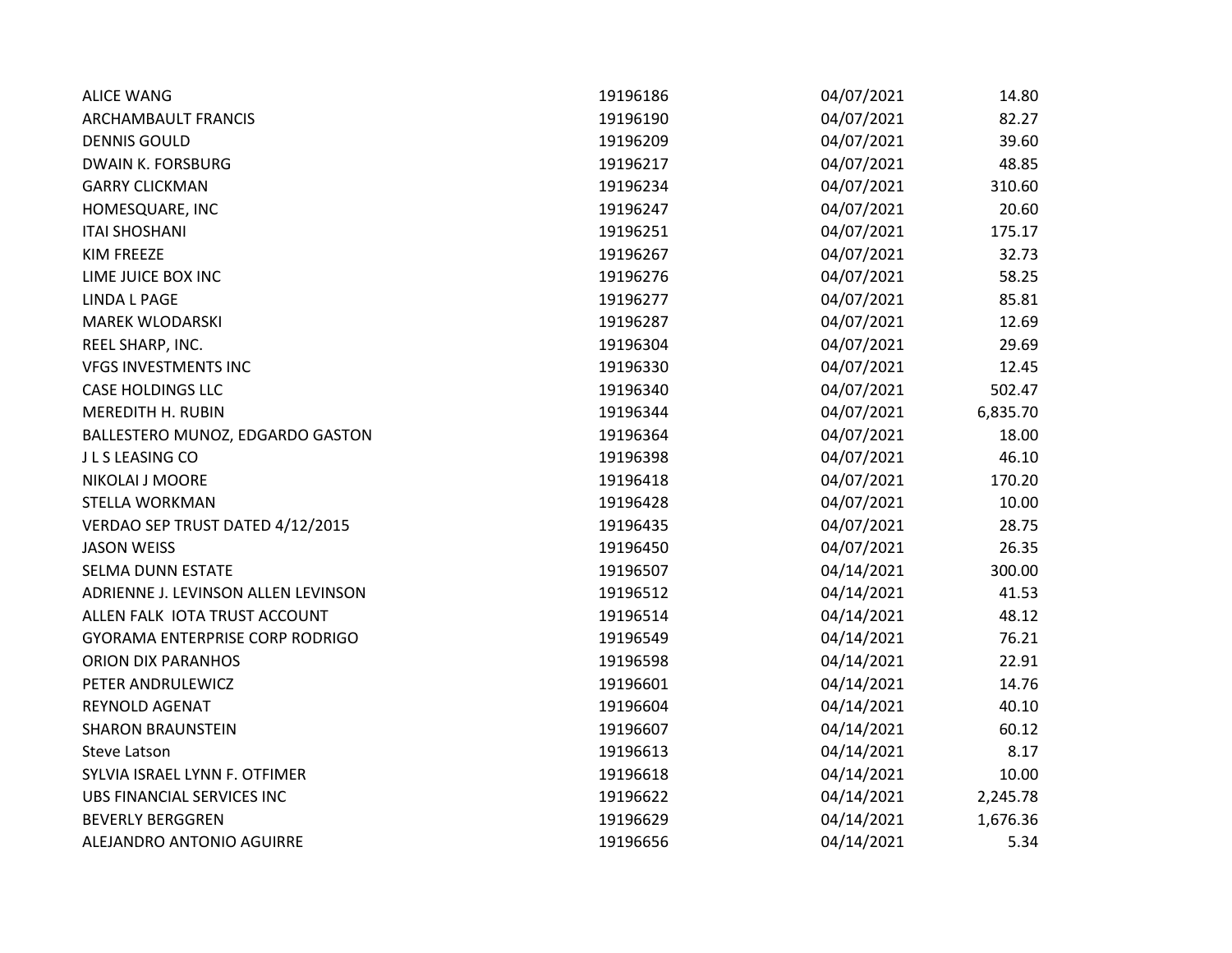| ATLANTA LUXURY MOTORS GWINNETT                 | 19196660 | 04/14/2021 | 200.91 |
|------------------------------------------------|----------|------------|--------|
| <b>MARK A DAVIS</b>                            | 19196735 | 04/14/2021 | 32.16  |
| ROSA C DE RUIZ                                 | 19196768 | 04/14/2021 | 10.00  |
| TITAN REMEDIATION INDUSTRIES INC               | 19196783 | 04/14/2021 | 35.86  |
| <b>TOM FLEMING</b>                             | 19196784 | 04/14/2021 | 13.60  |
| <b>GREGORY KEITH MORRISON</b>                  | 19196804 | 04/14/2021 | 35.00  |
| <b>BALLESTEROS JOSE M</b>                      | 19196868 | 04/21/2021 | 5.47   |
| <b>BODENSTEIN GERTRUDE</b>                     | 19196873 | 04/21/2021 | 7.47   |
| <b>CAROL A KOINES THOMAS J KOINES</b>          | 19196888 | 04/21/2021 | 14.80  |
| <b>CULLEN MARGARET</b>                         | 19196907 | 04/21/2021 | 24.96  |
| D AND A CONSTRUCTION AND LANDSCAPE             | 19196908 | 04/21/2021 | 37.48  |
| EUZABETH HARRIS HENRY F HARRIS JR              | 19196936 | 04/21/2021 | 18.63  |
| <b>GOLDSTEIN DENNIS</b>                        | 19196964 | 04/21/2021 | 50.82  |
| H. B. EDISON PERSONAL RESIDENC JOHN S. EDISON, | 19196972 | 04/21/2021 | 680.95 |
| HARRY W HERSEY JULIE L HERSEY                  | 19196977 | 04/21/2021 | 310.16 |
| <b>HERTZAN GARY</b>                            | 19196982 | 04/21/2021 | 310.60 |
| <b>HOM ANDREW</b>                              | 19196985 | 04/21/2021 | 34.36  |
| <b>HONGSHENG ZHONG</b>                         | 19196986 | 04/21/2021 | 22.60  |
| JOHANSEN SAMANTHA M                            | 19196999 | 04/21/2021 | 33.73  |
| <b>JOY GILSON</b>                              | 19197008 | 04/21/2021 | 112.87 |
| LOPEZ IOLANDA                                  | 19197038 | 04/21/2021 | 310.60 |
| <b>LYNDA ESPOIR</b>                            | 19197044 | 04/21/2021 | 447.06 |
| <b>OGNISSANTI LYNN</b>                         | 19197088 | 04/21/2021 | 16.07  |
| <b>RHODA BEST</b>                              | 19197116 | 04/21/2021 | 337.28 |
| RICHARD W LOGSDON                              | 19197118 | 04/21/2021 | 18.76  |
| <b>RUBIN ANDREA TR</b>                         | 19197128 | 04/21/2021 | 5.51   |
| WOOD M T TR                                    | 19197198 | 04/21/2021 | 51.41  |
| ALM ATLANTA LUXURY MOTRS GWINNETT              | 19197238 | 04/21/2021 | 39.29  |
| <b>ERIC NATHANIEL MUSTAPICK</b>                | 19197250 | 04/21/2021 | 5.15   |
| <b>VIVIAN F RIVERA</b>                         | 19197286 | 04/21/2021 | 6.05   |
| <b>CAMILLA BELLING THORBORG</b>                | 19197289 | 04/21/2021 | 400.00 |
| ARNALDO JOSE COUCELO                           | 19197293 | 04/21/2021 | 35.00  |
| PETER SCHATZ                                   | 19197315 | 04/21/2021 | 35.00  |
| <b>ALSTON ISOLYN</b>                           | 19197332 | 04/28/2021 | 10.64  |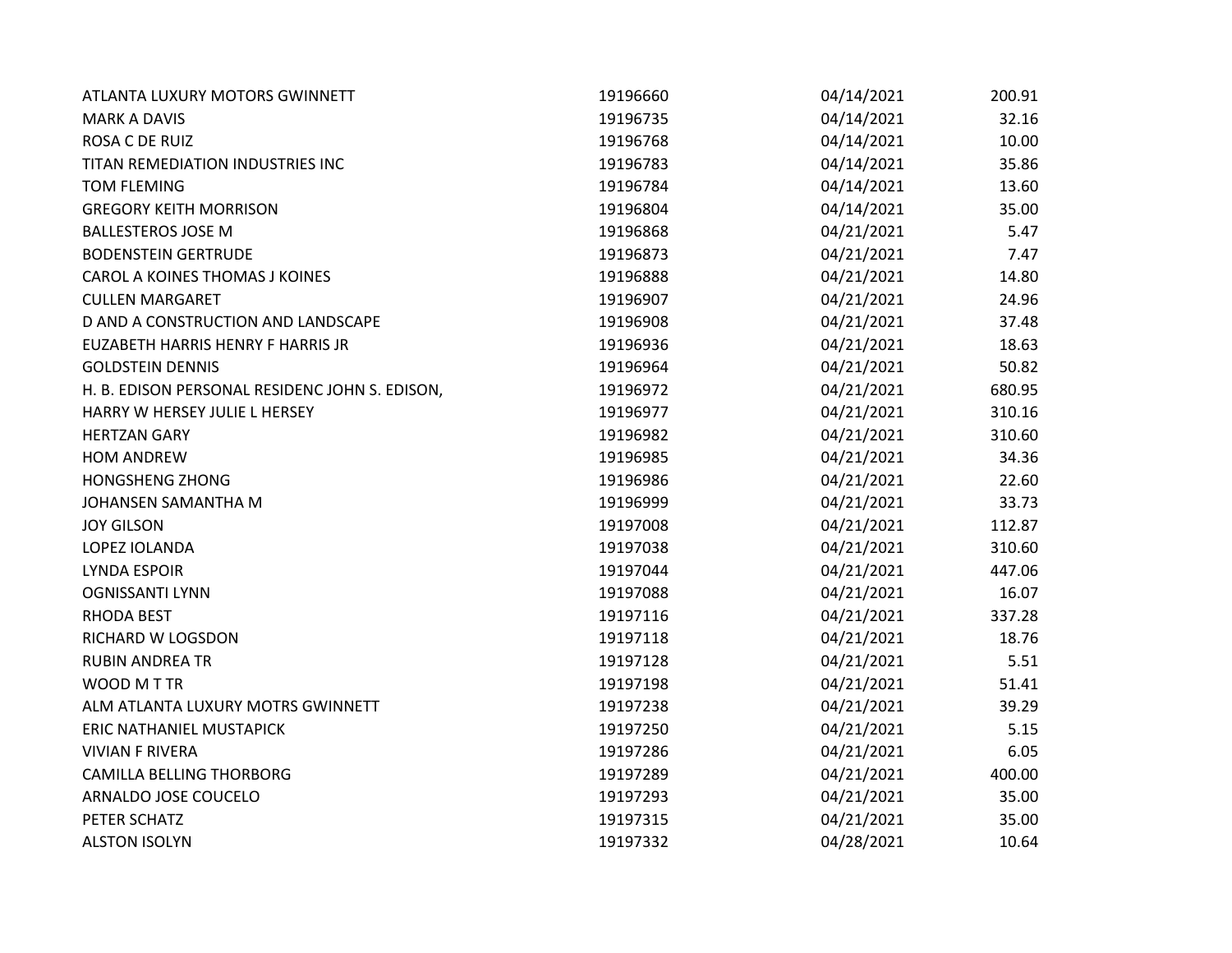| <b>ARVID SOLLI</b>                               | 19197334 | 04/28/2021 | 34.71    |
|--------------------------------------------------|----------|------------|----------|
| <b>BRUNET LUCIE</b>                              | 19197344 | 04/28/2021 | 30.14    |
| <b>CLAUDIA BIGLIONE</b>                          | 19197348 | 04/28/2021 | 8.00     |
| <b>COUDERT DALE</b>                              | 19197351 | 04/28/2021 | 40.00    |
| <b>HENRY MATTISON</b>                            | 19197377 | 04/28/2021 | 18.68    |
| <b>MEREDITH H RUBIN</b>                          | 19197409 | 04/28/2021 | 4,044.29 |
| MINA LEWIS, MICHAEL LEWIS                        | 19197411 | 04/28/2021 | 90.68    |
| <b>SUN TITLE &amp; ABSTRACT LLC</b>              | 19197436 | 04/28/2021 | 310.60   |
| TIMOTHY G GLASS DBA TIMOTHY G GLASS PA IOTA ACCT | 19197446 | 04/28/2021 | 193.85   |
| TITLE TRUST SERVICES LLC                         | 19197449 | 04/28/2021 | 5.88     |
| <b>CONNIE BRAWLEY</b>                            | 19197465 | 04/28/2021 | 2,897.92 |
| GOWER, DEBRA L                                   | 19197509 | 04/28/2021 | 10.00    |
| LOVETT, DANIEL RAY                               | 19197541 | 04/28/2021 | 10.00    |
| RICHTER, MARC J                                  | 19197550 | 04/28/2021 | 10.00    |
| STEPHEN HOWARD EMMICK                            | 19197557 | 04/28/2021 | 10.00    |
| ANDRES RUSSELL AMADOR                            | 19197578 | 04/28/2021 | 29.15    |
| ANDRES RUSSELL AMADOR                            | 19197579 | 04/28/2021 | 26.35    |
| ARE EL TRUST                                     | 19197654 | 05/05/2021 | 10.60    |
| ROBIN WELLINGTON EXEC                            | 19197685 | 05/05/2021 | 310.60   |
| SOUTHERN Z LLC                                   | 19197689 | 05/05/2021 | 254.45   |
| THE ARE EL TRUST                                 | 19197692 | 05/05/2021 | 310.60   |
| THE ESTATE OF WILLIAM R DEALE                    | 19197693 | 05/05/2021 | 161.54   |
| <b>VISSE WEDELL</b>                              | 19197695 | 05/05/2021 | 363.08   |
| ELIZABETH A LEAN                                 | 19197736 | 05/05/2021 | 148.38   |
| LOPEZ, AIDA                                      | 19197791 | 05/05/2021 | 15.00    |
| MONFORT, JEAN GARRAUD                            | 19197795 | 05/05/2021 | 7.00     |
| OLIVER, NICHOLAS JOSEPH                          | 19197797 | 05/05/2021 | 10.10    |
| ROUSE CONSTRUCTION INTERNATIONAL INC             | 19197808 | 05/05/2021 | 6.45     |
| STEIB, JOSEPH CHARLES                            | 19197812 | 05/05/2021 | 22.25    |
| XAYTHYRATH, WUN                                  | 19197815 | 05/05/2021 | 10.00    |
| <b>ANA VOICU</b>                                 | 19197817 | 05/05/2021 | 8.75     |
| <b>NANCY RAMIRES</b>                             | 19197822 | 05/05/2021 | 16.50    |
| <b>JASON WILLIAM FORD</b>                        | 19197828 | 05/05/2021 | 10.00    |
| JONATHAN MENDOZA BUNDRA                          | 19197829 | 05/05/2021 | 10.00    |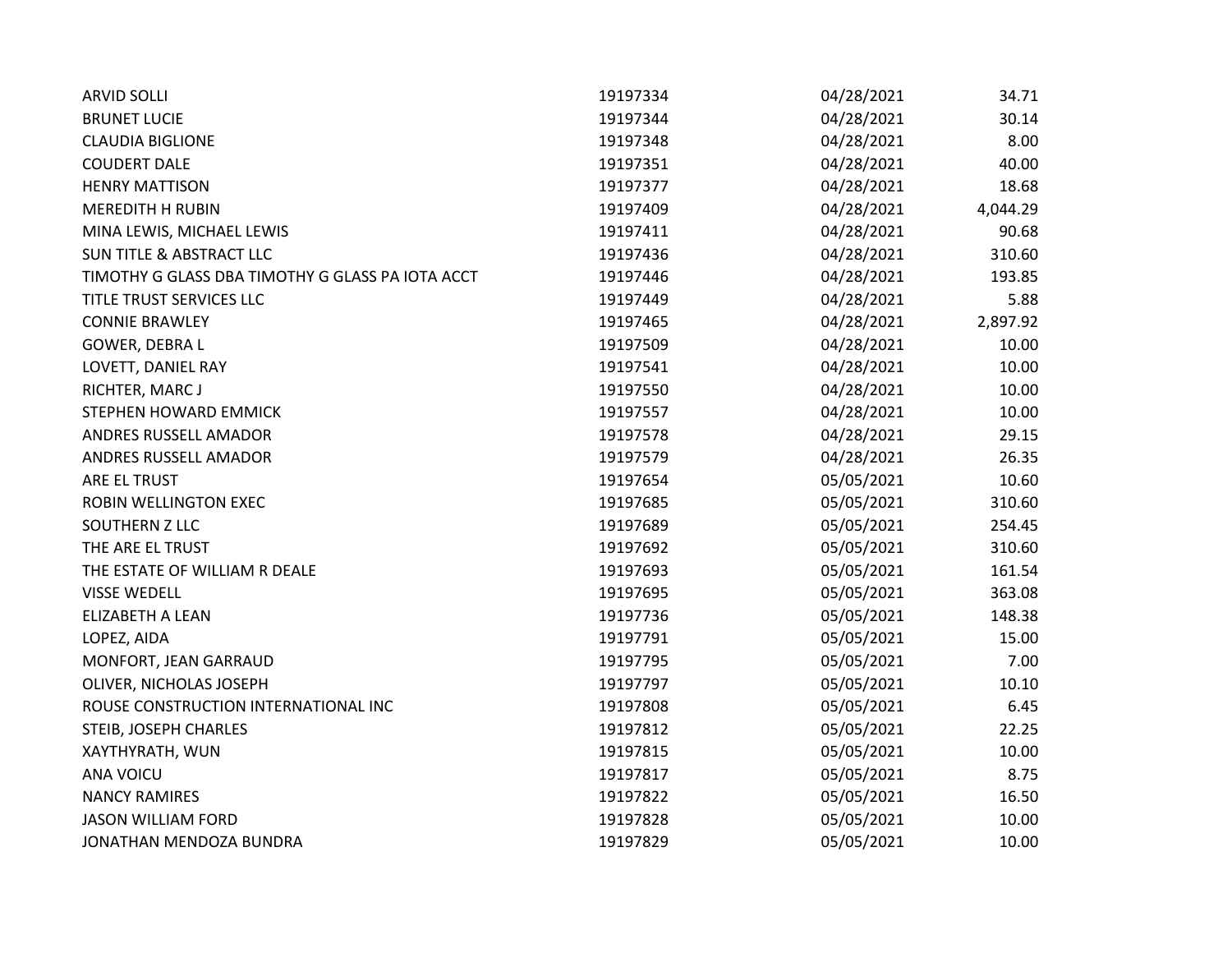| <b>KURT LAWRENCE AMANN</b>                     | 19197830 | 05/05/2021 | 35.00     |
|------------------------------------------------|----------|------------|-----------|
| <b>NATHAN D SWICK</b>                          | 19197834 | 05/05/2021 | 23.55     |
| RICHARD SAMUEL STRICKLAND                      | 19197836 | 05/05/2021 | 82.75     |
| PABLO GARCIA ELODIA GARCIA                     | 19197898 | 05/12/2021 | 82.39     |
| ELIZABETH BARNDOLLAR                           | 19197917 | 05/12/2021 | 49.01     |
| FLAMINGO LANE HOLDINGS II LLC                  | 19197925 | 05/12/2021 | 310.60    |
| MAGGIACOMO KELLY L                             | 19197937 | 05/12/2021 | 19.10     |
| MS R ELEANOR WEST                              | 19197940 | 05/12/2021 | 44.14     |
| REINOSO ROSA I                                 | 19197944 | 05/12/2021 | 310.60    |
| <b>RIZK RAYMOND</b>                            | 19197945 | 05/12/2021 | 384.58    |
| <b>ONIEL LAUCELLA</b>                          | 19197962 | 05/12/2021 | 445.52    |
| <b>ONIEL LAUCELLA</b>                          | 19197963 | 05/12/2021 | 445.51    |
| ANGELA E GRACIA JOVAN P GRACIA                 | 19197976 | 05/12/2021 | 156.99    |
| <b>BART A COLUCCI</b>                          | 19197981 | 05/12/2021 | 10.00     |
| <b>CHANTAL BURGESS</b>                         | 19197988 | 05/12/2021 | 23.45     |
| <b>CYNTHIA L MCHERAN</b>                       | 19197992 | 05/12/2021 | 7.70      |
| <b>JOHN CZEKALSKI</b>                          | 19198025 | 05/12/2021 | 19.65     |
| <b>KENNITH WARDELL VAUGHN</b>                  | 19198032 | 05/12/2021 | 10.00     |
| <b>EASY AIR RENTALS LLC</b>                    | 19198076 | 05/12/2021 | 16.50     |
| <b>OLP HOLDINGS</b>                            | 19198233 | 05/13/2021 | 681.15    |
| ONE OCEAN PLAZA VENTURE LLC                    | 19198234 | 05/13/2021 | 20,812.04 |
| UNITED TITLE AGENCIES I INC                    | 19198272 | 05/13/2021 | 182.39    |
| <b>GULF STREAM TITLE LLC</b>                   | 19198323 | 05/19/2021 | 310.60    |
| <b>GULF STREAM TITLE LLC</b>                   | 19198324 | 05/19/2021 | 310.60    |
| <b>JENNIFER LENER</b>                          | 19198328 | 05/19/2021 | 132.60    |
| <b>LAURICE GEYSEN</b>                          | 19198335 | 05/19/2021 | 177.07    |
| LERETA CORP ATTN: REFUND CENTRAL               | 19198338 | 05/19/2021 | 310.60    |
| <b>SYLVIE LACROIX</b>                          | 19198358 | 05/19/2021 | 36.83     |
| ALLIANCE FUNDING GROUP                         | 19198385 | 05/19/2021 | 12.00     |
| <b>ANDRE LAVOIE</b>                            | 19198386 | 05/19/2021 | 10.00     |
| BAIRD, ANGELA MARIE                            | 19198390 | 05/19/2021 | 13.15     |
| <b>BLU-MC INC</b>                              | 19198392 | 05/19/2021 | 13.60     |
| DEALERTRACK COLLATERAL MANAGEMENT              | 19198404 | 05/19/2021 | 11.50     |
| DEALERTRACK DEALER TRACK COLLATERAL MANAGEMENT | 19198405 | 05/19/2021 | 21.00     |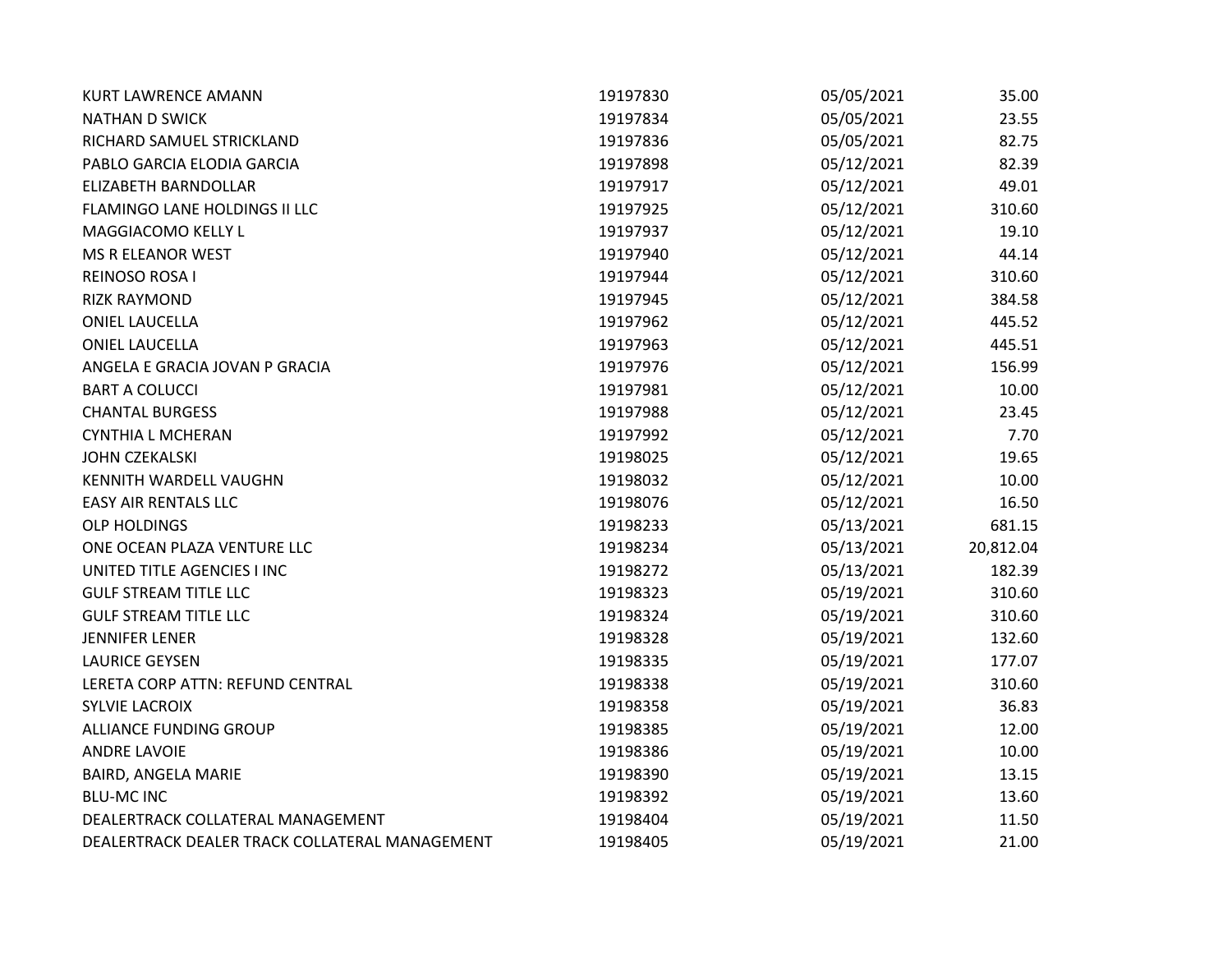| <b>DENNIS PETRUNGER TRT</b>               | 19198406 | 05/19/2021 | 5.05     |
|-------------------------------------------|----------|------------|----------|
| <b>JUNE E LEWIS</b>                       | 19198433 | 05/19/2021 | 8.15     |
| <b>MARCOS RIVAS</b>                       | 19198444 | 05/19/2021 | 10.00    |
| PIRKKO LAMPPU, ERKKI LAMPPU, DIANA LAMPPU | 19198459 | 05/19/2021 | 6.75     |
| SULLIVAN, KELLY MARIE                     | 19198466 | 05/19/2021 | 10.00    |
| NICHOLAS E GOETZ                          | 19198482 | 05/19/2021 | 16.50    |
| <b>ANDREA CAINE</b>                       | 19198517 | 05/26/2021 | 21.32    |
| <b>ANITA GUTIERREZ</b>                    | 19198518 | 05/26/2021 | 9.46     |
| CERTIFIED ESCROW AND TITLE CO             | 19198531 | 05/26/2021 | 140.55   |
| CERTIFIED ESCROW AND TITLE CO             | 19198532 | 05/26/2021 | 310.60   |
| <b>DUBOIS LOIS LTD &amp;</b>              | 19198541 | 05/26/2021 | 24.35    |
| MANZUR CELUME MARCELO                     | 19198565 | 05/26/2021 | 49.60    |
| MS EVGENIA KUZNETSOVA                     | 19198570 | 05/26/2021 | 10.00    |
| <b>OSCAR R ZAMORA</b>                     | 19198575 | 05/26/2021 | 8.00     |
| PERLAND TITLE & ESCROW SERVICES           | 19198578 | 05/26/2021 | 6.25     |
| RYJENA HOLDINGS LLC                       | 19198582 | 05/26/2021 | 599.17   |
| SABO TITLE AGENCY, LLC                    | 19198583 | 05/26/2021 | 310.60   |
| Steven Cohen                              | 19198591 | 05/26/2021 | 310.60   |
| <b>TAMMY HERNANDEZ TTEE</b>               | 19198592 | 05/26/2021 | 310.55   |
| <b>WALIRE ENTERPRISES LIMITED</b>         | 19198597 | 05/26/2021 | 30.00    |
| <b>ALTHEA D MILTON</b>                    | 19198615 | 05/26/2021 | 15.05    |
| DONNA A MULHOLLAND                        | 19198631 | 05/26/2021 | 36.10    |
| LUBOFF, ALAN                              | 19198686 | 05/26/2021 | 58.15    |
| PEREZ-MORALEZ, JOSE MANIANO               | 19198699 | 05/26/2021 | 10.00    |
| <b>TMCPB INC</b>                          | 19198715 | 05/26/2021 | 20.00    |
| <b>BRIAN FLEMMING</b>                     | 19198725 | 05/26/2021 | 16.50    |
| <b>BENGY CIUS</b>                         | 19198733 | 05/26/2021 | 10.00    |
| <b>BERKELL N BALDWIN</b>                  | 19198734 | 05/26/2021 | 10.00    |
| DONALD EUGENE CAMPBELL                    | 19198737 | 05/26/2021 | 10.00    |
| SILVIO ANTONIO GARCIA                     | 19198748 | 05/26/2021 | 52.00    |
| <b>VINH KHAIM NGUYEN</b>                  | 19198750 | 05/26/2021 | 27.25    |
| D M DAVIS                                 | 19198797 | 06/02/2021 | 310.60   |
| <b>GREENSPOON MARDER LLP IOLTA</b>        | 19198807 | 06/02/2021 | 1,488.89 |
| <b>JORDAN SPRING</b>                      | 19198814 | 06/02/2021 | 20.00    |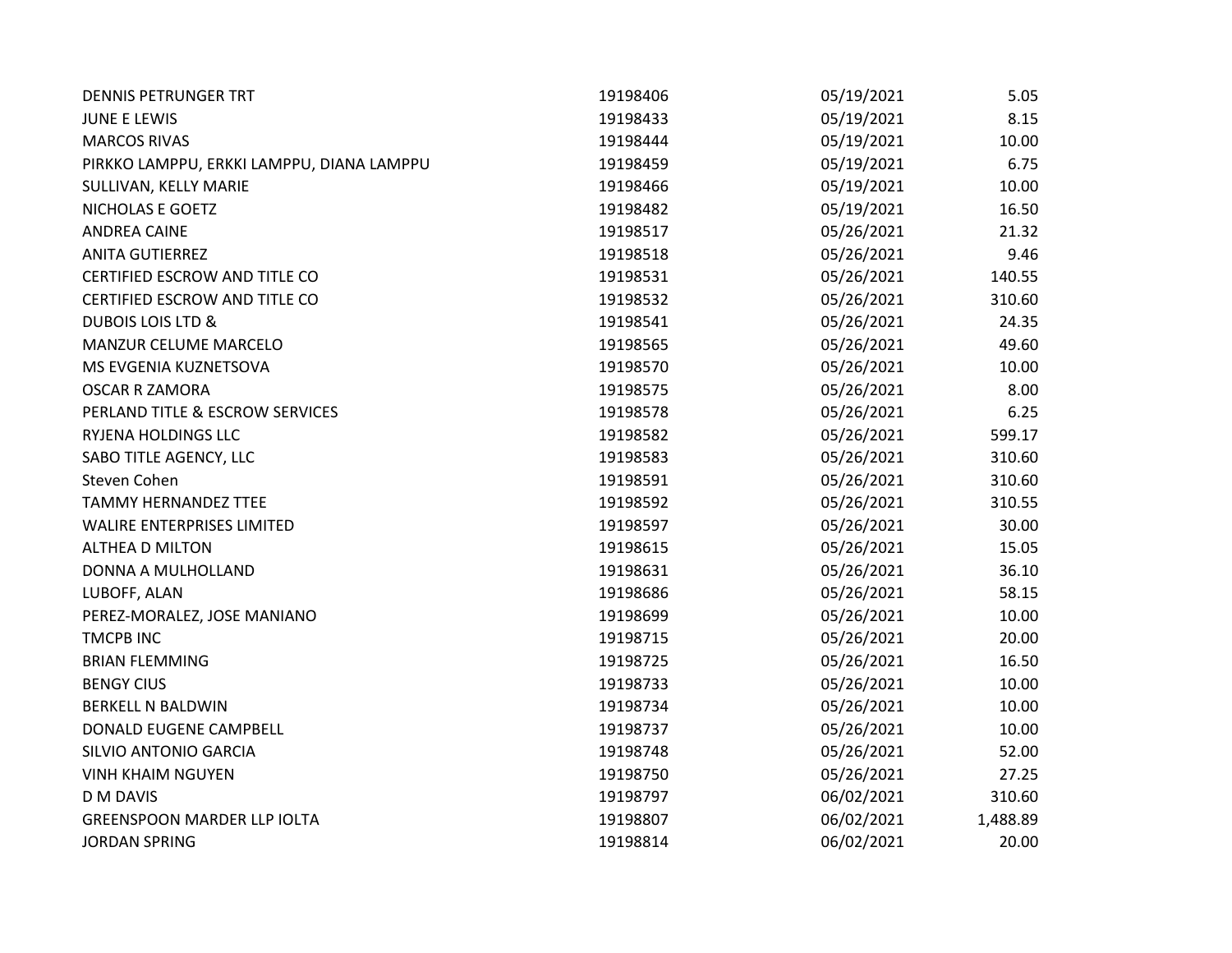| <b>JORDAN SPRING</b>              | 19198815 | 06/02/2021 | 366.10   |
|-----------------------------------|----------|------------|----------|
| <b>KRISTOPHER SILBER</b>          | 19198821 | 06/02/2021 | 310.60   |
| M2 BUSINESS SOLUTIONS LLC         | 19198825 | 06/02/2021 | 310.60   |
| RDLM INVESTMENTS LLC              | 19198835 | 06/02/2021 | 8.01     |
| THE OTTIS INVESTMENTS LLC         | 19198846 | 06/02/2021 | 310.60   |
| AMARTEIFIO, DANIEL AMARTEI        | 19198856 | 06/02/2021 | 13.60    |
| DISCOVERY CHRYSLER DODGE JEEP RAM | 19198879 | 06/02/2021 | 6.09     |
| <b>HUGO PIMENTEL</b>              | 19198896 | 06/02/2021 | 6.05     |
| MARINER FINANCE FL INC            | 19198923 | 06/02/2021 | 7.50     |
| <b>MARVIN A CRAIG</b>             | 19198925 | 06/02/2021 | 9.25     |
| <b>OSCAR PAYOT</b>                | 19198932 | 06/02/2021 | 10.00    |
| <b>ARDANES LLC</b>                | 19198970 | 06/02/2021 | 16.50    |
| E. LA FIELD INC                   | 19198973 | 06/02/2021 | 16.50    |
| ELANDREN PALM BEACH LLC           | 19198974 | 06/02/2021 | 24.22    |
| <b>RUBEN ANDRES</b>               | 19198998 | 06/02/2021 | 82.75    |
| ANDREW KRECKOVSKY                 | 19199160 | 06/09/2021 | 10.60    |
| ANDREW M KRECKOVSKY               | 19199161 | 06/09/2021 | 164.30   |
| CAPELLI E PIU LLC                 | 19199166 | 06/09/2021 | 310.60   |
| <b>DANIEL CONLEY</b>              | 19199173 | 06/09/2021 | 310.60   |
| <b>DWIGHT BARNETT</b>             | 19199175 | 06/09/2021 | 310.60   |
| <b>GRULLON RAFAEL</b>             | 19199188 | 06/09/2021 | 8.00     |
| <b>IRMA S DALLIEN</b>             | 19199192 | 06/09/2021 | 9.91     |
| SIGNATURE TITLE GROUP LLC         | 19199215 | 06/09/2021 | 310.60   |
| THE FRENCHMANS RESERVE RESIDENCE  | 19199218 | 06/09/2021 | 970.00   |
| <b>JOSE G VALDEZ</b>              | 19199225 | 06/09/2021 | 1,977.55 |
| ANDREW M WEISSING INC             | 19199235 | 06/09/2021 | 9.65     |
| <b>BERNSTEIN, ABBY ROSE</b>       | 19199240 | 06/09/2021 | 6.00     |
| <b>CARLOS JAMES PADILLA</b>       | 19199244 | 06/09/2021 | 10.00    |
| DEALERTRACK COLLATERAL MANAGEMENT | 19199257 | 06/09/2021 | 21.00    |
| DEALERTRACK COLLATERAL MANAGEMENT | 19199258 | 06/09/2021 | 21.00    |
| J GRAEME                          | 19199302 | 06/09/2021 | 217.37   |
| LASHLEY, JULIE                    | 19199318 | 06/09/2021 | 13.15    |
| SHERIDAN, JOHN ROBERT             | 19199359 | 06/09/2021 | 10.00    |
| <b>ANDREW GARDNER</b>             | 19199381 | 06/09/2021 | 7.95     |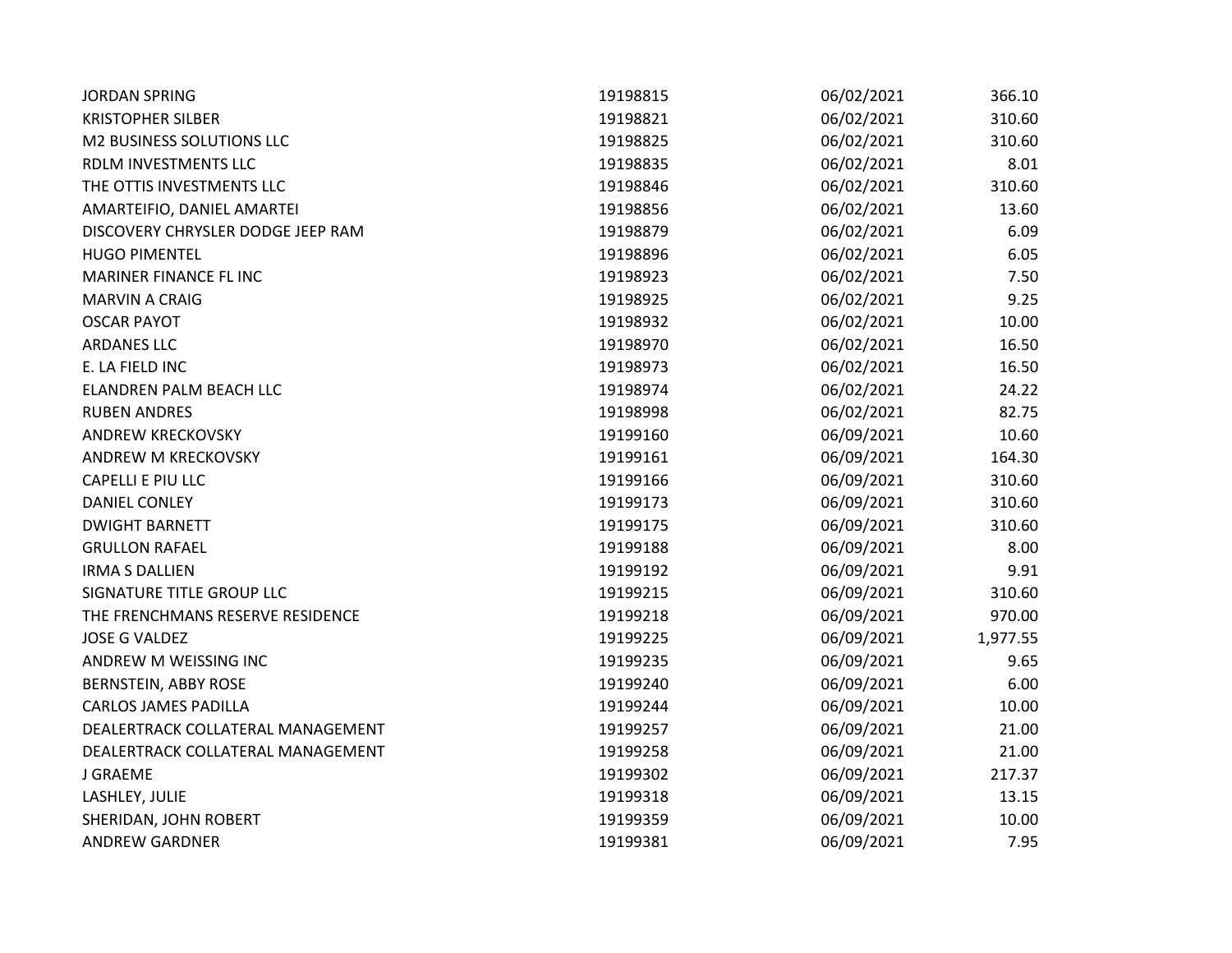| <b>DTW VENTURE LLC</b>                | 19199387 | 06/09/2021 | 10.08    |
|---------------------------------------|----------|------------|----------|
| <b>FRANCIS HOET</b>                   | 19199390 | 06/09/2021 | 24.91    |
| FRIEDMAN DENTAL GROUP DELRAY          | 19199391 | 06/09/2021 | 13.20    |
| <b>TODD GLEN SKYE LLC</b>             | 19199409 | 06/09/2021 | 16.37    |
| <b>JUVENS SANON</b>                   | 19199415 | 06/09/2021 | 5.00     |
| <b>MASON REED MCGRINN</b>             | 19199417 | 06/09/2021 | 61.40    |
| MICHAEL DANIEL KEARNEY                | 19199418 | 06/09/2021 | 55.75    |
| <b>TRAVIS JUSTIN VANSCOY</b>          | 19199421 | 06/09/2021 | 7.25     |
| 368 E 148TH STREET ASSOCIATES LLC     | 19199494 | 06/16/2021 | 6.25     |
| 368 E 148TH STREET ASSOCIATES LLC     | 19199495 | 06/16/2021 | 6.25     |
| 368 E 148TH STREET ASSOCIATES LLC     | 19199496 | 06/16/2021 | 6.25     |
| 368 E 148TH STREET ASSOCIATES LLC     | 19199497 | 06/16/2021 | 6.25     |
| C DEAN                                | 19199505 | 06/16/2021 | 561.78   |
| CONTAT ACCELERATION SOLUTIONS LLC     | 19199510 | 06/16/2021 | 310.60   |
| <b>DAVID SIMON</b>                    | 19199514 | 06/16/2021 | 10.60    |
| Eileen O Malley                       | 19199517 | 06/16/2021 | 310.60   |
| <b>GLENDON MORGAN</b>                 | 19199526 | 06/16/2021 | 310.60   |
| LUIS FERNANDO VACCA                   | 19199541 | 06/16/2021 | 14.04    |
| <b>TWENTY TWENTY FLYNN LLC</b>        | 19199559 | 06/16/2021 | 583.85   |
| <b>BRETT JOHNSON</b>                  | 19199581 | 06/16/2021 | 28.75    |
| DAVID AVILA MARTINEZ                  | 19199594 | 06/16/2021 | 10.00    |
| FRITZ, KURTIS WHITMORE                | 19199601 | 06/16/2021 | 5.25     |
| <b>NISSAN OF ATHENS</b>               | 19199631 | 06/16/2021 | 37.05    |
| WILLIAM HARRIS TAFT SOLE PROP         | 19199669 | 06/16/2021 | 253.30   |
| 2732407 ONTARIO INC                   | 19199737 | 06/23/2021 | 60.00    |
| <b>DAVID KOLKER</b>                   | 19199747 | 06/23/2021 | 311.28   |
| FIRST AMERICAN TITLE INSURANCE- COMP  | 19199753 | 06/23/2021 | 598.77   |
| <b>MARK SHARONE</b>                   | 19199771 | 06/23/2021 | 310.60   |
| <b>MARK SHARONE</b>                   | 19199772 | 06/23/2021 | 310.60   |
| <b>OUTSIDE THE BOX STRATEGIES LLC</b> | 19199775 | 06/23/2021 | 310.60   |
| <b>PAUL SHARONE</b>                   | 19199777 | 06/23/2021 | 310.60   |
| SARANAC LLC                           | 19199787 | 06/23/2021 | 7,583.58 |
| WILLIAM RUSSELL VINCENT               | 19199795 | 06/23/2021 | 49.85    |
| <b>WINDELL PAGE</b>                   | 19199796 | 06/23/2021 | 10.60    |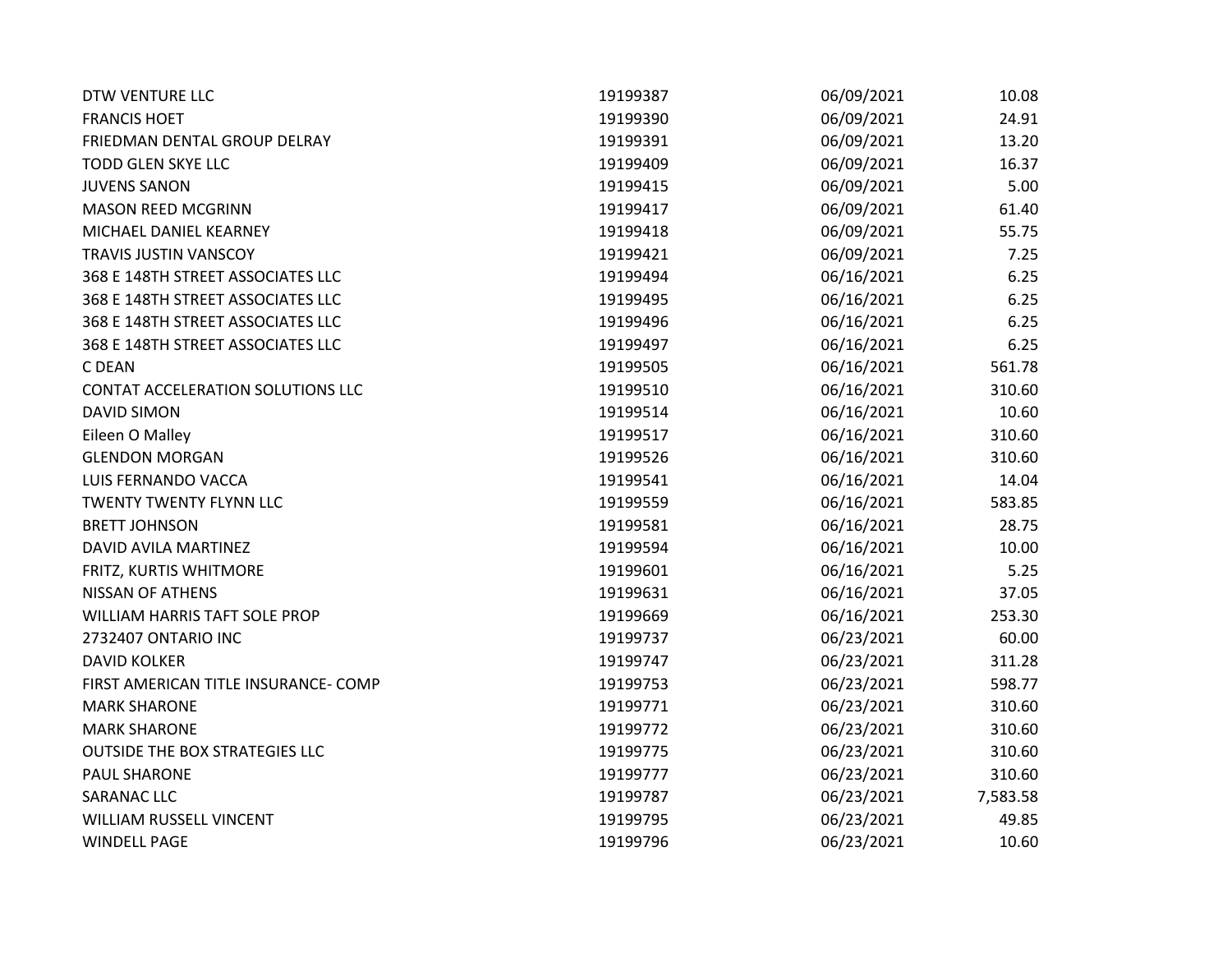| <b>AUTO NATION</b>                           | 19199820 | 06/23/2021 | 86.31    |
|----------------------------------------------|----------|------------|----------|
| CASTILLO, CRISTINA JUSTAMANTE                | 19199824 | 06/23/2021 | 10.00    |
| <b>GISELE LAMARRE</b>                        | 19199836 | 06/23/2021 | 60.00    |
| HERRERA, MADELAYMI                           | 19199841 | 06/23/2021 | 7.05     |
| <b>HOPE GROPPER</b>                          | 19199842 | 06/23/2021 | 106.50   |
| JUAN D HERNANDEZ VERA                        | 19199858 | 06/23/2021 | 75.25    |
| RIVERA GOMEZ, KEIMI YESENIA                  | 19199876 | 06/23/2021 | 10.00    |
| <b>CREVOLIN L BAUN</b>                       | 19200005 | 06/30/2021 | 55.11    |
| FIRST AMERICAN TITLE INSURANCE COMP          | 19200028 | 06/30/2021 | 100.00   |
| FIRST AMERICAN TITLE INSURANCE COMP          | 19200029 | 06/30/2021 | 1,961.36 |
| <b>GEORGE C SCHELLENGER</b>                  | 19200036 | 06/30/2021 | 126.58   |
| <b>LORNE ALAN RILEY</b>                      | 19200083 | 06/30/2021 | 285.60   |
| LUISA M VALENCIANO                           | 19200087 | 06/30/2021 | 5.14     |
| <b>MARCIA CHERELLO</b>                       | 19200090 | 06/30/2021 | 33.88    |
| R BANSAL & M BANSAL TTEE BANSAL FAMILY TRUST | 19200134 | 06/30/2021 | 310.60   |
| <b>RODICA PALII</b>                          | 19200152 | 06/30/2021 | 58.96    |
| <b>RODICA PALII</b>                          | 19200153 | 06/30/2021 | 27.30    |
| <b>SAM MCDADI</b>                            | 19200162 | 06/30/2021 | 35.00    |
| ALL STAR AUTO GROUP INC                      | 19200215 | 06/30/2021 | 7.75     |
| MAGGIO, RONALD JOHN                          | 19200274 | 06/30/2021 | 10.00    |
| RICHARD D DELGADO                            | 19200292 | 06/30/2021 | 17.80    |
| RODRIGUEZ GARCIA, LAURA                      | 19200294 | 06/30/2021 | 20.00    |
| SINANAN, RANDY                               | 19200300 | 06/30/2021 | 26.35    |
| SOPHIE MORNER                                | 19200302 | 06/30/2021 | 6.76     |
| <b>ANDREAS LUETZNER</b>                      | 19200320 | 06/30/2021 | 33.00    |
| <b>FERNANDO P ROSO</b>                       | 19200327 | 06/30/2021 | 16.50    |
| <b>ROBERT SULLIVAN</b>                       | 19200336 | 06/30/2021 | 6.60     |
| <b>FELIX ORTEGA</b>                          | 19200350 | 06/30/2021 | 10.00    |
| 2 BOYS WITH A LITTLE HOPE LLC                | 19200423 | 07/07/2021 | 82.51    |
| 4550 WHITE CEDAR LLC                         | 19200424 | 07/07/2021 | 10.00    |
| <b>BERTHA A JOHNSON</b>                      | 19200440 | 07/07/2021 | 15.34    |
| <b>BOB GREEN</b>                             | 19200444 | 07/07/2021 | 38.69    |
| ELAINE BELLIN, TRUSTEE                       | 19200468 | 07/07/2021 | 12.63    |
| HOME SQUARE INC                              | 19200491 | 07/07/2021 | 20.00    |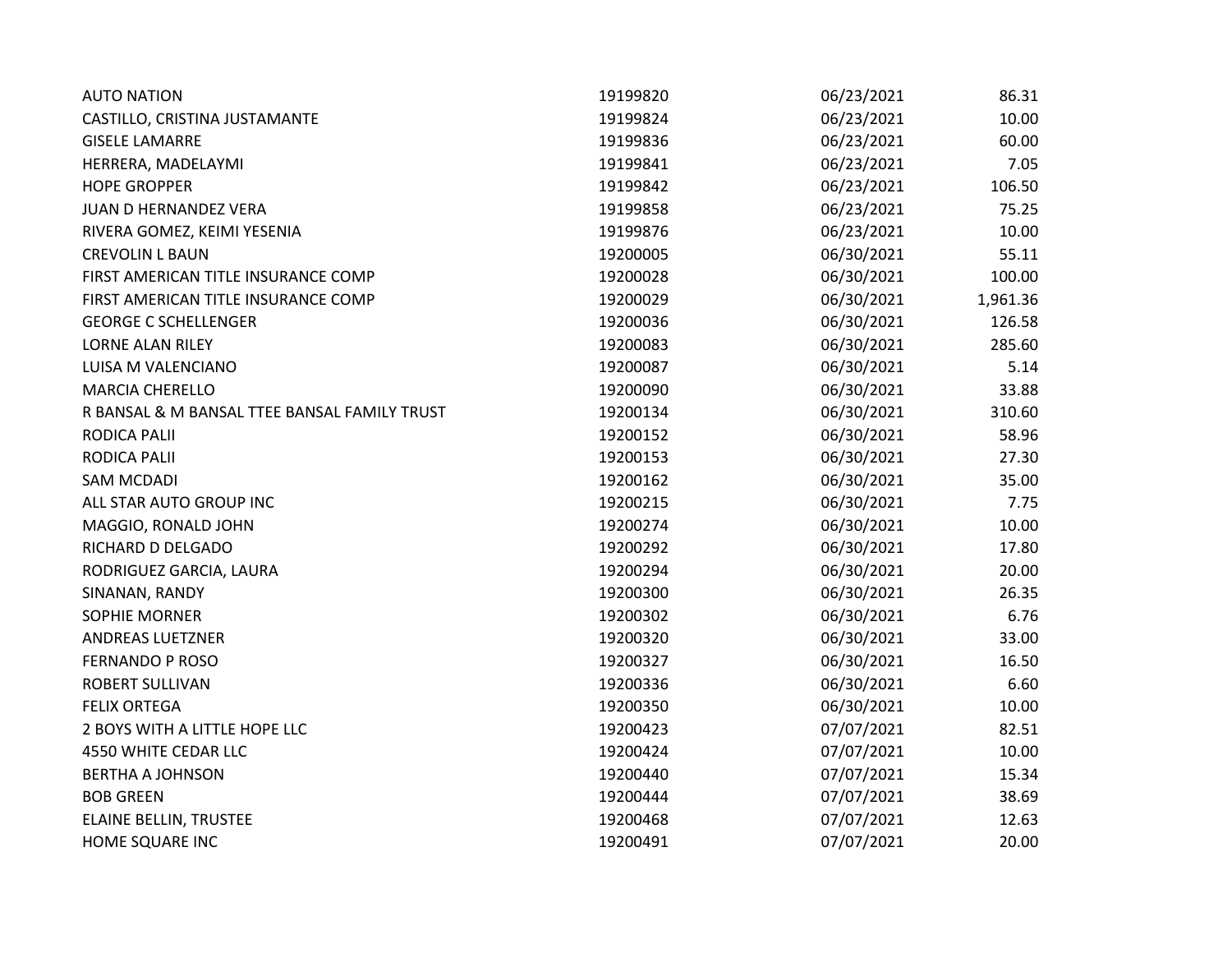| HOMESQUARE INC                          | 19200492 | 07/07/2021 | 20.00    |
|-----------------------------------------|----------|------------|----------|
| JOHN & LORI VOLK PROPERTIES LLC         | 19200506 | 07/07/2021 | 5.58     |
| JOHN SHERMAN KENNELLY                   | 19200508 | 07/07/2021 | 310.60   |
| JOHN SHERMAN KENNELLY                   | 19200509 | 07/07/2021 | 310.60   |
| <b>JOSEPH MANICALCO</b>                 | 19200512 | 07/07/2021 | 6.25     |
| <b>MARIA B &amp; DUARTE BETTENCOURT</b> | 19200535 | 07/07/2021 | 21.72    |
| <b>MELODY C. PARSON</b>                 | 19200546 | 07/07/2021 | 16.22    |
| PERFORMANCE TITLE FL TI                 | 19200564 | 07/07/2021 | 19.43    |
| PERFORMANCE TITLE FLTI                  | 19200565 | 07/07/2021 | 13.00    |
| ROSE MANASCALCO TRUST                   | 19200581 | 07/07/2021 | 117.71   |
| SAMUEL I KOENIG                         | 19200583 | 07/07/2021 | 14.20    |
| <b>SUN TITLE &amp; ABSTRACT LLC</b>     | 19200593 | 07/07/2021 | 6.25     |
| TEDDY BEAR DAY CARE INC                 | 19200597 | 07/07/2021 | 6.25     |
| <b>WRIGHT WILLIAM D</b>                 | 19200615 | 07/07/2021 | 310.60   |
| <b>AMY V GUPTA</b>                      | 19200619 | 07/07/2021 | 4,056.62 |
| LAURIA ROJAS ANGELA                     | 19200622 | 07/07/2021 | 6.25     |
| BLESS MEDICAL CENTER OF NMB LLC         | 19200629 | 07/07/2021 | 60.00    |
| <b>C &amp; N LANDSCAPE</b>              | 19200637 | 07/07/2021 | 55.60    |
| <b>CESAR BATISTA</b>                    | 19200639 | 07/07/2021 | 6.25     |
| DEALERTRACK COLLATERAL MANAGEMENT       | 19200644 | 07/07/2021 | 16.60    |
| <b>ISABEL FERNANDEZ</b>                 | 19200683 | 07/07/2021 | 10.00    |
| JEAN GILLES, LUC                        | 19200686 | 07/07/2021 | 6.00     |
| <b>ROBERT PRICE ALTORK</b>              | 19200713 | 07/07/2021 | 68.25    |
| SAINT HILAIRE, NIKOLAUS ANTONIO CURTIS  | 19200716 | 07/07/2021 | 19.60    |
| SOUVERAIN, HORICH                       | 19200725 | 07/07/2021 | 10.25    |
| ALDRIDGE PROPERTY MANAGMENT             | 19200732 | 07/07/2021 | 33.00    |
| ANTHONY A DI NATALE                     | 19200796 | 07/14/2021 | 6.01     |
| <b>BERNADETTE L ALFORQUE</b>            | 19200805 | 07/14/2021 | 35.40    |
| <b>BETTY L MITCHELL</b>                 | 19200806 | 07/14/2021 | 10.90    |
| <b>DESAULNIERS BERNARD</b>              | 19200819 | 07/14/2021 | 72.71    |
| <b>GARY J NAGLE ESQ</b>                 | 19200827 | 07/14/2021 | 108.01   |
| <b>GULF STREAM TITLE LLC</b>            | 19200832 | 07/14/2021 | 310.60   |
| <b>HAO LUN YU</b>                       | 19200833 | 07/14/2021 | 310.60   |
| INDRA BOODOO & PRAKASH BOODOO           | 19200842 | 07/14/2021 | 22.24    |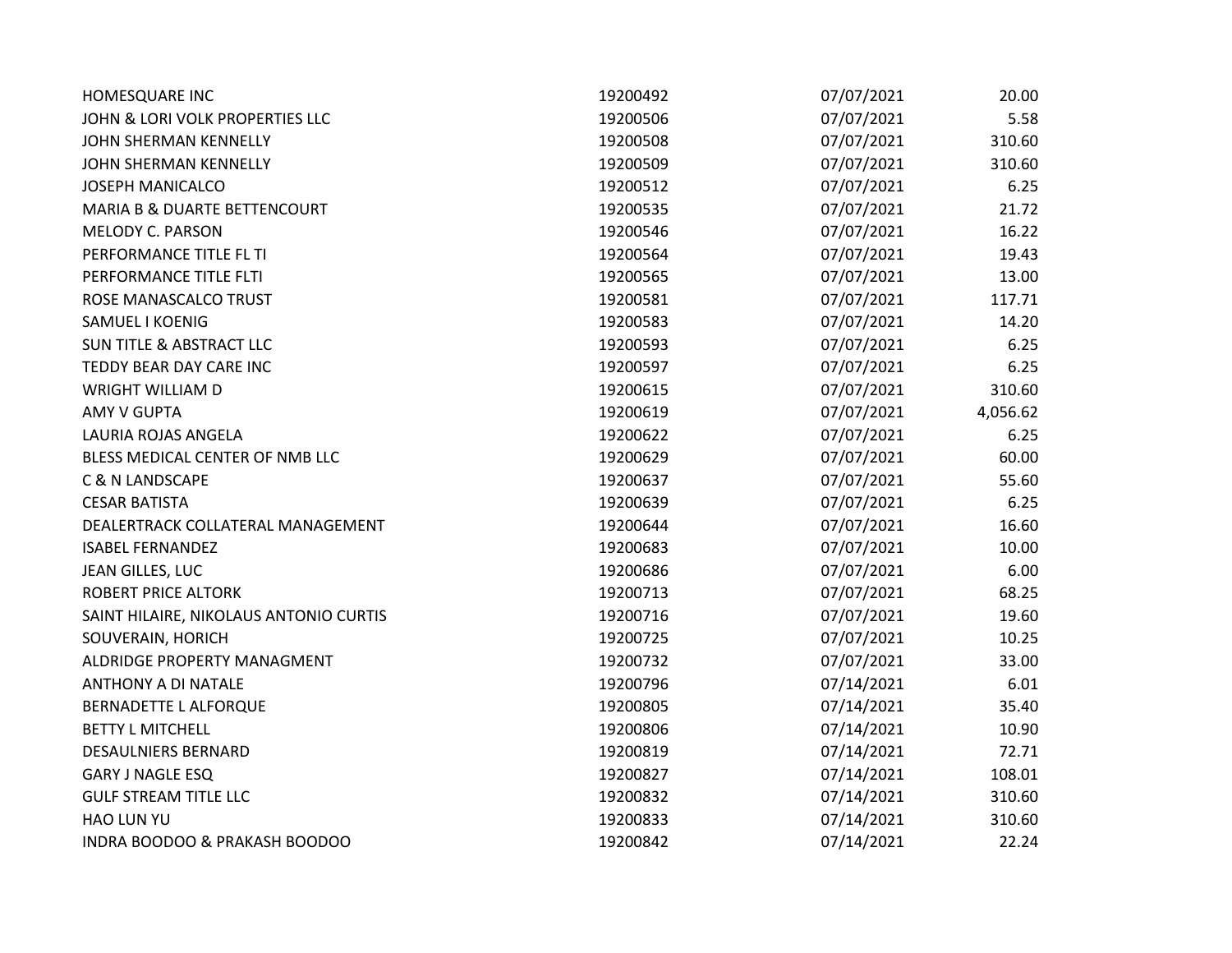| <b>JACK CAROUCHE</b>                     | 19200845 | 07/14/2021 | 18.68    |
|------------------------------------------|----------|------------|----------|
| <b>KENNETH ROTHMEL</b>                   | 19200859 | 07/14/2021 | 310.60   |
| LORRAINE M PALUMBO                       | 19200866 | 07/14/2021 | 23.96    |
| <b>MARY A LAMB</b>                       | 19200875 | 07/14/2021 | 20.27    |
| <b>NORMAN GOGUEN</b>                     | 19200887 | 07/14/2021 | 6.91     |
| PIERDANT RICARDO                         | 19200895 | 07/14/2021 | 10.00    |
| PIERDANT RICARDO                         | 19200896 | 07/14/2021 | 310.60   |
| <b>Edward Nessenthaler</b>               | 19200945 | 07/14/2021 | 31.00    |
| Ricardo Pierdant                         | 19200946 | 07/14/2021 | 310.60   |
| COCONUT PALM LAWN SERVICE INC            | 19200978 | 07/14/2021 | 10.00    |
| FIELDEN, RICHARD LOCKHART                | 19200985 | 07/14/2021 | 20.00    |
| FRANK M WINKELSPECHT                     | 19200986 | 07/14/2021 | 9.25     |
| GREAT AMERICAN CREDIT REPAIR COMPANY INC | 19200987 | 07/14/2021 | 5.75     |
| <b>JAMES C DURHAM</b>                    | 19201019 | 07/14/2021 | 7.05     |
| LUNA REYES, IVAN                         | 19201028 | 07/14/2021 | 10.00    |
| MARRERO, JULIO                           | 19201032 | 07/14/2021 | 10.00    |
| <b>AGUIRRE S LLC</b>                     | 19201056 | 07/14/2021 | 301.25   |
| 1165 MAIN REALTY LLC                     | 19201141 | 07/21/2021 | 310.60   |
| <b>ADEL J BORGES</b>                     | 19201144 | 07/21/2021 | 310.60   |
| <b>DARYL BROOKS</b>                      | 19201171 | 07/21/2021 | 310.60   |
| <b>EDDIE L ROBERTS JR</b>                | 19201179 | 07/21/2021 | 10.63    |
| <b>ELIZABETH R SPANN</b>                 | 19201184 | 07/21/2021 | 5.85     |
| JC GENERAL ENTERPRISES LLC               | 19201212 | 07/21/2021 | 30.04    |
| JEFFREY L. STEIN MD PA                   | 19201216 | 07/21/2021 | 1,053.85 |
| DEALERTRACK COLLATERAL MANAGEMENT        | 19201335 | 07/21/2021 | 21.00    |
| <b>DORIS ANN TURNER</b>                  | 19201337 | 07/21/2021 | 6.00     |
| DYLAN REED MAHER                         | 19201338 | 07/21/2021 | 70.00    |
| <b>EVANS, BONI LEANNE</b>                | 19201343 | 07/21/2021 | 50.00    |
| HONDA OF SOUTH GEORGIA                   | 19201357 | 07/21/2021 | 61.89    |
| L & S DREAM POOL SUPPLIES, INC           | 19201369 | 07/21/2021 | 22.00    |
| LEON PEREZ, ARGELIS                      | 19201371 | 07/21/2021 | 15.00    |
| MCGRADY - KILGUS, MARIA                  | 19201376 | 07/21/2021 | 49.80    |
| NEXT CHAPTER 2014 LLC                    | 19201382 | 07/21/2021 | 6.95     |
| SHALEV, UZI                              | 19201392 | 07/21/2021 | 10.65    |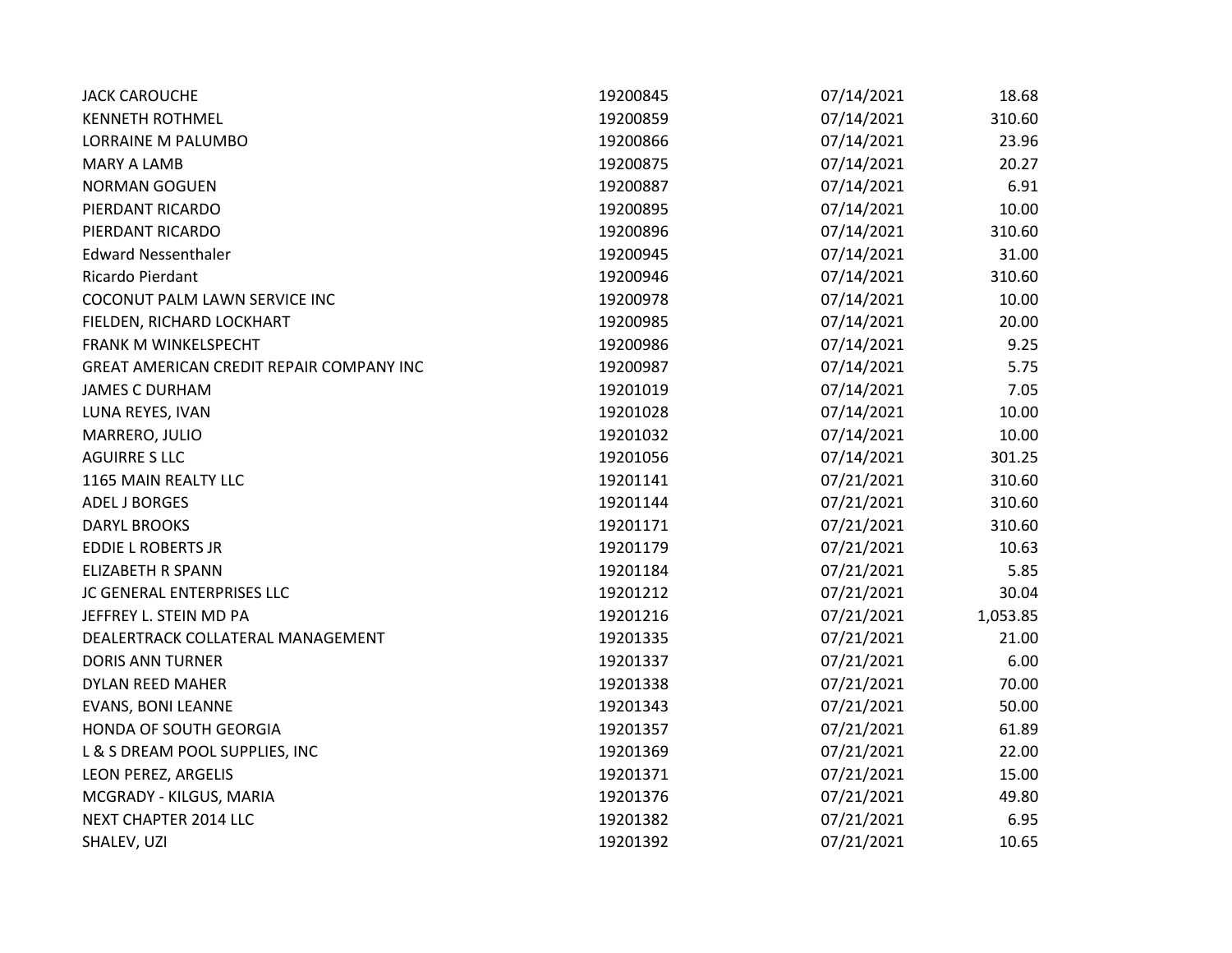| <b>LYNN BANISTER</b>                | 19201408 | 07/21/2021 | 21.39    |
|-------------------------------------|----------|------------|----------|
| <b>SANJAY SINGH</b>                 | 19201422 | 07/21/2021 | 43.24    |
| DEBORAH M CLINTON                   | 19201478 | 07/28/2021 | 6.32     |
| FAR ENDEAVOURS LLC                  | 19201490 | 07/28/2021 | 126.00   |
| FIRST AMERICAN TITLE INSURANCE COMP | 19201491 | 07/28/2021 | 310.60   |
| <b>FLORIDA TITLE LLC</b>            | 19201492 | 07/28/2021 | 764.89   |
| LISA KELLMAN                        | 19201514 | 07/28/2021 | 5.18     |
| MANMOHAN C SACHDEV                  | 19201519 | 07/28/2021 | 6.25     |
| <b>MARIA SILVESTRI</b>              | 19201520 | 07/28/2021 | 6.10     |
| <b>MARIE W SEABROOKS</b>            | 19201522 | 07/28/2021 | 8.64     |
| SH OPCO VERANDA CLUB LLC            | 19201535 | 07/28/2021 | 34.87    |
| THOMAS R ROOS                       | 19201540 | 07/28/2021 | 310.60   |
| <b>MARILYN RUBIN</b>                | 19201552 | 07/28/2021 | 1,313.06 |
| SATISFACTION ENTERPRISES INC        | 19201560 | 07/28/2021 | 5.50     |
| <b>SUNOCO INC</b>                   | 19201561 | 07/28/2021 | 403.75   |
| ALL STAR AUTO GROUP INC             | 19201564 | 07/28/2021 | 10.75    |
| CERRETA, HEIDI DEANNA               | 19201570 | 07/28/2021 | 10.00    |
| DEALERTRACK COLLATERAL MANAGEMENT   | 19201576 | 07/28/2021 | 21.00    |
| J GUADALUPE HERNANDEZ RAMOS         | 19201628 | 07/28/2021 | 6.30     |
| NW ENTERPRISE LLC                   | 19201646 | 07/28/2021 | 36.85    |
| PADRAIC S NELSON                    | 19201647 | 07/28/2021 | 5.00     |
| RICK, BARBARA PEARL                 | 19201667 | 07/28/2021 | 8.00     |
| ROVIN E. MONROY RUANO               | 19201670 | 07/28/2021 | 10.00    |
| <b>SUSAN MARLOW</b>                 | 19201672 | 07/28/2021 | 7.00     |
| <b>GOTTRET SERGIO</b>               | 19201680 | 07/28/2021 | 16.50    |
| <b>KEY LIME INTERNATIONAL</b>       | 19201682 | 07/28/2021 | 16.50    |
| LTL GARDENS LLC                     | 19201684 | 07/28/2021 | 167.00   |
| PW PARTNERS ATLAS FUNDS LLC         | 19201686 | 07/28/2021 | 16.50    |
| <b>CHARLES CARRIN</b>               | 19201773 | 08/04/2021 | 53.12    |
| <b>DOROTHY CIORLA</b>               | 19201783 | 08/04/2021 | 18.28    |
| <b>HENRI MARY P EST</b>             | 19201793 | 08/04/2021 | 310.60   |
| <b>JORGE G RIVAS</b>                | 19201800 | 08/04/2021 | 310.60   |
| LISSA V. G. DEANGELIS               | 19201806 | 08/04/2021 | 90.67    |
| PAUL CHERRY                         | 19201818 | 08/04/2021 | 310.60   |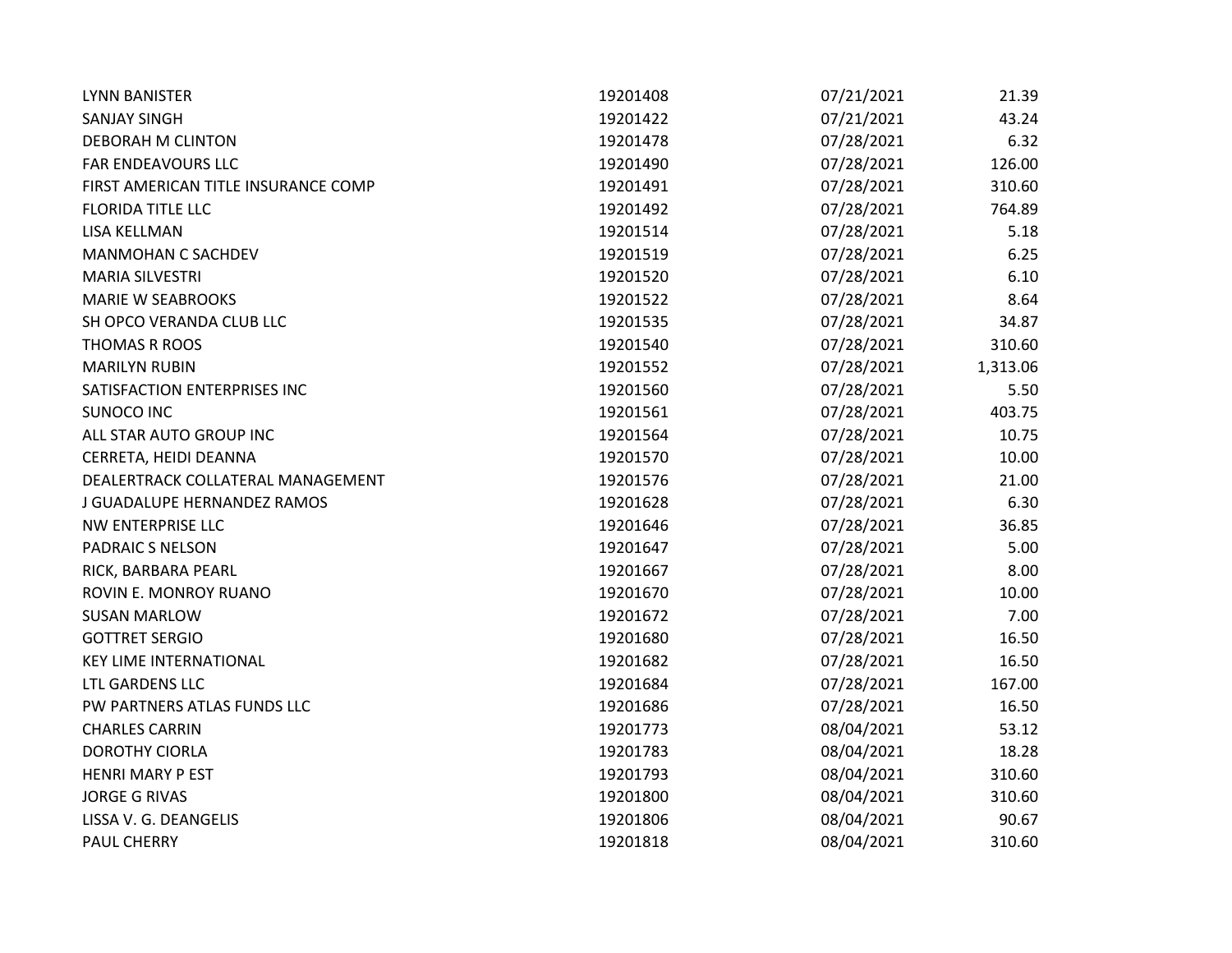| SALAZAR JOSE J                      | 19201829 | 08/04/2021 | 10.59    |
|-------------------------------------|----------|------------|----------|
| <b>DANIEL CUDNIK</b>                | 19201864 | 08/04/2021 | 40.00    |
| DEALERTRACK                         | 19201865 | 08/04/2021 | 28.20    |
| FRECHIANI, XERXES NUNES             | 19201872 | 08/04/2021 | 15.00    |
| INNOCENT, TIESHA                    | 19201880 | 08/04/2021 | 18.00    |
| JIM ELLIS AUTOMOTIVE GROUP          | 19201911 | 08/04/2021 | 319.32   |
| JORDAAN, DIEDERICK                  | 19201912 | 08/04/2021 | 10.00    |
| <b>KRISHA L DEVORE</b>              | 19201913 | 08/04/2021 | 9.65     |
| ROBERT ALLEN BLACKWELL              | 19201931 | 08/04/2021 | 118.90   |
| WILDER, BLAKELY RYAN                | 19201942 | 08/04/2021 | 12.10    |
| <b>AMANDA COFFEY</b>                | 19201969 | 08/04/2021 | 6.25     |
| <b>JEFFREY CAMILLE</b>              | 19201974 | 08/04/2021 | 82.75    |
| <b>620 OCEAN INLET LLC</b>          | 19202035 | 08/11/2021 | 31.77    |
| ARNETTA HAYWOOD                     | 19202046 | 08/11/2021 | 142.72   |
| DALE A SCHREIBE                     | 19202059 | 08/11/2021 | 111.77   |
| <b>EDOUARD HAMOD</b>                | 19202064 | 08/11/2021 | 845.05   |
| FOP GOLD COAST LODGE                | 19202071 | 08/11/2021 | 29.20    |
| <b>OHANA EDITH</b>                  | 19202111 | 08/11/2021 | 337.46   |
| R. ELEANOR WEST                     | 19202114 | 08/11/2021 | 27.56    |
| <b>ROGER JOSEPHS</b>                | 19202123 | 08/11/2021 | 310.60   |
| SAMUEL HOLMES JR                    | 19202127 | 08/11/2021 | 5.10     |
| THE ROBERT P CONNOLLY               | 19202139 | 08/11/2021 | 715.17   |
| <b>THOMAS CONNOLLY</b>              | 19202141 | 08/11/2021 | 310.60   |
| THOMAS SOYE                         | 19202142 | 08/11/2021 | 455.59   |
| TOWNSEND TITLE INSURANCE AGENCY LLC | 19202163 | 08/11/2021 | 167.08   |
| <b>TROPICAL ORGANICS CORP</b>       | 19202164 | 08/11/2021 | 6.25     |
| <b>VICKY RODRIGUEZ</b>              | 19202165 | 08/11/2021 | 10.60    |
| BB&T                                | 19202172 | 08/11/2021 | 1,254.38 |
| GAYLORD, CARL                       | 19202208 | 08/11/2021 | 10.00    |
| <b>ROSMARY MOCK</b>                 | 19202256 | 08/11/2021 | 10.00    |
| STETSON, MARYROSE CLARK             | 19202263 | 08/11/2021 | 10.00    |
| ALPHA RELIABLE TITLE INC            | 19202363 | 08/18/2021 | 304.35   |
| <b>DEBRA ATESHIAN</b>               | 19202399 | 08/18/2021 | 15.98    |
| <b>JOHN BEIRING</b>                 | 19202436 | 08/18/2021 | 310.60   |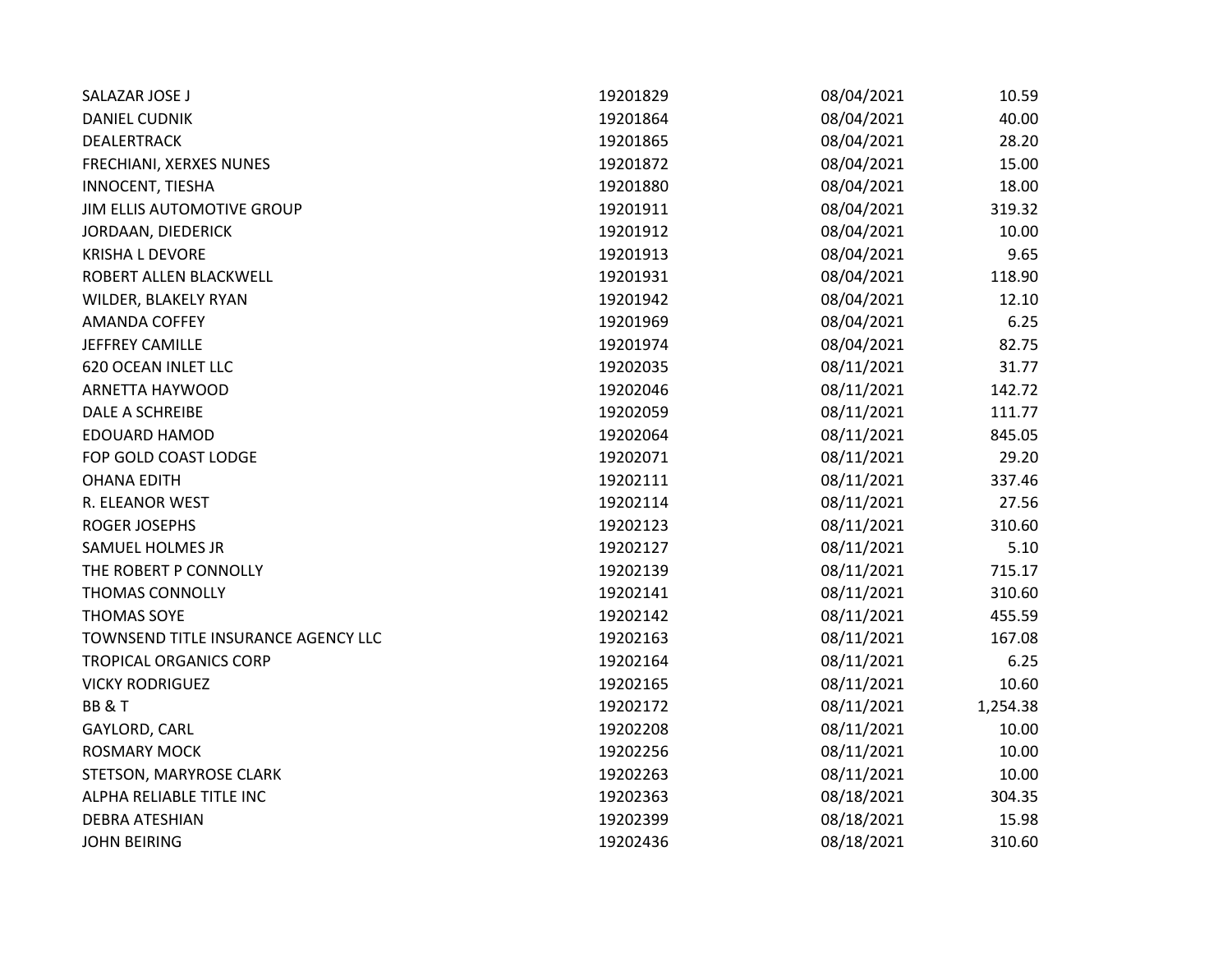| <b>MARILYN T GINESKY</b>                  | 19202460 | 08/18/2021 | 18.52  |
|-------------------------------------------|----------|------------|--------|
| PAUL A FERRARO                            | 19202483 | 08/18/2021 | 16.80  |
| TICO INTERNATIONAL PROPERTIES             | 19202511 | 08/18/2021 | 6.23   |
| ZACCAGNINO GRACE                          | 19202521 | 08/18/2021 | 310.60 |
| ANTOINE JOLY SOLE PROP                    | 19202536 | 08/18/2021 | 26.10  |
| <b>ARTINA A &amp; BEN A NOWLIN</b>        | 19202537 | 08/18/2021 | 36.10  |
| JOHNSTON, JILL SUSAN                      | 19202582 | 08/18/2021 | 20.00  |
| <b>KELLY GARSIK</b>                       | 19202585 | 08/18/2021 | 6.20   |
| <b>FLOMENTUM LLC</b>                      | 19202633 | 08/18/2021 | 16.50  |
| <b>CLAUDIA GONZALEZ</b>                   | 19202646 | 08/18/2021 | 9.00   |
| <b>JUSTIN DAY</b>                         | 19202650 | 08/18/2021 | 8.00   |
| <b>EGBERT PALMER</b>                      | 19202736 | 08/25/2021 | 6.78   |
| <b>GEORGE LUTHIN</b>                      | 19202755 | 08/25/2021 | 25.08  |
| HARRINARINE MOOSAI                        | 19202765 | 08/25/2021 | 116.23 |
| <b>JACQUELINE RUBENSTEIN TR</b>           | 19202779 | 08/25/2021 | 38.65  |
| MARLENE STRASSMAN REV LIV TRUST           | 19202815 | 08/25/2021 | 29.14  |
| <b>MARSH &amp; MCLENNAN COMPANIES</b>     | 19202816 | 08/25/2021 | 932.59 |
| NILDA I KOENIG                            | 19202830 | 08/25/2021 | 42.35  |
| <b>SASHA A YUDELL</b>                     | 19202870 | 08/25/2021 | 497.14 |
| THE ESTATE OF WALTER JAECKEL DOUGLA       | 19202888 | 08/25/2021 | 310.60 |
| ALL STAR AUTO GROUP INC                   | 19202902 | 08/25/2021 | 24.75  |
| ALL STAR AUTO GROUP INC                   | 19202903 | 08/25/2021 | 24.75  |
| DARCY A PANCALDO                          | 19202922 | 08/25/2021 | 13.60  |
| <b>FAULKNER VOLVO CARS TREVOSE</b>        | 19202930 | 08/25/2021 | 11.15  |
| FLAT WORLD SOLUTIONS INC                  | 19202931 | 08/25/2021 | 50.00  |
| <b>GUTHRIE, BETTY JANE</b>                | 19202938 | 08/25/2021 | 46.10  |
| LAGGINI ENTERPRISES INC                   | 19202965 | 08/25/2021 | 31.10  |
| ROBAINA LLOSA, GISELLE                    | 19202993 | 08/25/2021 | 45.00  |
| UPSTATE TAG AND TITLE SERVICES LLC        | 19203014 | 08/25/2021 | 76.15  |
| <b>WILLIE ALFORD HESTER</b>               | 19203018 | 08/25/2021 | 6.80   |
| HARMONY OUTPATIENT CTR LLC                | 19203034 | 08/25/2021 | 268.25 |
| LAURIANA RODRIGUEZ                        | 19203041 | 08/25/2021 | 16.50  |
| THE LAW OFFICES OF KANNER & PINTALUGA, PA | 19203052 | 08/25/2021 | 268.25 |
| THE LAW OFFICES OF KANNER & PINTALUGA, PA | 19203053 | 08/25/2021 | 270.75 |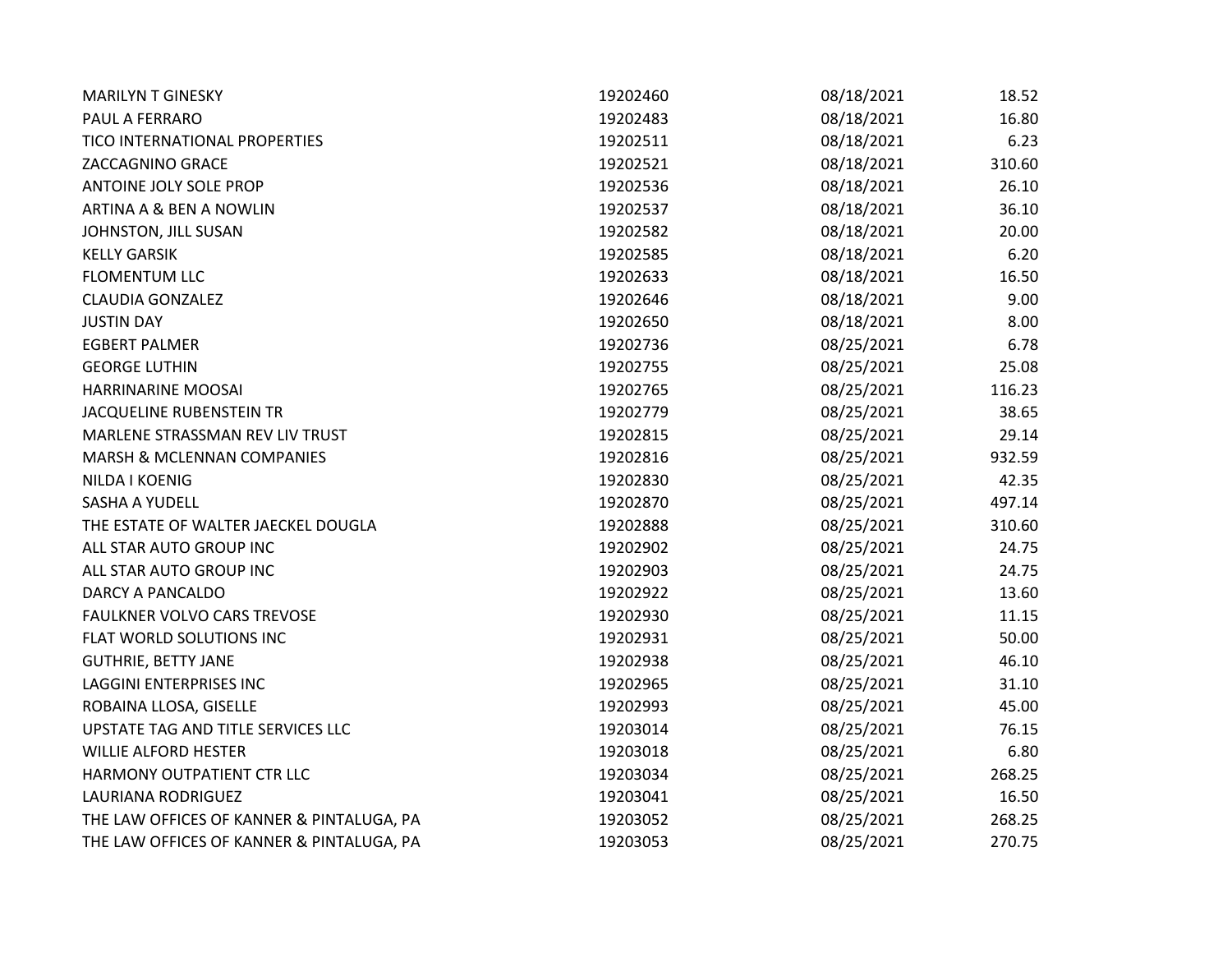| THE LAW OFFICES OF KANNER & PINTALUGA, PA          | 19203054 | 08/25/2021 | 270.75   |
|----------------------------------------------------|----------|------------|----------|
| <b>TRACY HENRY</b>                                 | 19203055 | 08/25/2021 | 33.00    |
| URBAN CONTRACTING GROUP INC                        | 19203057 | 08/25/2021 | 5.50     |
| <b>DARIS MARSHALL</b>                              | 19203064 | 08/25/2021 | 19.50    |
| ANN B & WILLIAM F PEOPLES                          | 19203070 | 08/25/2021 | 2,282.78 |
| <b>KENNEDY EARL RUSS</b>                           | 19203072 | 08/25/2021 | 2,613.98 |
| DANIELLE BERARDI                                   | 19203113 | 08/31/2021 | 76.00    |
| DAVID B JAY                                        | 19203114 | 08/31/2021 | 338.16   |
| CAMPING WORLD RV SALES LLC                         | 19203147 | 09/01/2021 | 11.55    |
| DEALER TRACK COLLATERAL MANAGEMENT                 | 19203153 | 09/01/2021 | 21.00    |
| <b>DEALERTRACK</b>                                 | 19203154 | 09/01/2021 | 21.00    |
| DIANA I VALDES                                     | 19203156 | 09/01/2021 | 18.00    |
| <b>ENDICK, KENNETH J</b>                           | 19203159 | 09/01/2021 | 7.00     |
| <b>GONZALO ANTONIO ROA</b>                         | 19203169 | 09/01/2021 | 9.25     |
| <b>JESSICA MALDONADO</b>                           | 19203197 | 09/01/2021 | 10.00    |
| JIMENEZ ASPEITIA, SAUL                             | 19203198 | 09/01/2021 | 13.15    |
| <b>OSCAR P RODRIGUEZ</b>                           | 19203220 | 09/01/2021 | 16.45    |
| APEX TECH MANAGEMENT LLC                           | 19203245 | 09/01/2021 | 268.25   |
| ANN M HOLMES                                       | 19203305 | 09/01/2021 | 161.77   |
| CISCO CONSULTING GROUP LLC                         | 19203321 | 09/01/2021 | 55.33    |
| <b>DAVID E SIRMAN</b>                              | 19203330 | 09/01/2021 | 36.03    |
| <b>JONATHAN BEST</b>                               | 19203361 | 09/01/2021 | 105.57   |
| <b>JOSEPH A ANGELETTI</b>                          | 19203362 | 09/01/2021 | 260.83   |
| LAND TITLE SERVICES LLC/ESCROW ACCOUNT             | 19203369 | 09/01/2021 | 18.30    |
| PERFORMANCE TITLE FLTI                             | 19203397 | 09/01/2021 | 799.99   |
| PERFORMANCE TITLE FLTI                             | 19203398 | 09/01/2021 | 310.60   |
| PRESTON BARBARA A TRUSTEE                          | 19203401 | 09/01/2021 | 10.19    |
| REALOGY HOLDINGS CORP SEC LAND TRAN LLC DBA SUN TI | 19203403 | 09/01/2021 | 310.60   |
| <b>SECONTINE PATRICIA</b>                          | 19203411 | 09/01/2021 | 43.46    |
| <b>STEPHEN LANGFORD</b>                            | 19203420 | 09/01/2021 | 310.60   |
| <b>BARRIGA ANA M</b>                               | 19203473 | 09/08/2021 | 10.60    |
| <b>DENISE BACH</b>                                 | 19203481 | 09/08/2021 | 310.60   |
| HEILMAN HARRY NICHOLAS II                          | 19203485 | 09/08/2021 | 310.60   |
| <b>JONES NAREKA</b>                                | 19203488 | 09/08/2021 | 10.60    |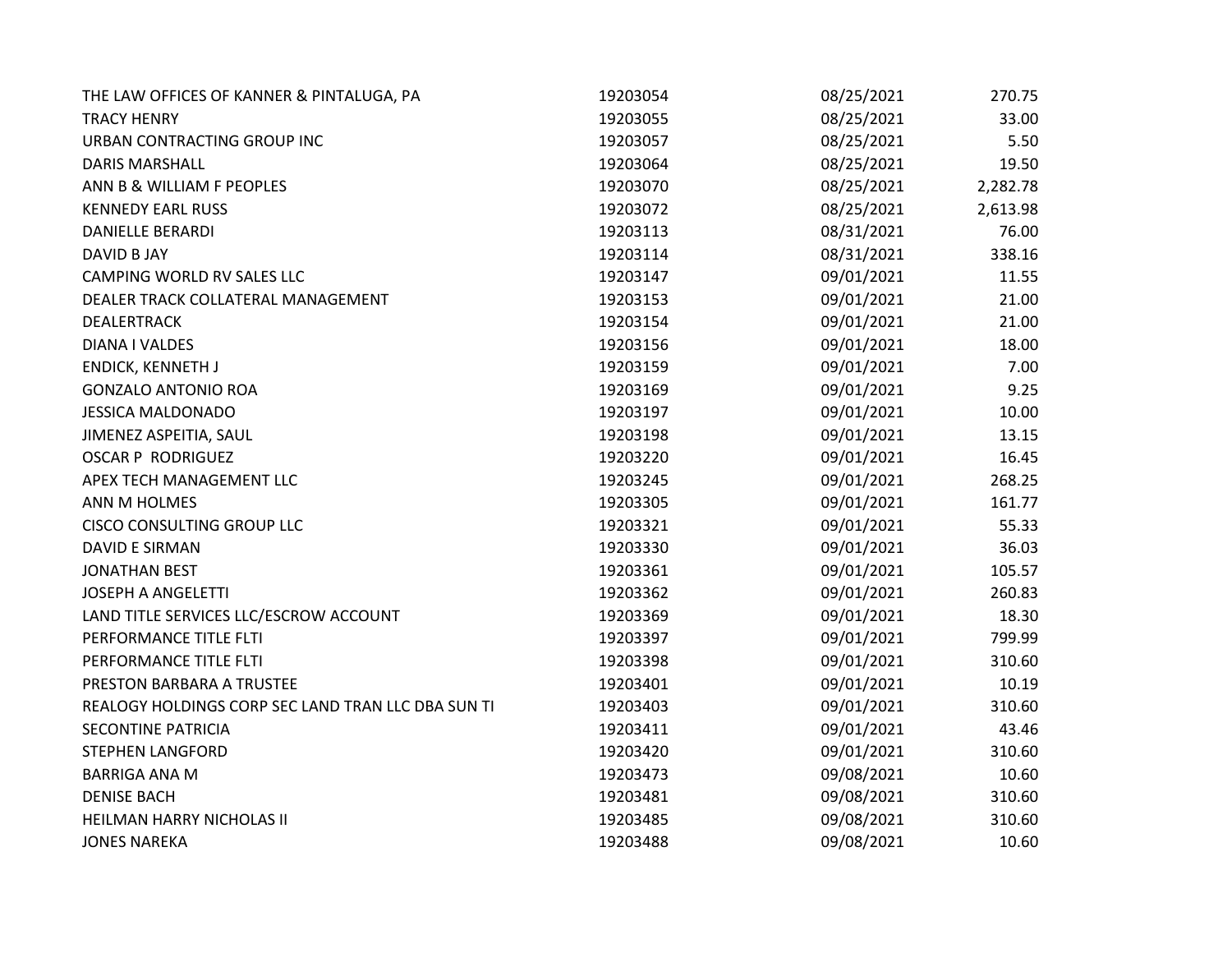| <b>KLASS FRUMA</b>                               | 19203490 | 09/08/2021 | 135.25 |
|--------------------------------------------------|----------|------------|--------|
| SIX O CLOCK OPS LLC                              | 19203503 | 09/08/2021 | 310.60 |
| <b>ANDRE CADIEUX</b>                             | 19203515 | 09/08/2021 | 29.58  |
| <b>BARNDOLLAR ELIZABETH</b>                      | 19203521 | 09/08/2021 | 8.00   |
| <b>FACUNDO SUCHITE</b>                           | 19203532 | 09/08/2021 | 310.60 |
| <b>RMFT LLC</b>                                  | 19203559 | 09/08/2021 | 49.12  |
| ZAGURY SCOTT PA                                  | 19203568 | 09/08/2021 | 79.00  |
| AUTONATION HONDA WEST KNOXVILLE                  | 19203578 | 09/08/2021 | 259.40 |
| <b>JOHN VOLK</b>                                 | 19203634 | 09/08/2021 | 8.00   |
| <b>AVIDXCHANGE INC</b>                           | 19203677 | 09/08/2021 | 888.88 |
| <b>CHARLES BROWN</b>                             | 19203681 | 09/08/2021 | 33.00  |
| SOPHIE LEFEVRE                                   | 19203708 | 09/08/2021 | 16.50  |
| <b>CHAMBERS HENRY OPHELIA M</b>                  | 19203770 | 09/15/2021 | 8.30   |
| <b>CONDY R JORDAN</b>                            | 19203771 | 09/15/2021 | 10.60  |
| <b>JEANNE P METHVIN</b>                          | 19203779 | 09/15/2021 | 310.60 |
| <b>LIBERMAN SARA</b>                             | 19203784 | 09/15/2021 | 411.61 |
| RAMIREZ ROSA EST                                 | 19203789 | 09/15/2021 | 10.60  |
| BERMUDEZ, PEDRO                                  | 19203810 | 09/15/2021 | 10.00  |
| <b>BETTINA L WEIHS</b>                           | 19203811 | 09/15/2021 | 31.10  |
| <b>BEVERLY ANN BLAS</b>                          | 19203812 | 09/15/2021 | 60.00  |
| <b>CSRA CAMPERLAND INC</b>                       | 19203823 | 09/15/2021 | 324.90 |
| DEALERTRACK COLLATERAL MANAGMENT                 | 19203827 | 09/15/2021 | 74.25  |
| <b>GOLDENBERG, LEAH ROSE</b>                     | 19203838 | 09/15/2021 | 22.40  |
| LAVOY, CHARLES SHAW                              | 19203869 | 09/15/2021 | 12.10  |
| ABW HOSPITALITY LLC                              | 19203907 | 09/15/2021 | 16.50  |
| <b>ANGELOT PAUL</b>                              | 19203908 | 09/15/2021 | 16.50  |
| RODRIGUEZ & RAMIREZ PROPERTIES, LLC              | 19203931 | 09/15/2021 | 16.50  |
| <b>ROGER DE BUSSCHERE</b>                        | 19203932 | 09/15/2021 | 117.25 |
| DANIEL ELLE BOUAZIZ                              | 19204024 | 09/22/2021 | 310.60 |
| ELUCIDAT LEARNING LLC                            | 19204026 | 09/22/2021 | 472.98 |
| HOMEPARTNERS TITLE SERVICES LLC DBA              | 19204035 | 09/22/2021 | 10.60  |
| <b>NAITEUR CASIMIR</b>                           | 19204048 | 09/22/2021 | 10.60  |
| REALOGY HOLDINGS CORP SECURED LAND TRANSFERS LLC | 19204051 | 09/22/2021 | 310.60 |
| <b>JESS KAUFMAN</b>                              | 19204129 | 09/22/2021 | 8.00   |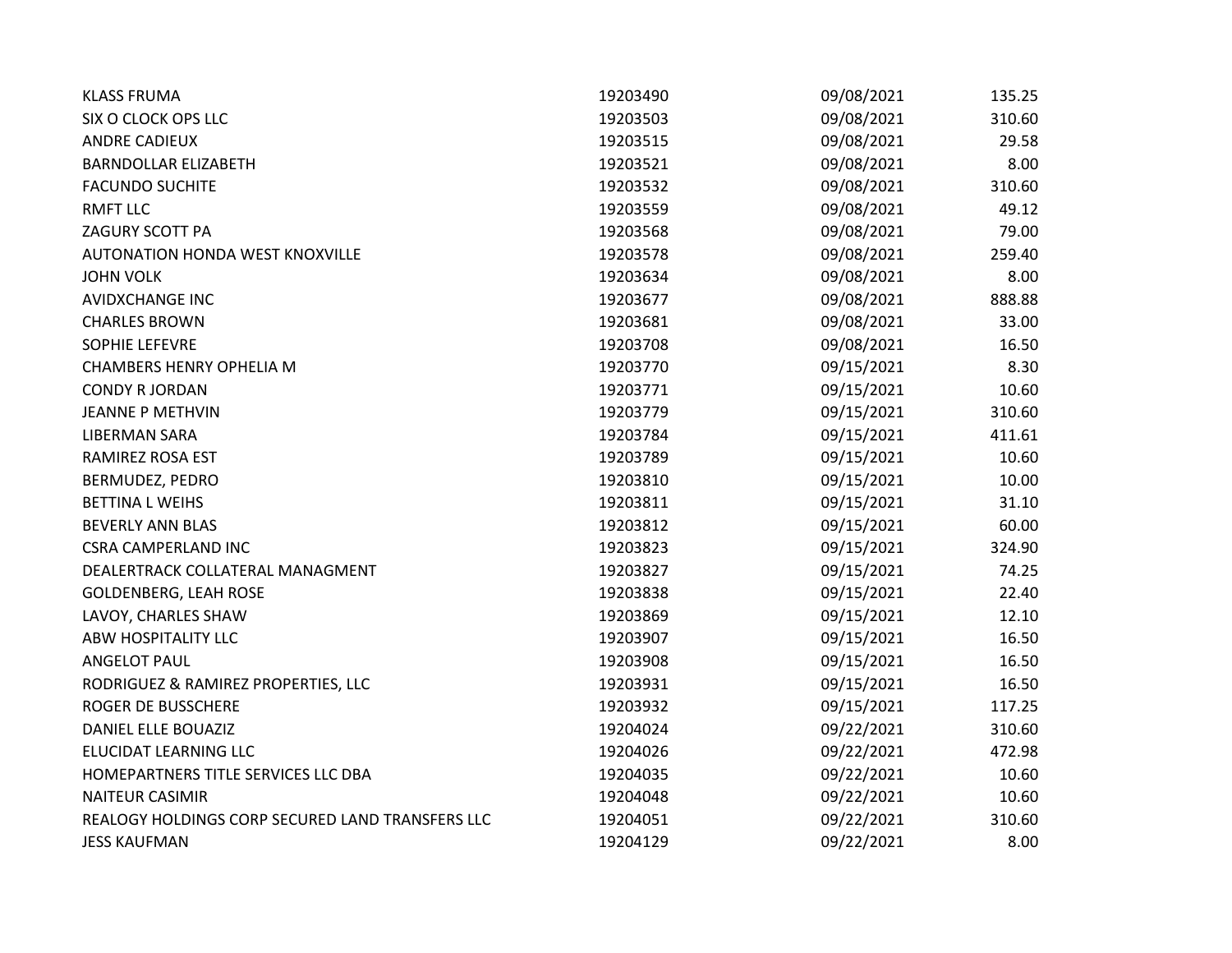| <b>JOHN P HEFFRNAN</b>                | 19204131 | 09/22/2021 | 12.10  |
|---------------------------------------|----------|------------|--------|
| MCDULIN, PATTERSON SCOTT              | 19204139 | 09/22/2021 | 61.95  |
| MORALES MEJIA, FRANCISCO JAVIER       | 19204145 | 09/22/2021 | 10.00  |
| MYRTLE BEACH AUTOMOTIVE               | 19204147 | 09/22/2021 | 30.35  |
| <b>CALMING THOUGHTS LLC</b>           | 19204174 | 09/22/2021 | 39.60  |
| DOLLAR TREE STORES INC                | 19204182 | 09/22/2021 | 685.00 |
| INTRIGUE ENTERPRISES, INC.            | 19204186 | 09/22/2021 | 268.25 |
| JUTHLANDE ANASTASE LLC                | 19204189 | 09/22/2021 | 16.50  |
| <b>LOTUS LOVE REALTY</b>              | 19204192 | 09/22/2021 | 16.50  |
| SINGER ISLAND RENTALS LLC             | 19204206 | 09/22/2021 | 16.50  |
| <b>LOXROY H MORRISON</b>              | 19204229 | 09/22/2021 | 10.00  |
| <b>JOSE URIETA</b>                    | 19204303 | 09/29/2021 | 10.61  |
| ROSLYN DALE PREVOR GST                | 19204317 | 09/29/2021 | 310.60 |
| CHRIS G COMPTON & MARLA J COMPTON     | 19204354 | 09/29/2021 | 6.30   |
| <b>STEPHEN TUTWILER</b>               | 19204412 | 09/29/2021 | 100.59 |
| <b>CLEVELAND CLINIC</b>               | 19204428 | 09/29/2021 | 301.25 |
| FIFTH THIRD BANK NATIONAL ASSOCIATION | 19204431 | 09/29/2021 | 78.75  |
| <b>VANESSA GETEJANC</b>               | 19204443 | 09/29/2021 | 16.50  |
| <b>BEVERLY JOHNSON</b>                | 19204482 | 10/08/2021 | 384.71 |
| ANNA L. SCHUBERT                      | 19204488 | 10/06/2021 | 65.15  |
| DAYANNA ROJAS                         | 19204500 | 10/06/2021 | 10.60  |
| <b>FREYA V BUDIN</b>                  | 19204507 | 10/06/2021 | 16.65  |
| <b>JAMA MUSE H</b>                    | 19204514 | 10/06/2021 | 310.60 |
| <b>MARIS PROPERTIES LLC</b>           | 19204521 | 10/06/2021 | 447.84 |
| MARY MCCARTHY REV LIVING TRUST        | 19204524 | 10/06/2021 | 20.00  |
| <b>ORIOLE PLAZA</b>                   | 19204526 | 10/06/2021 | 23.89  |
| PHILIP B HARRIS PA                    | 19204529 | 10/06/2021 | 10.00  |
| RONDINA PROPERTIES INC                | 19204534 | 10/06/2021 | 6.25   |
| <b>ANDREA WALKER</b>                  | 19204562 | 10/06/2021 | 27.40  |
| CAMILA MADARIAGA COUTTOLENC           | 19204569 | 10/06/2021 | 7.05   |
| COCONUT CREEK AUTOMOTIVE LLC          | 19204576 | 10/06/2021 | 140.00 |
| <b>EDWARD BRUCE ROME</b>              | 19204583 | 10/06/2021 | 20.00  |
| FLEISCHMAN, LAURA DEBORAH             | 19204586 | 10/06/2021 | 5.75   |
| <b>GRAND PIERRE, FEDNER</b>           | 19204593 | 10/06/2021 | 11.15  |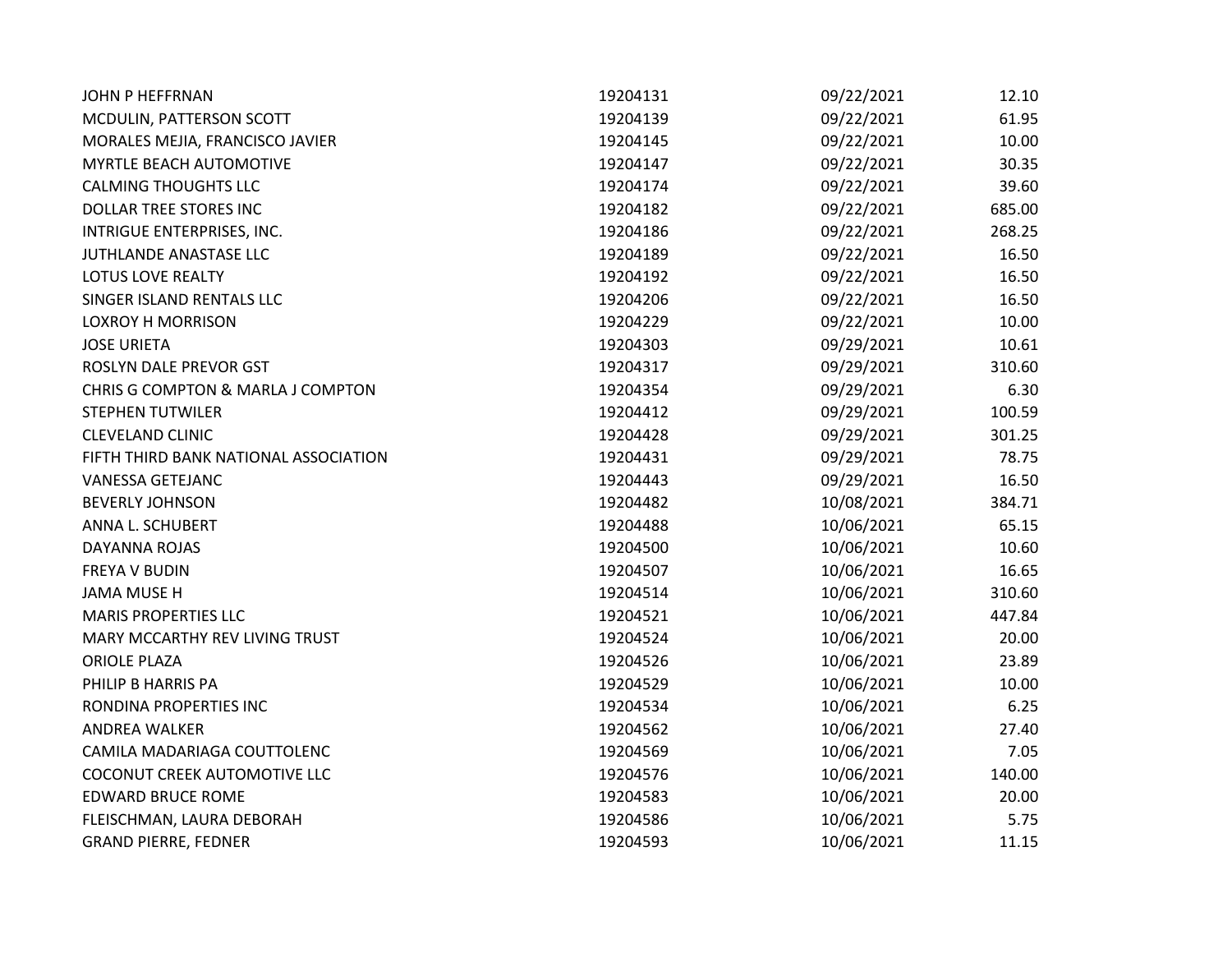| <b>KEVON ANDERSON</b>                   | 19204613 | 10/06/2021 | 7.05     |
|-----------------------------------------|----------|------------|----------|
| NORM REEVES SUBARU SUPERSTORE ROCKWALL  | 19204627 | 10/06/2021 | 1,451.36 |
| TARASINSKI, LUKASZ                      | 19204649 | 10/06/2021 | 15.00    |
| TMCOG INC DBA OLD GLORY HARLEY DAVIDSON | 19204650 | 10/06/2021 | 32.00    |
| WIESE, ABIGAIL JANAE                    | 19204654 | 10/06/2021 | 18.15    |
| BB&T                                    | 19204660 | 10/06/2021 | 157.50   |
| C AND P TRADING SALES INC               | 19204663 | 10/06/2021 | 198.95   |
| <b>CLEVELAND CLINIC</b>                 | 19204666 | 10/06/2021 | 301.25   |
| <b>G &amp; S CHIROPRACTIC LLC</b>       | 19204670 | 10/06/2021 | 90.39    |
| <b>GABRIELLE MORAWA</b>                 | 19204692 | 10/06/2021 | 41.85    |
| C H BROWN CO LLC                        | 19204754 | 10/13/2021 | 15.50    |
| <b>COVERSTONE, THOMAS EUGENE</b>        | 19204767 | 10/13/2021 | 15.00    |
| E R HANSON LLC                          | 19204774 | 10/13/2021 | 28.60    |
| <b>EDEN PRARIE NISSAN</b>               | 19204775 | 10/13/2021 | 45.06    |
| <b>GARCIA, LORRAINE FRANCES</b>         | 19204781 | 10/13/2021 | 37.00    |
| <b>GREENVILLE MITSUBISHI</b>            | 19204783 | 10/13/2021 | 134.50   |
| HERNANDEZ, INGRID ARLENI                | 19204787 | 10/13/2021 | 10.00    |
| <b>JESSICA MARIE HOUDE</b>              | 19204799 | 10/13/2021 | 7.00     |
| LAYCOCK, GEORGE HENDERSON               | 19204808 | 10/13/2021 | 18.15    |
| LORI H EBENSTEIN                        | 19204810 | 10/13/2021 | 34.90    |
| NICHOLAS R SCHWEIKARTH                  | 19204822 | 10/13/2021 | 14.90    |
| PENA, JESSICA                           | 19204829 | 10/13/2021 | 42.54    |
| RAYE A. COUSINS                         | 19204832 | 10/13/2021 | 7.00     |
| ROBERTO C MONTOYA                       | 19204836 | 10/13/2021 | 7.05     |
| SINDIA MELENDEZ                         | 19204841 | 10/13/2021 | 17.50    |
| <b>SUZANNE GUNTHER</b>                  | 19204845 | 10/13/2021 | 10.50    |
| WILLIAM M SHAHEEN                       | 19204852 | 10/13/2021 | 55.45    |
| <b>ALISON O SHARP</b>                   | 19204854 | 10/13/2021 | 10.00    |
| <b>AVALARA INC</b>                      | 19204858 | 10/13/2021 | 33.00    |
| <b>IEGOR CORP</b>                       | 19204869 | 10/13/2021 | 16.50    |
| NOBLE CAPITAL MARKETS INC               | 19204881 | 10/13/2021 | 33.00    |
| PETER TORUN                             | 19204882 | 10/13/2021 | 16.60    |
| <b>ALBERTA K HANSEN</b>                 | 19204894 | 10/14/2021 | 10.76    |
| <b>EUNICE A BENNETT</b>                 | 19204906 | 10/14/2021 | 9.00     |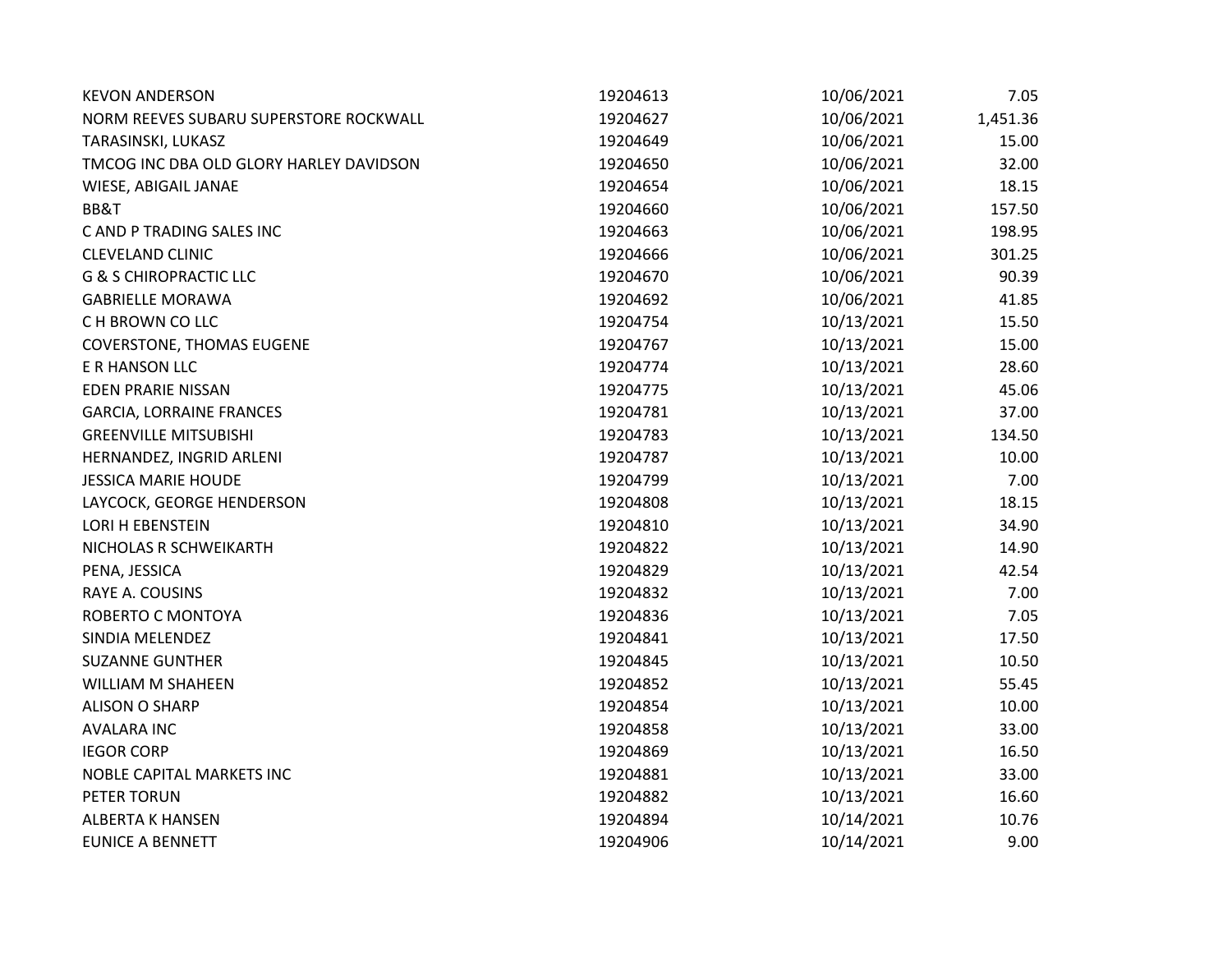| <b>GLORIA BURTON OR TREVOR BURTON</b>  | 19204910 | 10/14/2021 | 60.52    |
|----------------------------------------|----------|------------|----------|
| JOSE A. PALACIOS GUZMAN                | 19204917 | 10/14/2021 | 350.08   |
| <b>JOSEPH CONNOLLY</b>                 | 19204918 | 10/14/2021 | 38.44    |
| <b>JUAN R CANALES</b>                  | 19204920 | 10/14/2021 | 55.13    |
| <b>KARIN BASIL TTEE</b>                | 19204922 | 10/14/2021 | 310.60   |
| WEST PALM BEACH HOUSING                | 19204949 | 10/14/2021 | 18.85    |
| CARMAX                                 | 19204994 | 10/20/2021 | 5.60     |
| DEALERTRACK COLLATERAL MANAGEMENT      | 19204999 | 10/20/2021 | 6.25     |
| FAINSHTEIN, MICHAEL                    | 19205002 | 10/20/2021 | 10.00    |
| LECONCHE, ROBERT JOSEPH                | 19205024 | 10/20/2021 | 90.60    |
| MEAUX, JAZMIN BENDECK                  | 19205028 | 10/20/2021 | 13.95    |
| MORIN, OMAR                            | 19205031 | 10/20/2021 | 8.15     |
| ANA MARIA DANI GROCERY PEREZ           | 19205057 | 10/20/2021 | 33.00    |
| ANALILIA JIMENEZ LLC                   | 19205058 | 10/20/2021 | 10.00    |
| ELIZABETH A WAY                        | 19205098 | 10/20/2021 | 51.87    |
| KIMBERLY PALMIERI                      | 19205107 | 10/20/2021 | 10.60    |
| <b>KRISTIN L SEITZ</b>                 | 19205109 | 10/20/2021 | 34.69    |
| PATRICK'S CUSTOM PAINTING INC          | 19205128 | 10/20/2021 | 10.60    |
| ELIZABETH GLASER & CHRISTIAN E ANGIULI | 19205138 | 10/20/2021 | 297.66   |
| <b>JOHN L DICKEY</b>                   | 19205225 | 10/27/2021 | 70.80    |
| <b>CHRIS BURRELL</b>                   | 19205278 | 10/27/2021 | 29.25    |
| DEALERTRACK COLLATERAL MANAGEMENT      | 19205282 | 10/27/2021 | 21.00    |
| JARAMILLO VERA, GUSTAVO ADOLFO         | 19205306 | 10/27/2021 | 8.00     |
| MCGHEE, BREANA ELISE                   | 19205323 | 10/27/2021 | 19.60    |
| <b>SHEEHY FORD</b>                     | 19205350 | 10/27/2021 | 6.44     |
| SOMMER, THOMAS MICHAEL                 | 19205352 | 10/27/2021 | 24.13    |
| SOMMER, THOMAS MICHAEL                 | 19205353 | 10/27/2021 | 41.07    |
| COMITER SINGER BASEMAN & BRAUN LLP     | 19205371 | 10/27/2021 | 21.50    |
| <b>DANNY BATISTA</b>                   | 19205373 | 10/27/2021 | 50.00    |
| DAVID CARTER MASTRO                    | 19205374 | 10/27/2021 | 16.50    |
| <b>GVM LLC</b>                         | 19205377 | 10/27/2021 | 33.00    |
| THE SCRUB TUB LAUNDRY                  | 19205392 | 10/27/2021 | 55.76    |
| <b>NEAL J WHITE</b>                    | 19205434 | 11/05/2021 | 4,381.29 |
| 786 TASIN LLC                          | 19205438 | 11/03/2021 | 10.60    |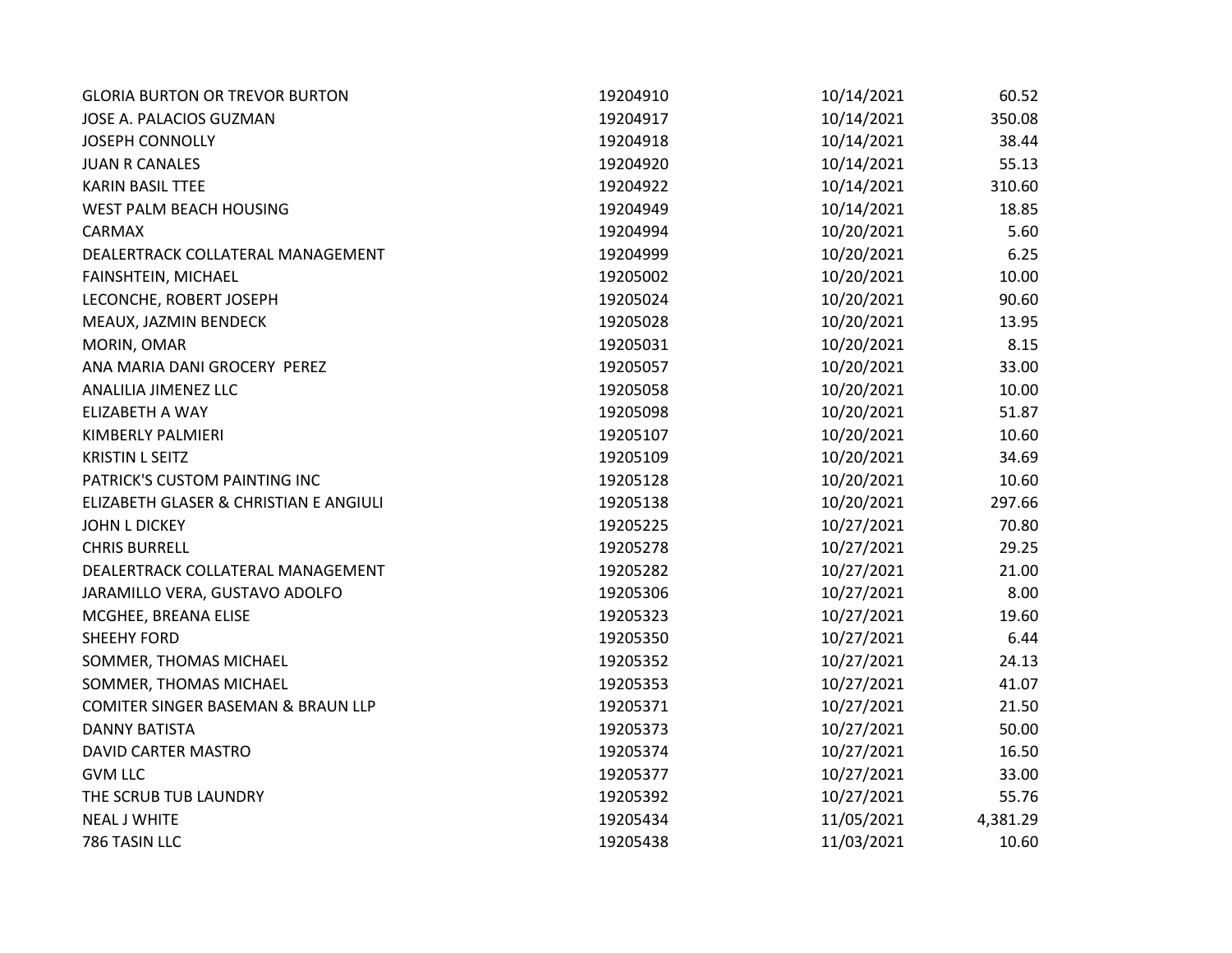| <b>JORGE L VAZQUEZ</b>                         | 19205450 | 11/03/2021 | 762.62   |
|------------------------------------------------|----------|------------|----------|
| LLOYD & DEBORAH BUCHANAN                       | 19205454 | 11/03/2021 | 199.98   |
| <b>LOUIS ST L RANDALL</b>                      | 19205455 | 11/03/2021 | 21.05    |
| MICHEL MARIEELVIRE                             | 19205461 | 11/03/2021 | 22.75    |
| PAUL PATTERSON FOR GRACE PATTERSON             | 19205464 | 11/03/2021 | 98.13    |
| <b>RON OKON</b>                                | 19205468 | 11/03/2021 | 10.60    |
| STEWART TITLE GUARANTY CO                      | 19205470 | 11/03/2021 | 6.25     |
| THE CLOSING TEAM                               | 19205474 | 11/03/2021 | 3,876.48 |
| TITLE SOLUTIONS AGENCY LLC                     | 19205475 | 11/03/2021 | 350.00   |
| <b>ANTHONY JESUS ESTRADA</b>                   | 19205495 | 11/03/2021 | 50.05    |
| <b>BISHOP, BLAKE MICHAEL</b>                   | 19205499 | 11/03/2021 | 30.80    |
| <b>GAVINE LAVETTE DICKERSON</b>                | 19205518 | 11/03/2021 | 10.00    |
| MARTIN, TERRELL SHINTARA                       | 19205536 | 11/03/2021 | 7.05     |
| SALVATIERRA VERA                               | 19205554 | 11/03/2021 | 10.15    |
| SCHAUB, MARIA C                                | 19205557 | 11/03/2021 | 36.10    |
| SINGER, STEVEN FREDERICK                       | 19205558 | 11/03/2021 | 75.60    |
| <b>TRACY VOLKSWAGEN</b>                        | 19205564 | 11/03/2021 | 75.75    |
| DAVID L LYONS JR                               | 19205579 | 11/03/2021 | 16.50    |
| <b>GLORIA LOPEZ</b>                            | 19205581 | 11/03/2021 | 33.00    |
| HM2V, INC                                      | 19205583 | 11/03/2021 | 6.60     |
| <b>IRON MAIDEN CONSTRUCTION INC</b>            | 19205585 | 11/03/2021 | 30.50    |
| JC DRIVEWAY & SYNTHETIC GRASS INSTALLATION INC | 19205587 | 11/03/2021 | 8.94     |
| <b>SEGEN BERHE</b>                             | 19205596 | 11/03/2021 | 16.50    |
| ANDREA M GRIMES                                | 19205658 | 11/09/2021 | 68.49    |
| <b>FROMBERG PATRICIA A</b>                     | 19205668 | 11/09/2021 | 954.03   |
| <b>GIOVANNI SCURCI</b>                         | 19205669 | 11/09/2021 | 10.60    |
| <b>JOHN KENNELLY</b>                           | 19205681 | 11/09/2021 | 60.55    |
| <b>LESLIE CAMEL</b>                            | 19205695 | 11/09/2021 | 165.64   |
| TALL PINES WATER WAY ESTATES PROPERTY          | 19205700 | 11/09/2021 | 14.06    |
| WONG SIMON P                                   | 19205704 | 11/09/2021 | 117.86   |
| <b>CARLTON R HARVEY JR</b>                     | 19205713 | 11/09/2021 | 5.39     |
| DEALERTRACK COLLATERAL MANAGEMENT              | 19205718 | 11/09/2021 | 44.50    |
| DEALERTRACK COLLATERAL MANAGEMENT              | 19205719 | 11/09/2021 | 21.00    |
| <b>GLOBAL GREEN CAPITAL SERVICES INC</b>       | 19205728 | 11/09/2021 | 135.20   |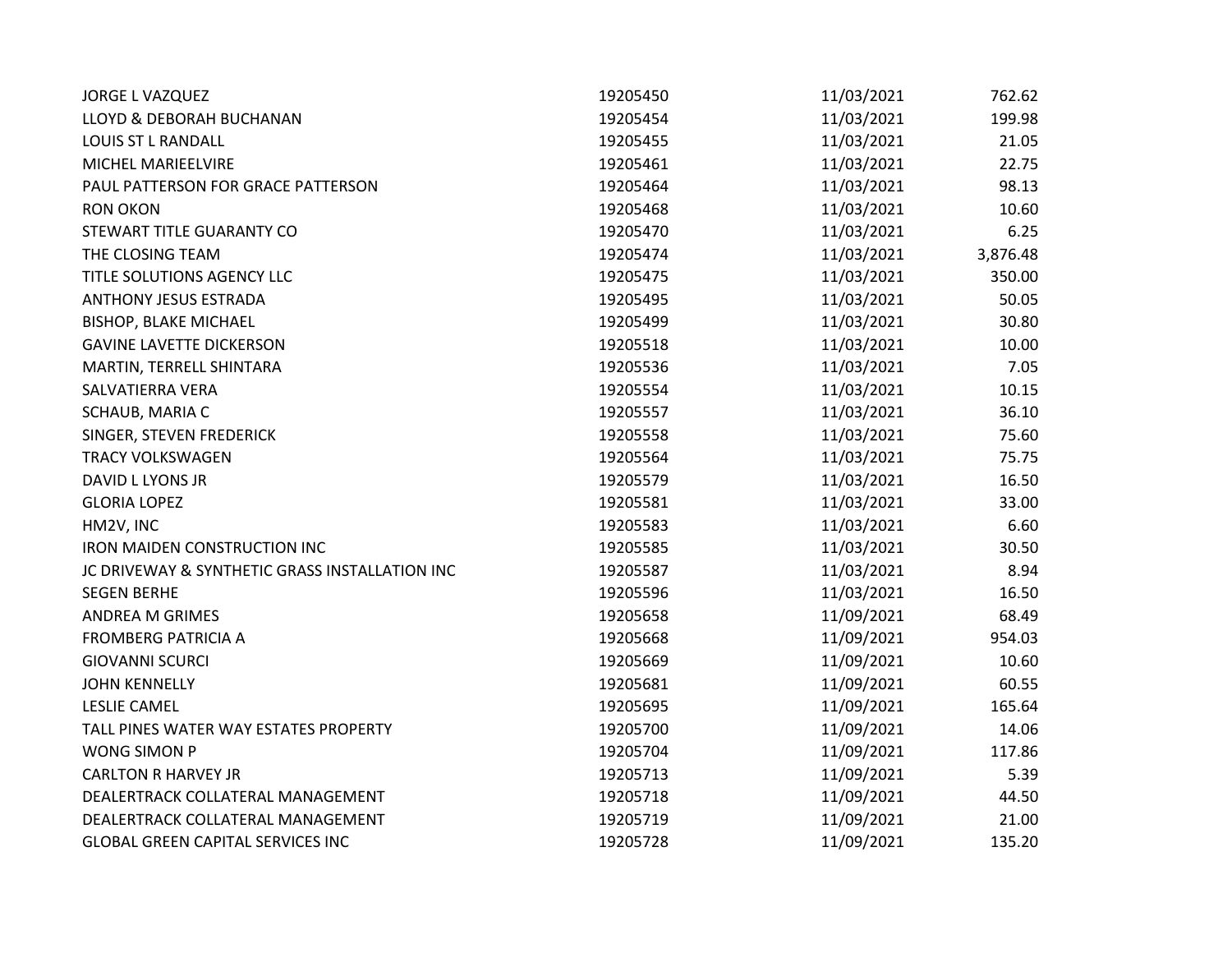| HARPER, VALAREE JOANN                           | 19205731 | 11/09/2021 | 22.40  |
|-------------------------------------------------|----------|------------|--------|
| PHAN, HAI THANH                                 | 19205770 | 11/09/2021 | 35.35  |
| WISHART, BRUNA P                                | 19205789 | 11/09/2021 | 15.00  |
| <b>MARC DIERESTIL</b>                           | 19205808 | 11/09/2021 | 33.00  |
| POMPA DEVELOPMENT & CONSTRUCTION PALM BEACH LLC | 19205814 | 11/09/2021 | 5.50   |
| RYSZARD S ZAROW                                 | 19205819 | 11/09/2021 | 33.00  |
| <b>WELLS FARGO BANK ATM</b>                     | 19205825 | 11/09/2021 | 357.41 |
| <b>IVETTE GONZALEZ</b>                          | 19205831 | 11/09/2021 | 70.00  |
| <b>HEIDI AYOUB</b>                              | 19205889 | 11/17/2021 | 363.50 |
| <b>DEBORAH WOROBEY</b>                          | 19205951 | 11/17/2021 | 57.14  |
| EDWARD D JONES AND COMPANY LP                   | 19205952 | 11/17/2021 | 310.60 |
| <b>JULIANA SAID</b>                             | 19205960 | 11/17/2021 | 310.60 |
| LENNIE BELL WILLIS                              | 19205962 | 11/17/2021 | 28.72  |
| <b>LUIS MONJARAS</b>                            | 19205963 | 11/17/2021 | 10.60  |
| <b>ROBERT COHEN</b>                             | 19205974 | 11/17/2021 | 647.82 |
| CELIO HILARION CAPORAL AGUAYO                   | 19205996 | 11/17/2021 | 20.05  |
| CELIO HILARION CAPORAL AGUAYO                   | 19205997 | 11/17/2021 | 20.05  |
| CINICOLO, PETER                                 | 19205999 | 11/17/2021 | 11.24  |
| HIRSCHBERGER, ERIN JULIA                        | 19206029 | 11/17/2021 | 20.00  |
| LAGUNAS IBARRA, MARICELA                        | 19206053 | 11/17/2021 | 10.00  |
| <b>LESLIE GREENE</b>                            | 19206054 | 11/17/2021 | 10.00  |
| MARTOCCIO, LINDA M                              | 19206061 | 11/17/2021 | 20.00  |
| MERCEDES-BENZ OF ASHEVILLE                      | 19206065 | 11/17/2021 | 53.70  |
| MIGEL ANGEL CRUZ                                | 19206067 | 11/17/2021 | 10.00  |
| MONTE, RICARDO M                                | 19206069 | 11/17/2021 | 15.65  |
| MR KINGS AUTO SALES LLC                         | 19206070 | 11/17/2021 | 8.00   |
| RAMIREZ CHILEL, MARCO EVELIO                    | 19206077 | 11/17/2021 | 10.00  |
| STOUT, ROBIN JON                                | 19206094 | 11/17/2021 | 15.00  |
| VASQUEZ HERNANDEZ, FLORENCIO MABEL              | 19206102 | 11/17/2021 | 20.00  |
| <b>ALLROXY LLC</b>                              | 19206108 | 11/17/2021 | 16.50  |
| <b>SOUTH FLORIDA KIDNEY DISEASE &amp;</b>       | 19206144 | 11/17/2021 | 33.00  |
| CARLOS E LANDAVERDE AYALA                       | 19206153 | 11/17/2021 | 29.15  |
| <b>BARRIOS JOSE MARIANO</b>                     | 19206195 | 11/19/2021 | 15.15  |
| JEAN M OR JAMES P MULLEN                        | 19206218 | 11/19/2021 | 10.60  |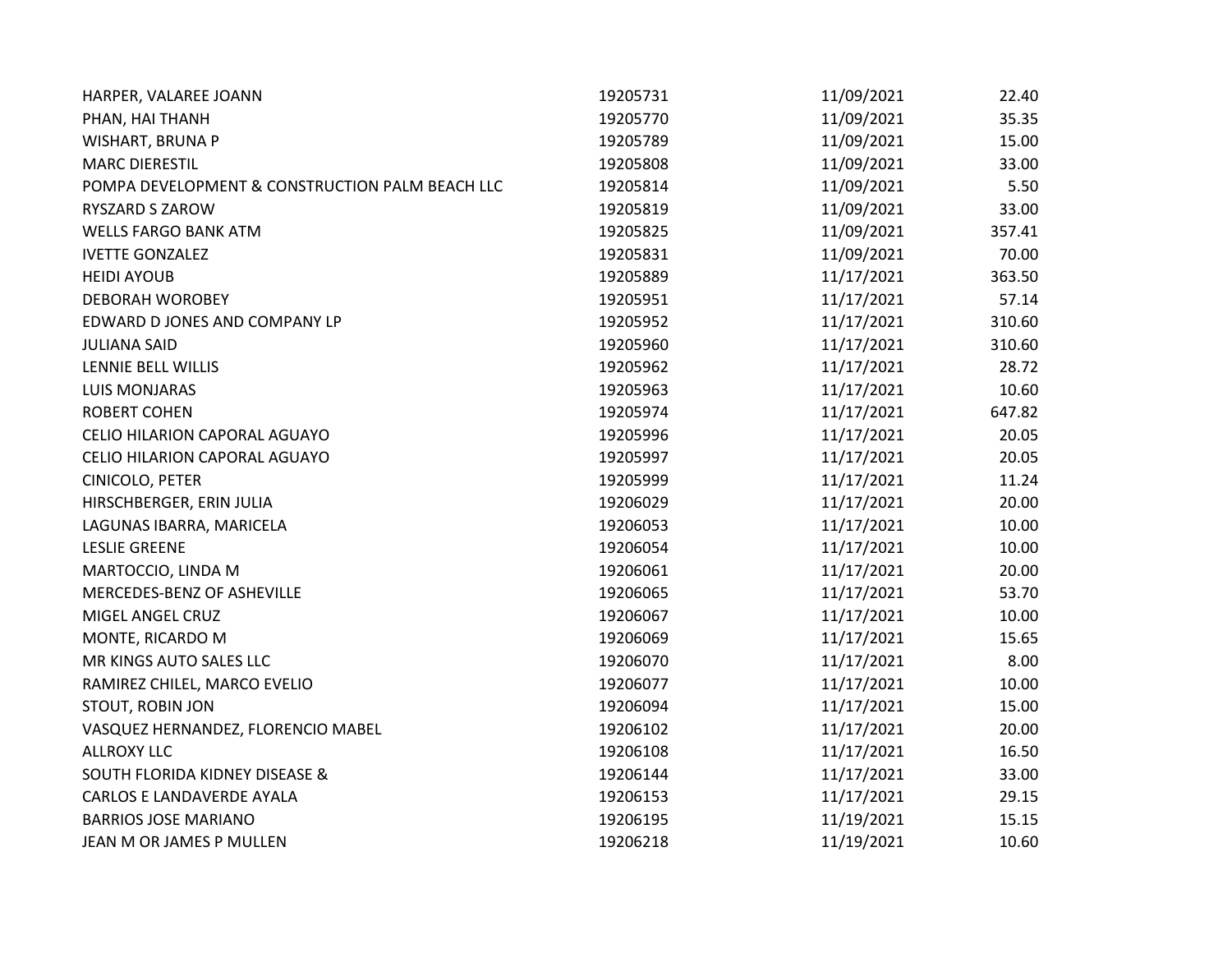| JEAN M OR JAMES P MULLEN                      | 19206219 | 11/19/2021 | 310.60   |
|-----------------------------------------------|----------|------------|----------|
| WELCH PEGGY M EST                             | 19206261 | 11/19/2021 | 1,025.44 |
| NOEMI MENDEZ GODINEZ                          | 19206330 | 11/23/2021 | 181.52   |
| <b>JEAN MULLEN</b>                            | 19206394 | 11/23/2021 | 448.96   |
| <b>NATIONALLINK LP</b>                        | 19206411 | 11/23/2021 | 963.54   |
| <b>NATIONALLINK LP</b>                        | 19206412 | 11/23/2021 | 567.10   |
| <b>BRITO VARGAS, NANCY</b>                    | 19206469 | 11/23/2021 | 10.00    |
| CANUTO DE JESUS, ISMAEL                       | 19206470 | 11/23/2021 | 15.00    |
| <b>CLARA LOAISIGA</b>                         | 19206472 | 11/23/2021 | 10.00    |
| COLEMAN, NICHOLAS ANDREW                      | 19206473 | 11/23/2021 | 18.05    |
| CRUMITY, SEBRINA                              | 19206481 | 11/23/2021 | 13.15    |
| GUERRA ECHEVARRIA, PATRICIA                   | 19206496 | 11/23/2021 | 10.00    |
| HOANG, TRA M                                  | 19206498 | 11/23/2021 | 41.10    |
| MC FADDEN, DAMIAN ERIC                        | 19206521 | 11/23/2021 | 114.55   |
| MORRIS, ALWYN                                 | 19206528 | 11/23/2021 | 253.99   |
| NICOLAS DE MARIA                              | 19206534 | 11/23/2021 | 10.00    |
| PENA MONTESDEOCA, ADAN                        | 19206546 | 11/23/2021 | 10.00    |
| ROGALA, VICTORIA MEGHAN                       | 19206553 | 11/23/2021 | 10.00    |
| SEVILLA CRUZ, BETY ANABEL                     | 19206559 | 11/23/2021 | 10.00    |
| THOMPSON, NYKIA DEUDREA                       | 19206570 | 11/23/2021 | 6.15     |
| VANEGAS, DORA                                 | 19206573 | 11/23/2021 | 7.05     |
| CARDIOLOGY ASSOCIATES OF BOCA RATON LLP       | 19206579 | 11/23/2021 | 9.90     |
| JAMES GENESIS EDUCATIONAL SERVICES OF FLORIDA | 19206584 | 11/23/2021 | 33.00    |
| NICHOLAS NETTA                                | 19206586 | 11/23/2021 | 37.95    |
| PATRICIA MORAD                                | 19206587 | 11/23/2021 | 33.00    |
| TIJUANA FLATS RESTURANTS LLC                  | 19206596 | 11/23/2021 | 66.00    |
| ORELVYS CASTELLANOS CALERO                    | 19206601 | 11/23/2021 | 6.75     |
| 4390 ISLAND REEF DRIVE LLC                    | 19206603 | 11/24/2021 | 10.60    |
| DOMINIQUE BENZ LIVING TRST UAD 7/14/2009      | 19206616 | 11/24/2021 | 310.60   |
| MARK D KAIRALLA PA                            | 19206635 | 11/24/2021 | 42.72    |
| <b>MARTIN RUSS</b>                            | 19206636 | 11/24/2021 | 187.60   |
| AVENUE 365 LENDER SERVICES, LLC               | 19206664 | 11/29/2021 | 352.24   |
| <b>DEANNA P POWELL</b>                        | 19206687 | 11/29/2021 | 10.30    |
| <b>JOSIF PASARIKOVSKI</b>                     | 19206733 | 11/29/2021 | 36.56    |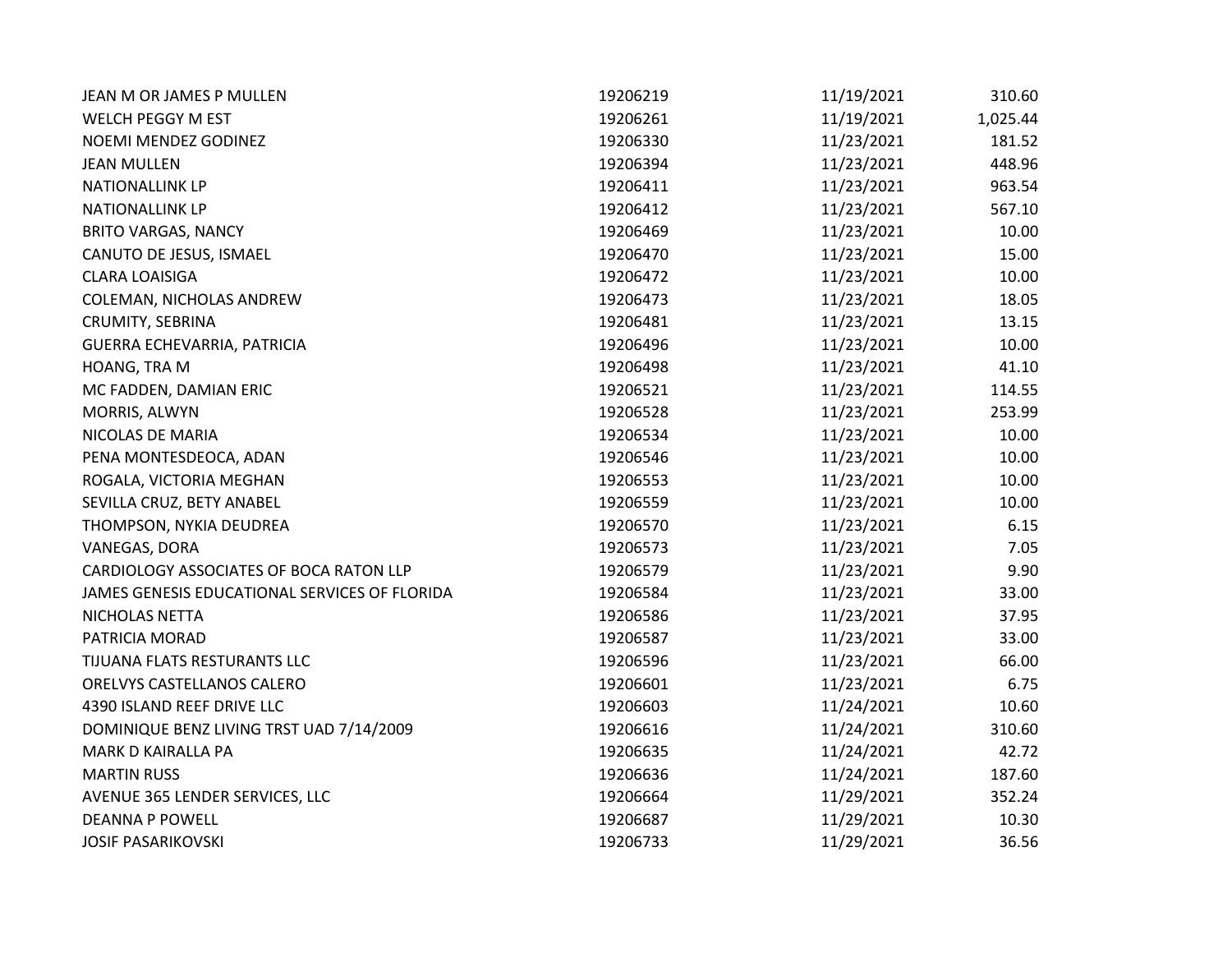| <b>MARGUERITE G ROUTENBERG</b>            | 19206747 | 11/29/2021 | 192.85 |
|-------------------------------------------|----------|------------|--------|
| MARK D KAIRALLA PA                        | 19206750 | 11/29/2021 | 10.95  |
| <b>MARTHA E MCGARRY</b>                   | 19206752 | 11/29/2021 | 7.84   |
| <b>ROBERT LANGBORG</b>                    | 19206772 | 11/29/2021 | 7.26   |
| <b>CARMEN CUEBAS</b>                      | 19206846 | 11/30/2021 | 10.22  |
| <b>ELEONORA SARI</b>                      | 19206866 | 11/30/2021 | 57.49  |
| IVETTE TRODEL COHEN, ITF PAUL HENRI COHEN | 19206875 | 11/30/2021 | 7.71   |
| MARKMANLAW P.C                            | 19206895 | 11/30/2021 | 6.51   |
| <b>GEORGE SPODAK</b>                      | 19206959 | 12/01/2021 | 207.97 |
| <b>LUCAS ROBERTA</b>                      | 19206975 | 12/01/2021 | 10.00  |
| ZILLOW CLOSING SERVICES LLC               | 19207012 | 12/01/2021 | 202.39 |
| DEALERTRACK COLLATERAL MANAGEMENT         | 19207034 | 12/01/2021 | 21.00  |
| DEALERTRACK COLLATERAL MANAGEMENT         | 19207035 | 12/01/2021 | 21.00  |
| HAWKINS, CHRISTOPHER JOSEPH               | 19207052 | 12/01/2021 | 97.05  |
| KAREN DAWN DOWZALL                        | 19207059 | 12/01/2021 | 15.00  |
| KING'S BLUE CHARTERS, LLC                 | 19207063 | 12/01/2021 | 8.25   |
| LLANES, ARLETTY                           | 19207068 | 12/01/2021 | 12.10  |
| ODDO, RONALD JAMES                        | 19207079 | 12/01/2021 | 10.00  |
| RAYNER VAZQUEZ FERNANDEZ                  | 19207128 | 12/01/2021 | 37.95  |
| <b>BRIDGE TITLE LLC</b>                   | 19207144 | 12/02/2021 | 182.86 |
| <b>CAROL A STEELEY</b>                    | 19207145 | 12/02/2021 | 12.90  |
| <b>FRANK GATTO</b>                        | 19207160 | 12/02/2021 | 97.14  |
| <b>JAMES H STONE</b>                      | 19207169 | 12/02/2021 | 222.91 |
| LEOPOLD SCHWIMMER                         | 19207180 | 12/02/2021 | 60.44  |
| W&J REALTY INVESTMENTS LLC                | 19207213 | 12/02/2021 | 33.73  |
| ALBERTO LEA PLAZA                         | 19207219 | 12/03/2021 | 35.80  |
| <b>AUGUSTE TELO</b>                       | 19207229 | 12/03/2021 | 36.48  |
| <b>BARBARA A TURNER</b>                   | 19207232 | 12/03/2021 | 17.42  |
| <b>JAMES R BLACK</b>                      | 19207285 | 12/03/2021 | 25.74  |
| <b>ANDRES BOUSIOUTIS</b>                  | 19207384 | 12/06/2021 | 52.28  |
| AVENUE 365 LENDER SERVICES LLC            | 19207391 | 12/06/2021 | 144.41 |
| BFG CORP DBA BYLINE FINANCIAL GROUP       | 19207397 | 12/06/2021 | 6.48   |
| <b>ERIKA K DOLLARD</b>                    | 19207415 | 12/06/2021 | 64.17  |
| EVA M ROSE                                | 19207417 | 12/06/2021 | 123.23 |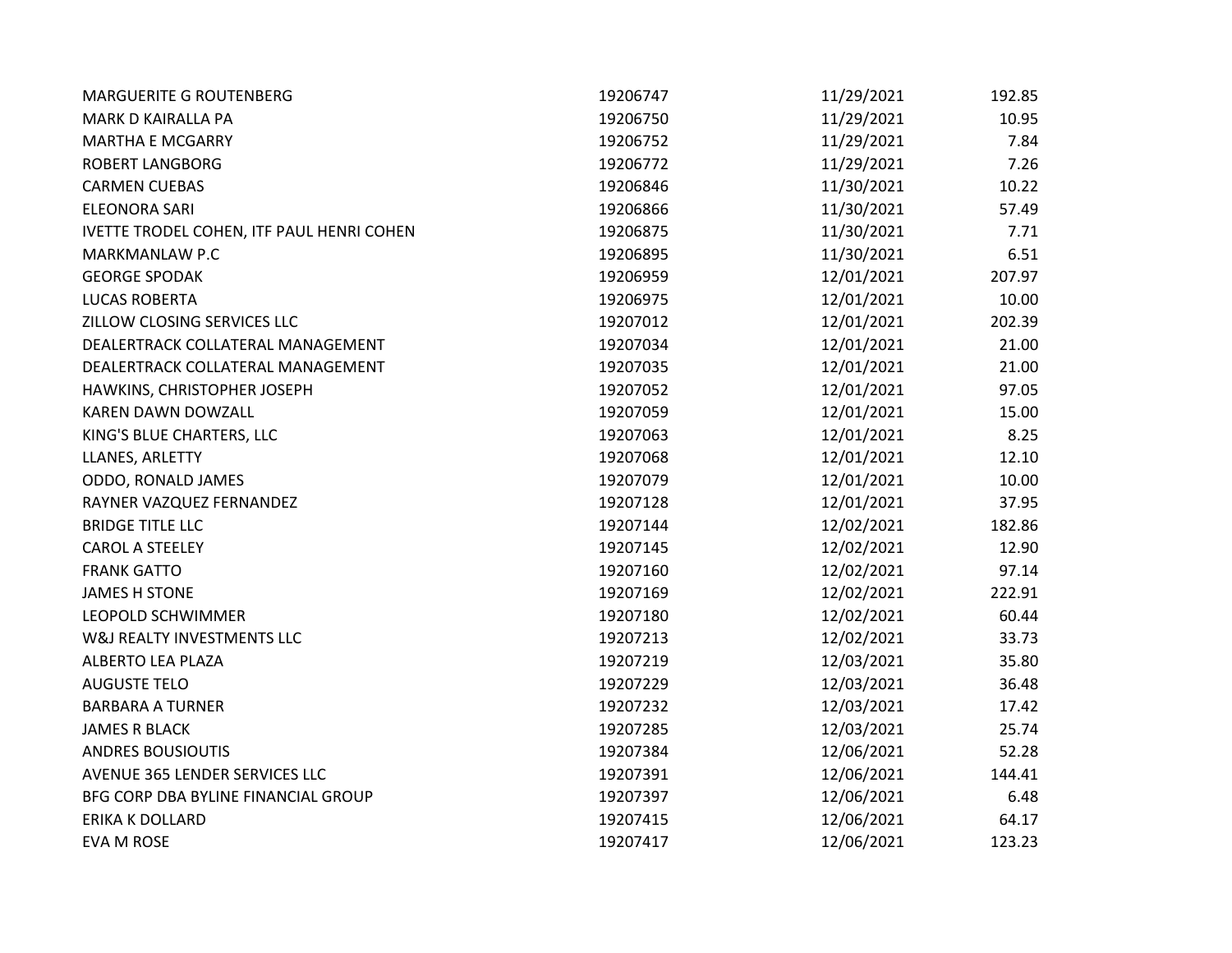| <b>JEFFREY ZAPOLEON</b>                  | 19207437 | 12/06/2021 | 134.31 |
|------------------------------------------|----------|------------|--------|
| NICOLE COLLINS                           | 19207471 | 12/06/2021 | 38.91  |
| <b>STEPHEN C CURLEY</b>                  | 19207494 | 12/06/2021 | 60.18  |
| <b>SUNSHINE OF PB INC</b>                | 19207498 | 12/06/2021 | 36.59  |
| MARIA E FLYNN & OLIVIA FLYNN BROWN       | 19207569 | 12/07/2021 | 9.12   |
| <b>CAROLYN YASTRZEMSKI</b>               | 19207599 | 12/08/2021 | 166.97 |
| <b>COURTNEY ALLINSON ARNOT</b>           | 19207604 | 12/08/2021 | 26.08  |
| D AND A CONSTRUCTION AND LANDSCAPING     | 19207607 | 12/08/2021 | 41.92  |
| <b>ESTATE OF FRANCIS BURKE</b>           | 19207629 | 12/08/2021 | 18.00  |
| <b>JOYCE HARPER</b>                      | 19207658 | 12/08/2021 | 52.18  |
| <b>LORRAINE ODELL</b>                    | 19207679 | 12/08/2021 | 20.97  |
| REALOGY HOLDINGS CORP SECURED LAND       | 19207719 | 12/08/2021 | 29.99  |
| ROBIN R WEINER, ESQ                      | 19207728 | 12/08/2021 | 30.82  |
| <b>ROBERT F RINKER</b>                   | 19207782 | 12/08/2021 | 231.06 |
| CASAS, FRANCISCO JAVIER                  | 19207803 | 12/08/2021 | 10.00  |
| <b>CHRISTOPHER HARDING</b>               | 19207809 | 12/08/2021 | 28.15  |
| <b>CHRISTOPHER HARDING</b>               | 19207810 | 12/08/2021 | 26.85  |
| DEALER TRACK COLLATERAL MANAGEMENT       | 19207819 | 12/08/2021 | 25.50  |
| HERMES DAVID HERNANDEZ                   | 19207833 | 12/08/2021 | 17.05  |
| KAUFMANN, OTTO SALINAS                   | 19207842 | 12/08/2021 | 7.45   |
| <b>LAUREL BIFORA</b>                     | 19207847 | 12/08/2021 | 10.00  |
| MOLINA RAMIREZ, ROBERTO                  | 19207859 | 12/08/2021 | 10.00  |
| PUTHI THANASORN                          | 19207874 | 12/08/2021 | 10.00  |
| SHOP4PATIO                               | 19207881 | 12/08/2021 | 33.90  |
| SOTELO, PABLO                            | 19207883 | 12/08/2021 | 10.00  |
| <b>45TH STREET OFFICE</b>                | 19207894 | 12/08/2021 | 8.96   |
| <b>KYOUNG KANG</b>                       | 19207900 | 12/08/2021 | 37.95  |
| <b>ANDRE CADIEUX</b>                     | 19207922 | 12/09/2021 | 15.00  |
| <b>GERALD HECKELMAN</b>                  | 19207935 | 12/09/2021 | 33.07  |
| HORING WELIKSON ROSEN & DIGRUGILLIERS PC | 19207936 | 12/09/2021 | 105.87 |
| ARMOUR SETTLEMENT SERVICES LLC           | 19207978 | 12/10/2021 | 316.01 |
| ARMOUR SETTLEMENT SERVICES LLC           | 19207979 | 12/10/2021 | 150.34 |
| ARMOUR SETTLEMENT SERVICES LLC           | 19207980 | 12/10/2021 | 105.56 |
| ARMOUR SETTLMENT SERVICES LLC            | 19207981 | 12/10/2021 | 54.62  |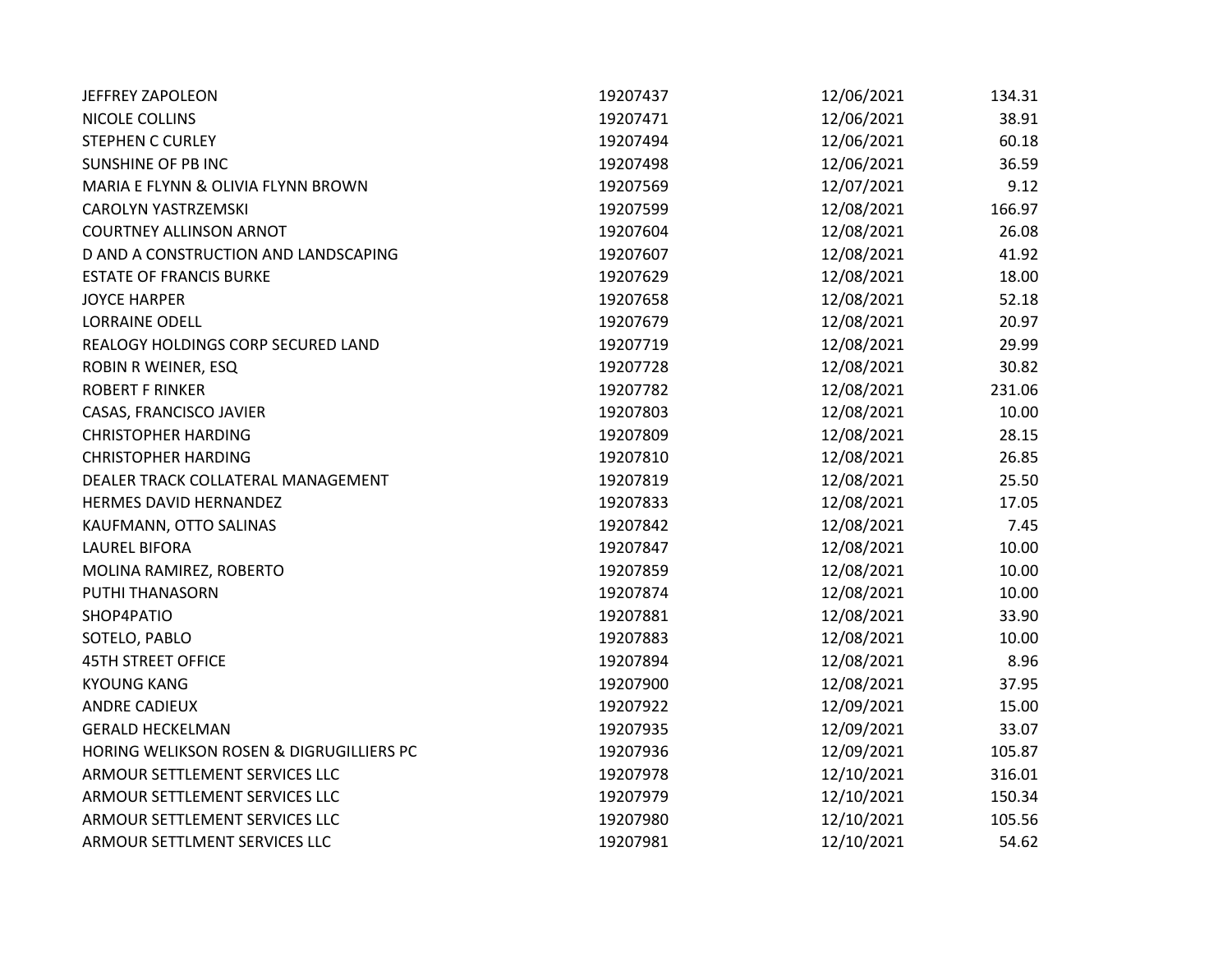| ARMOUR SETTLMENT SERVICES LLC                    | 19207982 | 12/10/2021 | 253.93   |
|--------------------------------------------------|----------|------------|----------|
| ARMOUR SETTLMENT SERVICES LLC                    | 19207983 | 12/10/2021 | 95.34    |
| <b>BRACHA HOROVITZ</b>                           | 19207989 | 12/10/2021 | 254.87   |
| <b>CAROLE L GRAFF</b>                            | 19207994 | 12/10/2021 | 36.51    |
| EL DORADO TITLE SERVICES LLC                     | 19208014 | 12/10/2021 | 183.16   |
| EL DORADO TITLE SERVICES LLC                     | 19208015 | 12/10/2021 | 169.46   |
| LEITH J NAMOU                                    | 19208046 | 12/10/2021 | 66.32    |
| <b>MILTON T JACOBS</b>                           | 19208064 | 12/10/2021 | 347.95   |
| <b>TOPOUZIS &amp; ASSOCIATES</b>                 | 19208096 | 12/10/2021 | 769.80   |
| <b>GT &amp; JT CONSTRUCTION CORP</b>             | 19208187 | 12/13/2021 | 400.00   |
| <b>JOHN LORING</b>                               | 19208207 | 12/13/2021 | 147.02   |
| MILLIE A JACOBS                                  | 19208250 | 12/13/2021 | 15.92    |
| OLD REPUBLIC NATIONAL TITLE INS CO               | 19208265 | 12/13/2021 | 122.19   |
| OLD REPUBLIC NATIONAL TITLE INSURANCE CO         | 19208266 | 12/13/2021 | 425.35   |
| PATRICIA M EBERL, TEE                            | 19208269 | 12/13/2021 | 10.74    |
| SOUTH FLORIDA TITLE ASSOC LLC                    | 19208299 | 12/13/2021 | 352.25   |
| STEPHEN WRIGHT                                   | 19208307 | 12/13/2021 | 18.95    |
| <b>SUSAN R DELLAPO</b>                           | 19208313 | 12/13/2021 | 10.00    |
| AMERICAS SETTLEMENT CO                           | 19208375 | 12/14/2021 | 862.38   |
| AVENUE 365 LENDER SERVICES LLC                   | 19208384 | 12/14/2021 | 272.84   |
| BOYNTON BEACH CONGREGATION OF JEHOVAHS WITNESSES | 19208388 | 12/14/2021 | 14.15    |
| <b>BUCKHEAD DEVELOPMENT</b>                      | 19208389 | 12/14/2021 | 2,779.03 |
| <b>BUCKHEAD DEVELOPMENT</b>                      | 19208390 | 12/14/2021 | 224.35   |
| <b>BUCKHEAD DEVELOPMENT</b>                      | 19208392 | 12/14/2021 | 1,451.72 |
| FAIRWATER TITLE COMPANY LLC                      | 19208408 | 12/14/2021 | 72.61    |
| FIDELITY NATIONAL TITLE INS CO                   | 19208409 | 12/14/2021 | 401.49   |
| <b>FRANCOISE RAMBACH</b>                         | 19208413 | 12/14/2021 | 100.00   |
| FRESENIUS USA MANUFACTURING INC                  | 19208414 | 12/14/2021 | 1,030.93 |
| JOHN E. MCNALLY                                  | 19208426 | 12/14/2021 | 13.45    |
| <b>JOSEPH CARBONELL</b>                          | 19208427 | 12/14/2021 | 388.85   |
| MERRILL LYNCH, PIERCE, FENNER OFFICE             | 19208442 | 12/14/2021 | 702.37   |
| <b>RONA L CAPPELL</b>                            | 19208453 | 12/14/2021 | 148.96   |
| <b>B4 A FLORIDA GENERAL PARTNERSHIP</b>          | 19208493 | 12/15/2021 | 70.00    |
| FIRST AMERICAN TITLE INSURANCE COMP              | 19208520 | 12/15/2021 | 1,724.51 |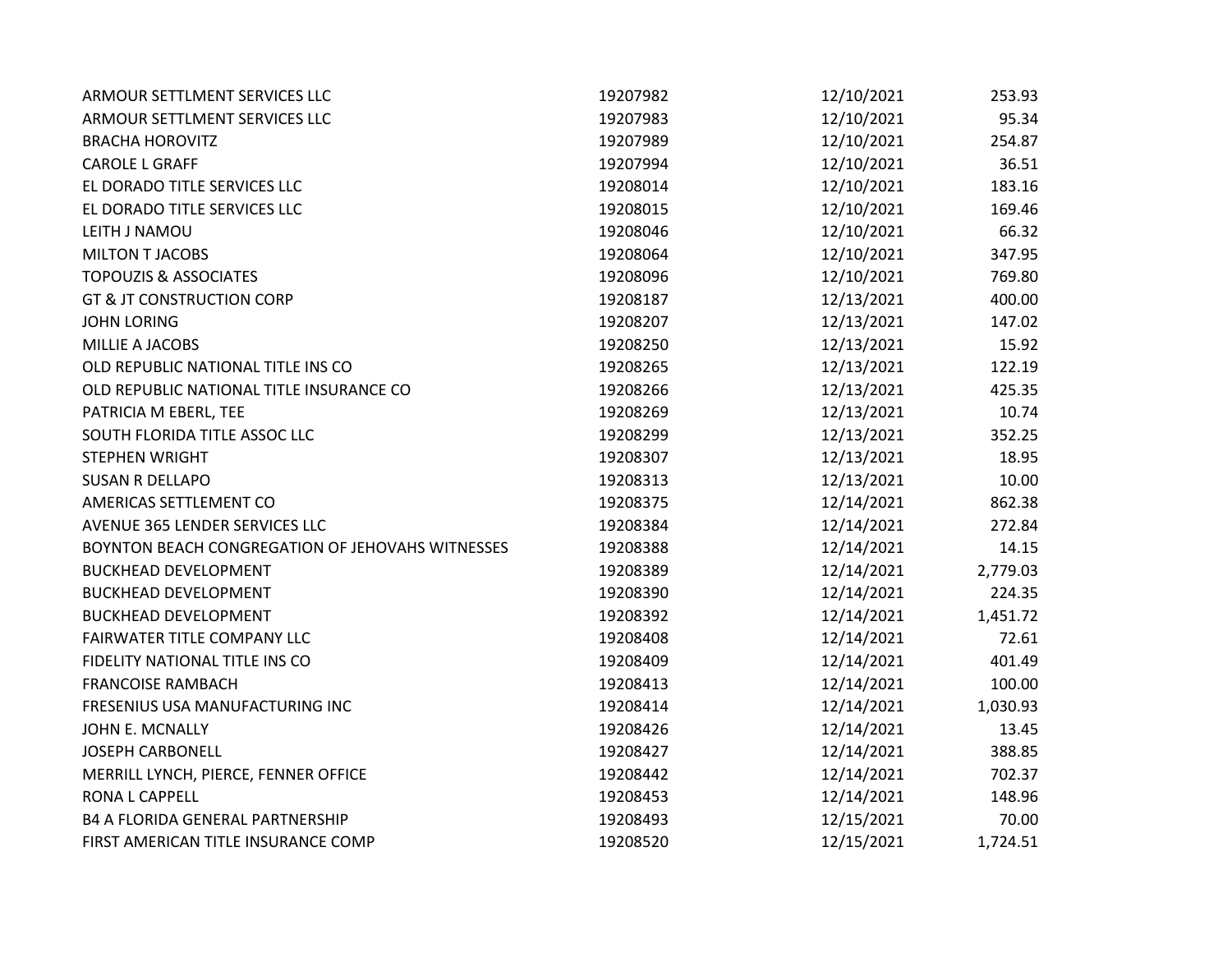| FIRST AMERICAN TITLE INSURANCE COMPANY  | 19208521 | 12/15/2021 | 64.46    |
|-----------------------------------------|----------|------------|----------|
| <b>FIRST CITIZENS BANK</b>              | 19208522 | 12/15/2021 | 54.76    |
| <b>FRANCIS A TURSI</b>                  | 19208524 | 12/15/2021 | 35.64    |
| <b>GOLDMAN SACHS AND CO. LLC</b>        | 19208527 | 12/15/2021 | 1,092.99 |
| <b>GREAT AMIERICAN TITLE LLC</b>        | 19208528 | 12/15/2021 | 6.11     |
| JAMESTOWN VILLAGE COMMONS LP            | 19208540 | 12/15/2021 | 222.37   |
| <b>JOSE F. PEREIRA</b>                  | 19208547 | 12/15/2021 | 223.10   |
| <b>MAIRE ANGELIS</b>                    | 19208558 | 12/15/2021 | 31.61    |
| MICHAEL W. OTIS                         | 19208565 | 12/15/2021 | 47.47    |
| <b>SCOTT BEHM</b>                       | 19208598 | 12/15/2021 | 59.03    |
| <b>SUZANNE DAIGLE</b>                   | 19208604 | 12/15/2021 | 186.58   |
| THOMAS J SASSER                         | 19208607 | 12/15/2021 | 497.10   |
| <b>BACILIA VASQUEZ</b>                  | 19208623 | 12/15/2021 | 10.00    |
| <b>CLIFFORD GERARD BRAILFORD</b>        | 19208640 | 12/15/2021 | 12.00    |
| <b>DANIELLE KNIGHT</b>                  | 19208646 | 12/15/2021 | 12.95    |
| DEALERTRACK COLLATERAL MANAGEMENT       | 19208647 | 12/15/2021 | 21.00    |
| DELGADO MORALES, LUIS ALBERTO           | 19208648 | 12/15/2021 | 10.00    |
| <b>FUNDERBURK, STEVEN</b>               | 19208663 | 12/15/2021 | 10.65    |
| <b>GOTTLIEB, MATTHEW DAVID</b>          | 19208667 | 12/15/2021 | 30.00    |
| KENOYER, ROBERT CECIL                   | 19208683 | 12/15/2021 | 20.00    |
| KIERNAN, PETER D                        | 19208684 | 12/15/2021 | 15.00    |
| <b>MELISSA SALMON</b>                   | 19208697 | 12/15/2021 | 20.00    |
| PIERRE, MAGALIE                         | 19208713 | 12/15/2021 | 8.15     |
| SERGILUS JOSEPH                         | 19208722 | 12/15/2021 | 36.85    |
| <b>PBPCI LLC</b>                        | 19208759 | 12/15/2021 | 33.00    |
| <b>PBPCII LLC</b>                       | 19208760 | 12/15/2021 | 33.00    |
| <b>JANINE C GMITTER</b>                 | 19208764 | 12/15/2021 | 73.00    |
| <b>ALI MARCELO</b>                      | 19208772 | 12/16/2021 | 68.29    |
| <b>CUSTODIAL ACCT FOR BARRY O SMITH</b> | 19208801 | 12/16/2021 | 24.58    |
| <b>GIOVANNA GAROFALO</b>                | 19208822 | 12/16/2021 | 16.45    |
| JEFFERY W ETHERIDGE                     | 19208831 | 12/16/2021 | 24.78    |
| <b>JOSE R RODRIGUEZ</b>                 | 19208839 | 12/16/2021 | 112.42   |
| <b>MAURICE CHARTIER</b>                 | 19208859 | 12/16/2021 | 16.29    |
| <b>RTR TITLE</b>                        | 19208880 | 12/16/2021 | 22.52    |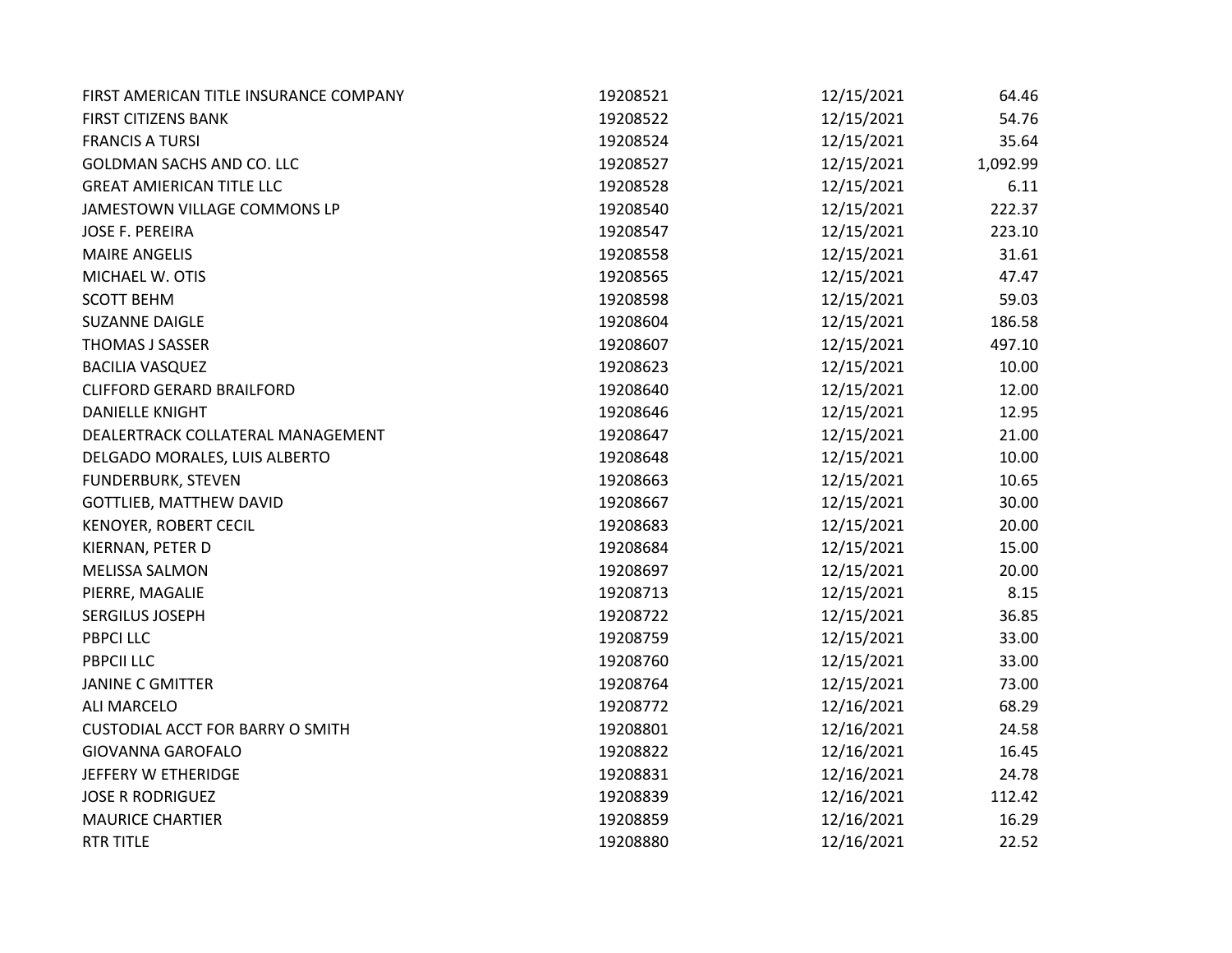| SONIA WALLACE                                     | 19208886 | 12/16/2021 | 19.57     |
|---------------------------------------------------|----------|------------|-----------|
| TRIDENT TITLE, A DIVISION OF LANDCASTLE TITLE GRP | 19208895 | 12/16/2021 | 1,687.39  |
| <b>IRVIN TULLOCH</b>                              | 19208935 | 12/17/2021 | 142.70    |
| <b>JACQUES LEFEBVRE</b>                           | 19208937 | 12/17/2021 | 34.94     |
| <b>VERA VAHRUSEVA</b>                             | 19208967 | 12/17/2021 | 71.00     |
| <b>ROSE A SCOTT</b>                               | 19209065 | 12/20/2021 | 5.52      |
| WEISS SEROTA HELFMAN COLE & BIERMAN PI            | 19209082 | 12/20/2021 | 23.20     |
| YIM F. MAN                                        | 19209084 | 12/20/2021 | 9.89      |
| <b>ALAN COOPER</b>                                | 19209135 | 12/21/2021 | 403.78    |
| <b>CAROL S TANCREDI</b>                           | 19209147 | 12/21/2021 | 70.20     |
| INTRACOASTAL TITLE LLC                            | 19209171 | 12/21/2021 | 34.80     |
| <b>JEREMY BOWRA</b>                               | 19209175 | 12/21/2021 | 187.70    |
| <b>ALICE M BUCK</b>                               | 19209213 | 12/21/2021 | 39.40     |
| BROWN, DELORIS ANN                                | 19209218 | 12/21/2021 | 6.00      |
| GOMEZ GONZALEZ, ADOLFO LEONEL                     | 19209229 | 12/21/2021 | 10.00     |
| <b>JANINE CADET</b>                               | 19209239 | 12/21/2021 | 18.55     |
| LYNDA L BENJAMIN OR                               | 19209245 | 12/21/2021 | 27.75     |
| <b>NOREEN HASSAN</b>                              | 19209251 | 12/21/2021 | 7.00      |
| <b>VICTORIA S TROST</b>                           | 19209267 | 12/21/2021 | 39.55     |
| <b>ADRIANA SERGIO</b>                             | 19209273 | 12/21/2021 | 36.50     |
| <b>JOHN NELSON</b>                                | 19209285 | 12/21/2021 | 10.00     |
| <b>JOSEPH LEE PETTWAY</b>                         | 19209322 | 12/22/2021 | 41.54     |
| RESTAURANT BRAND INTERNATIONAL                    | 19209331 | 12/22/2021 | 35,874.82 |
| SPARLER & SPARLER PA                              | 19209337 | 12/22/2021 | 175.71    |
| <b>RONAN MCGUIGAN P</b>                           | 19209348 | 12/22/2021 | 10.60     |
| 513 45TH STREET LLC                               | 19209352 | 12/23/2021 | 206.83    |
| AARON AIN TRUDY CUSMARIU                          | 19209354 | 12/23/2021 | 78.50     |
| DON KING PRODUCTIONS INC                          | 19209413 | 12/23/2021 | 6.25      |
| <b>EVELYN MUTNICK &amp; LAURA MUTNICK</b>         | 19209428 | 12/23/2021 | 15.72     |
| FLORIDA TITLE LLC PLANTATION ESCROW ACCOUNT       | 19209435 | 12/23/2021 | 8.35      |
| <b>GAMARI DEVELOPMENT LTD</b>                     | 19209441 | 12/23/2021 | 70.00     |
| HAZEL J. LONGO                                    | 19209455 | 12/23/2021 | 10.59     |
| JEFFREY A PERLMAN REV TRUST                       | 19209464 | 12/23/2021 | 24.42     |
| <b>JUNELLE PIERRE</b>                             | 19209483 | 12/23/2021 | 42.32     |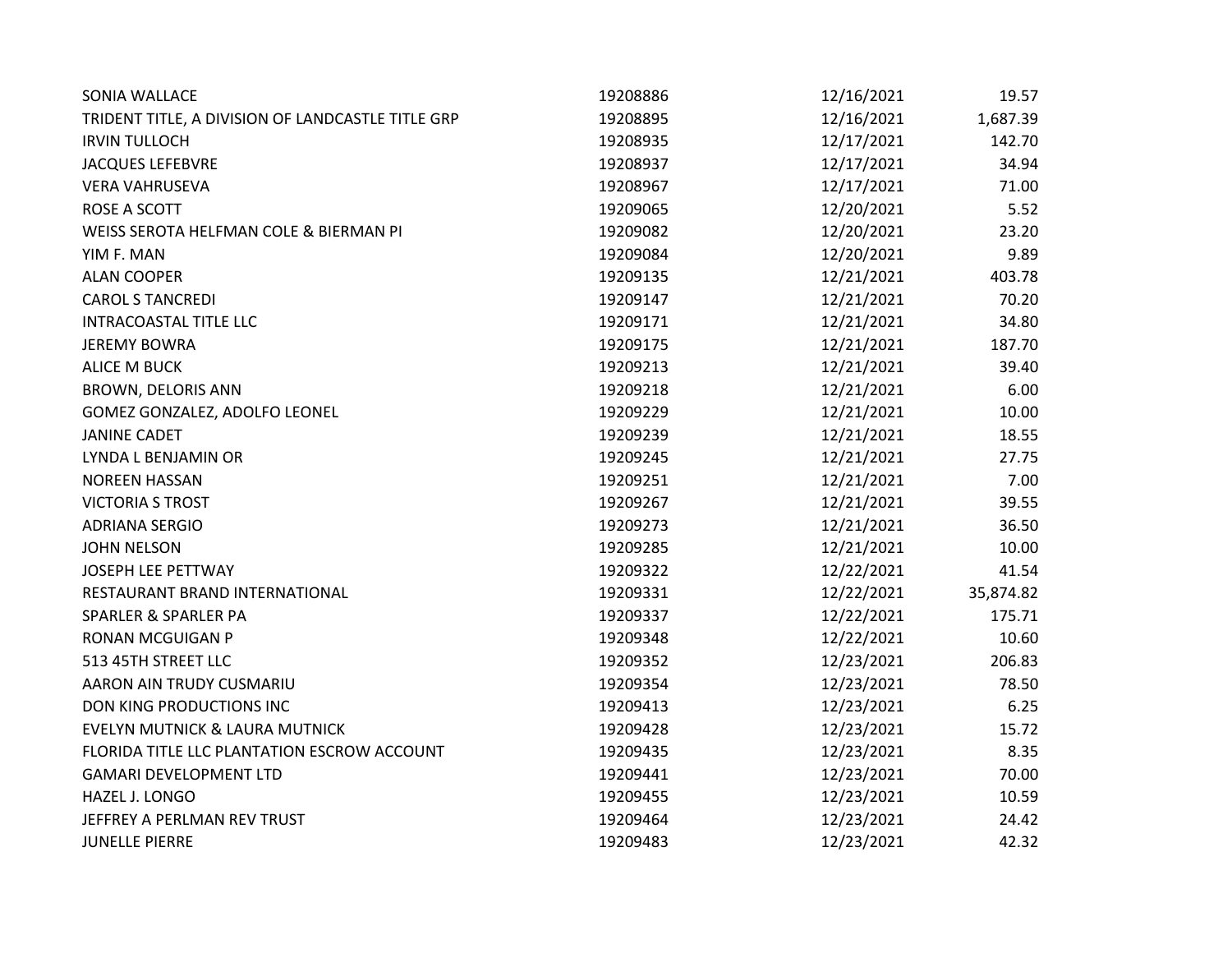| KATHLEEN A FALLON                             | 19209488 | 12/23/2021 | 13.25  |
|-----------------------------------------------|----------|------------|--------|
| KNIGHT BARRY TITLE ESCROW ACCOUNT             | 19209490 | 12/23/2021 | 39.26  |
| <b>KNIGHT BARRY TITLE SOLUTIONS I</b>         | 19209491 | 12/23/2021 | 36.99  |
| KNIGHT BARRY TITLE SOLUTIONS I                | 19209492 | 12/23/2021 | 52.99  |
| MAGDALENA FIEDLER                             | 19209510 | 12/23/2021 | 6.13   |
| NATIONAL HOMES MANAGEMENT INC                 | 19209532 | 12/23/2021 | 20.00  |
| PHYLLIS PELEG REV TR                          | 19209554 | 12/23/2021 | 59.40  |
| PORTA BELLA 209 LLC                           | 19209555 | 12/23/2021 | 35.83  |
| <b>SUN TITLE &amp; ABSTRACT LLC</b>           | 19209591 | 12/23/2021 | 88.43  |
| <b>SUN TITLE &amp; ABSTRACT LLC</b>           | 19209592 | 12/23/2021 | 120.19 |
| TRULY TITLE INC TRUST ACCOUNT FLORIDA         | 19209607 | 12/23/2021 | 190.47 |
| <b>WILFRID JEAN CHARLES</b>                   | 19209617 | 12/23/2021 | 32.70  |
| <b>WOLFGANG POLZIN</b>                        | 19209618 | 12/23/2021 | 55.31  |
| ARMOUR SETTLEMENT SERVICES                    | 19209630 | 12/28/2021 | 483.42 |
| AT&T                                          | 19209633 | 12/28/2021 | 186.47 |
| <b>INTRACOASTAL TITLE LLC</b>                 | 19209664 | 12/28/2021 | 338.39 |
| <b>WELLS FARGO HOME MORTGAGE</b>              | 19209699 | 12/28/2021 | 6.25   |
| <b>ANNIE K GRIMES</b>                         | 19209739 | 12/29/2021 | 13.44  |
| <b>BARBARA AUKERMAN</b>                       | 19209752 | 12/29/2021 | 21.13  |
| BATIA PA FIRESTONE TRT BATIA M FIRESTONE TTEE | 19209757 | 12/29/2021 | 21.32  |
| <b>BENIGNO A RAMOS</b>                        | 19209759 | 12/29/2021 | 15.84  |
| <b>BERNARDO BLASCHITZ</b>                     | 19209760 | 12/29/2021 | 5.89   |
| DE TAMPLIN, DVM PA                            | 19209797 | 12/29/2021 | 10.00  |
| <b>EDWARD A WHITAKER</b>                      | 19209832 | 12/29/2021 | 22.04  |
| <b>ELEANOR KATZ</b>                           | 19209837 | 12/29/2021 | 16.11  |
| <b>ELIZABETH OLEARY</b>                       | 19209841 | 12/29/2021 | 102.40 |
| HORST KRELL TSTEE WANDA KRELL TSTEE           | 19209884 | 12/29/2021 | 11.08  |
| <b>JEAN BAUDINET</b>                          | 19209907 | 12/29/2021 | 84.27  |
| <b>JOAN R COHEN</b>                           | 19209919 | 12/29/2021 | 68.35  |
| <b>JOSEPH ST OMER</b>                         | 19209929 | 12/29/2021 | 26.87  |
| <b>KENNETH L ALESSI</b>                       | 19209940 | 12/29/2021 | 26.69  |
| LAGGINI ENTERPRISES, INC.                     | 19209945 | 12/29/2021 | 50.00  |
| LARISA KOVALEVA                               | 19209946 | 12/29/2021 | 25.58  |
| <b>LIONEL A POIRIER</b>                       | 19209959 | 12/29/2021 | 27.25  |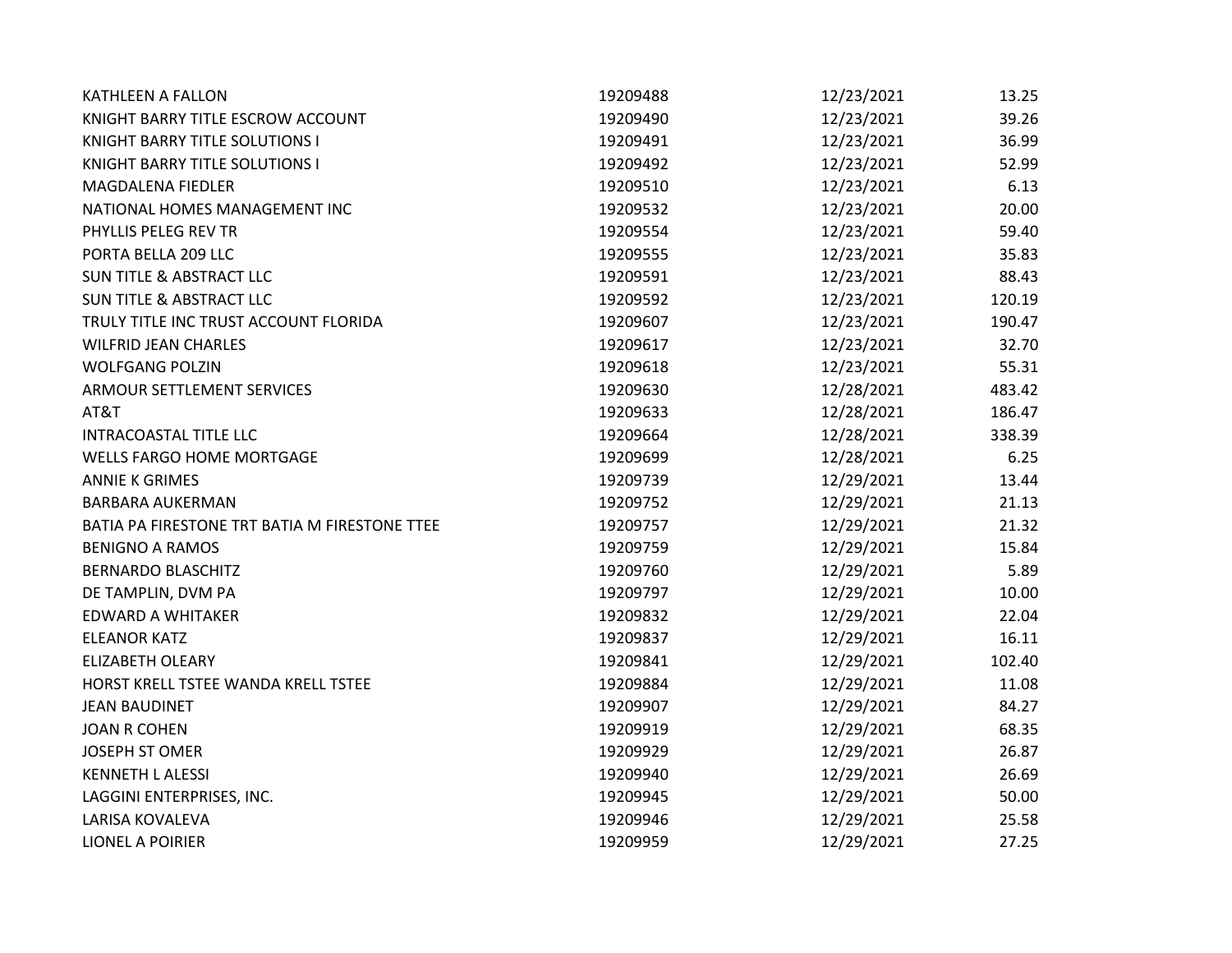| <b>MARIA C RODRIGUEZ</b>                 | 19209971 | 12/29/2021 | $5.61$ |
|------------------------------------------|----------|------------|--------|
| <b>MAURI JORMA FROSTERUS</b>             | 19209986 | 12/29/2021 | 10.11  |
| <b>NAPOLEAN NEALY SR</b>                 | 19210011 | 12/29/2021 | 15.72  |
| <b>PAUL ALSUP</b>                        | 19210030 | 12/29/2021 | 13.23  |
| RC2 LENDERS INC                          | 19210050 | 12/29/2021 | 459.25 |
| ROBERT A ROTHMAN                         | 19210055 | 12/29/2021 | 8.16   |
| <b>ROSENTHAL CRAIG</b>                   | 19210071 | 12/29/2021 | 53.12  |
| SIGNATURE TITLE GROUP LLC ESCROW ACCOUNT | 19210087 | 12/29/2021 | 10.26  |
| STEAK N SHAKE INC                        | 19210093 | 12/29/2021 | 314.41 |
| <b>SUSAN M MATUSOW</b>                   | 19210104 | 12/29/2021 | 7.89   |
| THE ARK OF GOD, INC.                     | 19210105 | 12/29/2021 | 17.24  |
| THE GOOD LIFE TREATMENT CENTER           | 19210106 | 12/29/2021 | 6.68   |
| <b>WILLIAM SHELTRY</b>                   | 19210135 | 12/29/2021 | 8.72   |
| YVES LAROCHE                             | 19210138 | 12/29/2021 | 14.35  |
| RESTAURANT BRAND INTERNATIONAL           | 19210154 | 12/29/2021 | 228.69 |
| ALVARADO ARVIZU, CARLOS                  | 19210159 | 12/29/2021 | 30.00  |
| ANDERSON, KEVON ROY                      | 19210160 | 12/29/2021 | 8.80   |
| BURATTINI, ROXANNA                       | 19210173 | 12/29/2021 | 36.10  |
| DRAPPER PELAEZ, JUANA M                  | 19210198 | 12/29/2021 | 10.00  |
| FIRST CHOICE CREDIT UNION                | 19210201 | 12/29/2021 | 6.90   |
| <b>GALLEGO, NATHALY</b>                  | 19210204 | 12/29/2021 | 7.15   |
| JIMENEZ ARISTIZABAL, ARMANDO             | 19210221 | 12/29/2021 | 18.10  |
| KENNEDY, ELEANOR PATTY                   | 19210225 | 12/29/2021 | 12.85  |
| LAKE, DOROTHY ANN                        | 19210228 | 12/29/2021 | 10.00  |
| LEWIS, MATTHEW KAYE                      | 19210231 | 12/29/2021 | 8.80   |
| LOPEZ CASTRO, MARIA DEL ROSARIO          | 19210232 | 12/29/2021 | 27.05  |
| LORMEJUSTE, EDNOL                        | 19210233 | 12/29/2021 | 30.00  |
| MADSEN, CLARE LOUISE                     | 19210235 | 12/29/2021 | 46.10  |
| MARTINEZ, RAMON                          | 19210243 | 12/29/2021 | 10.00  |
| MAYORGA, EDUARDO                         | 19210245 | 12/29/2021 | 10.00  |
| MCNAMARA, KYLE SHEA                      | 19210247 | 12/29/2021 | 8.80   |
| ORTHWEIN, JAMES BUSCH                    | 19210253 | 12/29/2021 | 145.10 |
| PALM BEACH HARLEY DAVIDSON               | 19210261 | 12/29/2021 | 10.00  |
| PARAGON PLUMBING INC                     | 19210263 | 12/29/2021 | 143.15 |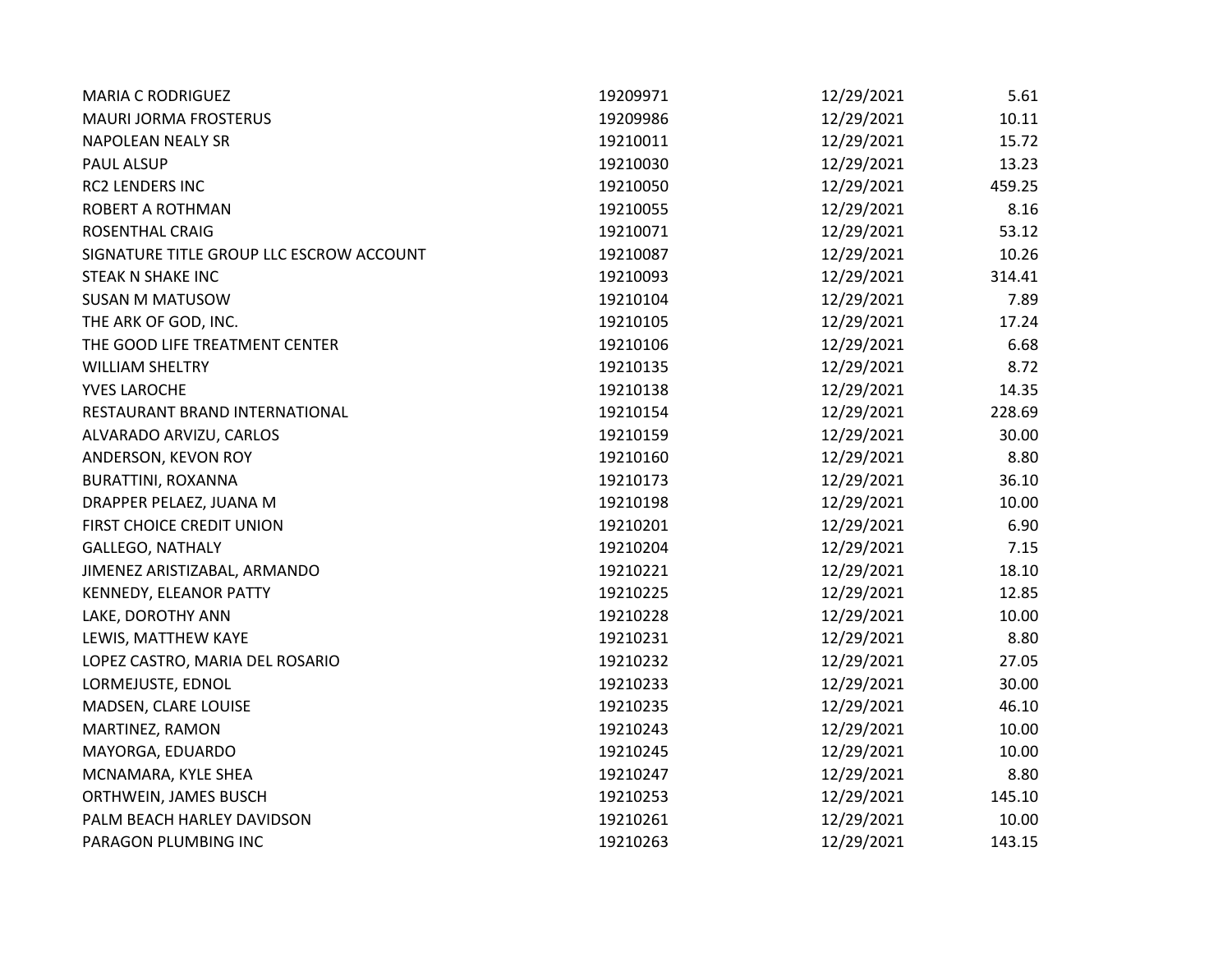| RAMIREZ TERRONES, ISAIAS              | 19210266 | 12/29/2021 | 8.80     |
|---------------------------------------|----------|------------|----------|
| ROUSSIN, GUY                          | 19210271 | 12/29/2021 | 10.00    |
| SHELTON, BRIAN ROBERT                 | 19210275 | 12/29/2021 | 5.80     |
| SILVA RUIZ, LETICIA                   | 19210277 | 12/29/2021 | 10.00    |
| WESCO, RACHEL NAOMI                   | 19210295 | 12/29/2021 | 10.65    |
| <b>TERRI N ANNO</b>                   | 19210303 | 12/29/2021 | 16.14    |
| <b>ADVANTAX INC</b>                   | 19210310 | 12/30/2021 | 5.93     |
| AGNIESZKA SZUMILAS                    | 19210311 | 12/30/2021 | 109.89   |
| <b>DAVID COOPER</b>                   | 19210342 | 12/30/2021 | 27.00    |
| <b>DENA FATADE</b>                    | 19210345 | 12/30/2021 | 233.24   |
| <b>DISH COUNT DISH</b>                | 19210346 | 12/30/2021 | 18.91    |
| <b>ERIKA K KUKIER</b>                 | 19210351 | 12/30/2021 | 5.07     |
| <b>FLORIDA TITLE LLC</b>              | 19210359 | 12/30/2021 | 215.84   |
| KIMBERLEE L YOUNG                     | 19210386 | 12/30/2021 | 22.10    |
| <b>MARI J SANTONEN</b>                | 19210398 | 12/30/2021 | 106.34   |
| NATIONAL TAX SEARCH LLC               | 19210412 | 12/30/2021 | 59.90    |
| SOUTHERN BUILDING & DESIGN INC        | 19210442 | 12/30/2021 | 274.30   |
| <b>SUSAN ESTHER CHEE A TOW</b>        | 19210445 | 12/30/2021 | 36.33    |
| <b>CONFESOR T CRUZ JR</b>             | 19210575 | 01/05/2022 | 10.94    |
| <b>CYNTHIA MEZA</b>                   | 19210577 | 01/05/2022 | 11.74    |
| <b>DENISE WEIKARD</b>                 | 19210584 | 01/05/2022 | 9.82     |
| DOOSAN ATS AMERICA, LLC               | 19210591 | 01/05/2022 | 8.35     |
| <b>EVANGELOS SIEMBOS</b>              | 19210601 | 01/05/2022 | 22.31    |
| FIRST PRIORITY TITLE SERVICES         | 19210606 | 01/05/2022 | 21.70    |
| <b>FRANCES E. SCHAFER</b>             | 19210613 | 01/05/2022 | 7.99     |
| <b>GISELE LAFRANCE</b>                | 19210626 | 01/05/2022 | 17.28    |
| <b>GOLD COAST TITLE COMPANY SERVI</b> | 19210629 | 01/05/2022 | 16.46    |
| <b>JIM MOSELUND</b>                   | 19210662 | 01/05/2022 | 15.73    |
| JOHN P TAYLOR AND JUNE M TAYLO        | 19210667 | 01/05/2022 | 16.17    |
| <b>KAREN B SLOAN</b>                  | 19210680 | 01/05/2022 | 76.50    |
| KATHIA PONCE DE LEON                  | 19210681 | 01/05/2022 | 2,016.52 |
| KATHLEEN R LOVETT ITF                 | 19210682 | 01/05/2022 | 5.22     |
| <b>KPC TITLE AGENCY LLC</b>           | 19210685 | 01/05/2022 | 152.50   |
| <b>LENNAR CORPORATION</b>             | 19210692 | 01/05/2022 | 8,940.66 |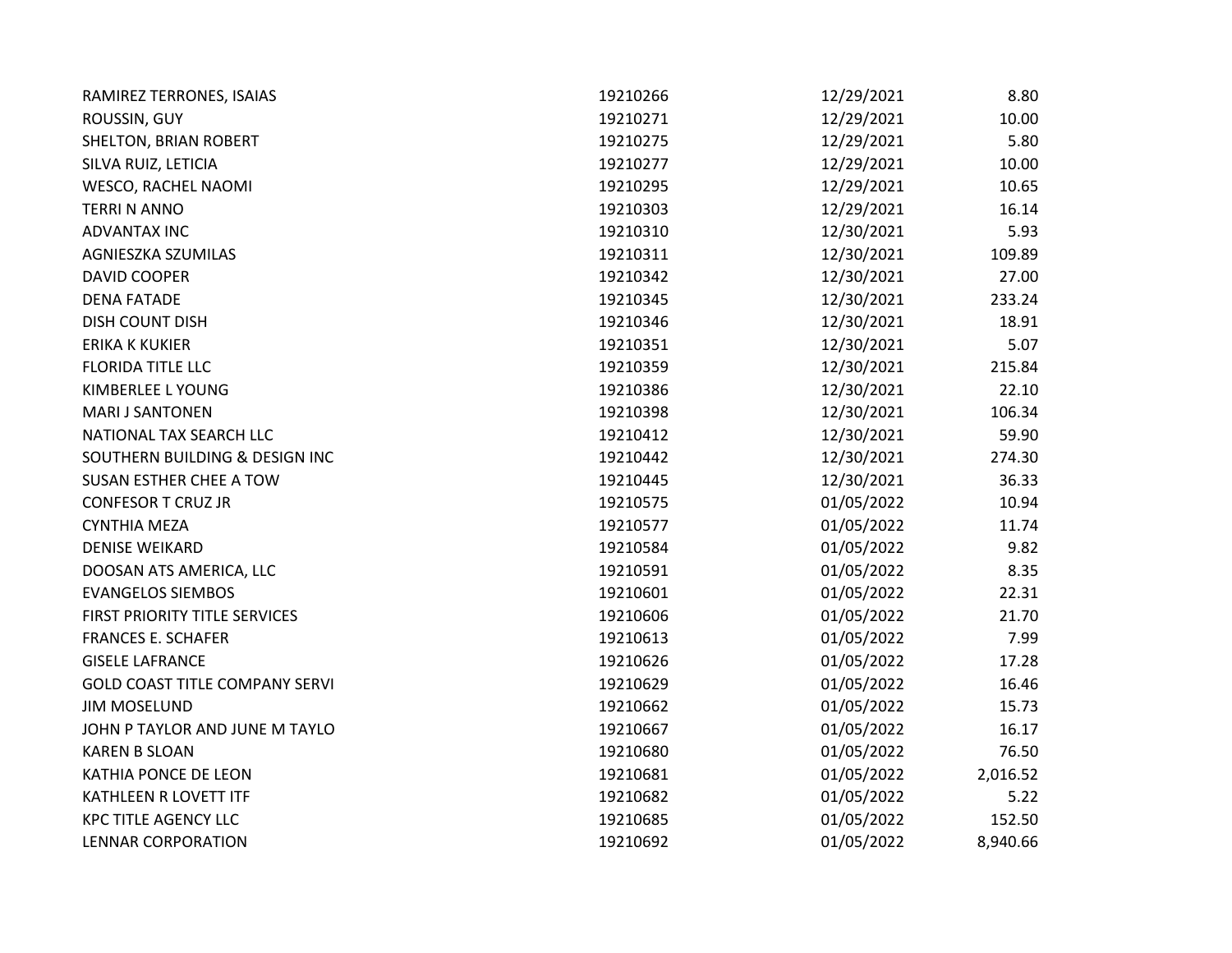| MARY A. RUBENZAHL                                 | 19210714 | 01/05/2022 | 34.62  |
|---------------------------------------------------|----------|------------|--------|
| <b>MAURICE KOFMAN</b>                             | 19210717 | 01/05/2022 | 21.00  |
| <b>NORMAN J GITZEN</b>                            | 19210735 | 01/05/2022 | 43.70  |
| OCHOA AND RUBIO, P.A. FL IOTA RE TR ACCOUNT       | 19210737 | 01/05/2022 | 12.87  |
| PERFORMANCE TITLE AND ESCROW, FL LANDCASTLE TRUST | 19210747 | 01/05/2022 | 11.68  |
| PERI ZEENKOV                                      | 19210748 | 01/05/2022 | 12.26  |
| <b>QUEEN DANIELS POD</b>                          | 19210758 | 01/05/2022 | 7.76   |
| <b>RANDY WILLIAMS</b>                             | 19210760 | 01/05/2022 | 8.18   |
| SABRINA CORREA                                    | 19210785 | 01/05/2022 | 17.67  |
| SILVIA G. DE ZAVALA                               | 19210795 | 01/05/2022 | 14.47  |
| SURETY LENDER SERVICES, LLC. FL                   | 19210811 | 01/05/2022 | 132.81 |
| THOMAS W BARLOW                                   | 19210820 | 01/05/2022 | 65.11  |
| <b>TONEY L WILLIAMS</b>                           | 19210838 | 01/05/2022 | 5.55   |
| <b>WILLIAM ANTHONY BIANCO</b>                     | 19210848 | 01/05/2022 | 123.49 |
| WILLIAM H MCCOMB                                  | 19210849 | 01/05/2022 | 37.27  |
| ANN P TIERNAN                                     | 19210858 | 01/05/2022 | 273.10 |
| AT&T                                              | 19210859 | 01/05/2022 | 15.02  |
| THE SHORT BUS TRUST                               | 19210870 | 01/05/2022 | 257.56 |
| <b>JACQUELINE T FARBER</b>                        | 19210880 | 01/05/2022 | 69.13  |
| <b>JACQUES BRAULT</b>                             | 19210881 | 01/05/2022 | 116.21 |
| THE QUAN LIVING TR                                | 19210914 | 01/05/2022 | 14.54  |
| UNITED STATES TREASURY                            | 19210917 | 01/05/2022 | 7.86   |
| <b>CURTH, HEATHER D</b>                           | 19210929 | 01/05/2022 | 22.50  |
| DEALERTRACK COLLATERAL MANAGEMENT                 | 19210930 | 01/05/2022 | 21.00  |
| DIAZ PEREZ, NELSON GEOVANNY                       | 19210932 | 01/05/2022 | 26.10  |
| FILMER, ANDRES FELIPE                             | 19210934 | 01/05/2022 | 22.50  |
| GOMEZ, JOEL JOSE                                  | 19210937 | 01/05/2022 | 8.80   |
| <b>KELLY ANN MCNAMARA</b>                         | 19210942 | 01/05/2022 | 6.00   |
| PACIFIC HONDA                                     | 19210950 | 01/05/2022 | 75.75  |
| <b>BANK OF AMERICA CORP</b>                       | 19210965 | 01/05/2022 | 33.47  |
| BEAUTY AND THE WIG LLC                            | 19210966 | 01/05/2022 | 29.70  |
| CMC TRANSPORT SERVICES INC                        | 19210975 | 01/05/2022 | 15.00  |
| <b>MARIELA TREVINO</b>                            | 19210984 | 01/05/2022 | 85.75  |
| <b>COLLIER ASSOCIATES</b>                         | 19210999 | 01/05/2022 | 11.65  |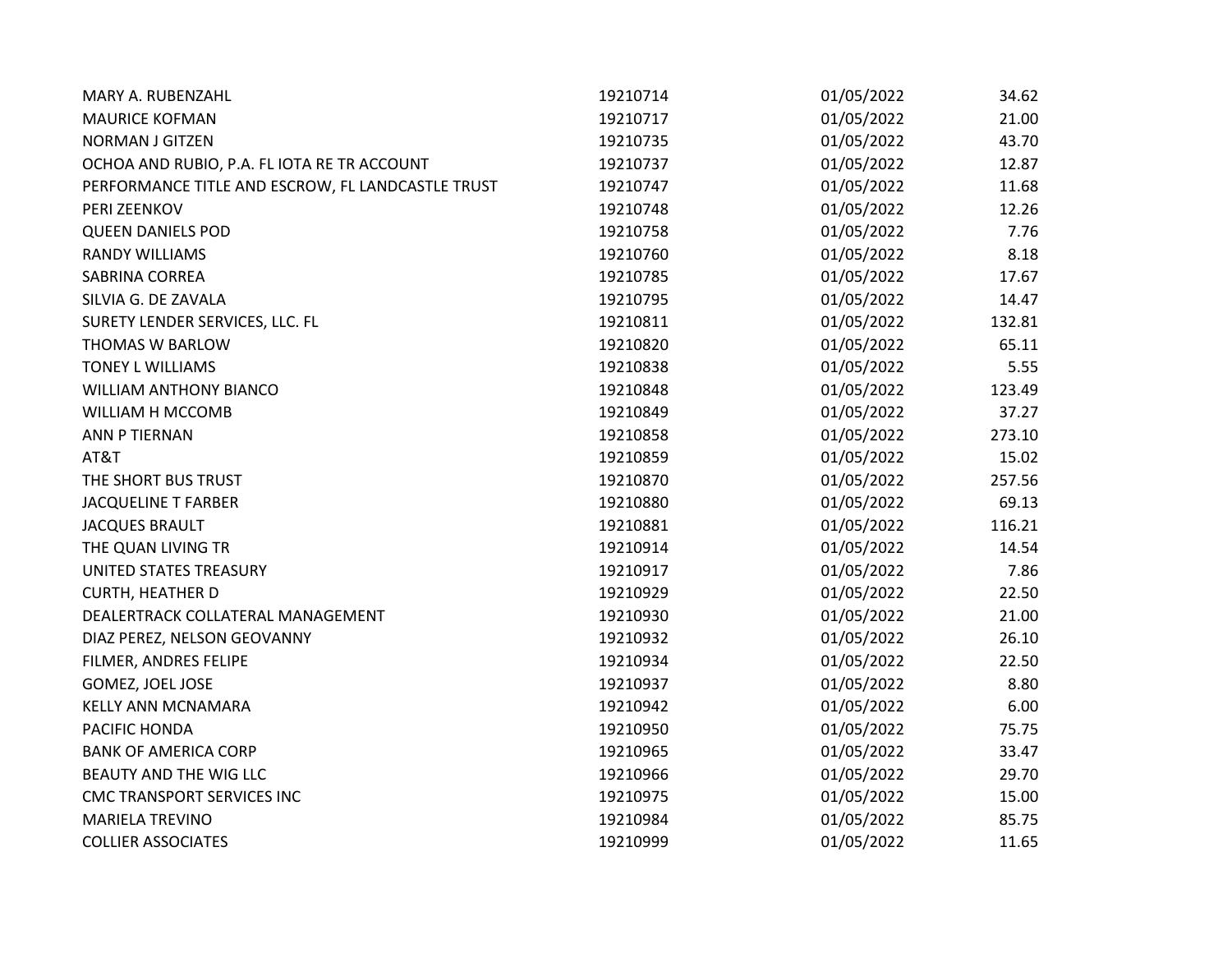| <b>AARON MAHARAJ</b>                     | 19211004 | 01/05/2022 | 15.00     |
|------------------------------------------|----------|------------|-----------|
| <b>GREG M DORE</b>                       | 19211010 | 01/05/2022 | 6.47      |
| Thomas & Cynthia Mondeaux                | 19211035 | 01/06/2022 | 449.99    |
| <b>IVANISHVILI BIDZINA</b>               | 19211039 | 01/06/2022 | 7,600.25  |
| <b>ANTHONY CORCIONE</b>                  | 19211046 | 01/06/2022 | 6.25      |
| <b>CAROLYN M SPARLING</b>                | 19211049 | 01/06/2022 | 40.00     |
| <b>THOMAS A TAKISAKI</b>                 | 19211090 | 01/06/2022 | 289.90    |
| COASTAL TITLE, INC.                      | 19211112 | 01/07/2022 | 1,034.73  |
| <b>GRACE M FISHTER</b>                   | 19211136 | 01/07/2022 | 178.91    |
| <b>GRACE M FISHTER</b>                   | 19211137 | 01/07/2022 | 214.62    |
| <b>INSURABLE TITLE LLC</b>               | 19211142 | 01/07/2022 | 33.09     |
| INSURABLE TITLE LLC ACCOUNT FOR          | 19211143 | 01/07/2022 | 85.54     |
| INTERCOASTAL TITLE LLC ESCROW ACCOUNT    | 19211144 | 01/07/2022 | 47.15     |
| INTRACOASTAL TITLE LLC ESCROW ACCOUNT    | 19211145 | 01/07/2022 | 32.52     |
| OLD REPUBLIC NATIONAL TITLE INSURANCE CO | 19211163 | 01/07/2022 | 1,889.16  |
| ONE OCEAN PLAZA VENTURE LLC              | 19211164 | 01/07/2022 | 1,491.38  |
| PHH MORTGAGE SERVICES                    | 19211170 | 01/07/2022 | 66.84     |
| TRIDENT TITLE, A DIVISION OF             | 19211199 | 01/07/2022 | 87.31     |
| TYSON'S COMMUNITY DEVELOPMENT INC.       | 19211200 | 01/07/2022 | 27.56     |
| 1511 Cenlar                              | 19211205 | 01/10/2022 | 18,628.89 |
| <b>KBRE 1 LLC</b>                        | 19211293 | 01/11/2022 | 187.49    |
| LOGREIRA EFRAIM C                        | 19211299 | 01/11/2022 | 5.03      |
| <b>ORRIN SHELLY</b>                      | 19211305 | 01/11/2022 | 380.36    |
| <b>TANYA RONGA</b>                       | 19211317 | 01/11/2022 | 98.37     |
| <b>XENIA CARBALLOSO</b>                  | 19211321 | 01/11/2022 | 5.81      |
| VACCHIO, CHRISTOPHER EDWARD              | 19211333 | 01/12/2022 | 57.80     |
| Avalara MyLodgeTax                       | 19211334 | 01/12/2022 | 114.66    |
| <b>ALLEN FLORENCE</b>                    | 19211336 | 01/12/2022 | 5.65      |
| <b>FRANCES A SWENSON</b>                 | 19211352 | 01/12/2022 | 82.45     |
| <b>JOANNE KLEIN</b>                      | 19211356 | 01/12/2022 | 171.96    |
| <b>MANN CARTHEDA</b>                     | 19211367 | 01/12/2022 | 50.92     |
| <b>MARY S CLEARY</b>                     | 19211369 | 01/12/2022 | 229.42    |
| <b>NANCY J. JARACKAS TRUST</b>           | 19211370 | 01/12/2022 | 292.34    |
| PERFORMANCE TITLE AND ESCROW             | 19211374 | 01/12/2022 | 56.91     |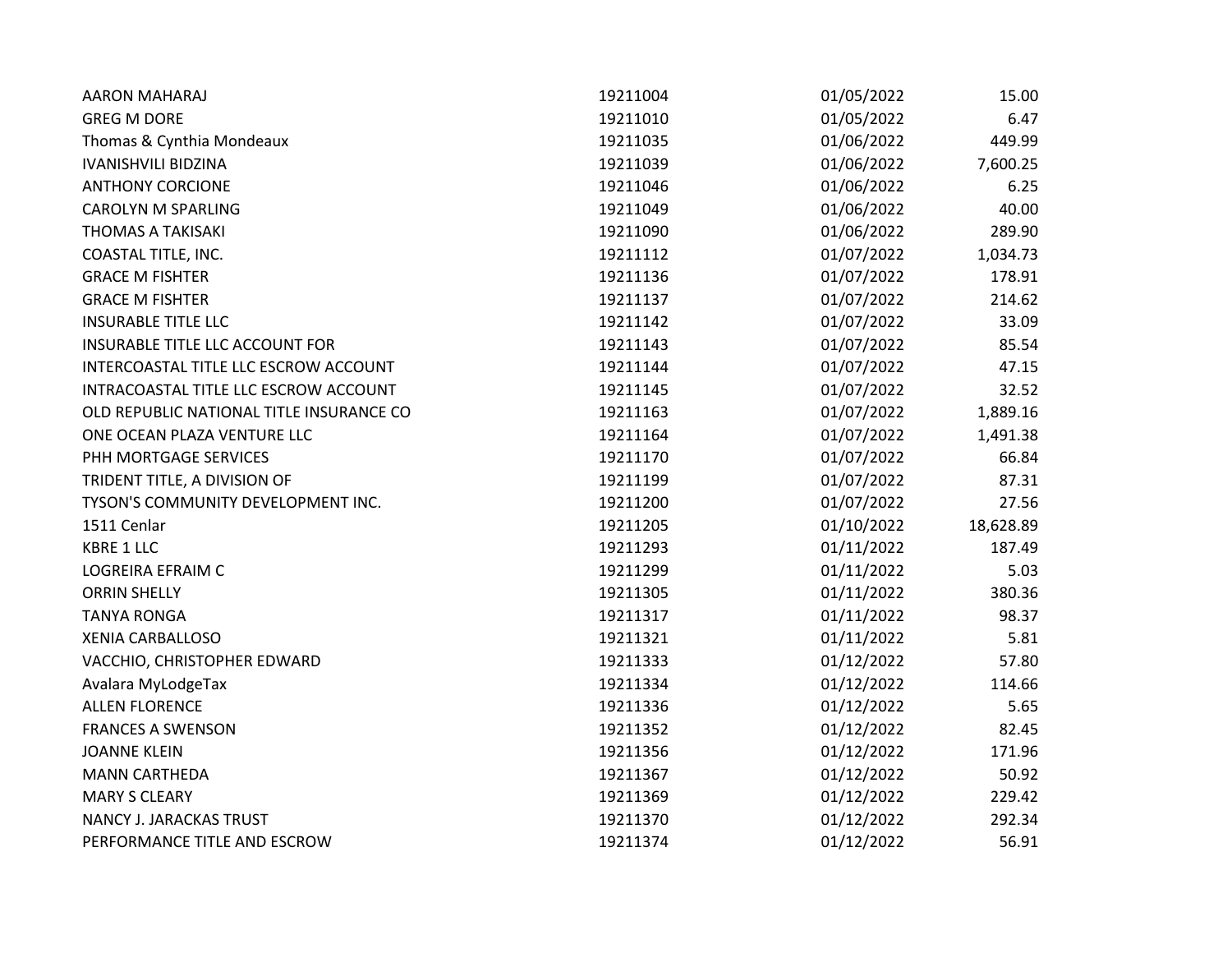| <b>VICTORIA ZILUCK</b>                             | 19211382 | 01/12/2022 | 6.25     |
|----------------------------------------------------|----------|------------|----------|
| VIRGINIA RIFKIN REV LIVING TRU VIRGINIA RIFKIN TTE | 19211383 | 01/12/2022 | 58.82    |
| <b>JOANNE THOMASTON</b>                            | 19211390 | 01/12/2022 | 5.00     |
| ANGELES SANJUAN, HILARIO                           | 19211402 | 01/13/2022 | 20.00    |
| AREVALO CHAFFARDET                                 | 19211406 | 01/13/2022 | 51.50    |
| BEDMINSTER, KERWIN SHAWN                           | 19211409 | 01/13/2022 | 5.00     |
| <b>BISSON, MICHEL</b>                              | 19211413 | 01/13/2022 | 10.00    |
| <b>CARABEAN LLC</b>                                | 19211419 | 01/13/2022 | 122.63   |
| DEALERTRACK DEALERTRACK                            | 19211425 | 01/13/2022 | 21.00    |
| GARCIA, FELIPE                                     | 19211439 | 01/13/2022 | 10.00    |
| HERRERA, MARCOS A                                  | 19211445 | 01/13/2022 | 10.00    |
| JP MORGAN CHASE BANK, N.A.                         | 19211453 | 01/13/2022 | 90.60    |
| ORTEGA, ESTEBAN                                    | 19211469 | 01/13/2022 | 10.00    |
| OSORIO DELEON, RAY CARLOS                          | 19211470 | 01/13/2022 | 20.00    |
| PLANA, MARCUS JON                                  | 19211477 | 01/13/2022 | 13.60    |
| ROMERO-FERNANDEZ, CESAR ELIAS                      | 19211482 | 01/13/2022 | 10.00    |
| SEDLEY, RONALD ALAN                                | 19211489 | 01/13/2022 | 71.10    |
| WINTON, DANIEL THOMAS                              | 19211501 | 01/13/2022 | 45.00    |
| <b>CAPITAL ONE</b>                                 | 19211513 | 01/13/2022 | 47.88    |
| MARY C LAGO                                        | 19211532 | 01/13/2022 | 291.33   |
| PHH MORTGAGE SERVICES                              | 19211537 | 01/13/2022 | 472.94   |
| <b>TERRI MITCHELL</b>                              | 19211542 | 01/13/2022 | 103.41   |
| <b>TERRI MITCHELL</b>                              | 19211546 | 01/13/2022 | 66.65    |
| <b>TERRI MITCHELL</b>                              | 19211547 | 01/13/2022 | 77.49    |
| <b>BHAVIN SHAH OLP CLASSICAL</b>                   | 19211552 | 01/14/2022 | 1,151.67 |
| HJH PROPERTIES LLC                                 | 19211604 | 01/18/2022 | 41.52    |
| <b>KAREEN M WILLIAMS</b>                           | 19211612 | 01/18/2022 | 84.61    |
| <b>KENNITA ROSELYN</b>                             | 19211614 | 01/18/2022 | 8.06     |
| LUC MERCIER JOHANE FRENETTE                        | 19211619 | 01/18/2022 | 27.99    |
| LYNDA S. AUGUSTUS                                  | 19211621 | 01/18/2022 | 10.00    |
| <b>BRUCE PETERSON</b>                              | 19211696 | 01/19/2022 | 6.71     |
| DALE A SCHOMBURG                                   | 19211698 | 01/19/2022 | 10.85    |
| DAVMARK ENTERPRISES LLC                            | 19211699 | 01/19/2022 | 77.80    |
| <b>DERRAL A SMITH</b>                              | 19211700 | 01/19/2022 | 475.36   |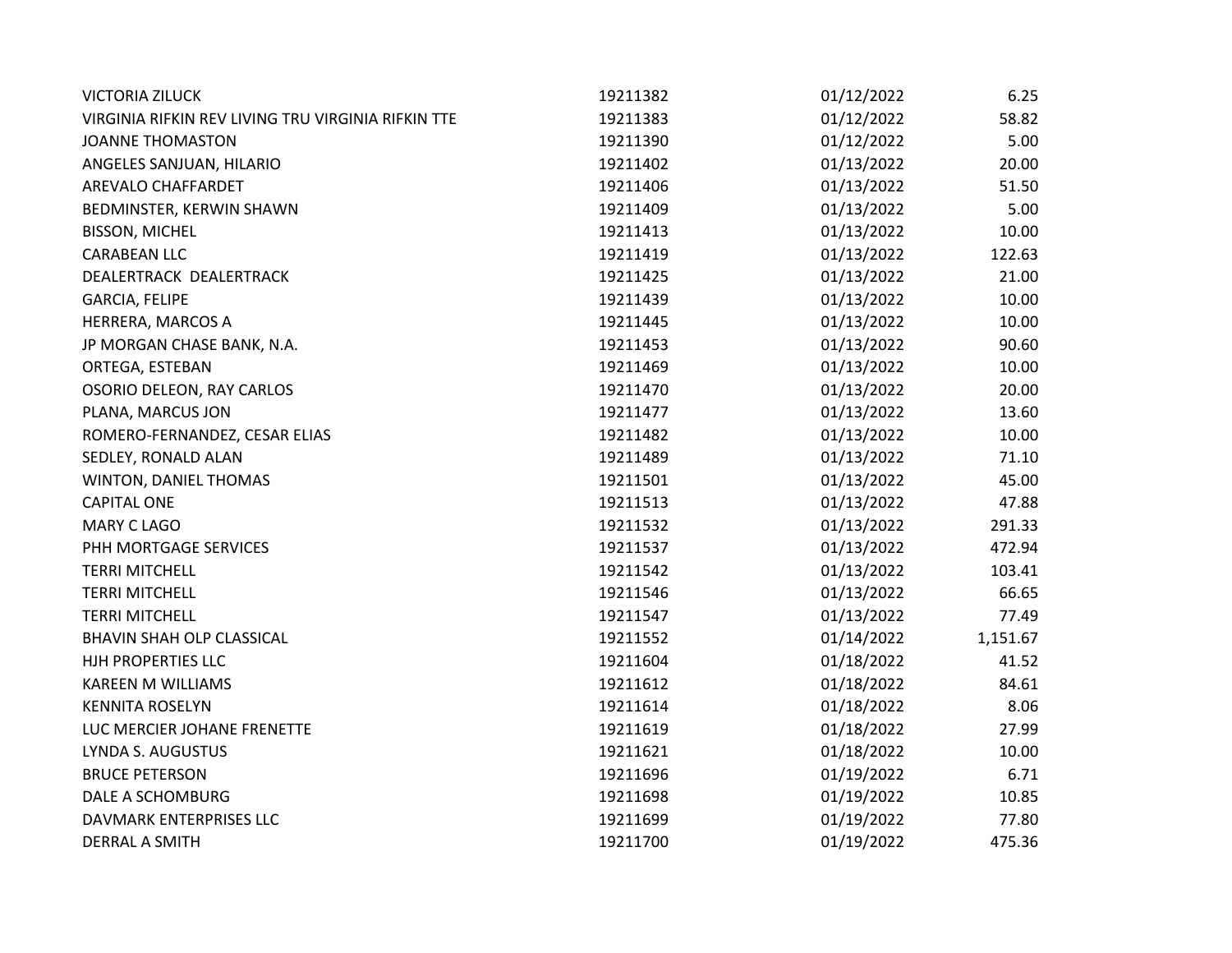| FIRST INTERNATIONAL TITLE                | 19211704 | 01/19/2022 | 3,675.86  |
|------------------------------------------|----------|------------|-----------|
| <b>GUARANTY TITLE COMPANY OF PALATKA</b> | 19211708 | 01/19/2022 | 46.26     |
| PLANTATION COLONY                        | 19211715 | 01/19/2022 | 44.33     |
| STARRFISH PROPERTIES LLC                 | 19211721 | 01/19/2022 | 521.64    |
| M IMAM HOSSAIN                           | 19211755 | 01/19/2022 | 10.00     |
| ALEXANDER VASQUEZ                        | 19211758 | 01/19/2022 | 6.30      |
| <b>GALA DONOVAN</b>                      | 19211775 | 01/19/2022 | 15.00     |
| HITTLE, MELVIN JOSEPH                    | 19211779 | 01/19/2022 | 53.75     |
| <b>IRINA DE HART</b>                     | 19211781 | 01/19/2022 | 13.60     |
| JOHNATHAN EDWARD FORTIN                  | 19211782 | 01/19/2022 | 26.44     |
| NIXON, MONICA BRITTAIN                   | 19211791 | 01/19/2022 | 12.25     |
| PAG DAVIE P1 LLC                         | 19211792 | 01/19/2022 | 20.00     |
| <b>JORDANA SARRELL PA</b>                | 19211835 | 01/20/2022 | 168.45    |
| MICHELLE ANN BOYD                        | 19211840 | 01/20/2022 | 9.15      |
| NETCO FLORIDA ESCROW ACCOUNT             | 19211850 | 01/20/2022 | 101.94    |
| NILGUN Z. A. I. ALIBERTI                 | 19211851 | 01/20/2022 | 64.32     |
| OHM LAW FIRM PA REAL ESTATE IOLTA        | 19211852 | 01/20/2022 | 38.66     |
| <b>SUNTRUST BANK</b>                     | 19211864 | 01/20/2022 | 16,660.80 |
| <b>SUNTRUST BANK</b>                     | 19211865 | 01/20/2022 | 25,339.53 |
| POSITIVE PROPERTIES LLC                  | 19211886 | 01/24/2022 | 75.59     |
| <b>CHRISTIAN REVIVALS INC</b>            | 19211896 | 01/25/2022 | 26.90     |
| <b>CYTREZ LLC</b>                        | 19211897 | 01/25/2022 | 7.71      |
| FH LOYAL GROUP                           | 19211898 | 01/25/2022 | 23.73     |
| KALERVO K KALEVA                         | 19211954 | 01/26/2022 | 811.32    |
| <b>BERNARD RUSS</b>                      | 19211967 | 01/26/2022 | 20.68     |
| DORIS MARIE ARSENAULT OR                 | 19211979 | 01/26/2022 | 177.33    |
| <b>DUPREE SMITH</b>                      | 19211981 | 01/26/2022 | 181.59    |
| <b>GARY WESTON</b>                       | 19211987 | 01/26/2022 | 60.00     |
| HARRY M. BERRY III                       | 19211990 | 01/26/2022 | 1,067.16  |
| <b>JOHN G. KERNSTOCK</b>                 | 19212004 | 01/26/2022 | 9.50      |
| <b>JOHN LARISON</b>                      | 19212005 | 01/26/2022 | 14.54     |
| <b>JOSEPH CONTI</b>                      | 19212006 | 01/26/2022 | 16.82     |
| JR STONE DESIGN, INC                     | 19212007 | 01/26/2022 | 38.70     |
| LAVIGNE, CHRISTIAN                       | 19212013 | 01/26/2022 | 13.00     |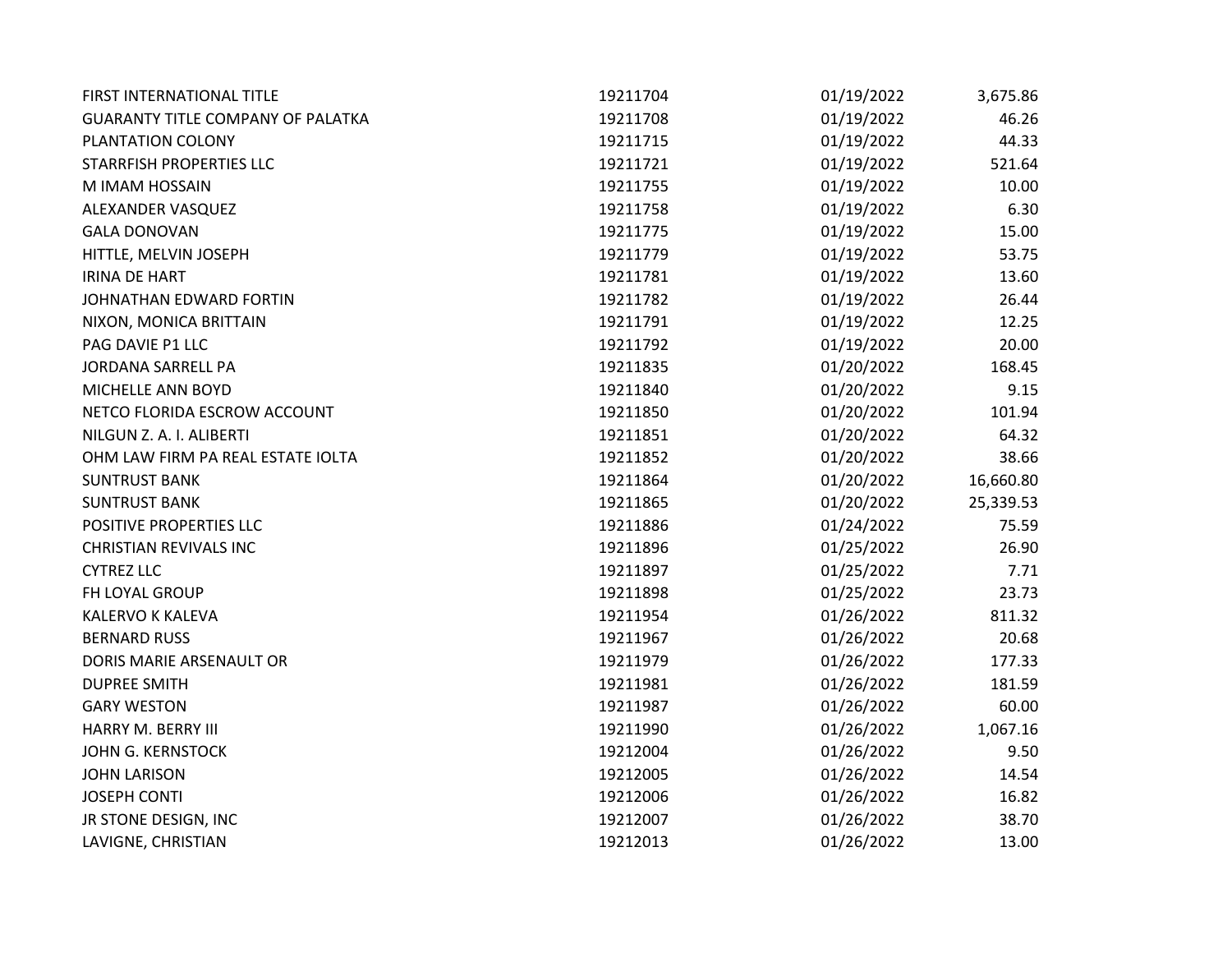| <b>LEWIS FOGEL</b>                 | 19212016 | 01/26/2022 | 8.75   |
|------------------------------------|----------|------------|--------|
| <b>MARK D KAUFMAN</b>              | 19212025 | 01/26/2022 | 7.55   |
| <b>MELISSA BERGE</b>               | 19212027 | 01/26/2022 | 87.74  |
| <b>ROBERT RAE</b>                  | 19212045 | 01/26/2022 | 90.14  |
| RONALD L SWEET                     | 19212047 | 01/26/2022 | 16.43  |
| <b>STANLEY R THURMAN</b>           | 19212051 | 01/26/2022 | 50.74  |
| <b>TERESE A FRIZZELL</b>           | 19212055 | 01/26/2022 | 9.11   |
| <b>TIFFANY L ENGLISH</b>           | 19212059 | 01/26/2022 | 44.38  |
| <b>CESI ALMENDARES</b>             | 19212107 | 01/26/2022 | 10.00  |
| CHAVERRA, RUTH                     | 19212109 | 01/26/2022 | 10.00  |
| DANIELLE JAYNETTE CARLSEN          | 19212115 | 01/26/2022 | 22.70  |
| EMMETT, KATHLEEN M                 | 19212121 | 01/26/2022 | 20.00  |
| <b>EMPIRE STATE ENTERPRISE INC</b> | 19212122 | 01/26/2022 | 346.85 |
| GOODELL, JESSICA LEE               | 19212134 | 01/26/2022 | 10.00  |
| HANHIROVA, ERKKI P                 | 19212137 | 01/26/2022 | 10.00  |
| HANHIROVA, ERKKI P                 | 19212138 | 01/26/2022 | 10.00  |
| KUCINE, ALLAN J                    | 19212153 | 01/26/2022 | 13.60  |
| LECLERC, MATHIEU                   | 19212154 | 01/26/2022 | 18.85  |
| LOUIS VELASZQUEZ                   | 19212158 | 01/26/2022 | 10.00  |
| LOUIS, JIM MICHAEL                 | 19212159 | 01/26/2022 | 6.00   |
| LUKES, PETER                       | 19212161 | 01/26/2022 | 13.60  |
| LUKES, PETER                       | 19212162 | 01/26/2022 | 46.10  |
| MILLER, MARGERY CATHERINE          | 19212169 | 01/26/2022 | 10.00  |
| NOHEMI G HERNANDEZ                 | 19212174 | 01/26/2022 | 20.00  |
| PEREZ DIAZ, SERGIO ABEL            | 19212181 | 01/26/2022 | 10.00  |
| PORPORA, DANIEL ANTHONY            | 19212183 | 01/26/2022 | 19.60  |
| RICARDO BARBA                      | 19212186 | 01/26/2022 | 20.00  |
| ROBERTS, MELISSA                   | 19212188 | 01/26/2022 | 20.00  |
| ROBERTS, MELISSA IRENE             | 19212189 | 01/26/2022 | 20.00  |
| ROSEMARIE GRUENDL WHITE            | 19212195 | 01/26/2022 | 6.00   |
| ROSS, RAPHAEL MICHAEL              | 19212196 | 01/26/2022 | 10.00  |
| SOLOMON, BRITTANY MARIE            | 19212200 | 01/26/2022 | 36.95  |
| VARGAS, JEANETTE                   | 19212213 | 01/26/2022 | 7.65   |
| TIPSY NAIL AND LASH BAR BY NT LLC  | 19212221 | 01/26/2022 | 50.40  |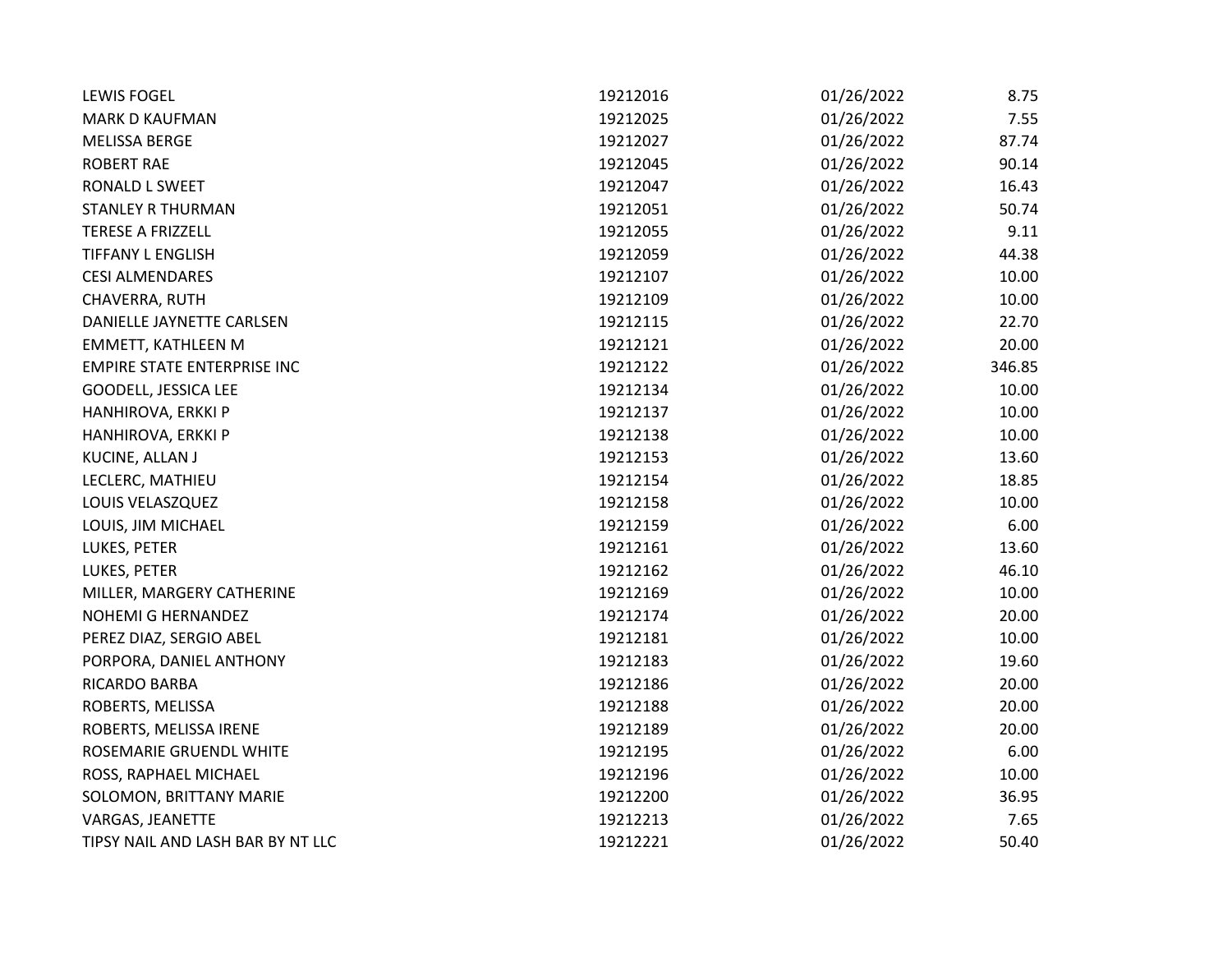| <b>SANAT PATEL</b>                          | 19212232 | 01/26/2022 | 23.45  |
|---------------------------------------------|----------|------------|--------|
| <b>ASTRID B KINKEL</b>                      | 19212247 | 01/27/2022 | 5.47   |
| <b>BERNARD D BIENSTOCK</b>                  | 19212249 | 01/27/2022 | 38.14  |
| <b>CANDICE COHEN BEAR ISLAND</b>            | 19212255 | 01/27/2022 | 38.98  |
| <b>CENER SHERRY F</b>                       | 19212258 | 01/27/2022 | 9.07   |
| <b>CHRISTOPHER M GORDON SR</b>              | 19212261 | 01/27/2022 | 7.10   |
| <b>DENNIS O'NAN</b>                         | 19212273 | 01/27/2022 | 32.68  |
| <b>DIANE T PICKFORD</b>                     | 19212274 | 01/27/2022 | 11.30  |
| DR. K. BECKER                               | 19212277 | 01/27/2022 | 28.91  |
| <b>GARY WESTON</b>                          | 19212305 | 01/27/2022 | 52.02  |
| <b>HALLINAN RHEA F</b>                      | 19212310 | 01/27/2022 | 10.60  |
| <b>JEANNE L LEPPERT</b>                     | 19212318 | 01/27/2022 | 8.40   |
| <b>LAMM NPB LLC</b>                         | 19212332 | 01/27/2022 | 50.00  |
| LISE A ONEILL                               | 19212335 | 01/27/2022 | 64.64  |
| <b>MARYALICE SOWINSKI</b>                   | 19212347 | 01/27/2022 | 7.29   |
| PETER A LAINE                               | 19212358 | 01/27/2022 | 9.79   |
| SIGNATURE TITLE SERVICES LLC FLORIDA ESCROW | 19212370 | 01/27/2022 | 9.23   |
| SOONER ANSWER SERVICE INC                   | 19212371 | 01/27/2022 | 580.06 |
| <b>TIMOTHY B STRANG</b>                     | 19212379 | 01/27/2022 | 21.70  |
| <b>ADRIENNA HARPER</b>                      | 19212388 | 01/27/2022 | 19.84  |
| <b>ALAN B EISENBERG</b>                     | 19212389 | 01/27/2022 | 21.69  |
| ALEX S OJEDA III                            | 19212399 | 01/27/2022 | 147.34 |
| ANNA M ODEN                                 | 19212414 | 01/27/2022 | 62.16  |
| <b>ANTHONY J FLORENCE</b>                   | 19212416 | 01/27/2022 | 43.68  |
| BOARD OF COUNTY COMMISSIONERS PALM BCH CTY  | 19212439 | 01/27/2022 | 138.10 |
| <b>CHARLES W BOCK</b>                       | 19212469 | 01/27/2022 | 44.30  |
| <b>DALTON QUALLO</b>                        | 19212497 | 01/27/2022 | 100.01 |
| <b>EDWARD DABBS</b>                         | 19212544 | 01/27/2022 | 27.77  |
| <b>Edward McDonald</b>                      | 19212545 | 01/27/2022 | 145.78 |
| <b>GANDARA KRYSTAL D</b>                    | 19212577 | 01/27/2022 | 49.35  |
| <b>GARCON BERNAVIL</b>                      | 19212578 | 01/27/2022 | 71.52  |
| <b>GUIRLAINE LAVOILE</b>                    | 19212595 | 01/27/2022 | 96.76  |
| <b>GUSTAVO BEAUJARDIN</b>                   | 19212596 | 01/27/2022 | 31.72  |
| <b>HARRY L FREEMAN</b>                      | 19212606 | 01/27/2022 | 65.16  |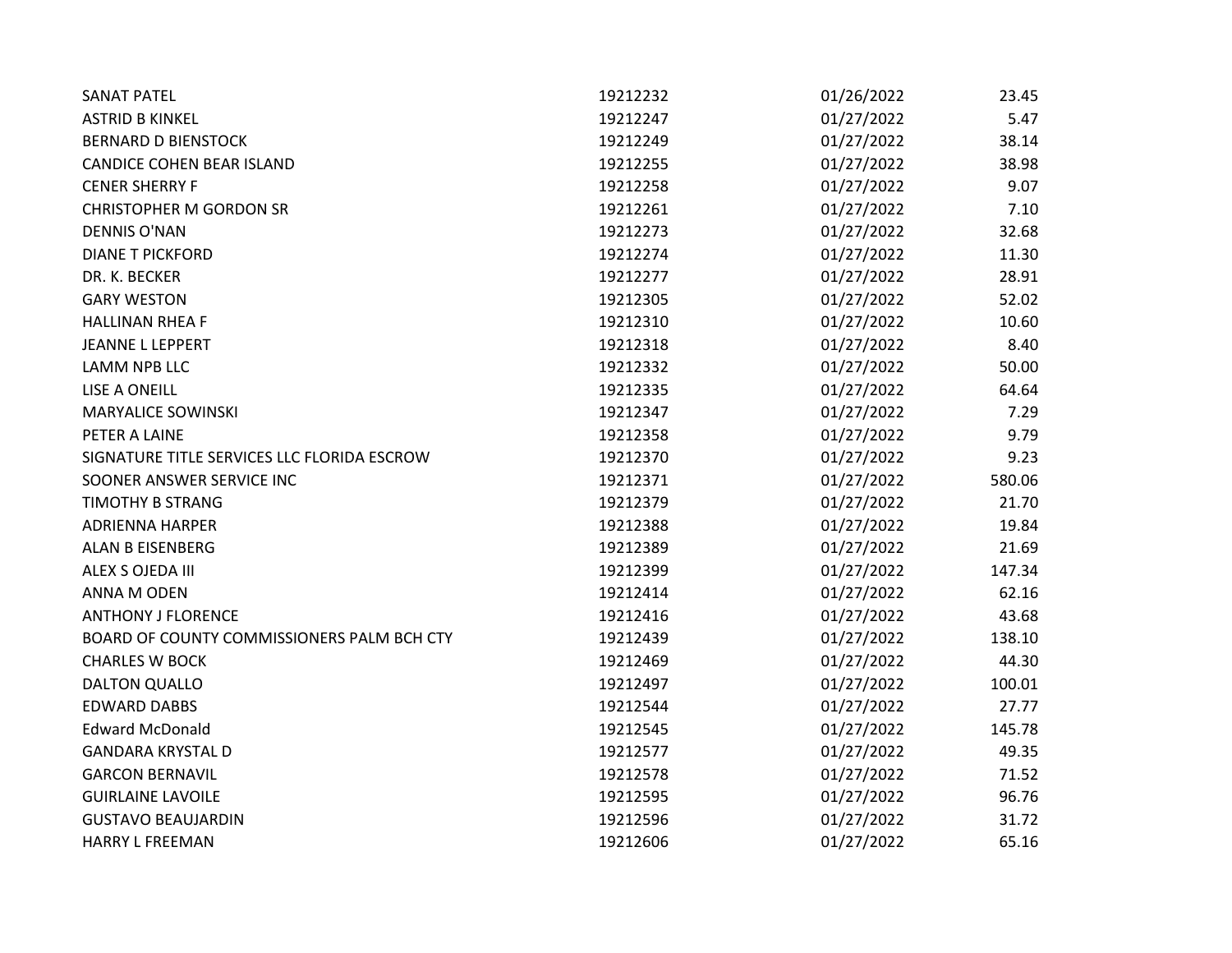| <b>HARRY MAXIME</b>               | 19212607 | 01/27/2022 | 99.83    |
|-----------------------------------|----------|------------|----------|
| <b>HENKEMEYER JEFFREY A &amp;</b> | 19212610 | 01/27/2022 | 209.80   |
| <b>HERNANDEZ LUISA</b>            | 19212613 | 01/27/2022 | 38.73    |
| <b>HONEST WILSON</b>              | 19212617 | 01/27/2022 | 175.41   |
| <b>HOWARD KATHY A</b>             | 19212619 | 01/27/2022 | 89.43    |
| <b>INETTA SERGEANT</b>            | 19212623 | 01/27/2022 | 49.63    |
| <b>IPAP LLC</b>                   | 19212625 | 01/27/2022 | 4,416.48 |
| <b>JENNIFER WEEKLY</b>            | 19212653 | 01/27/2022 | 182.62   |
| JOHNNY NEW YORK LLC               | 19212669 | 01/27/2022 | 28.96    |
| Juan Ruiz                         | 19212698 | 01/27/2022 | 40.71    |
| <b>KAILEIGH ETHERIDGE</b>         | 19212707 | 01/27/2022 | 179.37   |
| <b>KATHY L CHANDLER</b>           | 19212711 | 01/27/2022 | 38.20    |
| KIMBERLY A MORGAN                 | 19212720 | 01/27/2022 | 31.23    |
| <b>KOH SIAN KIAT</b>              | 19212724 | 01/27/2022 | 148.09   |
| LAWRENCE M SHRAMKO                | 19212738 | 01/27/2022 | 79.05    |
| <b>LAWRENCE PATRICK TOBAR</b>     | 19212739 | 01/27/2022 | 210.74   |
| <b>LILLIAN ROSE</b>               | 19212746 | 01/27/2022 | 48.95    |
| <b>MARY E WALKER</b>              | 19212796 | 01/27/2022 | 38.20    |
| <b>MARY LJOHNSON</b>              | 19212797 | 01/27/2022 | 71.50    |
| <b>MATTHEW DAWSON</b>             | 19212801 | 01/27/2022 | 72.91    |
| <b>MITCHELL POSNER</b>            | 19212829 | 01/27/2022 | 46.67    |
| <b>MORALES ROXANA E</b>           | 19212831 | 01/27/2022 | 70.50    |
| <b>NAREN SUWAL</b>                | 19212842 | 01/27/2022 | 131.32   |
| <b>NIKKI RAINEY</b>               | 19212858 | 01/27/2022 | 115.77   |
| <b>OGE IMMACULA</b>               | 19212861 | 01/27/2022 | 28.29    |
| PERRY A PRICE                     | 19212880 | 01/27/2022 | 142.15   |
| RHONDA J MURPHY                   | 19212907 | 01/27/2022 | 101.00   |
| <b>RICARDO R LOWE</b>             | 19212909 | 01/27/2022 | 83.70    |
| <b>ROBERT B RODRIGUEZ</b>         | 19212916 | 01/27/2022 | 164.96   |
| <b>ROBERT L GRAHAM</b>            | 19212920 | 01/27/2022 | 77.85    |
| <b>RODRIGUES LUIS A</b>           | 19212924 | 01/27/2022 | 112.33   |
| <b>RONALD BENTON</b>              | 19212930 | 01/27/2022 | 69.07    |
| <b>RUDOLPH ARMSTRONG</b>          | 19212937 | 01/27/2022 | 16.25    |
| SANTOS OMAR                       | 19212946 | 01/27/2022 | 81.25    |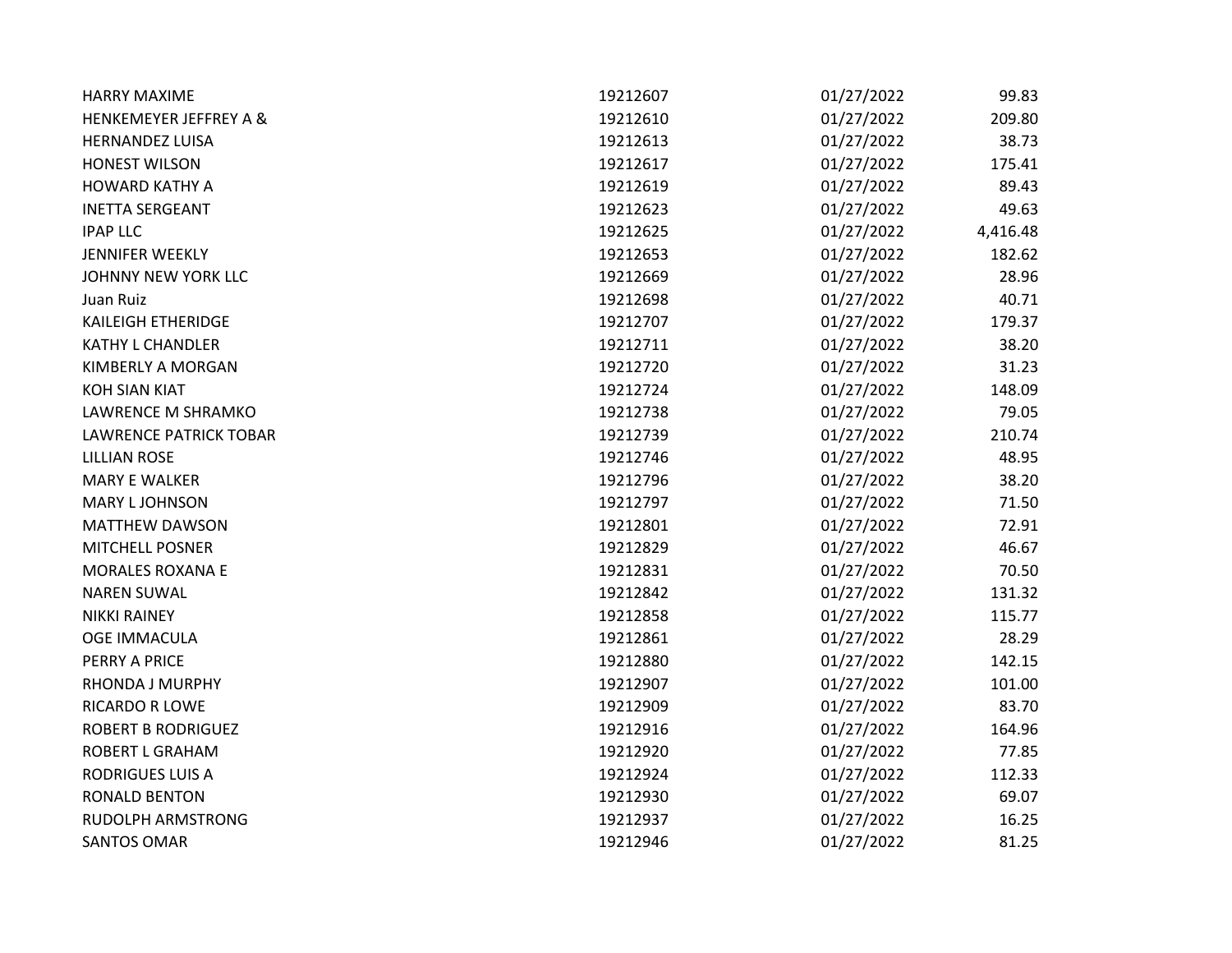| <b>SETH J WELNER</b>               | 19212955 | 01/27/2022 | 115.92   |
|------------------------------------|----------|------------|----------|
| SILVIA D MOREL                     | 19212966 | 01/27/2022 | 30.87    |
| Solange Colon                      | 19212969 | 01/27/2022 | 104.28   |
| Tracey Law, P.A.                   | 19213010 | 01/27/2022 | 47.73    |
| <b>VOELLER KARL F</b>              | 19213022 | 01/27/2022 | 160.47   |
| ARMOUR SETTLEMENT SERVICES LLC     | 19213053 | 01/28/2022 | 522.72   |
| <b>BLASS KRISTIN C</b>             | 19213054 | 01/28/2022 | 268.07   |
| <b>BOGDAN B KAREBIN</b>            | 19213055 | 01/28/2022 | 49.80    |
| FINDERCOD USA LLC                  | 19213065 | 01/28/2022 | 742.86   |
| NORTH AMERICAN TITLE COMPANY       | 19213075 | 01/28/2022 | 1,176.07 |
| <b>QUANTUM TITLE LLC</b>           | 19213078 | 01/28/2022 | 17.41    |
| <b>SYLVAIN GERVAIS</b>             | 19213082 | 01/28/2022 | 41.46    |
| <b>JESUS CASTELLANOS</b>           | 19213096 | 01/31/2022 | 7.82     |
| <b>MYRA L JACKINS</b>              | 19213105 | 01/31/2022 | 5.85     |
| REAL ESTATE TITLE PROS LLC         | 19213110 | 01/31/2022 | 6.25     |
| THE 5038 TRUST                     | 19213117 | 01/31/2022 | 27.39    |
| THE 5038 TRUST                     | 19213118 | 01/31/2022 | 24.38    |
| CITADEL TITLE & ESCROW CO LLC      | 19213176 | 02/02/2022 | 67.82    |
| <b>DEDRICK D STRAGHN</b>           | 19213181 | 02/02/2022 | 874.03   |
| HOMEPARTNERS TITLE SERVICES        | 19213189 | 02/02/2022 | 18.46    |
| HOMEPARTNERS TITLE SERVIES         | 19213190 | 02/02/2022 | 12.97    |
| <b>JAN CANDA</b>                   | 19213192 | 02/02/2022 | 10.82    |
| LAW OFFICES OF GEIL S BILU PA IOTA | 19213197 | 02/02/2022 | 10.60    |
| PARTNERSHIP TITLE & ESCROW LLC     | 19213204 | 02/02/2022 | 26.60    |
| RALPH K. PALMER                    | 19213206 | 02/02/2022 | 55.66    |
| <b>MARCELLA GARVEY</b>             | 19213225 | 02/02/2022 | 1,088.90 |
| ANDERSON, MICHELE V                | 19213240 | 02/02/2022 | 20.00    |
| ATTOMA, VICTORIA A                 | 19213243 | 02/02/2022 | 27.00    |
| BMW OF COLUMBIA HILTON HEAD BMW/   | 19213250 | 02/02/2022 | 45.11    |
| <b>BUCCI, AGOSTINO</b>             | 19213253 | 02/02/2022 | 9.60     |
| <b>CHASE AUTO FINANCE</b>          | 19213260 | 02/02/2022 | 29.35    |
| <b>COURTNEY ANN CREESE</b>         | 19213263 | 02/02/2022 | 9.50     |
| DE CELLES, THIERRY GILLES          | 19213269 | 02/02/2022 | 6.95     |
| EXPRESS OMV, LLC ACH SERVICES      | 19213277 | 02/02/2022 | 359.88   |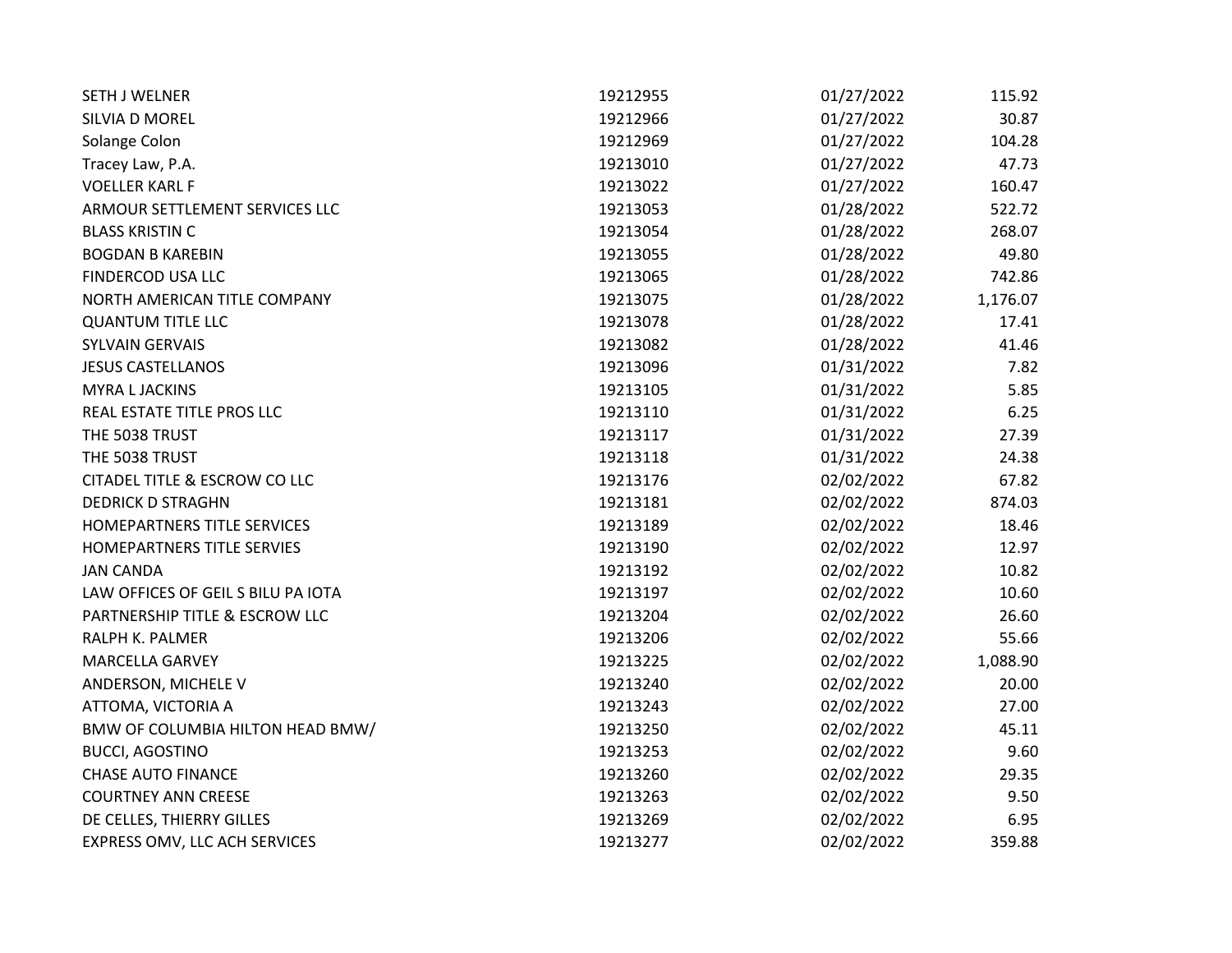| GONZALEZ PAZ, AUDENCIO            | 19213283 | 02/02/2022 | 10.90  |
|-----------------------------------|----------|------------|--------|
| GONZALEZ PEREZ, MELEQUIAS OTONIEL | 19213284 | 02/02/2022 | 10.00  |
| JOHNSON, ARTHUR NATHANIEL         | 19213301 | 02/02/2022 | 7.32   |
| MARTINO, CARL W                   | 19213314 | 02/02/2022 | 10.00  |
| MCCULLOUGH, JOANNE MARIE          | 19213317 | 02/02/2022 | 12.50  |
| MORALES VILLEDA, EDGAR RANDOLFO   | 19213320 | 02/02/2022 | 65.10  |
| SOUTHERN CALIFORNIA RECOVERY LLC  | 19213348 | 02/02/2022 | 98.85  |
| ZUNIGA REQUENA, ALFREDO           | 19213368 | 02/02/2022 | 7.80   |
| <b>CANTAVE MARIE M</b>            | 19213398 | 02/04/2022 | 10.60  |
| <b>HUGUETTE SIEGEL</b>            | 19213413 | 02/04/2022 | 25.81  |
| MICHELLE CUOMO                    | 19213419 | 02/04/2022 | 10.60  |
| MRS. LILIANA STEFAN               | 19213420 | 02/04/2022 | 20.05  |
| REVERSE MORTGAGE SOLUTIONS INC    | 19213424 | 02/04/2022 | 10.60  |
| <b>ALLEN FALK PA</b>              | 19213431 | 02/08/2022 | 30.00  |
| <b>BLAINE HIBBERD</b>             | 19213432 | 02/08/2022 | 252.08 |
| DONNEUR D'ORDRE                   | 19213434 | 02/08/2022 | 80.00  |
| <b>EDOUARD HAMOD</b>              | 19213435 | 02/08/2022 | 95.94  |
| MICHAEL JACKSON                   | 19213439 | 02/08/2022 | 24.30  |
| SHAMSAD BEGUM                     | 19213444 | 02/08/2022 | 158.95 |
| <b>BECK, DORA LEE</b>             | 19213476 | 02/09/2022 | 9.60   |
| <b>CHARLES R FRANCESE</b>         | 19213480 | 02/09/2022 | 36.95  |
| COLE, DARRELL                     | 19213483 | 02/09/2022 | 6.00   |
| FLORES BENITEZ, CARLOS ARIEL      | 19213493 | 02/09/2022 | 19.80  |
| <b>GENESIS OF GREENWOOD</b>       | 19213496 | 02/09/2022 | 19.81  |
| <b>LORRAINE E TILLINGHAST</b>     | 19213506 | 02/09/2022 | 57.25  |
| MH SERVICING LLC                  | 19213508 | 02/09/2022 | 111.65 |
| PARKS, CAROL SUSAN                | 19213516 | 02/09/2022 | 9.90   |
| PLANAS ALAYO, BERTA               | 19213517 | 02/09/2022 | 9.90   |
| THREE BROTHERS AUTOMOTIVE GROUP   | 19213542 | 02/09/2022 | 75.75  |
| <b>BELLINGER ROSEMARY</b>         | 19213572 | 02/09/2022 | 55.15  |
| <b>D ROBERT MORRIS</b>            | 19213590 | 02/09/2022 | 40.00  |
| DAVID T SEIF ESQ                  | 19213592 | 02/09/2022 | 5.94   |
| <b>DIONNE MICHEL</b>              | 19213595 | 02/09/2022 | 10.73  |
| ESTATE OF JACQUELINE S MANDIA     | 19213602 | 02/09/2022 | 130.63 |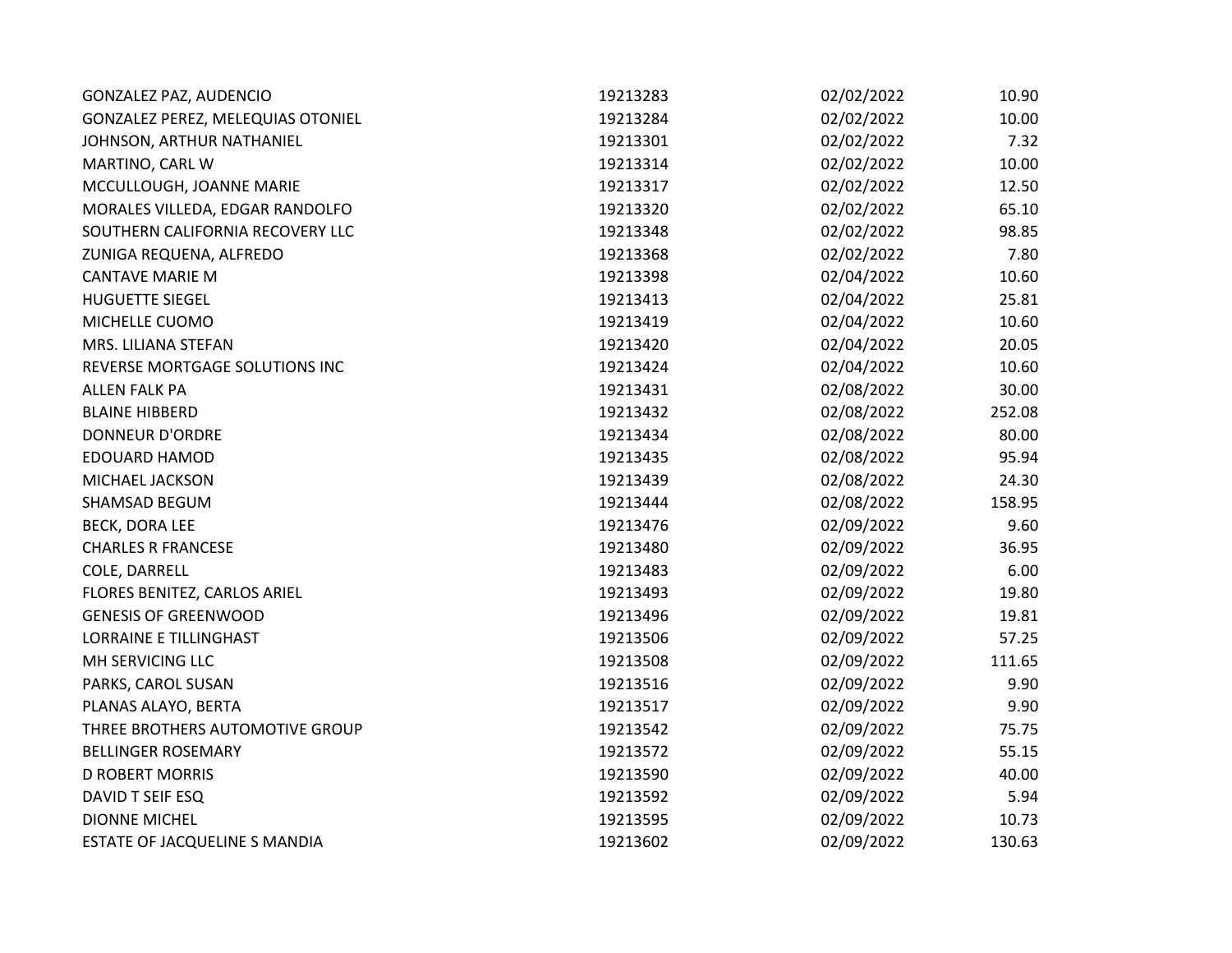| <b>GALAXY TITLE AND ESCROW</b>                | 19213609 | 02/09/2022 | 15.03    |
|-----------------------------------------------|----------|------------|----------|
| <b>MICHAEL ANDERSEN</b>                       | 19213625 | 02/09/2022 | 271.01   |
| NATIONAL CLOSING SOLUTIONS                    | 19213626 | 02/09/2022 | 117.72   |
| OLD REPUBLIC NATIONAL TITLE INSURANCE COMPANY | 19213629 | 02/09/2022 | 6.43     |
| REID L CAMPBELL                               | 19213641 | 02/09/2022 | 50.26    |
| <b>ROBERT M. GANS</b>                         | 19213642 | 02/09/2022 | 137.10   |
| <b>ROBERT THORNTON</b>                        | 19213643 | 02/09/2022 | 40.00    |
| <b>SHEPARD MILTON E</b>                       | 19213646 | 02/09/2022 | 6.49     |
| <b>STENDER SANDRA</b>                         | 19213650 | 02/09/2022 | 125.18   |
| <b>TRIDENT TITLE</b>                          | 19213655 | 02/09/2022 | 669.59   |
| <b>VERDUCHI CAL J</b>                         | 19213658 | 02/09/2022 | 32.74    |
| VFGS INVESTMENTS, INC.                        | 19213659 | 02/09/2022 | 600.00   |
| <b>NEAL J WHITE</b>                           | 19213727 | 02/18/2022 | 432.99   |
| <b>COVANTA ENERGY LLC</b>                     | 19213751 | 02/15/2022 | 1,428.00 |
| COVANTA ENERGY, LLC                           | 19213752 | 02/15/2022 | 624.00   |
| <b>EDMUND HENRY DYALL</b>                     | 19213759 | 02/15/2022 | 9.75     |
| GARCIA GODOY, MARIA ANTONIA                   | 19213768 | 02/15/2022 | 9.90     |
| <b>HOWARD R ROSS</b>                          | 19213778 | 02/15/2022 | 7.75     |
| <b>HOWARD ROSS</b>                            | 19213779 | 02/15/2022 | 41.20    |
| MCDONALD AUTOMOTIVE GROUP                     | 19213798 | 02/15/2022 | 92.80    |
| MH SERVICING LLC                              | 19213799 | 02/15/2022 | 77.65    |
| MURRILL, ALEXANDER LEWIS                      | 19213802 | 02/15/2022 | 32.78    |
| NICOLAS PIERRE                                | 19213803 | 02/15/2022 | 9.40     |
| PENCHEFF, DESHA MARGARET                      | 19213816 | 02/15/2022 | 19.70    |
| ST-DENIS, OLIVIER                             | 19213831 | 02/15/2022 | 13.55    |
| WALSH, KAREN CORCORAN                         | 19213833 | 02/15/2022 | 85.25    |
| ZACARIAS, ROBERTO FABIO                       | 19213834 | 02/15/2022 | 9.90     |
| CAMOLOTS 1503 INC                             | 19213885 | 02/16/2022 | 14.79    |
| <b>CLARENCE HARVEY</b>                        | 19213887 | 02/16/2022 | 12.87    |
| <b>CLOTILDE DE LIENDO MATUTE</b>              | 19213888 | 02/16/2022 | 69.06    |
| <b>DUANE E JARVIS</b>                         | 19213897 | 02/16/2022 | 16.93    |
| FLORIDA TITLE, LLC                            | 19213902 | 02/16/2022 | 75.69    |
| HARRINGTON LEGAL ALLIANCE ESCROW ACCOUNT      | 19213911 | 02/16/2022 | 148.40   |
| <b>IAN GARWOOD</b>                            | 19213912 | 02/16/2022 | 6.00     |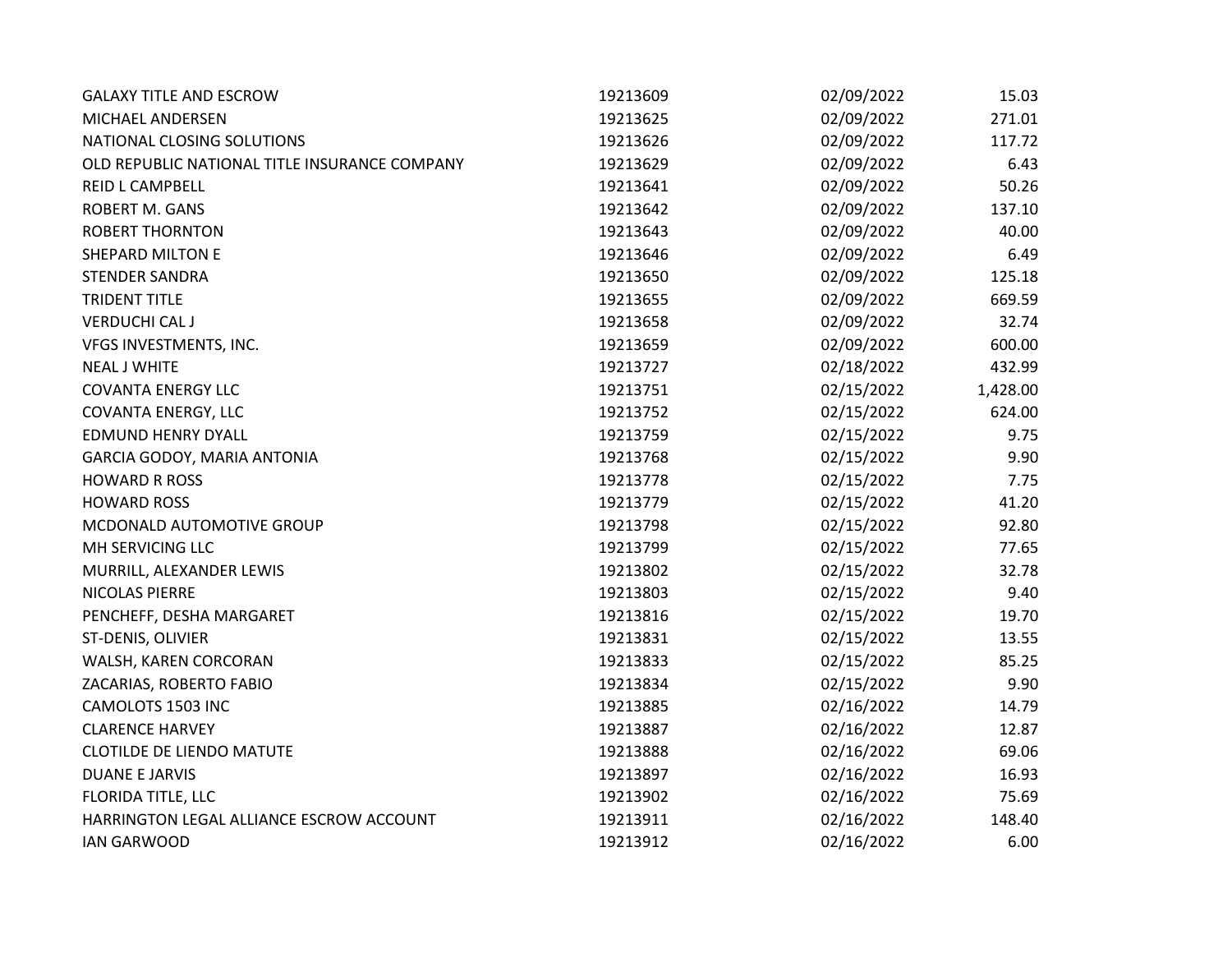| <b>IMRE WEISS OR</b>                      | 19213913 | 02/16/2022 | 502.59   |
|-------------------------------------------|----------|------------|----------|
| <b>JEAN TAFT HARDY</b>                    | 19213917 | 02/16/2022 | 12.35    |
| <b>KEN KVIT</b>                           | 19213920 | 02/16/2022 | 10.47    |
| MARILOU GONZALEZ                          | 19213929 | 02/16/2022 | 40.00    |
| MICHELLE CUOMO                            | 19213933 | 02/16/2022 | 10.60    |
| NASRIN FALLAH MONTAZER                    | 19213935 | 02/16/2022 | 39.57    |
| <b>NEIL OSTROW</b>                        | 19213938 | 02/16/2022 | 1,029.33 |
| TEMPS 4 YOU LLC                           | 19213967 | 02/16/2022 | 93.36    |
| TITLE EXPERTS OF SOUTH FLORIDA            | 19213970 | 02/16/2022 | 59.57    |
| TITLE EXPERTS OF SOUTH FLORIDA            | 19213971 | 02/16/2022 | 156.94   |
| <b>WATLER CLARK</b>                       | 19213976 | 02/16/2022 | 9.80     |
| YOLANDA AGUILAR                           | 19213979 | 02/16/2022 | 28.93    |
| ALEXANDRU PANAIT                          | 19213985 | 02/16/2022 | 29.05    |
| <b>NEAL J WHITE</b>                       | 19214034 | 02/25/2022 | 3,849.04 |
| <b>EAGLE TITLE AGENCY LLC</b>             | 19214040 | 02/23/2022 | 458.60   |
| <b>EAGLE TITLE AGENCY LLC</b>             | 19214045 | 02/23/2022 | 448.33   |
| <b>EAGLE TITLE AGENCY LLC</b>             | 19214046 | 02/23/2022 | 775.10   |
| <b>JANELLE FLEMMING</b>                   | 19214051 | 02/23/2022 | 4,482.68 |
| A LYNNE JOHNSON                           | 19214056 | 02/23/2022 | 33.72    |
| ANN MARIE LYNCH                           | 19214067 | 02/23/2022 | 31.16    |
| ARNOLD D VERMAAK                          | 19214069 | 02/23/2022 | 62.21    |
| ARNOLD D VERMAAK                          | 19214070 | 02/23/2022 | 135.21   |
| <b>CALLAHAN JUDITH</b>                    | 19214088 | 02/23/2022 | 484.09   |
| <b>CAMILLIA B THORBORG</b>                | 19214090 | 02/23/2022 | 1,920.96 |
| <b>CARLOS SEBASTIAN ORREGO</b>            | 19214092 | 02/23/2022 | 19.89    |
| <b>CASERTA CLEMENT TR</b>                 | 19214096 | 02/23/2022 | 45.87    |
| CLEAR LAKE TITLE SERVICES INC MOBILE HOME | 19214100 | 02/23/2022 | 14.90    |
| CLEAR LAKE TITLE SERVICES, INC            | 19214101 | 02/23/2022 | 70.15    |
| <b>CLIFTON HART</b>                       | 19214103 | 02/23/2022 | 83.48    |
| CLUB ROYALE 116 LLC                       | 19214104 | 02/23/2022 | 40.00    |
| <b>CRAL INVESTMENTS INC</b>               | 19214114 | 02/23/2022 | 27.09    |
| <b>DAVID M GELLIS</b>                     | 19214119 | 02/23/2022 | 443.46   |
| <b>ELIZABETH A LINKER</b>                 | 19214128 | 02/23/2022 | 176.51   |
| <b>FRANCES ROTH</b>                       | 19214135 | 02/23/2022 | 40.00    |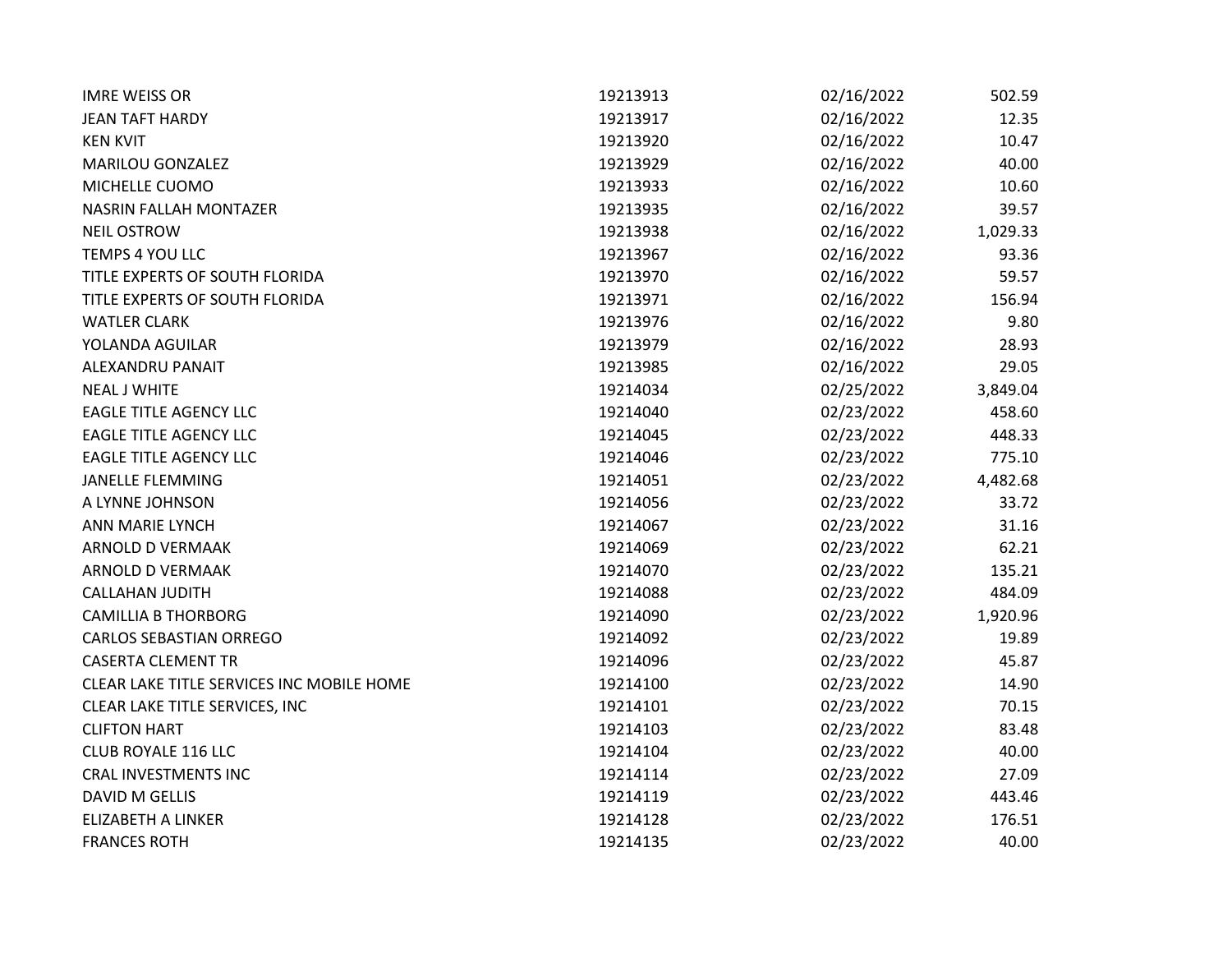| <b>GLADYS SMALL</b>                         | 19214139 | 02/23/2022 | 6.31     |
|---------------------------------------------|----------|------------|----------|
| GLOBAL INVESTMENT PROPERTY GROUP LLC        | 19214142 | 02/23/2022 | 40.00    |
| <b>IDEAL TITLE LLC</b>                      | 19214153 | 02/23/2022 | 72.02    |
| JUDITH SCHULDENFREI                         | 19214175 | 02/23/2022 | 10.00    |
| <b>KENNETH DWAYNE ISYK</b>                  | 19214182 | 02/23/2022 | 15.08    |
| LINDA J MCARTHUR                            | 19214195 | 02/23/2022 | 11.14    |
| LITTLE BEAR EQUITY LLC                      | 19214197 | 02/23/2022 | 22.52    |
| <b>LOUISE SCHWARTZ</b>                      | 19214198 | 02/23/2022 | 33.66    |
| <b>LUCINDA L CLEVELAND &amp;</b>            | 19214199 | 02/23/2022 | 74.71    |
| MICHAEL W RYDER                             | 19214208 | 02/23/2022 | 376.77   |
| <b>MICHAL RAJS</b>                          | 19214210 | 02/23/2022 | 25.41    |
| <b>MICHAL RAJS</b>                          | 19214211 | 02/23/2022 | 18.35    |
| <b>MICHAL RAJS</b>                          | 19214212 | 02/23/2022 | 17.95    |
| <b>MONICA TROPEANO</b>                      | 19214213 | 02/23/2022 | 7.49     |
| <b>MORANDAIS EDWIGE</b>                     | 19214214 | 02/23/2022 | 979.03   |
| <b>NATIONALLINK LP</b>                      | 19214219 | 02/23/2022 | 135.55   |
| NICK T PALMER TTE                           | 19214220 | 02/23/2022 | 8.00     |
| <b>OCTAVIO DUQUE</b>                        | 19214222 | 02/23/2022 | 19.58    |
| <b>OCTAVIO DUQUE</b>                        | 19214223 | 02/23/2022 | 18.82    |
| RALPH E GOODMAN                             | 19214238 | 02/23/2022 | 14.35    |
| <b>RONALD KROPP</b>                         | 19214246 | 02/23/2022 | 6.00     |
| <b>SHIRLEY BLAKE</b>                        | 19214254 | 02/23/2022 | 14.79    |
| SHOKRY ESKANDAR GERGIE                      | 19214255 | 02/23/2022 | 80.21    |
| SIGNATURE TITLE SERVICES LLC FLORIDA ESCROW | 19214256 | 02/23/2022 | 28.27    |
| SOVEREIGN SHORES TITLE COMPANY INC          | 19214264 | 02/23/2022 | 85.34    |
| SUN TITLE & ABSTRACT, LLC                   | 19214267 | 02/23/2022 | 234.15   |
| <b>THOMAS LEFAURICHON</b>                   | 19214270 | 02/23/2022 | 66.21    |
| HILLEL L PRESSER                            | 19214294 | 02/23/2022 | 8,339.06 |
| <b>NATHALY APRIL</b>                        | 19214305 | 02/23/2022 | 2,671.95 |
| <b>ANTHONY SALAMONE</b>                     | 19214318 | 02/23/2022 | 9.90     |
| <b>BARBARA E GUILIANO</b>                   | 19214320 | 02/23/2022 | 27.25    |
| BERNAL, ALONSO                              | 19214323 | 02/23/2022 | 19.80    |
| CRAIG A SMITH & ASSOCIATES, INC.            | 19214337 | 02/23/2022 | 32.65    |
| <b>DAVID JOHN WINTERS</b>                   | 19214339 | 02/23/2022 | 77.37    |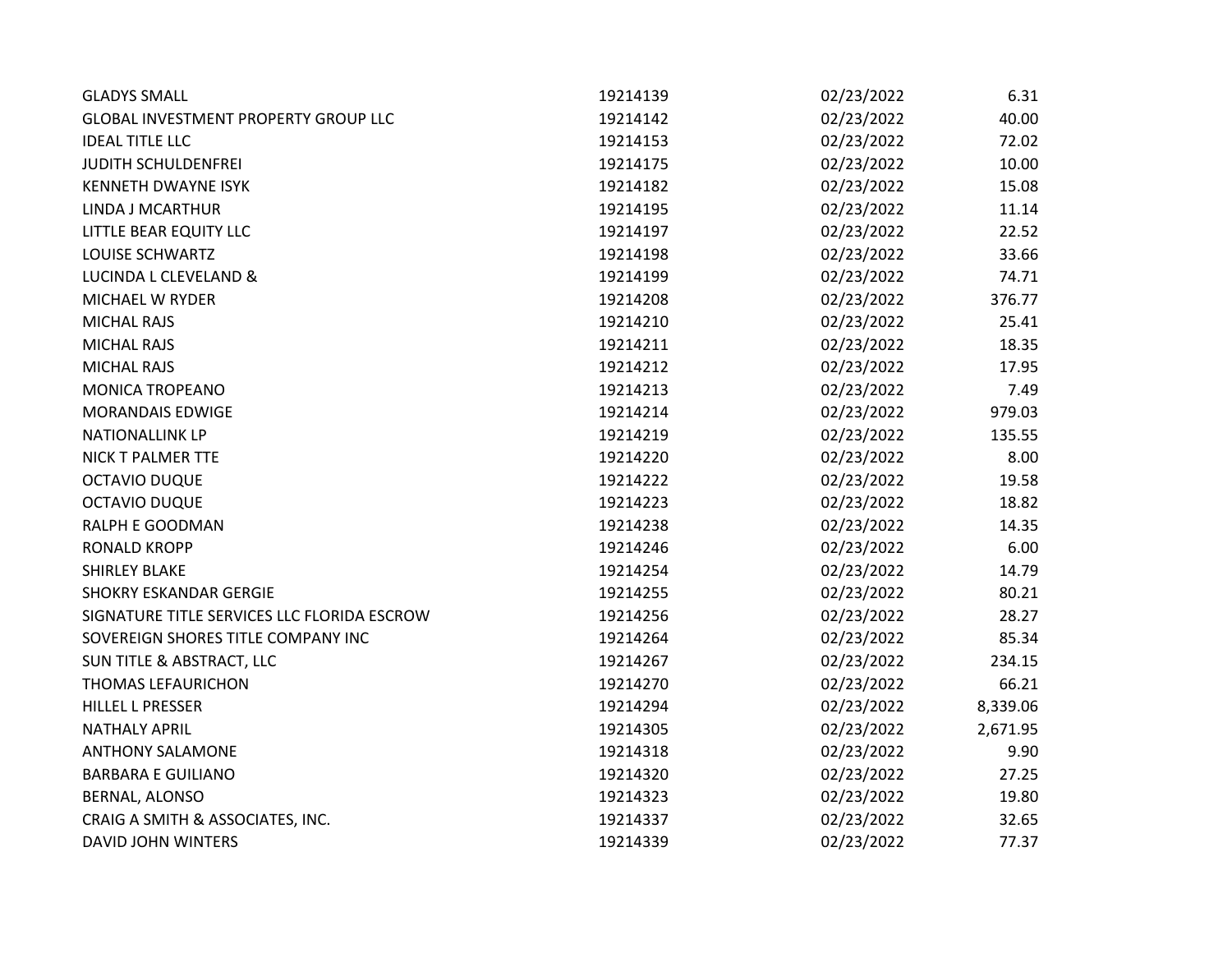| DCOTA CONTRACTING INC                          | 19214340 | 02/23/2022 | 64.25  |
|------------------------------------------------|----------|------------|--------|
| FERNANDEZ LOPEZ, ALAIN ROLANDO                 | 19214348 | 02/23/2022 | 46.45  |
| GARCIA, ESTELA C                               | 19214352 | 02/23/2022 | 9.90   |
| <b>LAWRENCE DINNER</b>                         | 19214369 | 02/23/2022 | 67.75  |
| STATE FARM MUTUAL AUTOMOBILE INSURANCE COMPANY | 19214399 | 02/23/2022 | 6.00   |
| WINTERS, DAVID JOHN                            | 19214408 | 02/23/2022 | 172.37 |
| <b>Fawad Yousuf</b>                            | 19214414 | 02/23/2022 | 81.89  |
| <b>CARMAX</b>                                  | 19214470 | 03/02/2022 | 28.00  |
| CHAPMAN FORD OF HORSHAM                        | 19214475 | 03/02/2022 | 175.30 |
| <b>CROWN AUTOMOTIVE GROUP</b>                  | 19214479 | 03/02/2022 | 223.00 |
| DUNKLE, RONALD HARLEY                          | 19214484 | 03/02/2022 | 5.77   |
| ENGRAM, SHAMMARA AIYANA                        | 19214486 | 03/02/2022 | 9.10   |
| FERRARI MASERATI OF LAS VEGAS                  | 19214490 | 03/02/2022 | 21.25  |
| <b>GOMEZ MORALES, IRMA</b>                     | 19214491 | 03/02/2022 | 9.90   |
| INNOVATIVE FUNDING SERVICES CORP DBA TRESL     | 19214496 | 03/02/2022 | 19.09  |
| INNOVATIVE FUNDING SERVICES CORP DBA TRESL     | 19214497 | 03/02/2022 | 339.94 |
| INNOVATIVE FUNDING SERVICES CORP DBA TRESL     | 19214498 | 03/02/2022 | 347.52 |
| INNOVATIVE FUNDING SERVICES CORP DBA TRESL     | 19214499 | 03/02/2022 | 26.25  |
| INNOVATIVE FUNDING SERVICES CORP DBA TRESL     | 19214500 | 03/02/2022 | 13.36  |
| INNOVATIVE FUNDING SERVICES CORP DBA TRESL     | 19214501 | 03/02/2022 | 32.10  |
| KAVANAGH, GABRIELA M                           | 19214517 | 03/02/2022 | 9.90   |
| MENESES, ADALBERTO DANIEL                      | 19214530 | 03/02/2022 | 19.60  |
| MERCEDES BENZ OF SALEM                         | 19214531 | 03/02/2022 | 121.25 |
| MORAN ZAMBRANO, JOHANA MARIBEL                 | 19214535 | 03/02/2022 | 9.15   |
| MORGAN, DAVID MK                               | 19214536 | 03/02/2022 | 20.55  |
| NISSAN MOTOR ACCEPTANCE CORPORATION            | 19214540 | 03/02/2022 | 20.25  |
| OZUNA, MARIA DE LURDE                          | 19214541 | 03/02/2022 | 9.90   |
| PHILLIPS, OTTO WILLIAM                         | 19214547 | 03/02/2022 | 9.35   |
| PRD LAWN AND ORNAMENTAL INC                    | 19214550 | 03/02/2022 | 33.15  |
| ROMERO, DANIEL                                 | 19214555 | 03/02/2022 | 6.56   |
| SHORT-REDMOND AUTO GROUP                       | 19214558 | 03/02/2022 | 239.53 |
| SMITH, LASHEENA KATREECE                       | 19214559 | 03/02/2022 | 13.05  |
| SOUTHARD, SANFORD LARRY                        | 19214561 | 03/02/2022 | 31.00  |
| <b>TRINA KOON</b>                              | 19214568 | 03/02/2022 | 5.90   |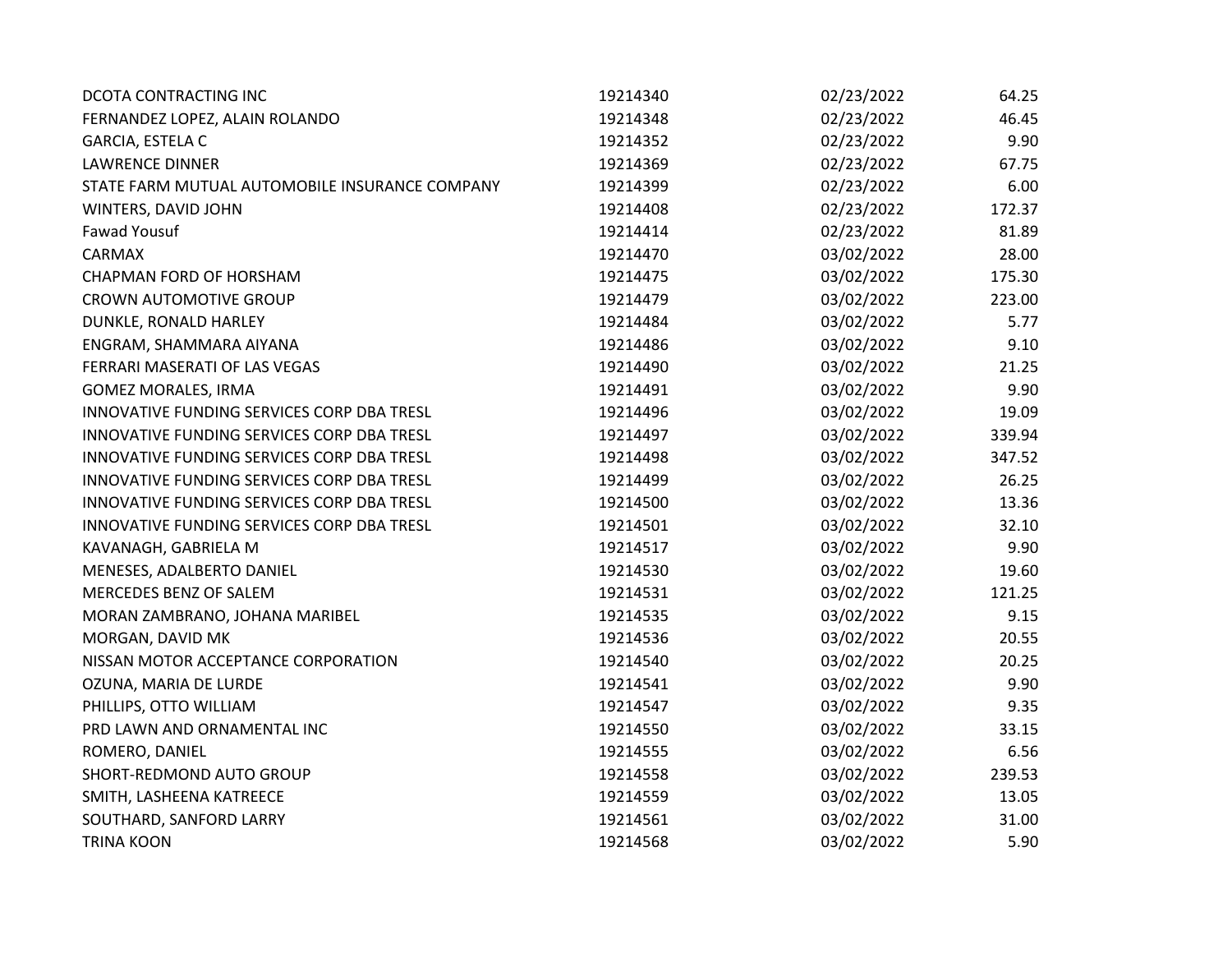| <b>WELLS FARGO AUTO</b>                  | 19214572 | 03/02/2022 | 15.00    |
|------------------------------------------|----------|------------|----------|
| <b>Edmond Etienne</b>                    | 19214586 | 03/02/2022 | 37.95    |
| <b>Element Jupiter</b>                   | 19214587 | 03/02/2022 | 383.75   |
| <b>GRACE CARIBBEAN RESTAURANT LLC</b>    | 19214592 | 03/02/2022 | 250.00   |
| Iyad Salameh                             | 19214594 | 03/02/2022 | 37.95    |
| Juan Abreu                               | 19214597 | 03/02/2022 | 49.60    |
| RORAIMA SERVICES AND SOLUTIONS           | 19214604 | 03/02/2022 | 250.00   |
| <b>Tatianas Modelage Aesthetics</b>      | 19214608 | 03/02/2022 | 49.60    |
| YESSENIA CORDOVEZ                        | 19214612 | 03/02/2022 | 49.60    |
| 9059-3278 QUEBEC INC                     | 19214614 | 03/02/2022 | 10.00    |
| ADDINGTON PLACE OF JUPITER               | 19214615 | 03/02/2022 | 77.95    |
| <b>ANITA J FITZPATRICK</b>               | 19214623 | 03/02/2022 | 20.02    |
| ARROW INVESTMENT GROUP LLC               | 19214634 | 03/02/2022 | 36.95    |
| <b>BARRY SOMMERS</b>                     | 19214637 | 03/02/2022 | 26.87    |
| <b>BRETT M KOSHEL</b>                    | 19214642 | 03/02/2022 | 50.60    |
| <b>BRIAN W THOMAS</b>                    | 19214643 | 03/02/2022 | 11.52    |
| <b>CARMELA MULE</b>                      | 19214646 | 03/02/2022 | 40.00    |
| <b>CHARLES SCHWAAB &amp; COMPANY INC</b> | 19214654 | 03/02/2022 | 10.39    |
| <b>CHARLES SCHWABB COMPANY INC</b>       | 19214655 | 03/02/2022 | 401.21   |
| <b>DANNIE MARTINEZ</b>                   | 19214665 | 03/02/2022 | 23.31    |
| <b>DEOKIE SIEW</b>                       | 19214668 | 03/02/2022 | 12.86    |
| <b>EDWARD RIMELIS</b>                    | 19214673 | 03/02/2022 | 7.39     |
| EDWARD T JACOBSON                        | 19214674 | 03/02/2022 | 1,059.64 |
| ELLEN PAULINE KRISTIANSEN                | 19214677 | 03/02/2022 | 187.16   |
| ELLIMAN REALTY CO                        | 19214678 | 03/02/2022 | 26.54    |
| <b>ERIC FERGUSON</b>                     | 19214679 | 03/02/2022 | 19.63    |
| FERN H MEAD                              | 19214683 | 03/02/2022 | 10.49    |
| FLORIDA TITLE, LLC                       | 19214685 | 03/02/2022 | 49.48    |
| <b>GALAXY TITLE AND ESCROW</b>           | 19214689 | 03/02/2022 | 63.97    |
| <b>GALAXY TITLE AND ESCROW ACCOUNT</b>   | 19214690 | 03/02/2022 | 128.19   |
| <b>GARY PATRICK</b>                      | 19214692 | 03/02/2022 | 157.65   |
| HERSCHEL G. GELBART                      | 19214704 | 03/02/2022 | 16.35    |
| <b>INVERSIONES DON G INC</b>             | 19214706 | 03/02/2022 | 86.74    |
| <b>IVAN J ZAPRIANOV</b>                  | 19214709 | 03/02/2022 | 53.30    |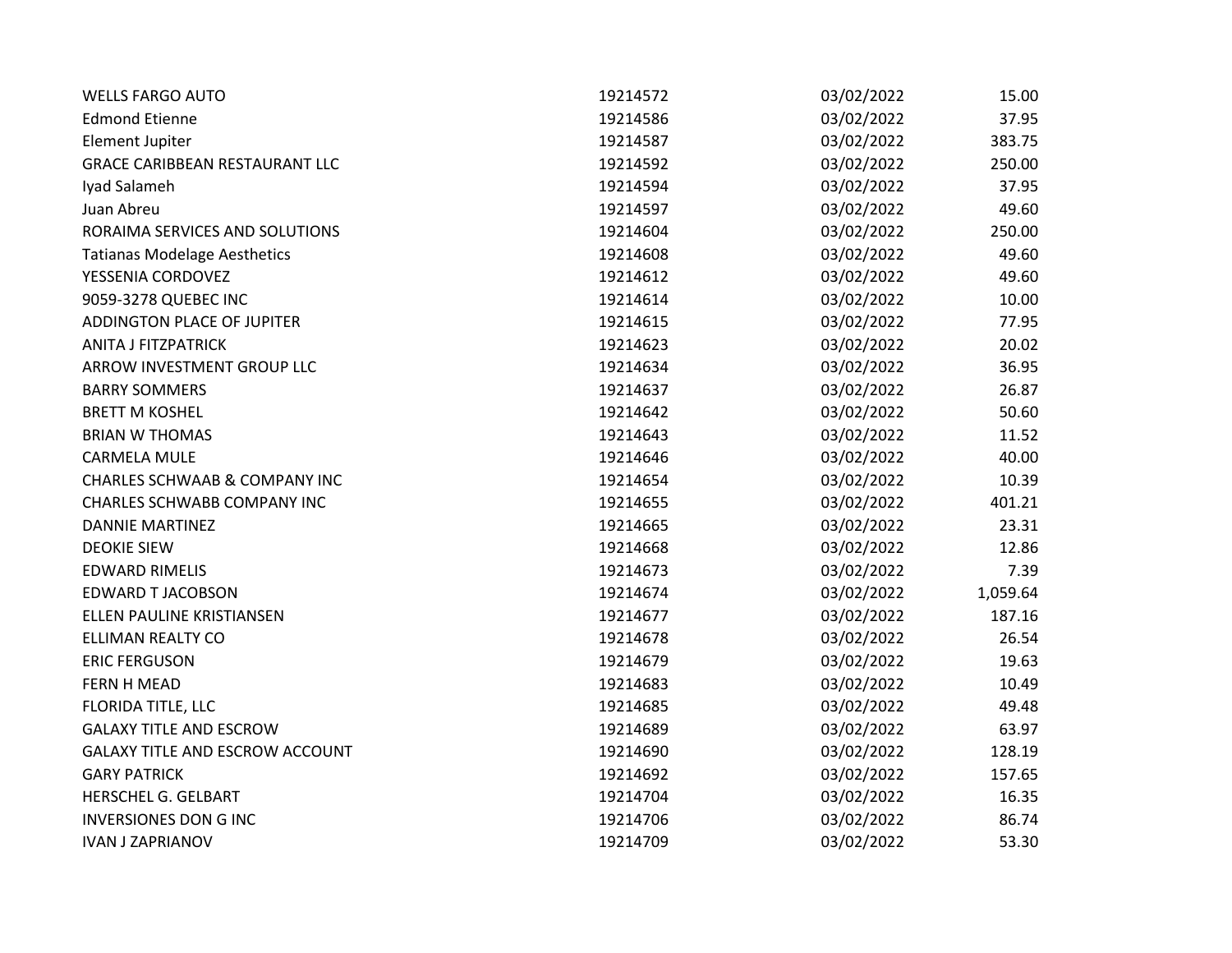| <b>JANET SALANT</b>            | 19214712 | 03/02/2022 | 31.76  |
|--------------------------------|----------|------------|--------|
| JOEL A. BRANDT                 | 19214720 | 03/02/2022 | 6.58   |
| <b>JOHNNY L. WATERS</b>        | 19214723 | 03/02/2022 | 7.58   |
| <b>L VICTOR EVANS</b>          | 19214733 | 03/02/2022 | 96.26  |
| LAW OFFICES OF LARRY E BRAY PA | 19214737 | 03/02/2022 | 8.19   |
| <b>MADELINE L WILLIAMS</b>     | 19214743 | 03/02/2022 | 8.33   |
| MARIA CLAUDIA CAVANAUGH        | 19214744 | 03/02/2022 | 34.51  |
| MARSHA L. MC GINN              | 19214748 | 03/02/2022 | 55.08  |
| <b>MARY GAY ELFRETH</b>        | 19214750 | 03/02/2022 | 9.12   |
| NATALIO M ZAGLUL               | 19214755 | 03/02/2022 | 18.28  |
| NU WORLD TITLE OF MIAMI BEACH  | 19214766 | 03/02/2022 | 31.56  |
| RICHARD J MONESCALCHI ATTY     | 19214788 | 03/02/2022 | 195.07 |
| <b>RUSSELL P DUNN</b>          | 19214795 | 03/02/2022 | 48.42  |
| <b>SANON ISELIDE</b>           | 19214796 | 03/02/2022 | 171.73 |
| <b>SHELBY NORRIS</b>           | 19214799 | 03/02/2022 | 40.00  |
| SHIRLEY GABRIEL                | 19214800 | 03/02/2022 | 61.10  |
| SIGNATURE TITLE GROUP LLC      | 19214801 | 03/02/2022 | 12.73  |
| <b>VICTOR UCHA</b>             | 19214828 | 03/02/2022 | 10.43  |
| <b>VISSE WEDELL</b>            | 19214830 | 03/02/2022 | 306.25 |
| 2925958 CANADA INC             | 19214843 | 03/02/2022 | 498.56 |
| Aquarel Investments LLC        | 19214852 | 03/02/2022 | 997.10 |
| <b>ARSLAN NESLIHAN</b>         | 19214853 | 03/02/2022 | 498.56 |
| <b>BINTER REAL ESTATE</b>      | 19214862 | 03/02/2022 | 498.55 |
| <b>BINTER REAL ESTATE</b>      | 19214863 | 03/02/2022 | 498.56 |
| <b>BINTER REAL ESTATE</b>      | 19214864 | 03/02/2022 | 498.56 |
| <b>BINTER REAL ESTATE</b>      | 19214865 | 03/02/2022 | 498.56 |
| <b>BINTER REAL ESTATE</b>      | 19214866 | 03/02/2022 | 498.56 |
| <b>BOZIEUX SERGE JR</b>        | 19214867 | 03/02/2022 | 498.56 |
| <b>BRELILLC</b>                | 19214869 | 03/02/2022 | 498.55 |
| Carolina payrolat              | 19214874 | 03/02/2022 | 498.56 |
| <b>CARTER PAMELA</b>           | 19214875 | 03/02/2022 | 498.55 |
| <b>CZNARTY THOMAS</b>          | 19214880 | 03/02/2022 | 498.55 |
| <b>DEIDRE RICKETTS</b>         | 19214885 | 03/02/2022 | 498.56 |
| <b>ELSIE ALCIUS</b>            | 19214902 | 03/02/2022 | 498.56 |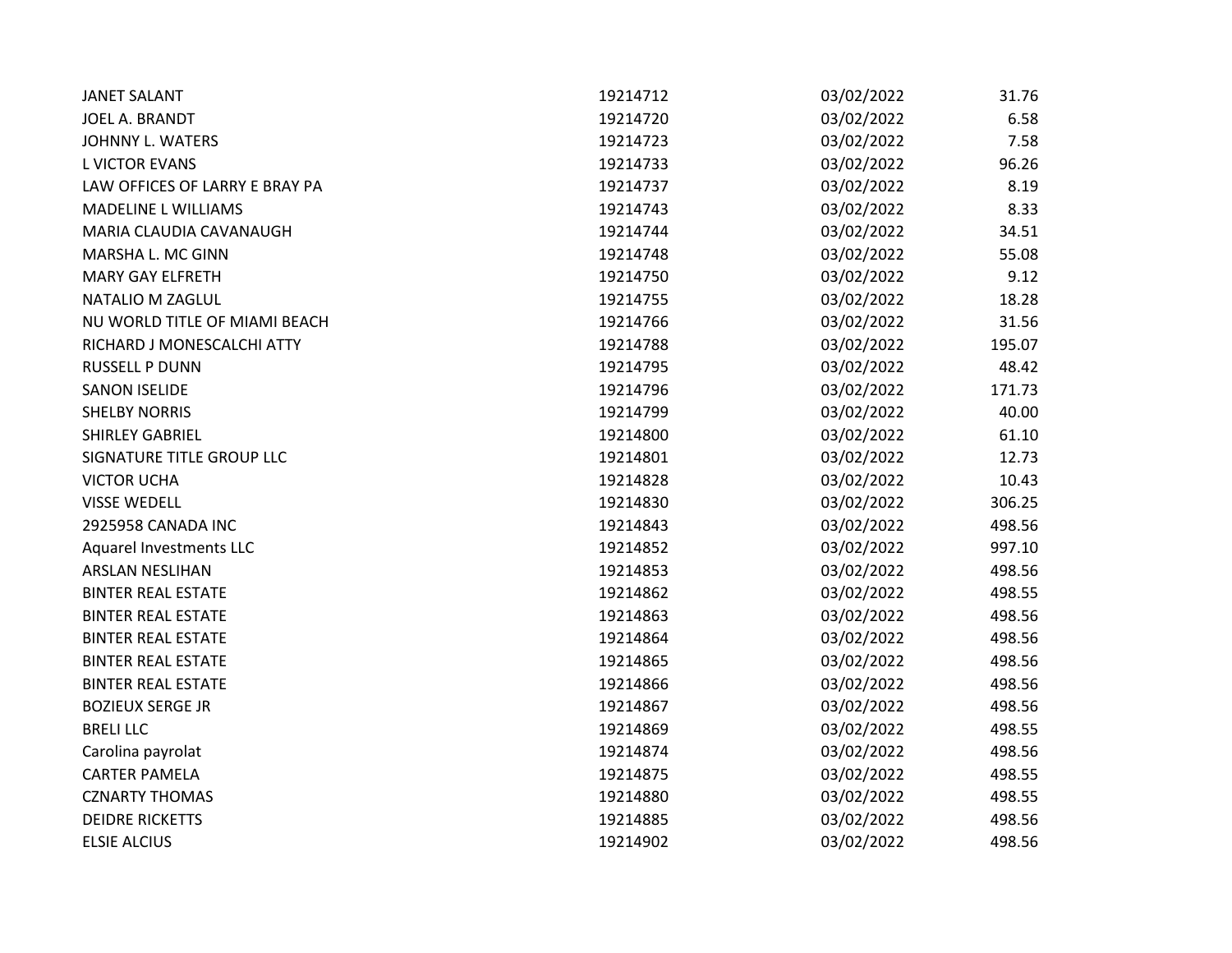| Ely Ryan Padua                          | 19214903 | 03/02/2022 | 498.56    |
|-----------------------------------------|----------|------------|-----------|
| <b>ESTHER ST FORT</b>                   | 19214907 | 03/02/2022 | 498.56    |
| <b>Everston Harris</b>                  | 19214908 | 03/02/2022 | 503.75    |
| <b>FIONEISHA MILLS</b>                  | 19214913 | 03/02/2022 | 498.56    |
| <b>GERARD MAHADEO</b>                   | 19214919 | 03/02/2022 | 498.57    |
| HINDS IVARINE L                         | 19214929 | 03/02/2022 | 498.55    |
| INTERNATIONAL INV SIMONROCI LLC         | 19214932 | 03/02/2022 | 503.75    |
| <b>MAREK KLUZ</b>                       | 19214960 | 03/02/2022 | 498.56    |
| MITRE 202 LLC                           | 19214976 | 03/02/2022 | 498.56    |
| NICHOLAS T DEROSA                       | 19214983 | 03/02/2022 | 498.56    |
| <b>OBIE DAMANI</b>                      | 19214986 | 03/02/2022 | 498.56    |
| PICARD JEAN R                           | 19214996 | 03/02/2022 | 498.56    |
| RAQUEL L BENNETT                        | 19215001 | 03/02/2022 | 498.56    |
| <b>Rex Thronburg</b>                    | 19215002 | 03/02/2022 | 508.94    |
| <b>SEAN HILL</b>                        | 19215026 | 03/02/2022 | 498.56    |
| <b>SHANTEK ADAMS</b>                    | 19215030 | 03/02/2022 | 503.75    |
| <b>SOOB INVESTMENTS LLC</b>             | 19215039 | 03/02/2022 | 498.56    |
| ZACKARY R KING                          | 19215071 | 03/02/2022 | 498.55    |
| MICHAEL KLEOPA                          | 19215082 | 03/02/2022 | 15,127.30 |
| <b>NEAL J WHITE</b>                     | 19215133 | 03/11/2022 | 8,458.60  |
| <b>BRAVO LOPEZ, GUDIEL</b>              | 19215145 | 03/09/2022 | 9.50      |
| BROTHERS PROPERTY MANAGMENT CORPORATION | 19215149 | 03/09/2022 | 69.25     |
| CHAPMAN FORD OF HORSHAM                 | 19215154 | 03/09/2022 | 43.80     |
| <b>DANIELLE A PERRY</b>                 | 19215159 | 03/09/2022 | 21.66     |
| <b>FRANCIS J CAREY III</b>              | 19215169 | 03/09/2022 | 6.05      |
| <b>IVAN J BARBER</b>                    | 19215175 | 03/09/2022 | 26.95     |
| <b>JOHN R DALE</b>                      | 19215180 | 03/09/2022 | 56.80     |
| KENTUCKY BLUEGRASS RV & CAMPING LLC     | 19215181 | 03/09/2022 | 154.76    |
| LOU FUSC AUTOMOTIVE NETWORK             | 19215186 | 03/09/2022 | 14.62     |
| <b>MACK SAUNDERS</b>                    | 19215187 | 03/09/2022 | 9.90      |
| MCCLYMONT, CHELSEA BREA                 | 19215189 | 03/09/2022 | 5.85      |
| NAVY FEDERAL CREDIT UNION               | 19215195 | 03/09/2022 | 232.70    |
| PERLOW, GARY CHARLES                    | 19215204 | 03/09/2022 | 8.25      |
| POTITO, LORI ANN                        | 19215205 | 03/09/2022 | 10.00     |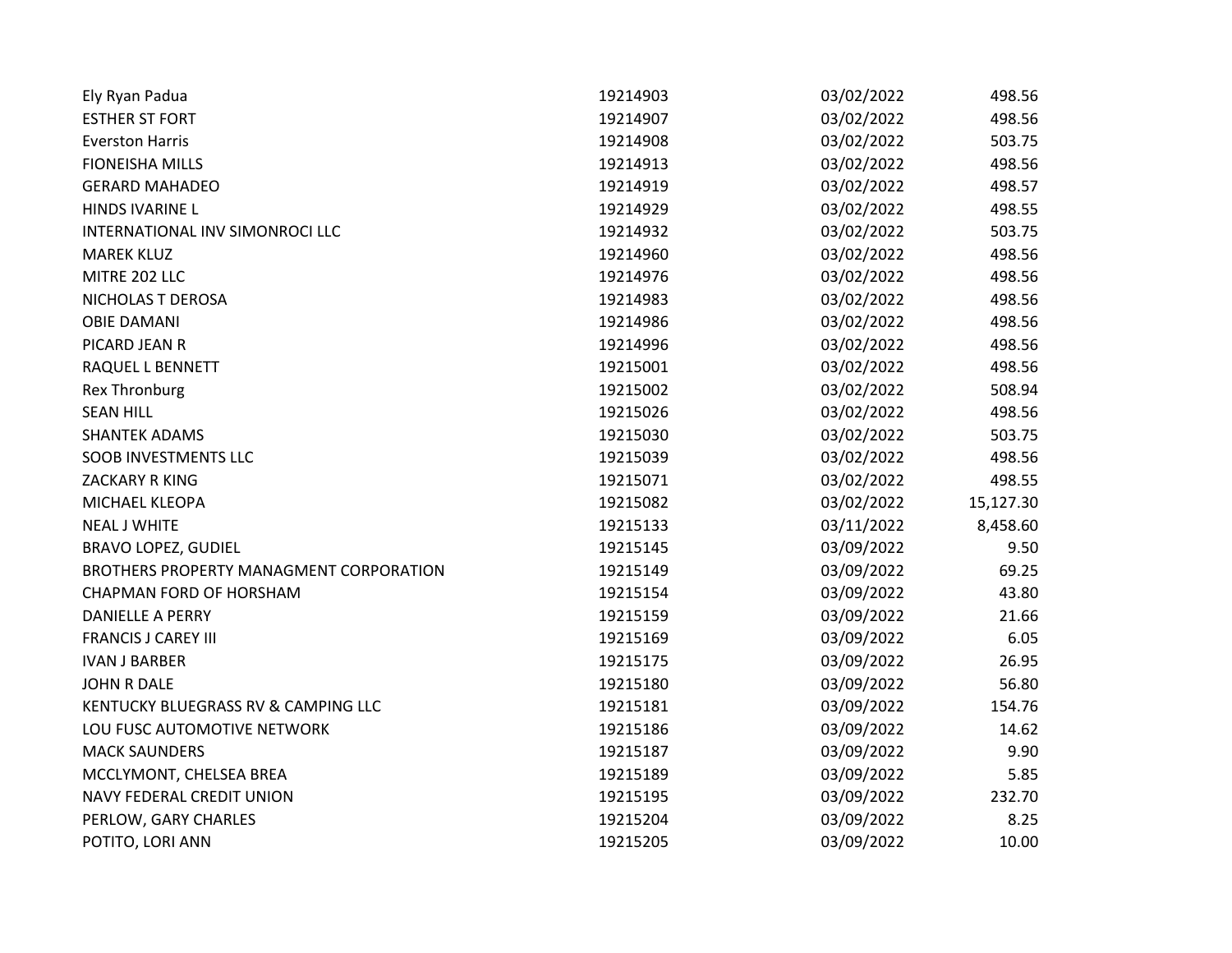| PRIALE, ALICIA ISABEL               | 19215206 | 03/09/2022 | 10.85    |
|-------------------------------------|----------|------------|----------|
| SIMONE A MORRISON                   | 19215215 | 03/09/2022 | 15.00    |
| PALM COAST TRAVEL                   | 19215240 | 03/09/2022 | 29.70    |
| HPA BORROWER 2018 1 MS LLC          | 19215259 | 03/09/2022 | 356.74   |
| <b>BEVERLY PARK</b>                 | 19215272 | 03/09/2022 | 492.07   |
| <b>DIRK S PALMER</b>                | 19215296 | 03/09/2022 | 40.00    |
| JANET L. CARSTENS                   | 19215301 | 03/09/2022 | 10.44    |
| <b>JOANN A BOGER</b>                | 19215303 | 03/09/2022 | 57.99    |
| KNIGHT BARRY TITLE SOLUTIONS INC    | 19215307 | 03/09/2022 | 19.66    |
| NU WORLD TITLE OF SOUTH FLORIDA LLC | 19215315 | 03/09/2022 | 19.39    |
| RELIABLE ABSTRACT, INC.             | 19215323 | 03/09/2022 | 37.14    |
| UNITED STATES TREASURY              | 19215337 | 03/09/2022 | 25.50    |
| <b>NEAL J WHITE</b>                 | 19215374 | 03/18/2022 | 7,184.75 |
| <b>ROBERT BILSKY</b>                | 19215376 | 03/18/2022 | 5,879.11 |
| <b>KATHERINE E FISHER</b>           | 19215384 | 03/16/2022 | 71.51    |
| MARYNA MARTYNISHYNA                 | 19215390 | 03/16/2022 | 32.94    |
| CAPITAL ABSTRACT AND TITLE          | 19215395 | 03/16/2022 | 8.49     |
| <b>CHARLES FRANKLIN</b>             | 19215399 | 03/16/2022 | 24.84    |
| CHAU H PHAM                         | 19215400 | 03/16/2022 | 134.82   |
| <b>DENISE DOUEK</b>                 | 19215419 | 03/16/2022 | 60.68    |
| <b>HELEN KOSLOW SWEIG</b>           | 19215432 | 03/16/2022 | 178.80   |
| <b>HELENE M MILLER</b>              | 19215433 | 03/16/2022 | 7.88     |
| <b>JAMES J. MCNICHOLAS</b>          | 19215440 | 03/16/2022 | 1,368.04 |
| <b>LEE STOCKNOFF</b>                | 19215451 | 03/16/2022 | 8.48     |
| LISA J. AMKRAUT                     | 19215454 | 03/16/2022 | 8.00     |
| <b>MARKLAND EARTHA</b>              | 19215457 | 03/16/2022 | 264.41   |
| PHILIP B HARRIS PA                  | 19215474 | 03/16/2022 | 29.12    |
| RUFIN BAGHANA POD                   | 19215482 | 03/16/2022 | 393.43   |
| <b>TADROS ADEL</b>                  | 19215488 | 03/16/2022 | 30.00    |
| YYZ2 LLC                            | 19215497 | 03/16/2022 | 11.65    |
| <b>BARKER, DORRI ANN</b>            | 19215508 | 03/16/2022 | 5.85     |
| BECKELHIMER, TREY BENJAMIN          | 19215509 | 03/16/2022 | 7.22     |
| CARDONA, JUAN CARLOS                | 19215512 | 03/16/2022 | 14.15    |
| <b>CHARLES, TOMAS R</b>             | 19215518 | 03/16/2022 | 9.80     |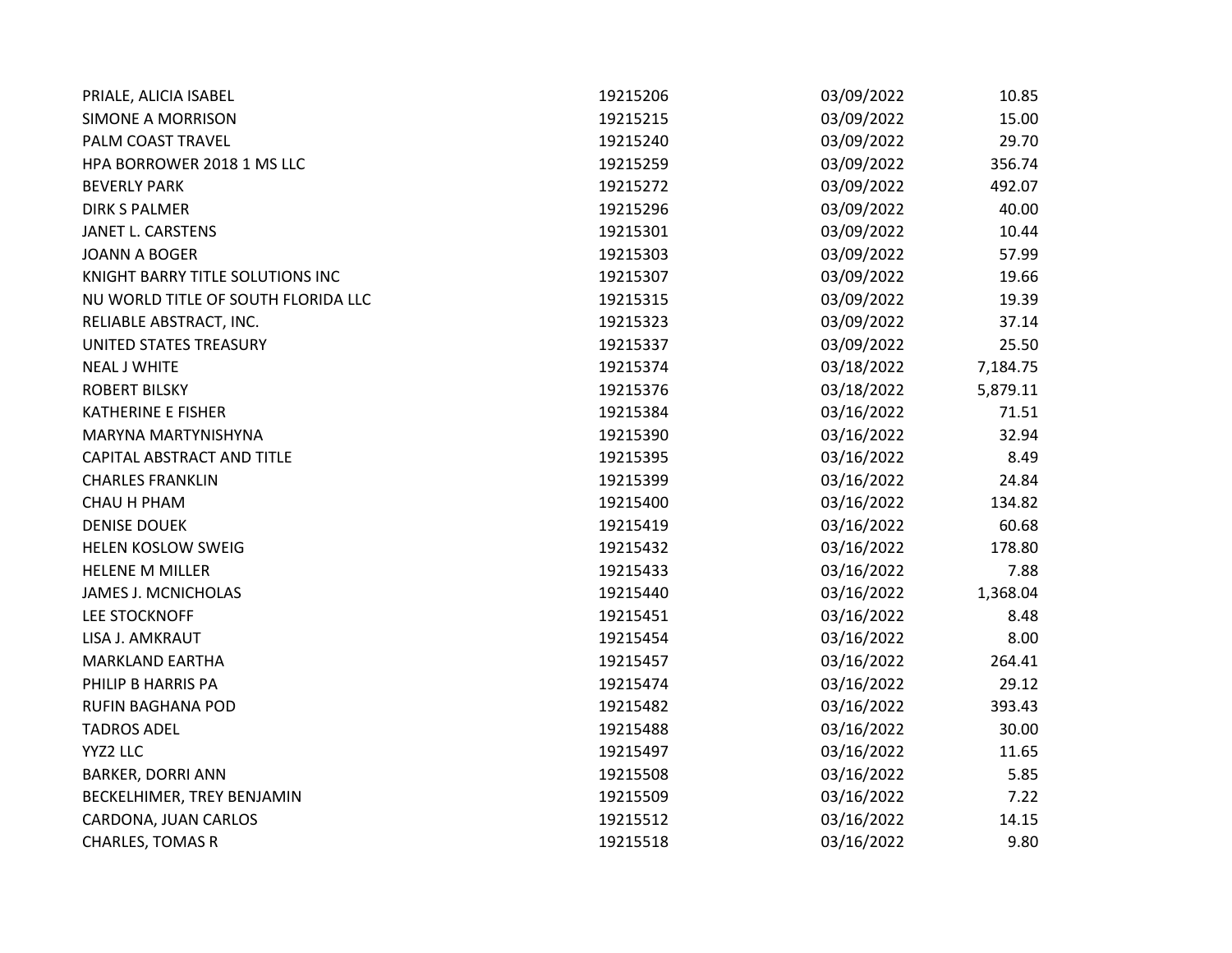| DEMUS, CARRIE LEANNE            | 19215524 | 03/16/2022 | 5.85   |
|---------------------------------|----------|------------|--------|
| HAGNAUER, EDGAR FREDERICK       | 19215536 | 03/16/2022 | 69.10  |
| JUPITER CHEVROLET, L,P.         | 19215549 | 03/16/2022 | 17.71  |
| JURGOVAN, TRAVIS ANTHONY        | 19215550 | 03/16/2022 | 5.85   |
| LANGE, DARLENE ANN              | 19215555 | 03/16/2022 | 28.05  |
| <b>MARYANNE MATHYS</b>          | 19215559 | 03/16/2022 | 5.83   |
| <b>MASNER MATHIEU</b>           | 19215560 | 03/16/2022 | 14.00  |
| SMITH, ASHLEY NICOLE            | 19215581 | 03/16/2022 | 5.85   |
| TORRES, JENNIFER                | 19215587 | 03/16/2022 | 9.90   |
| VALLE, RICHARD L                | 19215588 | 03/16/2022 | 172.21 |
| MICHAEL FALK & COMPANY LLC      | 19215603 | 03/16/2022 | 403.75 |
| Shanie Scott                    | 19215606 | 03/16/2022 | 352.50 |
| ACKBARALI, ASIFA                | 19215667 | 03/23/2022 | 10.85  |
| <b>BOB PENKHUS</b>              | 19215673 | 03/23/2022 | 67.75  |
| <b>CLARA ANN THICKLIN</b>       | 19215678 | 03/23/2022 | 67.75  |
| COSGROVE, JASMYN ALEXIS         | 19215679 | 03/23/2022 | 46.95  |
| <b>COUNTRYPLACE MORTGAGE</b>    | 19215680 | 03/23/2022 | 85.40  |
| DEFEE DOWDY, ELIZABETH COURTNEY | 19215684 | 03/23/2022 | 5.85   |
| DUSTIN HUNTER JOHNSON           | 19215688 | 03/23/2022 | 68.25  |
| GAUGH, GORDON                   | 19215696 | 03/23/2022 | 19.80  |
| <b>JAZMIN LUCAS</b>             | 19215706 | 03/23/2022 | 5.90   |
| LAMB, DEBORAH ASHLEY            | 19215712 | 03/23/2022 | 5.85   |
| LOUIS A CUCCI                   | 19215714 | 03/23/2022 | 7.86   |
| MENDOZA FLORES, JESENIA         | 19215717 | 03/23/2022 | 11.90  |
| ORDONEZ MARTINEZ, MARIO JAVIER  | 19215721 | 03/23/2022 | 9.90   |
| PASQUEL, MONICA DEL ROCIO       | 19215723 | 03/23/2022 | 9.05   |
| <b>RICCY RIOS</b>               | 19215726 | 03/23/2022 | 23.25  |
| SAGRERO LUCATERO, MAIRA NOEMI   | 19215727 | 03/23/2022 | 19.80  |
| SOUTHEAST FINANCIAL             | 19215730 | 03/23/2022 | 44.20  |
| WEST JEFF AUTO SALES LLC        | 19215736 | 03/23/2022 | 13.50  |
| WISE, VALERIE RENE              | 19215737 | 03/23/2022 | 36.10  |
| WOLFSON, JACOB BRODY            | 19215738 | 03/23/2022 | 25.20  |
| WOODY FOLSOM AUTOMOTIVE         | 19215739 | 03/23/2022 | 15.14  |
| AFFORDABLE METAL WORK CORP      | 19215740 | 03/23/2022 | 44.20  |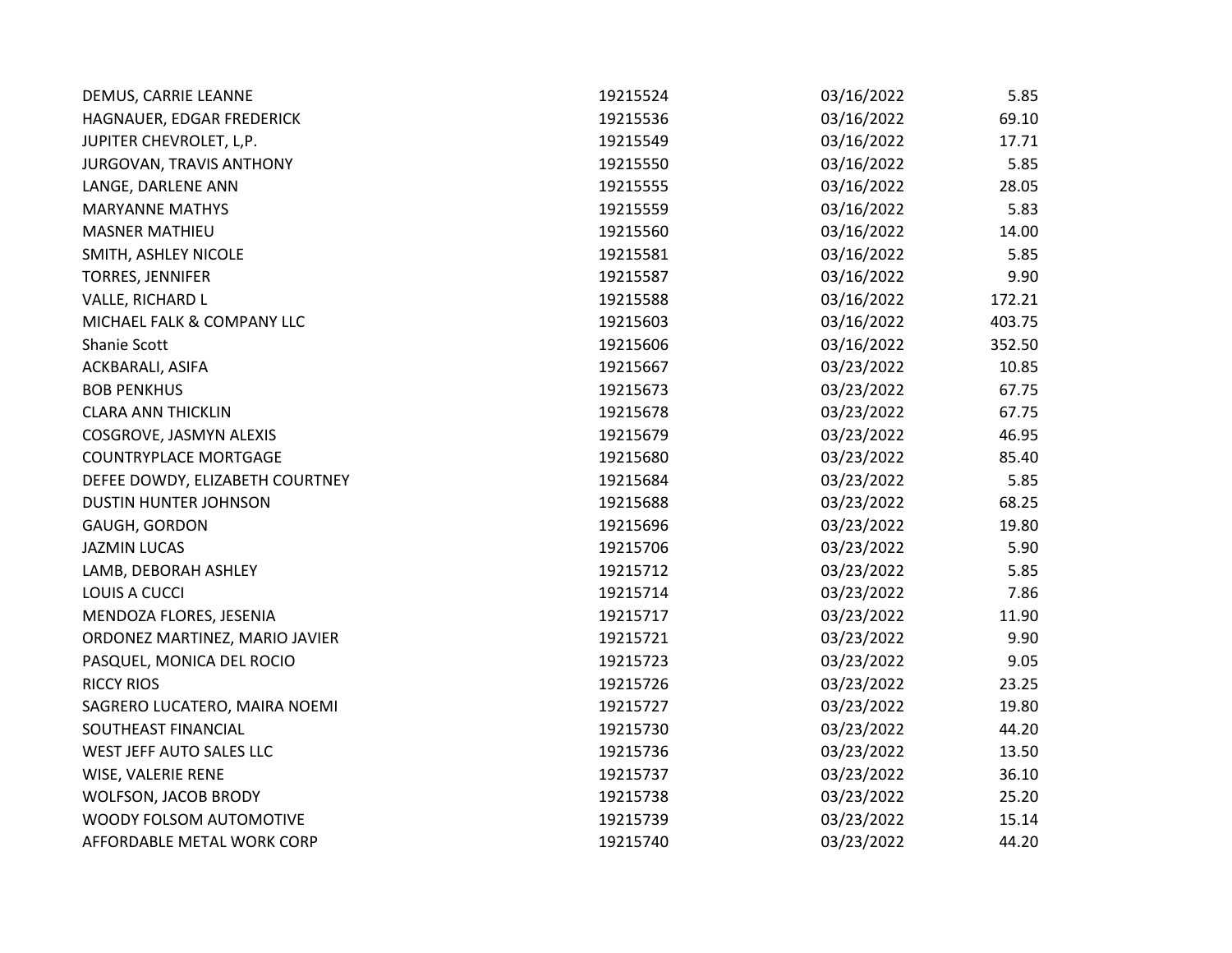| AMERIPRISE FINANCIAL SERVICES INC         | 19215741 | 03/23/2022 | 956.86    |
|-------------------------------------------|----------|------------|-----------|
| FORSETI REAL ESTATE SERVICES, LLC         | 19215751 | 03/23/2022 | 700.00    |
| <b>ANNETTE RICKEL</b>                     | 19215752 | 03/23/2022 | 19,549.23 |
| <b>AGOP MARACHIAN</b>                     | 19215762 | 03/23/2022 | 20.80     |
| <b>AGOP MARACHIAN</b>                     | 19215763 | 03/23/2022 | 18.54     |
| <b>AGOP MARACHIAN</b>                     | 19215764 | 03/23/2022 | 23.11     |
| <b>ALIZA SHANI</b>                        | 19215765 | 03/23/2022 | 34.02     |
| ALLEN B BERNSTEIN                         | 19215766 | 03/23/2022 | 38.58     |
| <b>ALLEN MARK</b>                         | 19215769 | 03/23/2022 | 155.12    |
| <b>ANDREW C GARBARINI</b>                 | 19215773 | 03/23/2022 | 30.61     |
| <b>BECKY R WELLS</b>                      | 19215778 | 03/23/2022 | 7.88      |
| <b>BERNADINO GARCIA JR</b>                | 19215780 | 03/23/2022 | 499.14    |
| <b>BETH G RALLIS OR</b>                   | 19215782 | 03/23/2022 | 34.61     |
| <b>BONNIE S. DENNIS</b>                   | 19215783 | 03/23/2022 | 9.99      |
| <b>BOZENA ADAMS TRUST</b>                 | 19215785 | 03/23/2022 | 70.12     |
| <b>CAMPOS JAVIER</b>                      | 19215787 | 03/23/2022 | 38.73     |
| <b>CAREN A HALL</b>                       | 19215788 | 03/23/2022 | 12.08     |
| <b>CLEAR LAKE TITLE SERVICES</b>          | 19215793 | 03/23/2022 | 120.01    |
| <b>DANIELA HEBE SKEBERIS</b>              | 19215804 | 03/23/2022 | 9.00      |
| <b>DEON WATKINS</b>                       | 19215809 | 03/23/2022 | 18.68     |
| DOLLINGS APPLIANCE AND REFRIGERATION INC  | 19215810 | 03/23/2022 | 17.89     |
| <b>EXCISE &amp; PROPERTY TAX / MD 246</b> | 19215824 | 03/23/2022 | 13.89     |
| FISHERMANS TITLE INC                      | 19215835 | 03/23/2022 | 15.93     |
| <b>GINNY Y EDENFIELD</b>                  | 19215841 | 03/23/2022 | 22.51     |
| <b>GREATOREX CASEY D</b>                  | 19215842 | 03/23/2022 | 10.74     |
| <b>HEYMANN RONA L TR</b>                  | 19215844 | 03/23/2022 | 110.00    |
| <b>ILENE FREILICH</b>                     | 19215853 | 03/23/2022 | 19.71     |
| <b>JEROME WOLOK</b>                       | 19215863 | 03/23/2022 | 33.49     |
| <b>JESSICA JO TATE</b>                    | 19215864 | 03/23/2022 | 37.05     |
| <b>JOAN C FLETCHER</b>                    | 19215866 | 03/23/2022 | 356.01    |
| JOSEPH LOMONACO                           | 19215870 | 03/23/2022 | 13.02     |
| JOSEPH M. COPPOLA                         | 19215871 | 03/23/2022 | 94.46     |
| <b>JOSEPH OGNI</b>                        | 19215872 | 03/23/2022 | 9.24      |
| <b>JOSEPH STEVENS</b>                     | 19215873 | 03/23/2022 | 21.19     |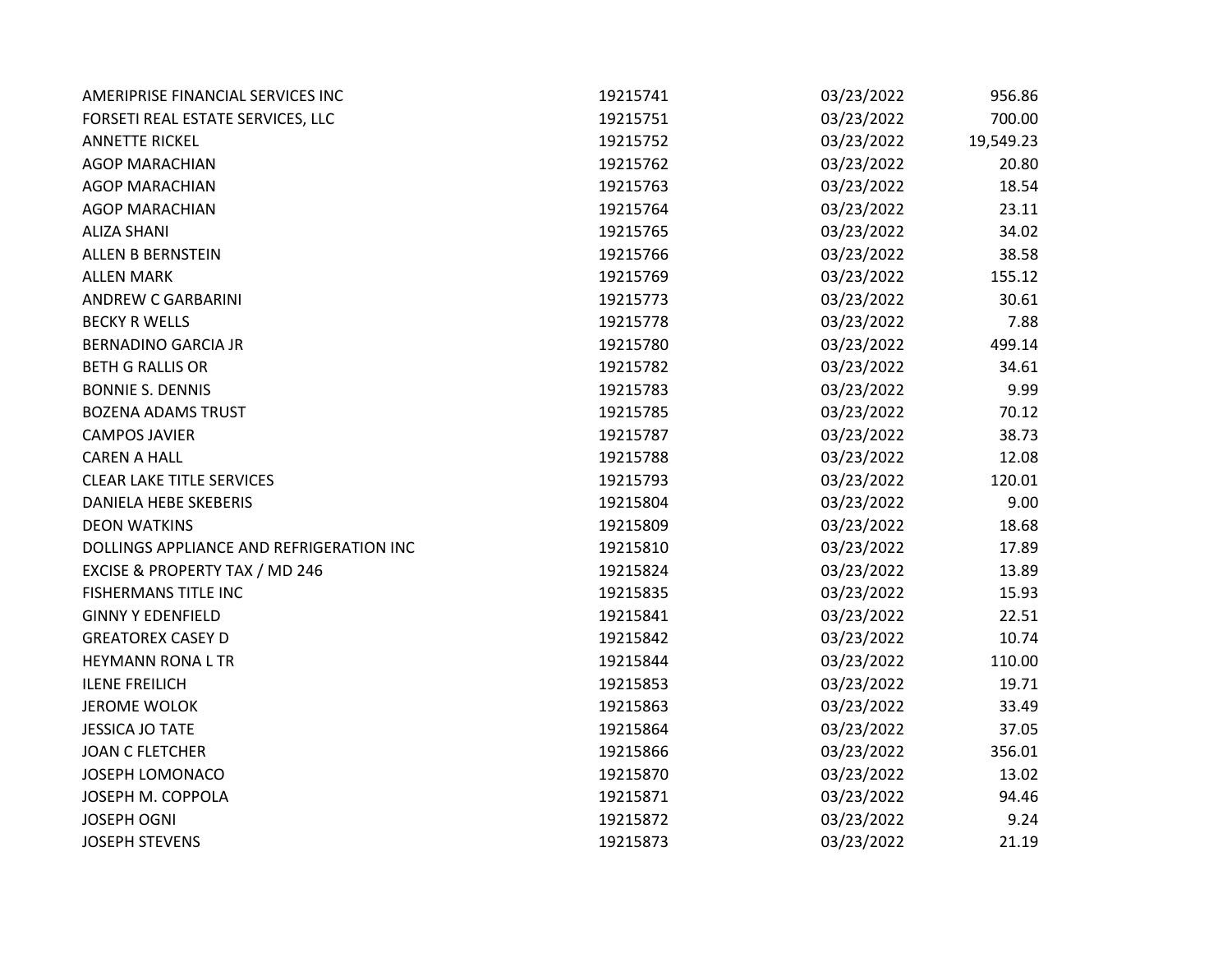| <b>KAREN DOUGHTY</b>                         | 19215876 | 03/23/2022 | 9.62     |
|----------------------------------------------|----------|------------|----------|
| <b>KEVIN J EISENMAN</b>                      | 19215880 | 03/23/2022 | 30.10    |
| <b>KEVIN MCGOVERN</b>                        | 19215881 | 03/23/2022 | 20.67    |
| LAW OFFICES OF LOURDES M. CLIN TRUST ACCOUNT | 19215883 | 03/23/2022 | 11.87    |
| <b>LEON H HORNE</b>                          | 19215886 | 03/23/2022 | 5.99     |
| <b>LILLIAN S. HOUSTON</b>                    | 19215889 | 03/23/2022 | 10.64    |
| <b>LORAN BRADFORD</b>                        | 19215892 | 03/23/2022 | 18.29    |
| <b>LRA FLORIDA LLC</b>                       | 19215893 | 03/23/2022 | 448.78   |
| <b>MARY TABER</b>                            | 19215899 | 03/23/2022 | 7.07     |
| MIAMI TITLE GROUP INC                        | 19215901 | 03/23/2022 | 30.69    |
| MIAMI TITLE GROUP INC                        | 19215902 | 03/23/2022 | 42.20    |
| <b>MONIKA VAINORAITE</b>                     | 19215906 | 03/23/2022 | 224.28   |
| MR ANDREW M FISHBEIN                         | 19215908 | 03/23/2022 | 273.24   |
| <b>NANOFLEX INC</b>                          | 19215911 | 03/23/2022 | 9.55     |
| PAUL SCARAFIA OR                             | 19215921 | 03/23/2022 | 22.94    |
| PERRY L MITCHELL                             | 19215923 | 03/23/2022 | 6.25     |
| PHYLLIS JONES                                | 19215925 | 03/23/2022 | 12.12    |
| RAYMER J. JOHNSON                            | 19215928 | 03/23/2022 | 6.33     |
| RICHARD KALOOSTIAN                           | 19215934 | 03/23/2022 | 13.53    |
| RICHARD T. MULLER                            | 19215935 | 03/23/2022 | 32.02    |
| RONALD LIPACK REVOCABLE TRUST                | 19215940 | 03/23/2022 | 152.83   |
| SANDRA PETERMAN                              | 19215943 | 03/23/2022 | 20.44    |
| <b>SCOTT A SEMPIER</b>                       | 19215945 | 03/23/2022 | 8.07     |
| <b>STEPHEN J SHAPIRO</b>                     | 19215952 | 03/23/2022 | 25.97    |
| <b>STEVEN J FAIGENBAUM</b>                   | 19215955 | 03/23/2022 | 50.57    |
| THE MARJORIE A OSULLIVAN REVOCABLE TRUST     | 19215959 | 03/23/2022 | 9.13     |
| <b>THOMAS HOFMEISTER</b>                     | 19215961 | 03/23/2022 | 223.57   |
| THOMAS M MAZUR                               | 19215962 | 03/23/2022 | 23.78    |
| <b>WELLINGTON URGENT CARE</b>                | 19215970 | 03/23/2022 | 7.97     |
| <b>AMROCK LLC</b>                            | 19215979 | 03/23/2022 | 2,198.95 |
| FIDELITY NATIONAL TITLE INSURANCE COMPANY    | 19215982 | 03/23/2022 | 784.96   |
| MARIANGELA TEDESCO                           | 19216029 | 03/30/2022 | 214.45   |
| <b>AGUIRRE CARLOS R</b>                      | 19216071 | 03/30/2022 | 10.88    |
| AIDA R ROIG &                                | 19216072 | 03/30/2022 | 17.98    |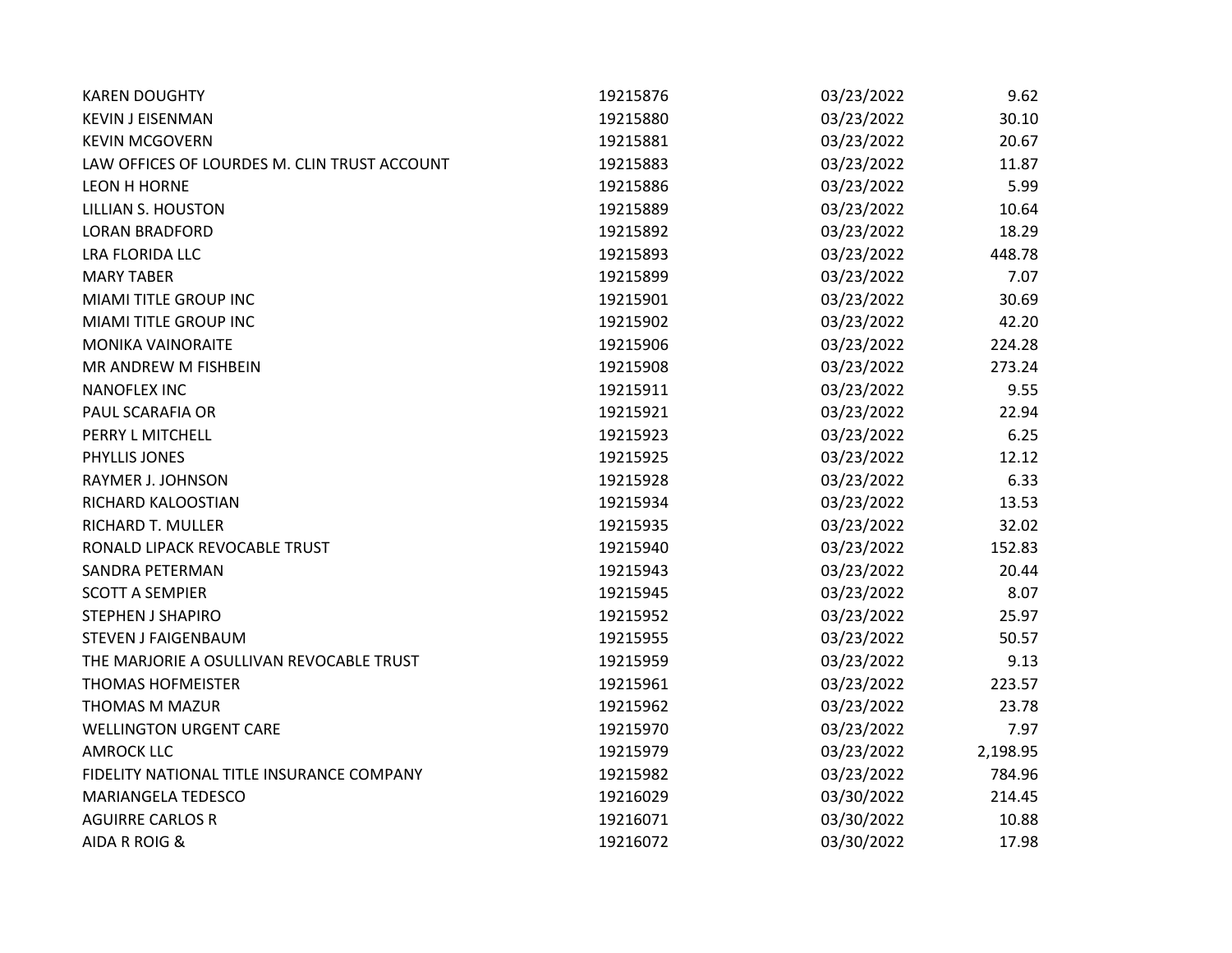| <b>ALFONSO RESCIGNO</b>               | 19216073 | 03/30/2022 | 100.00 |
|---------------------------------------|----------|------------|--------|
| <b>ANITA DEGREGORIO</b>               | 19216079 | 03/30/2022 | 16.78  |
| <b>AURELIA BONILLA HEYAIME</b>        | 19216084 | 03/30/2022 | 6.25   |
| <b>BEATRICE REIMAN</b>                | 19216086 | 03/30/2022 | 6.25   |
| <b>CATHERINE T BORGIA</b>             | 19216093 | 03/30/2022 | 21.44  |
| <b>CHRISTOPHER M. BAUSO</b>           | 19216095 | 03/30/2022 | 153.34 |
| <b>CINDY DI MATTINO</b>               | 19216096 | 03/30/2022 | 18.32  |
| <b>CINDY DI MATTINO</b>               | 19216097 | 03/30/2022 | 6.25   |
| <b>CLEAR LAKE TITLE SERVICES</b>      | 19216098 | 03/30/2022 | 40.00  |
| <b>CLOUTIER MARC</b>                  | 19216099 | 03/30/2022 | 107.45 |
| <b>DOLIA TODOROV</b>                  | 19216106 | 03/30/2022 | 38.72  |
| ERIN A BRENNAN-SHIPKA                 | 19216113 | 03/30/2022 | 294.06 |
| <b>HELEN M HEMS</b>                   | 19216122 | 03/30/2022 | 11.73  |
| <b>IDANIA CONRAD</b>                  | 19216124 | 03/30/2022 | 8.47   |
| <b>INGEBORG HOFFMAN</b>               | 19216125 | 03/30/2022 | 40.00  |
| <b>IRA DAVID KLEINMAN</b>             | 19216126 | 03/30/2022 | 58.52  |
| <b>JEREMIAH CLAY</b>                  | 19216132 | 03/30/2022 | 36.81  |
| JOHN F. GRAVES                        | 19216136 | 03/30/2022 | 62.46  |
| JPL INVESTMENTS CORP                  | 19216140 | 03/30/2022 | 577.59 |
| <b>KEVIN S MCCLATCHY</b>              | 19216146 | 03/30/2022 | 84.56  |
| LINDA M OBRIEN SCHRANK                | 19216151 | 03/30/2022 | 11.60  |
| LINDA M OBRIEN SCHRANK                | 19216152 | 03/30/2022 | 15.11  |
| <b>LISA MARIE NETTIS</b>              | 19216153 | 03/30/2022 | 50.70  |
| <b>LOLLYFORM LLC</b>                  | 19216154 | 03/30/2022 | 83.05  |
| LPL FINANCIAL LLC                     | 19216155 | 03/30/2022 | 6.25   |
| MITCHELL PERRY L                      | 19216163 | 03/30/2022 | 10.00  |
| MOHAMMED A GAURI                      | 19216164 | 03/30/2022 | 67.49  |
| <b>MOHAMMED GAURI</b>                 | 19216165 | 03/30/2022 | 6.25   |
| MR CHRISTOPHER J HEALY                | 19216166 | 03/30/2022 | 40.00  |
| OLD REPUBLIC NATIONAL TITLE INSURANCE | 19216170 | 03/30/2022 | 243.60 |
| <b>RAMON J BARRERA</b>                | 19216174 | 03/30/2022 | 65.85  |
| RAPHAEL LAW PA                        | 19216176 | 03/30/2022 | 52.40  |
| <b>ROBERT D LEVINE</b>                | 19216177 | 03/30/2022 | 149.06 |
| SANTIAGO MATOS                        | 19216182 | 03/30/2022 | 10.38  |